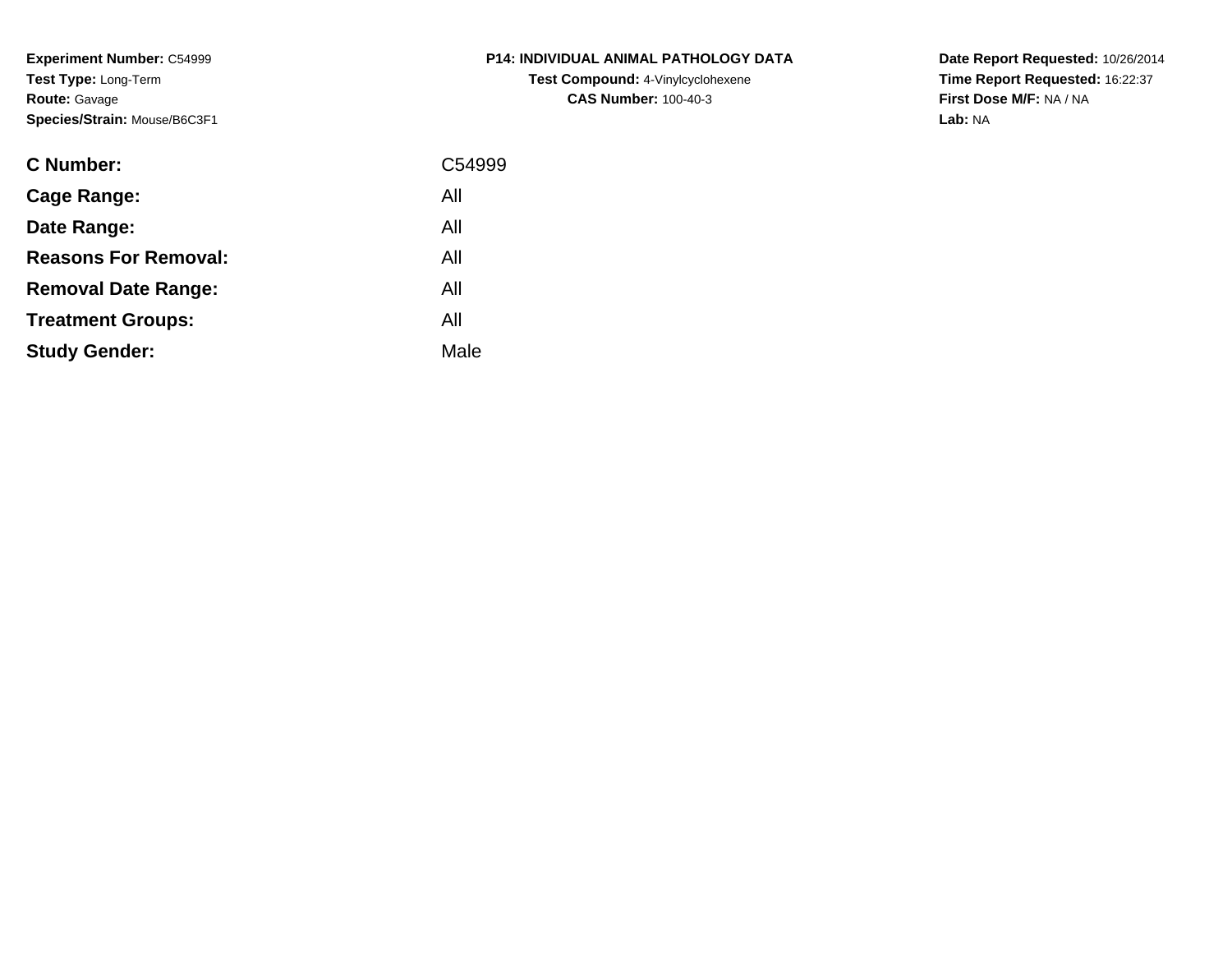| <b>Experiment Number: C54999</b><br>Test Type: Long-Term<br><b>Route: Gavage</b> |                          | <b>P14: INDIVIDUAL ANIMAL PATHOLOGY DATA</b><br>Test Compound: 4-Vinylcyclohexene<br><b>CAS Number: 100-40-3</b> | Date Report Requested: 10/26/2014<br>Time Report Requested: 16:22:37<br>First Dose M/F: NA / NA |
|----------------------------------------------------------------------------------|--------------------------|------------------------------------------------------------------------------------------------------------------|-------------------------------------------------------------------------------------------------|
| Species/Strain: Mouse/B6C3F1                                                     |                          |                                                                                                                  | Lab: NA                                                                                         |
| <b>ANIMAL ID: 1 001</b>                                                          | <b>TRT#: 1</b>           | <b>SEX: Male</b>                                                                                                 | DAY ON TEST:                                                                                    |
|                                                                                  | <b>DOSE: 400.0 MG/KG</b> | <b>DISP: Natural Death</b>                                                                                       | <b>HISTO:</b>                                                                                   |
| <b>OBSERVATIONS</b>                                                              |                          |                                                                                                                  |                                                                                                 |
| Lung                                                                             |                          | Congestion, Nos                                                                                                  |                                                                                                 |
| PRIMARY CAUSE OF DEATH                                                           |                          |                                                                                                                  |                                                                                                 |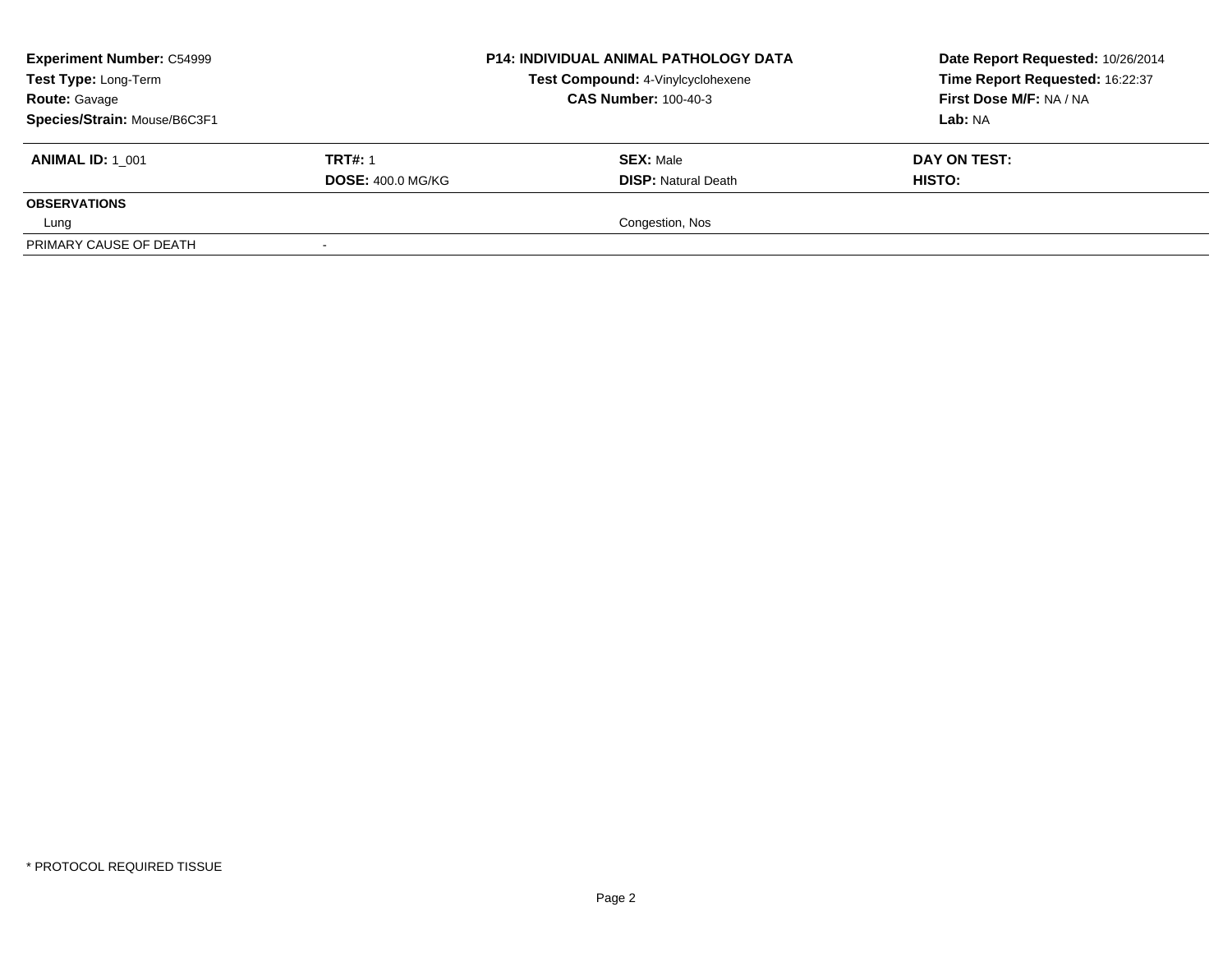| <b>Experiment Number: C54999</b><br>Test Type: Long-Term<br><b>Route: Gavage</b><br>Species/Strain: Mouse/B6C3F1 |                                            | <b>P14: INDIVIDUAL ANIMAL PATHOLOGY DATA</b><br>Test Compound: 4-Vinylcyclohexene<br><b>CAS Number: 100-40-3</b> | Date Report Requested: 10/26/2014<br>Time Report Requested: 16:22:37<br>First Dose M/F: NA / NA<br>Lab: NA |
|------------------------------------------------------------------------------------------------------------------|--------------------------------------------|------------------------------------------------------------------------------------------------------------------|------------------------------------------------------------------------------------------------------------|
| <b>ANIMAL ID: 1 002</b>                                                                                          | <b>TRT#: 1</b><br><b>DOSE: 400.0 MG/KG</b> | <b>SEX: Male</b><br><b>DISP:</b> Natural Death                                                                   | DAY ON TEST:<br>HISTO:                                                                                     |
| <b>OBSERVATIONS</b>                                                                                              |                                            |                                                                                                                  |                                                                                                            |
| Liver                                                                                                            | Centrilobular                              | Congestion, Nos<br>Hepatocellular Carcinoma                                                                      |                                                                                                            |
| Lung                                                                                                             |                                            | Congestion, Nos                                                                                                  |                                                                                                            |
| Spleen                                                                                                           | Red Pulp                                   | Atrophy, Nos                                                                                                     |                                                                                                            |
| Thymus                                                                                                           | Lymphocytes                                | Necrosis, Nos                                                                                                    |                                                                                                            |
| PRIMARY CAUSE OF DEATH                                                                                           |                                            |                                                                                                                  |                                                                                                            |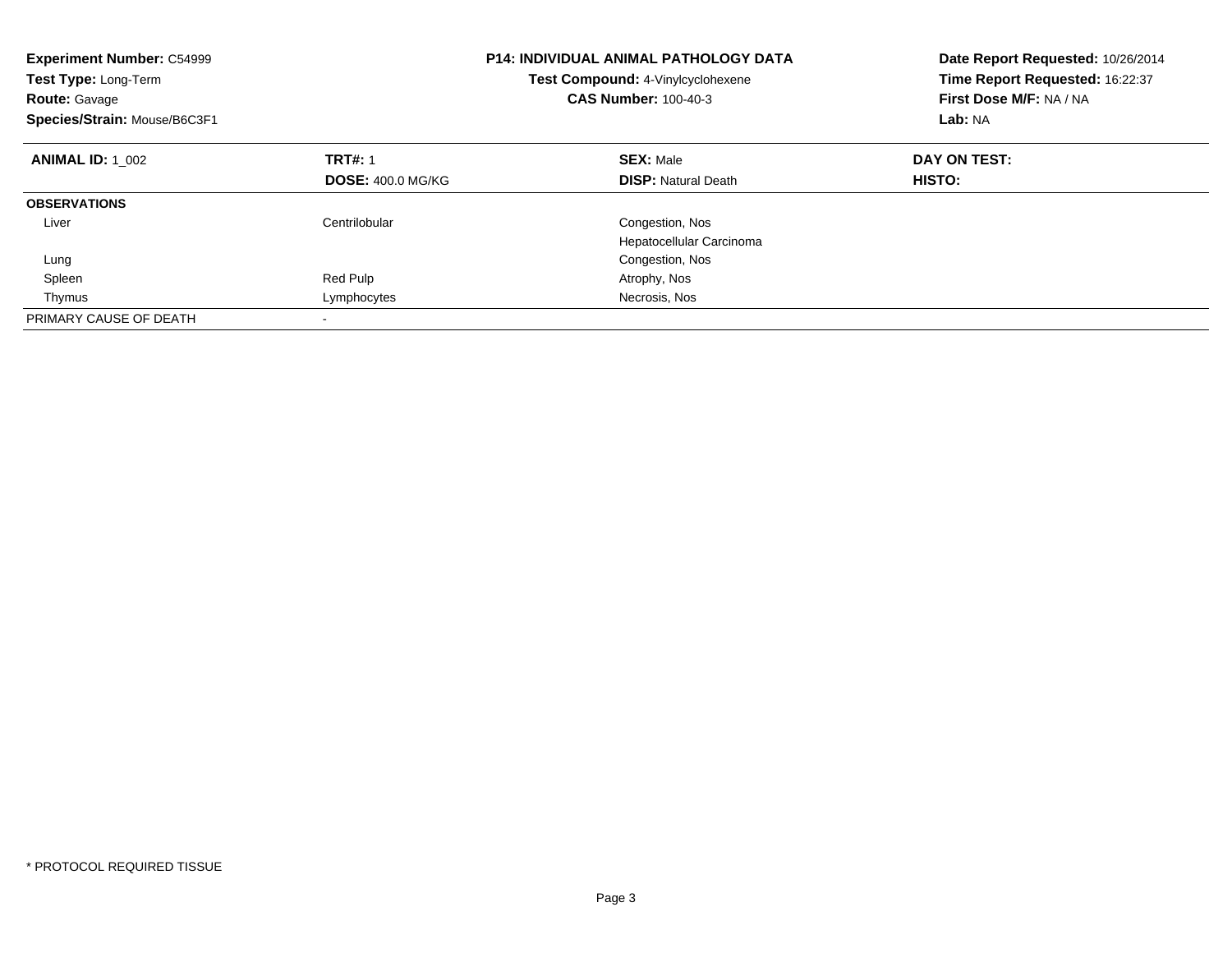| <b>Experiment Number: C54999</b><br>Test Type: Long-Term<br><b>Route: Gavage</b><br>Species/Strain: Mouse/B6C3F1 |                                            | <b>P14: INDIVIDUAL ANIMAL PATHOLOGY DATA</b><br>Test Compound: 4-Vinylcyclohexene<br><b>CAS Number: 100-40-3</b> | Date Report Requested: 10/26/2014<br>Time Report Requested: 16:22:37<br>First Dose M/F: NA / NA<br>Lab: NA |
|------------------------------------------------------------------------------------------------------------------|--------------------------------------------|------------------------------------------------------------------------------------------------------------------|------------------------------------------------------------------------------------------------------------|
| <b>ANIMAL ID: 1 003</b>                                                                                          | <b>TRT#: 1</b><br><b>DOSE: 400.0 MG/KG</b> | <b>SEX: Male</b><br><b>DISP: Natural Death</b>                                                                   | DAY ON TEST:<br>HISTO:                                                                                     |
| <b>OBSERVATIONS</b>                                                                                              |                                            |                                                                                                                  |                                                                                                            |
| Brain                                                                                                            |                                            | Calcification, Focal                                                                                             |                                                                                                            |
| Lung                                                                                                             |                                            | Congestion, Nos                                                                                                  |                                                                                                            |
| PRIMARY CAUSE OF DEATH                                                                                           |                                            |                                                                                                                  |                                                                                                            |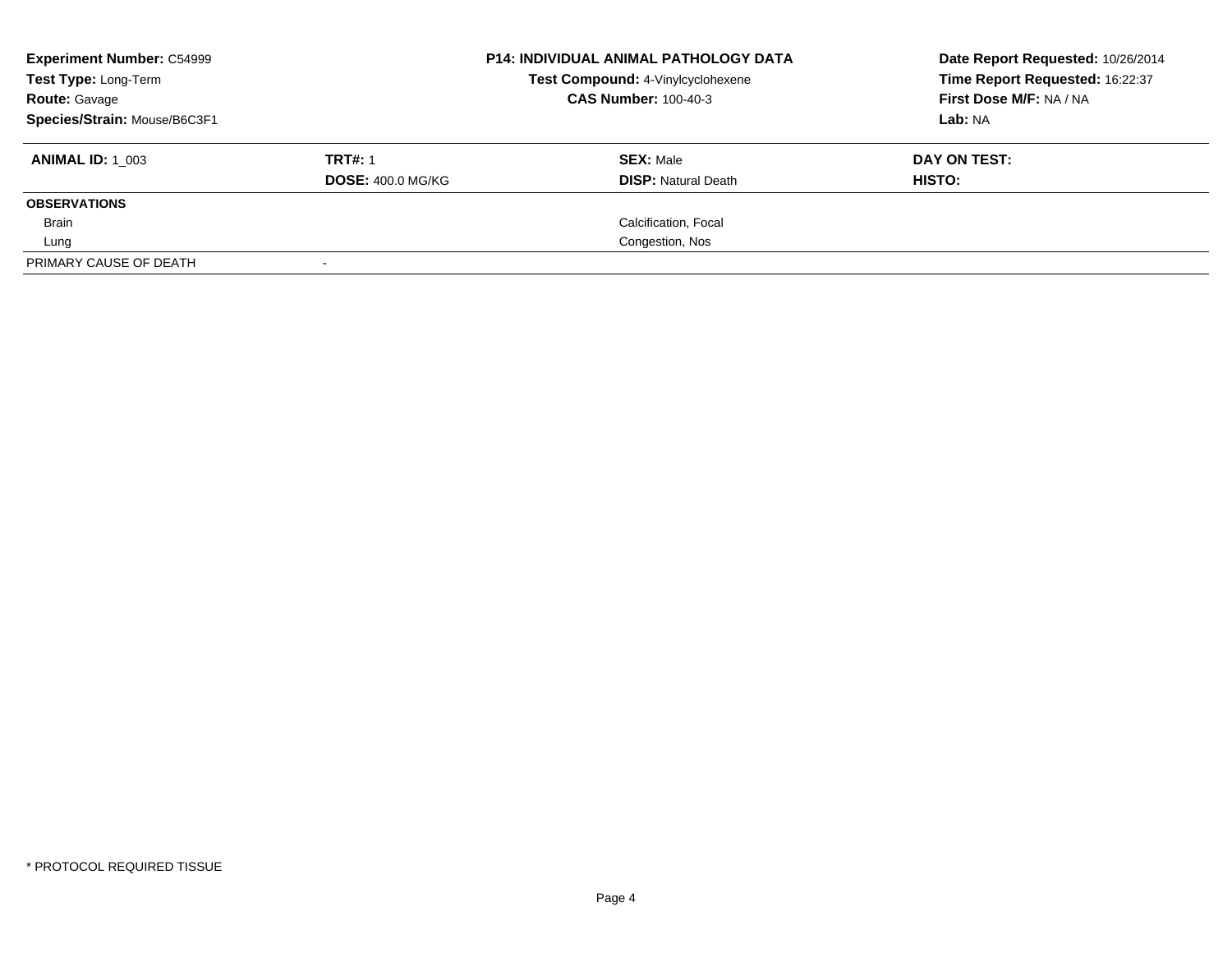| <b>Experiment Number: C54999</b><br><b>Test Type: Long-Term</b><br><b>Route: Gavage</b> |                          | <b>P14: INDIVIDUAL ANIMAL PATHOLOGY DATA</b><br>Test Compound: 4-Vinylcyclohexene<br><b>CAS Number: 100-40-3</b> | Date Report Requested: 10/26/2014<br>Time Report Requested: 16:22:37<br>First Dose M/F: NA / NA |
|-----------------------------------------------------------------------------------------|--------------------------|------------------------------------------------------------------------------------------------------------------|-------------------------------------------------------------------------------------------------|
| Species/Strain: Mouse/B6C3F1                                                            |                          |                                                                                                                  | Lab: NA                                                                                         |
| <b>ANIMAL ID: 1 004</b>                                                                 | <b>TRT#: 1</b>           | <b>SEX: Male</b>                                                                                                 | DAY ON TEST:                                                                                    |
|                                                                                         | <b>DOSE: 400.0 MG/KG</b> | <b>DISP:</b> Natural Death                                                                                       | HISTO:                                                                                          |
| <b>OBSERVATIONS</b>                                                                     |                          |                                                                                                                  |                                                                                                 |
| Lung                                                                                    |                          | Congestion, Nos                                                                                                  |                                                                                                 |
| Stomach                                                                                 | Forestomach              | Inflammation, Acute/Chronic                                                                                      |                                                                                                 |
| PRIMARY CAUSE OF DEATH                                                                  |                          |                                                                                                                  |                                                                                                 |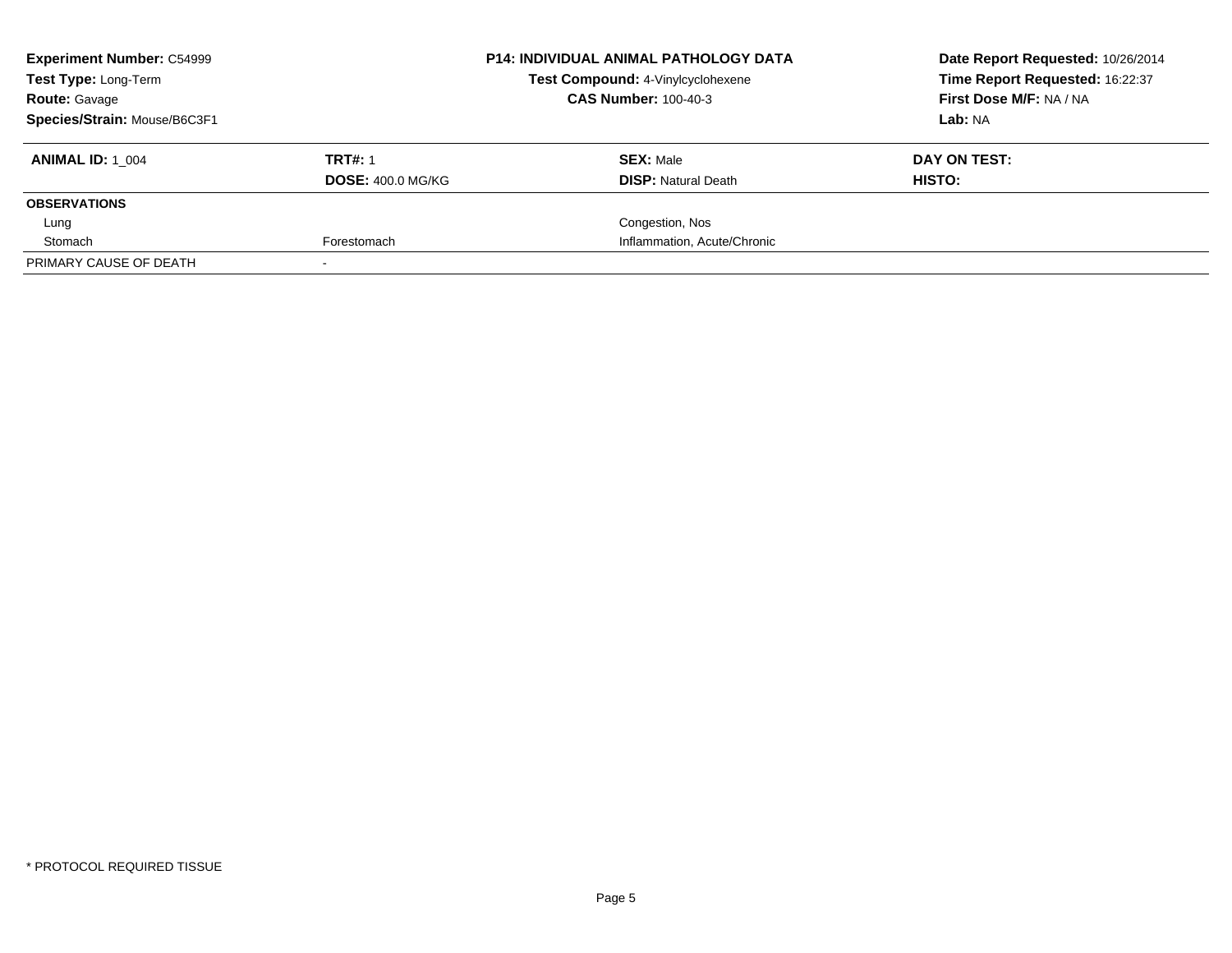| <b>Experiment Number: C54999</b><br>Test Type: Long-Term<br><b>Route: Gavage</b><br>Species/Strain: Mouse/B6C3F1 |                          | <b>P14: INDIVIDUAL ANIMAL PATHOLOGY DATA</b><br>Test Compound: 4-Vinylcyclohexene<br><b>CAS Number: 100-40-3</b> | Date Report Requested: 10/26/2014<br>Time Report Requested: 16:22:37<br>First Dose M/F: NA / NA<br>Lab: NA |
|------------------------------------------------------------------------------------------------------------------|--------------------------|------------------------------------------------------------------------------------------------------------------|------------------------------------------------------------------------------------------------------------|
| <b>ANIMAL ID:</b> 1 005                                                                                          | <b>TRT#: 1</b>           | <b>SEX: Male</b>                                                                                                 | DAY ON TEST:                                                                                               |
|                                                                                                                  | <b>DOSE: 400.0 MG/KG</b> | <b>DISP: Natural Death</b>                                                                                       | <b>HISTO:</b>                                                                                              |
| <b>OBSERVATIONS</b>                                                                                              |                          |                                                                                                                  |                                                                                                            |
| <b>Brain</b>                                                                                                     |                          | Calcification, Focal                                                                                             |                                                                                                            |
| Lung                                                                                                             |                          | Congestion, Nos                                                                                                  |                                                                                                            |
| Thymus                                                                                                           |                          | Cyst, Nos                                                                                                        |                                                                                                            |
| PRIMARY CAUSE OF DEATH                                                                                           |                          |                                                                                                                  |                                                                                                            |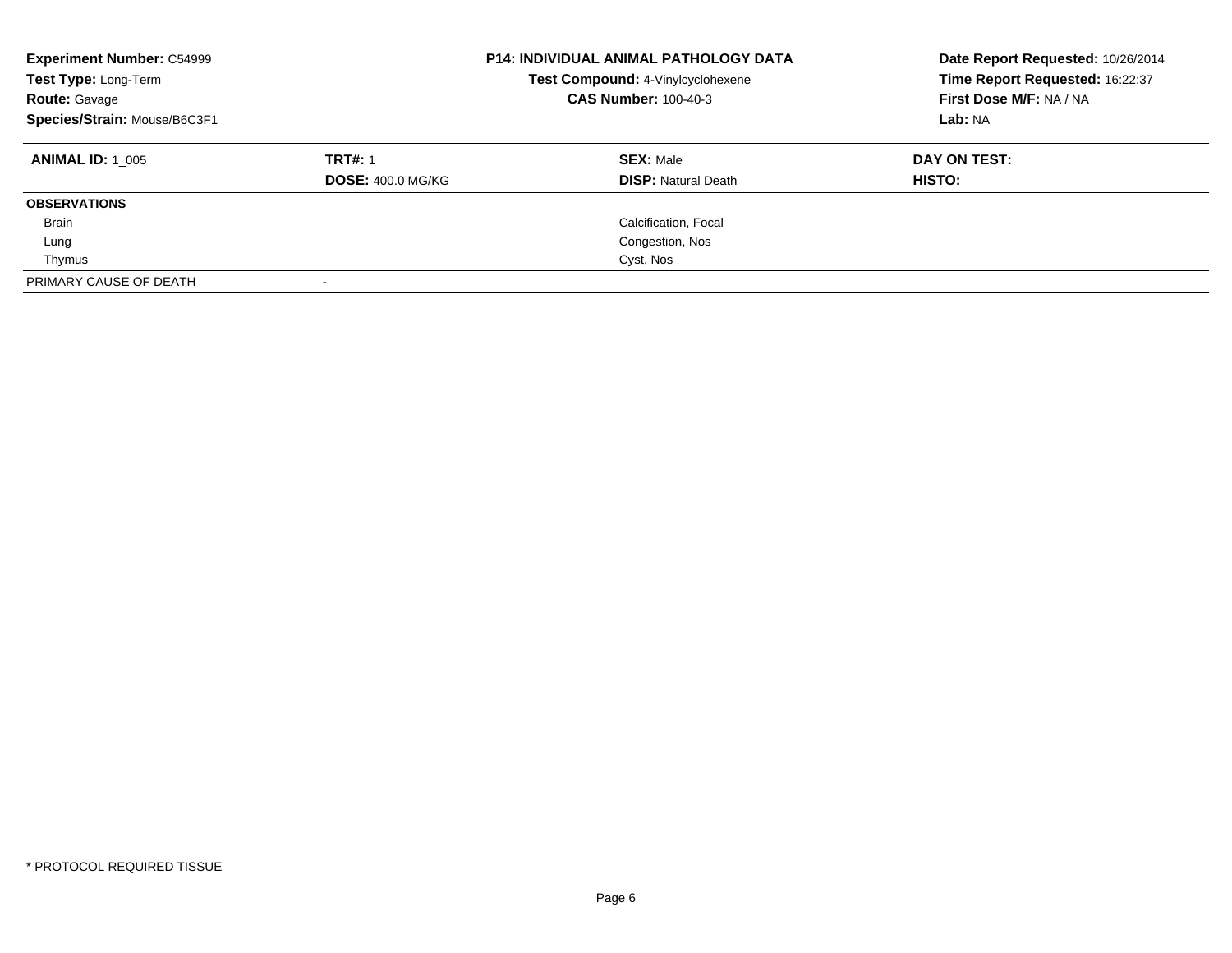| <b>Experiment Number: C54999</b><br>Test Type: Long-Term<br><b>Route: Gavage</b><br>Species/Strain: Mouse/B6C3F1 |                                            | <b>P14: INDIVIDUAL ANIMAL PATHOLOGY DATA</b><br>Test Compound: 4-Vinylcyclohexene<br><b>CAS Number: 100-40-3</b> | Date Report Requested: 10/26/2014<br>Time Report Requested: 16:22:37<br>First Dose M/F: NA / NA<br>Lab: NA |
|------------------------------------------------------------------------------------------------------------------|--------------------------------------------|------------------------------------------------------------------------------------------------------------------|------------------------------------------------------------------------------------------------------------|
| <b>ANIMAL ID: 1 006</b>                                                                                          | <b>TRT#: 1</b><br><b>DOSE: 400.0 MG/KG</b> | <b>SEX: Male</b><br><b>DISP:</b> Natural Death                                                                   | DAY ON TEST:<br>HISTO:                                                                                     |
| <b>OBSERVATIONS</b>                                                                                              |                                            |                                                                                                                  |                                                                                                            |
| Liver                                                                                                            |                                            | Metamorphosis, Fatty                                                                                             |                                                                                                            |
| Lung                                                                                                             |                                            | Congestion, Nos                                                                                                  |                                                                                                            |
| Spleen                                                                                                           | Red Pulp                                   | Atrophy, Nos                                                                                                     |                                                                                                            |
| Stomach                                                                                                          | Forestomach                                | Hyperkeratosis                                                                                                   |                                                                                                            |
|                                                                                                                  | Forestomach                                | Hyperplasia, Epithelial                                                                                          |                                                                                                            |
|                                                                                                                  | Forestomach                                | Inflammation, Acute Focal                                                                                        |                                                                                                            |
|                                                                                                                  | Forestomach                                | Ulcer, Nos                                                                                                       |                                                                                                            |
| PRIMARY CAUSE OF DEATH                                                                                           |                                            |                                                                                                                  |                                                                                                            |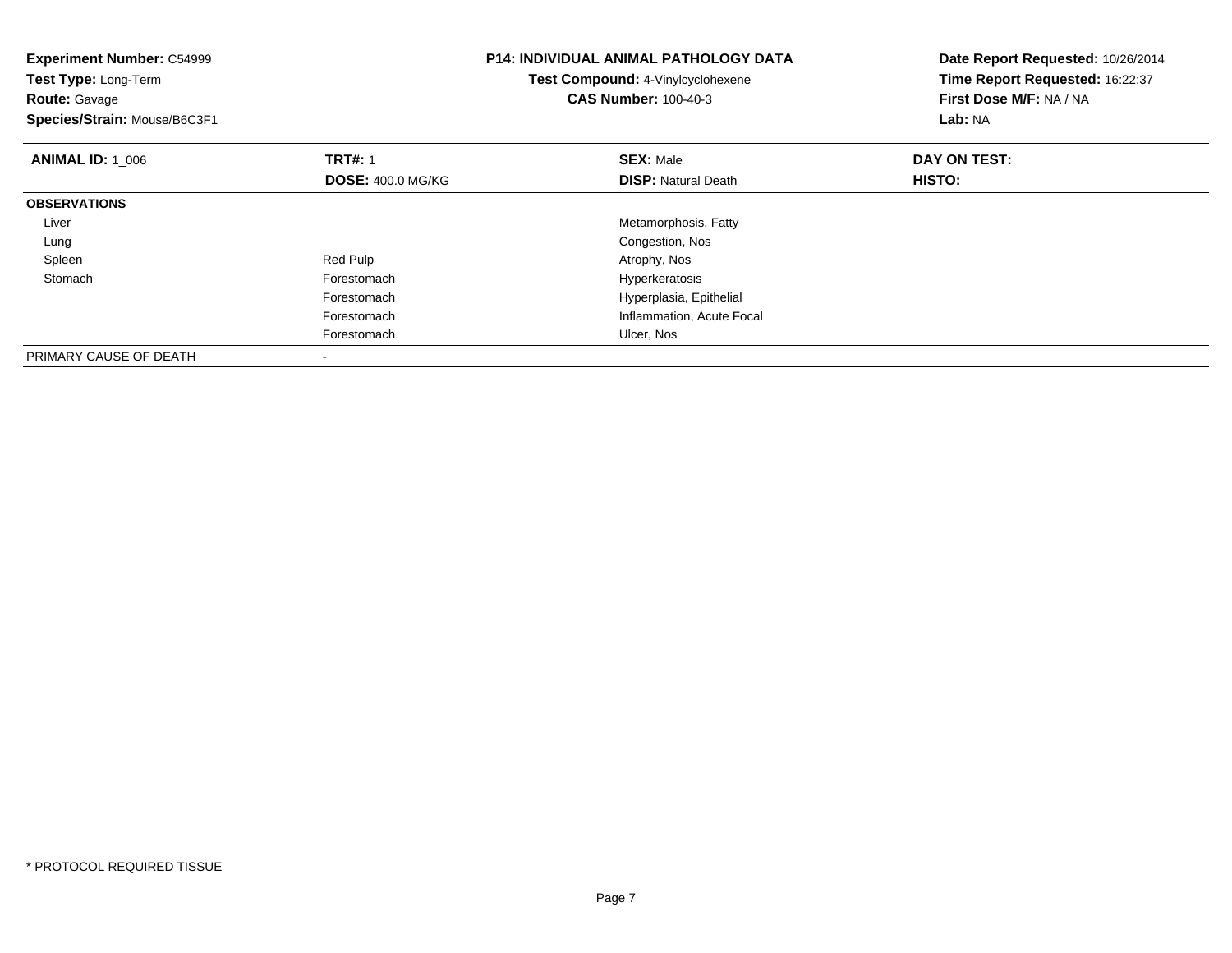| <b>Experiment Number: C54999</b><br>Test Type: Long-Term<br><b>Route: Gavage</b><br>Species/Strain: Mouse/B6C3F1 |                          | <b>P14: INDIVIDUAL ANIMAL PATHOLOGY DATA</b><br>Test Compound: 4-Vinylcyclohexene<br><b>CAS Number: 100-40-3</b> | Date Report Requested: 10/26/2014<br>Time Report Requested: 16:22:37<br>First Dose M/F: NA / NA<br>Lab: NA |
|------------------------------------------------------------------------------------------------------------------|--------------------------|------------------------------------------------------------------------------------------------------------------|------------------------------------------------------------------------------------------------------------|
| <b>ANIMAL ID: 1_007</b>                                                                                          | <b>TRT#: 1</b>           | <b>SEX: Male</b>                                                                                                 | DAY ON TEST:                                                                                               |
|                                                                                                                  | <b>DOSE: 400.0 MG/KG</b> | <b>DISP: Natural Death</b>                                                                                       | HISTO:                                                                                                     |
| <b>OBSERVATIONS</b>                                                                                              |                          |                                                                                                                  |                                                                                                            |
| Liver                                                                                                            | Centrilobular            | Congestion, Nos                                                                                                  |                                                                                                            |
|                                                                                                                  |                          | Metamorphosis, Fatty                                                                                             |                                                                                                            |
| Lung                                                                                                             |                          | Congestion, Nos                                                                                                  |                                                                                                            |
| Spleen                                                                                                           | Red Pulp                 | Atrophy, Nos                                                                                                     |                                                                                                            |
| Stomach                                                                                                          | Forestomach              | Inflammation, Acute Focal                                                                                        |                                                                                                            |
|                                                                                                                  | Forestomach              | Ulcer, Nos                                                                                                       |                                                                                                            |
| Thymus                                                                                                           |                          | Inflammation, Acute/Chronic                                                                                      |                                                                                                            |
| PRIMARY CAUSE OF DEATH                                                                                           | $\,$                     |                                                                                                                  |                                                                                                            |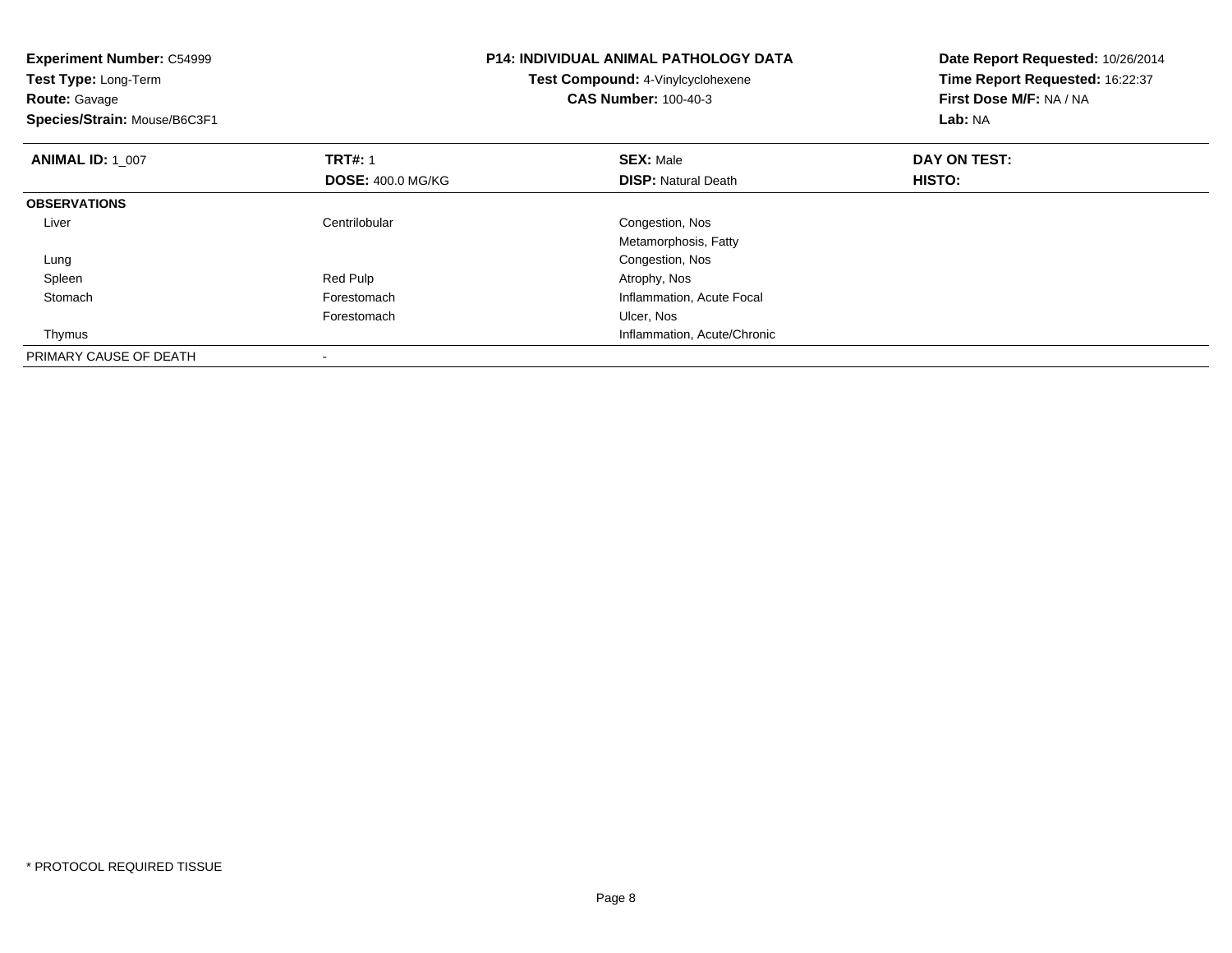| <b>Experiment Number: C54999</b><br>Test Type: Long-Term<br><b>Route: Gavage</b><br>Species/Strain: Mouse/B6C3F1 |                          | <b>P14: INDIVIDUAL ANIMAL PATHOLOGY DATA</b><br>Test Compound: 4-Vinylcyclohexene<br><b>CAS Number: 100-40-3</b> | Date Report Requested: 10/26/2014<br>Time Report Requested: 16:22:37<br>First Dose M/F: NA / NA<br>Lab: NA |
|------------------------------------------------------------------------------------------------------------------|--------------------------|------------------------------------------------------------------------------------------------------------------|------------------------------------------------------------------------------------------------------------|
| <b>ANIMAL ID:</b> 1 008                                                                                          | <b>TRT#: 1</b>           | <b>SEX: Male</b>                                                                                                 | DAY ON TEST:                                                                                               |
|                                                                                                                  | <b>DOSE: 400.0 MG/KG</b> | <b>DISP: Natural Death</b>                                                                                       | <b>HISTO:</b>                                                                                              |
| <b>OBSERVATIONS</b>                                                                                              |                          |                                                                                                                  |                                                                                                            |
| <b>Brain</b>                                                                                                     |                          | Calcification, Focal                                                                                             |                                                                                                            |
| Lung                                                                                                             |                          | Congestion, Nos                                                                                                  |                                                                                                            |
| Skin                                                                                                             |                          | Abscess, Nos                                                                                                     |                                                                                                            |
| PRIMARY CAUSE OF DEATH                                                                                           |                          |                                                                                                                  |                                                                                                            |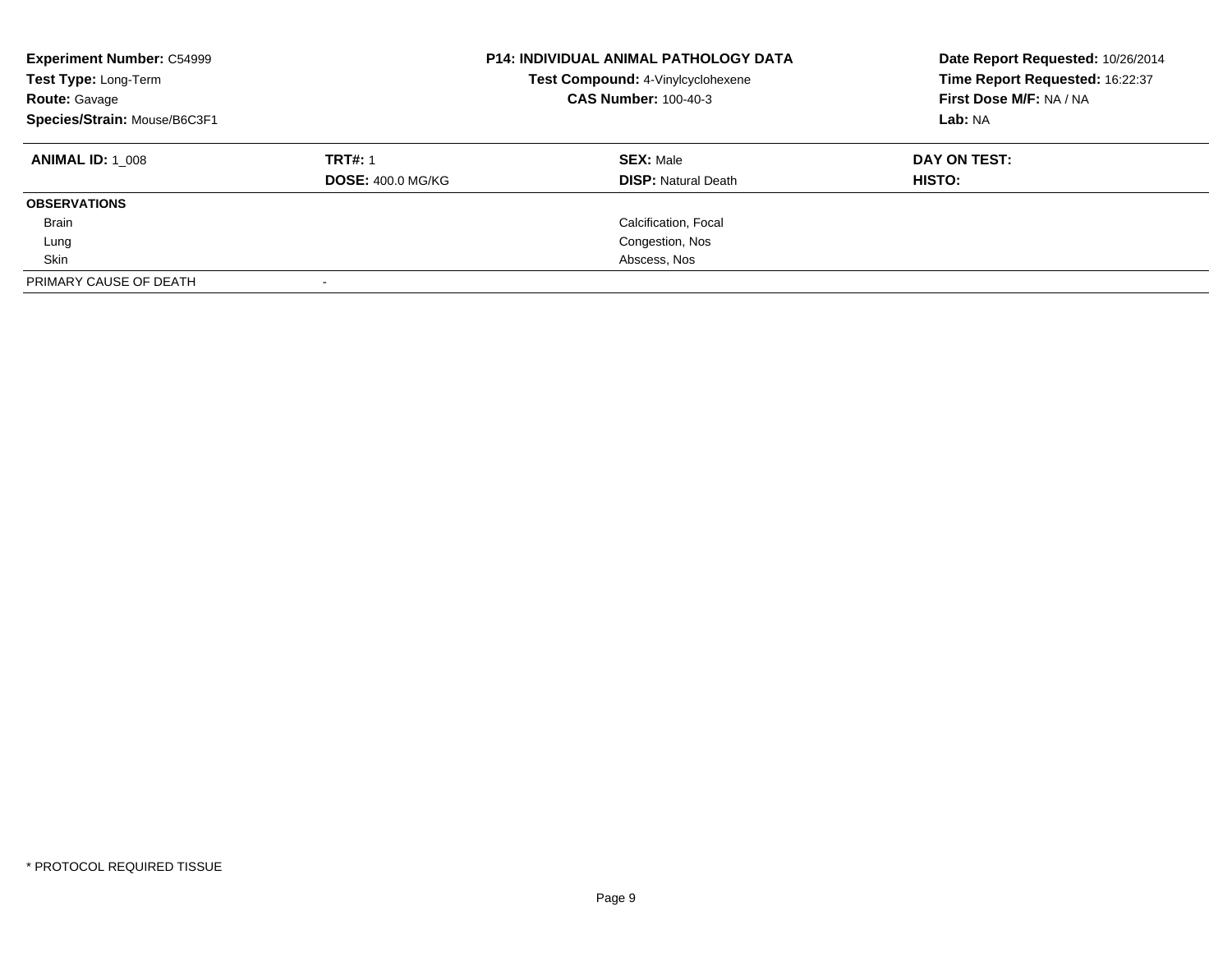| <b>Experiment Number: C54999</b><br><b>Test Type: Long-Term</b> |                          | <b>P14: INDIVIDUAL ANIMAL PATHOLOGY DATA</b><br>Test Compound: 4-Vinylcyclohexene<br><b>CAS Number: 100-40-3</b> | Date Report Requested: 10/26/2014<br>Time Report Requested: 16:22:37<br>First Dose M/F: NA / NA |
|-----------------------------------------------------------------|--------------------------|------------------------------------------------------------------------------------------------------------------|-------------------------------------------------------------------------------------------------|
| <b>Route: Gavage</b>                                            |                          |                                                                                                                  |                                                                                                 |
| Species/Strain: Mouse/B6C3F1                                    |                          |                                                                                                                  | Lab: NA                                                                                         |
| <b>ANIMAL ID: 1 009</b>                                         | <b>TRT#: 1</b>           | <b>SEX: Male</b>                                                                                                 | DAY ON TEST:                                                                                    |
|                                                                 | <b>DOSE: 400.0 MG/KG</b> | <b>DISP:</b> Natural Death                                                                                       | HISTO:                                                                                          |
| <b>OBSERVATIONS</b>                                             |                          |                                                                                                                  |                                                                                                 |
| Liver                                                           | Hepatocytes              | Giant-Cell, Multinucleate                                                                                        |                                                                                                 |
| Lung                                                            |                          | Congestion, Nos                                                                                                  |                                                                                                 |
| PRIMARY CAUSE OF DEATH                                          |                          |                                                                                                                  |                                                                                                 |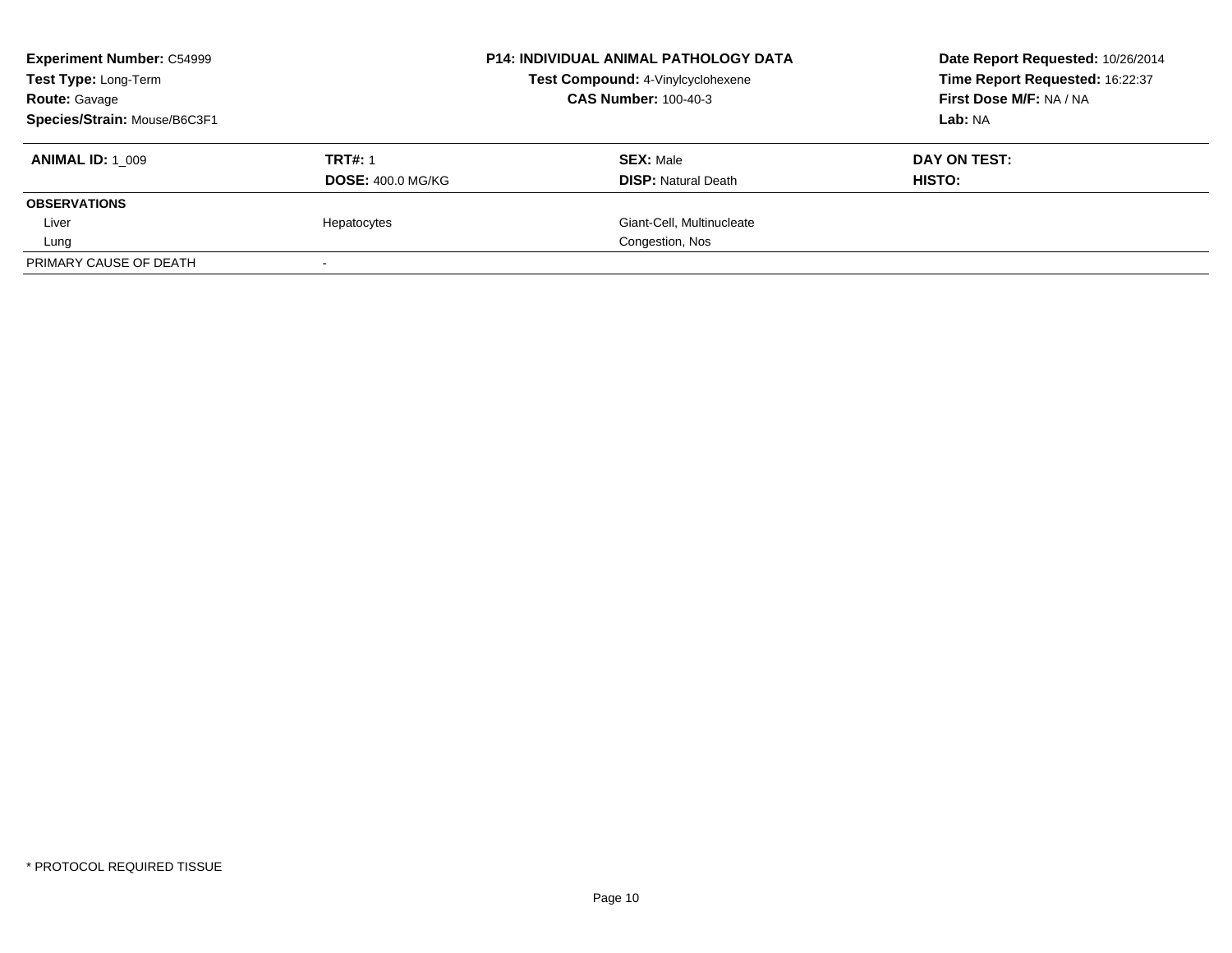| <b>Experiment Number: C54999</b><br>Test Type: Long-Term<br><b>Route: Gavage</b><br>Species/Strain: Mouse/B6C3F1 |                                            | <b>P14: INDIVIDUAL ANIMAL PATHOLOGY DATA</b><br>Test Compound: 4-Vinylcyclohexene<br><b>CAS Number: 100-40-3</b> | Date Report Requested: 10/26/2014<br>Time Report Requested: 16:22:37<br>First Dose M/F: NA / NA<br>Lab: NA |
|------------------------------------------------------------------------------------------------------------------|--------------------------------------------|------------------------------------------------------------------------------------------------------------------|------------------------------------------------------------------------------------------------------------|
| <b>ANIMAL ID: 1 010</b>                                                                                          | <b>TRT#: 1</b><br><b>DOSE: 400.0 MG/KG</b> | <b>SEX: Male</b><br><b>DISP: Natural Death</b>                                                                   | DAY ON TEST:<br><b>HISTO:</b>                                                                              |
| <b>OBSERVATIONS</b>                                                                                              |                                            |                                                                                                                  |                                                                                                            |
| <b>Brain</b>                                                                                                     |                                            | Calcification, Focal                                                                                             |                                                                                                            |
| Esophagus                                                                                                        |                                            | Inflammation, Acute/Chronic                                                                                      |                                                                                                            |
| Lung                                                                                                             |                                            | Congestion, Nos                                                                                                  |                                                                                                            |
| PRIMARY CAUSE OF DEATH                                                                                           |                                            |                                                                                                                  |                                                                                                            |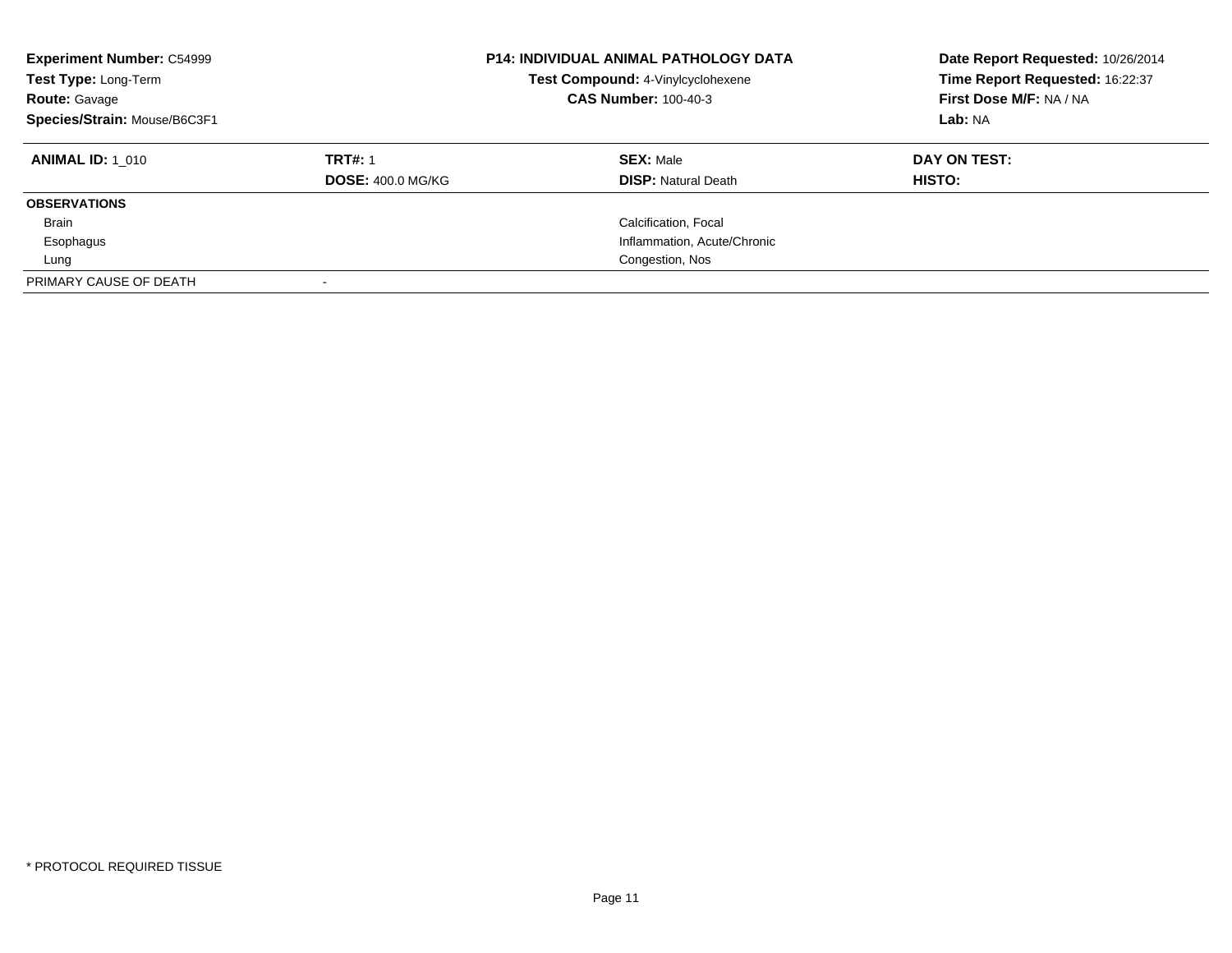| <b>Experiment Number: C54999</b><br><b>Test Type: Long-Term</b><br><b>Route: Gavage</b><br>Species/Strain: Mouse/B6C3F1 |                                            | <b>P14: INDIVIDUAL ANIMAL PATHOLOGY DATA</b><br>Test Compound: 4-Vinylcyclohexene<br><b>CAS Number: 100-40-3</b> | Date Report Requested: 10/26/2014<br>Time Report Requested: 16:22:37<br>First Dose M/F: NA / NA<br>Lab: NA |
|-------------------------------------------------------------------------------------------------------------------------|--------------------------------------------|------------------------------------------------------------------------------------------------------------------|------------------------------------------------------------------------------------------------------------|
| <b>ANIMAL ID: 1 011</b>                                                                                                 | <b>TRT#: 1</b><br><b>DOSE: 400.0 MG/KG</b> | <b>SEX: Male</b><br><b>DISP:</b> Natural Death                                                                   | DAY ON TEST:<br>HISTO:                                                                                     |
| <b>OBSERVATIONS</b>                                                                                                     |                                            |                                                                                                                  |                                                                                                            |
| Lung                                                                                                                    |                                            | Congestion, Nos                                                                                                  |                                                                                                            |
| Lymph node                                                                                                              | Mandibular Lymph Node                      | Granuloma, Nos                                                                                                   |                                                                                                            |
| PRIMARY CAUSE OF DEATH                                                                                                  |                                            |                                                                                                                  |                                                                                                            |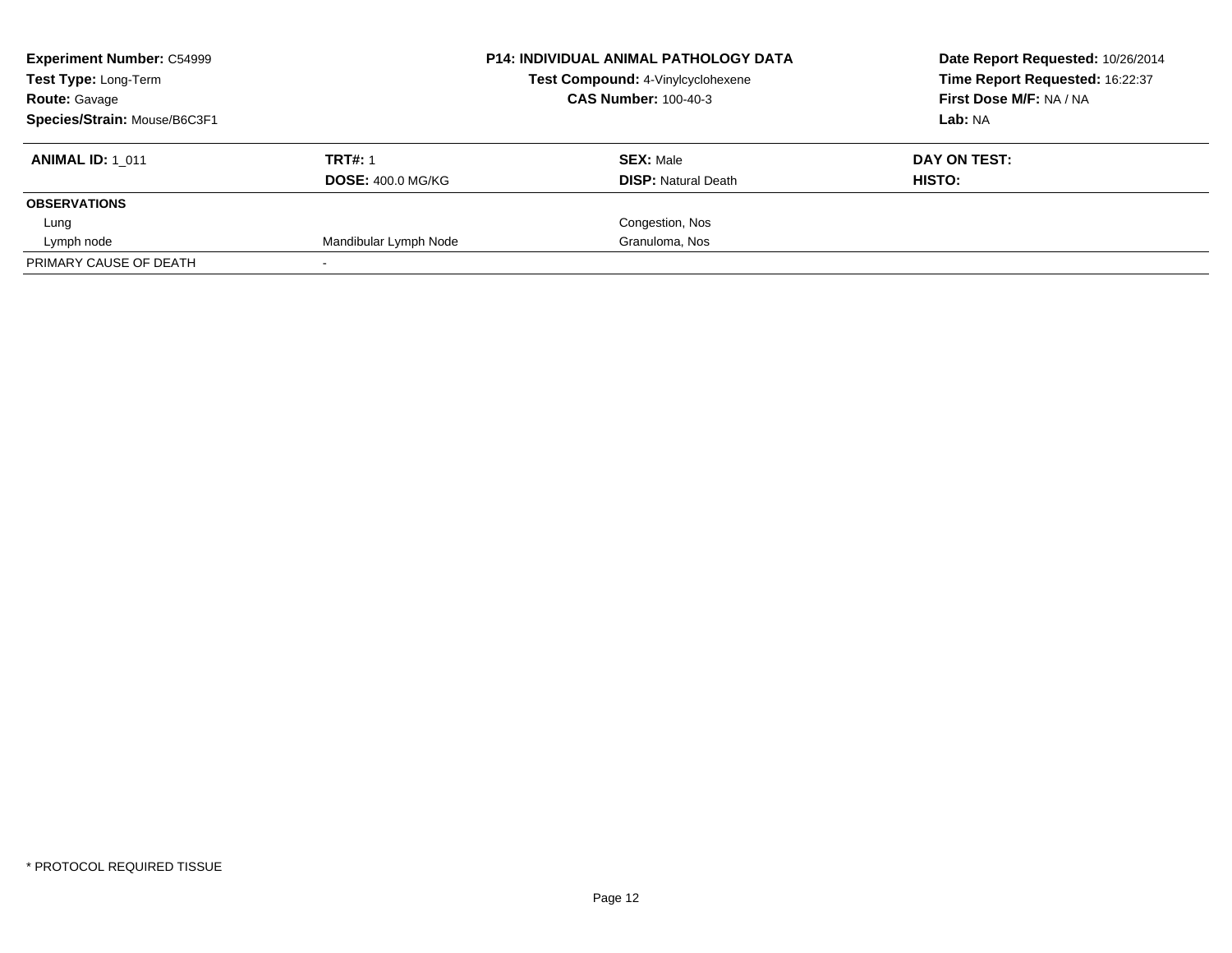| <b>Experiment Number: C54999</b><br>Test Type: Long-Term<br><b>Route: Gavage</b><br>Species/Strain: Mouse/B6C3F1 |                                            | <b>P14: INDIVIDUAL ANIMAL PATHOLOGY DATA</b><br>Test Compound: 4-Vinylcyclohexene<br><b>CAS Number: 100-40-3</b> | Date Report Requested: 10/26/2014<br>Time Report Requested: 16:22:37<br>First Dose M/F: NA / NA<br>Lab: NA |
|------------------------------------------------------------------------------------------------------------------|--------------------------------------------|------------------------------------------------------------------------------------------------------------------|------------------------------------------------------------------------------------------------------------|
| <b>ANIMAL ID: 1 012</b>                                                                                          | <b>TRT#: 1</b><br><b>DOSE: 400.0 MG/KG</b> | <b>SEX: Male</b><br><b>DISP:</b> Natural Death                                                                   | DAY ON TEST:<br><b>HISTO:</b>                                                                              |
| <b>OBSERVATIONS</b>                                                                                              |                                            |                                                                                                                  |                                                                                                            |
| Liver                                                                                                            | Periportal                                 | Cytoplasmic Vacuolization                                                                                        |                                                                                                            |
| Lung                                                                                                             |                                            | Congestion, Nos                                                                                                  |                                                                                                            |
| Stomach                                                                                                          | Forestomach                                | Hyperplasia, Epithelial                                                                                          |                                                                                                            |
|                                                                                                                  | Forestomach                                | Inflammation, Acute/Chronic                                                                                      |                                                                                                            |
| PRIMARY CAUSE OF DEATH                                                                                           |                                            |                                                                                                                  |                                                                                                            |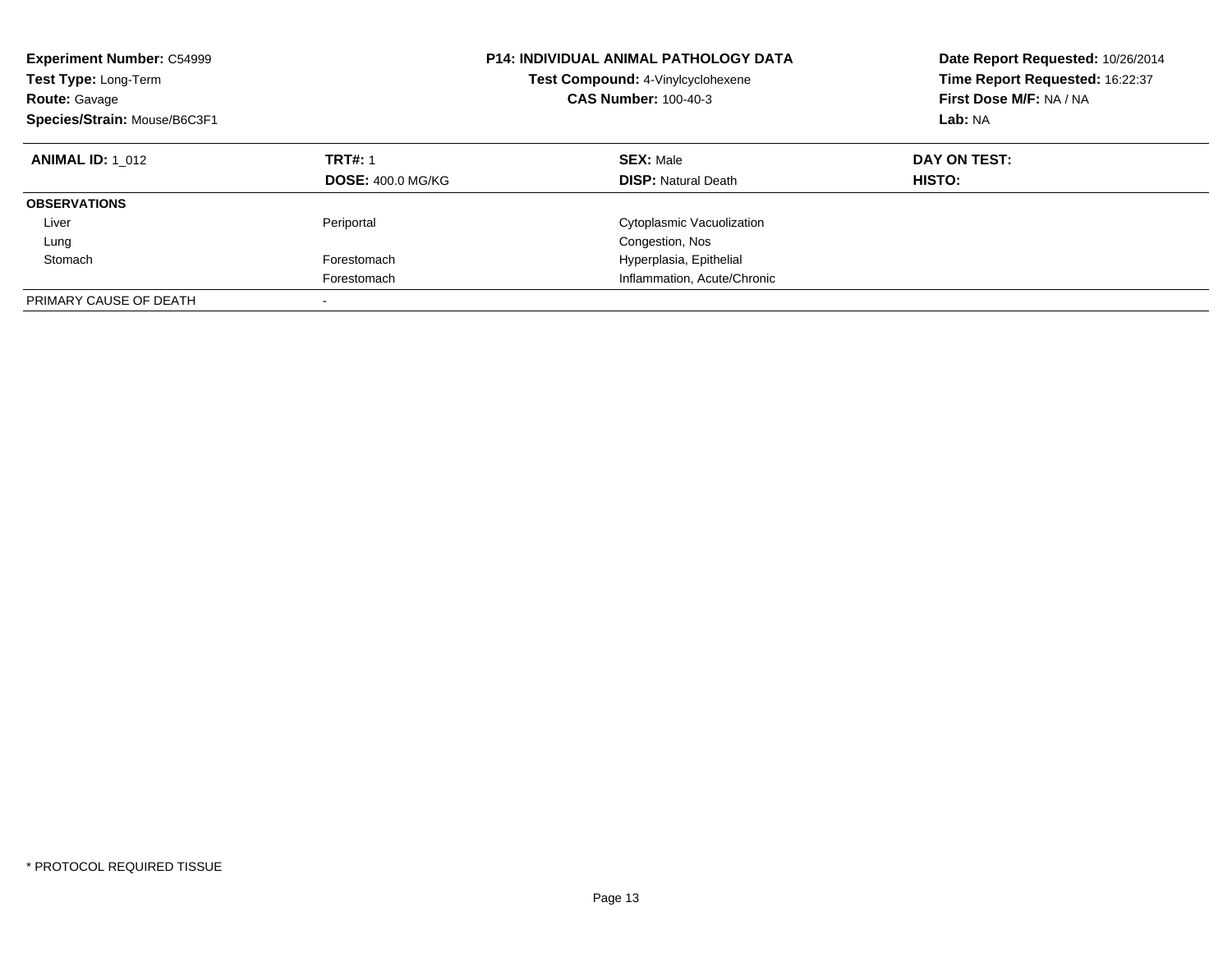| <b>Experiment Number: C54999</b><br><b>Test Type: Long-Term</b><br><b>Route: Gavage</b><br>Species/Strain: Mouse/B6C3F1 |                          | <b>P14: INDIVIDUAL ANIMAL PATHOLOGY DATA</b><br><b>Test Compound: 4-Vinylcyclohexene</b><br><b>CAS Number: 100-40-3</b> | Date Report Requested: 10/26/2014<br>Time Report Requested: 16:22:37<br>First Dose M/F: NA / NA<br>Lab: NA |
|-------------------------------------------------------------------------------------------------------------------------|--------------------------|-------------------------------------------------------------------------------------------------------------------------|------------------------------------------------------------------------------------------------------------|
| <b>ANIMAL ID: 1 013</b>                                                                                                 | <b>TRT#: 1</b>           | <b>SEX: Male</b>                                                                                                        | DAY ON TEST:                                                                                               |
|                                                                                                                         | <b>DOSE: 400.0 MG/KG</b> | <b>DISP:</b> Natural Death                                                                                              | HISTO:                                                                                                     |
| <b>OBSERVATIONS</b>                                                                                                     |                          |                                                                                                                         |                                                                                                            |
| <b>Brain</b>                                                                                                            |                          | Calcification, Focal                                                                                                    |                                                                                                            |
| Lung                                                                                                                    |                          | Congestion, Nos                                                                                                         |                                                                                                            |
| Spleen                                                                                                                  | Red Pulp                 | Atrophy, Nos                                                                                                            |                                                                                                            |
| Stomach                                                                                                                 | Forestomach              | Inflammation, Acute Focal                                                                                               |                                                                                                            |
|                                                                                                                         | Forestomach              | Ulcer, Nos                                                                                                              |                                                                                                            |
| PRIMARY CAUSE OF DEATH                                                                                                  |                          |                                                                                                                         |                                                                                                            |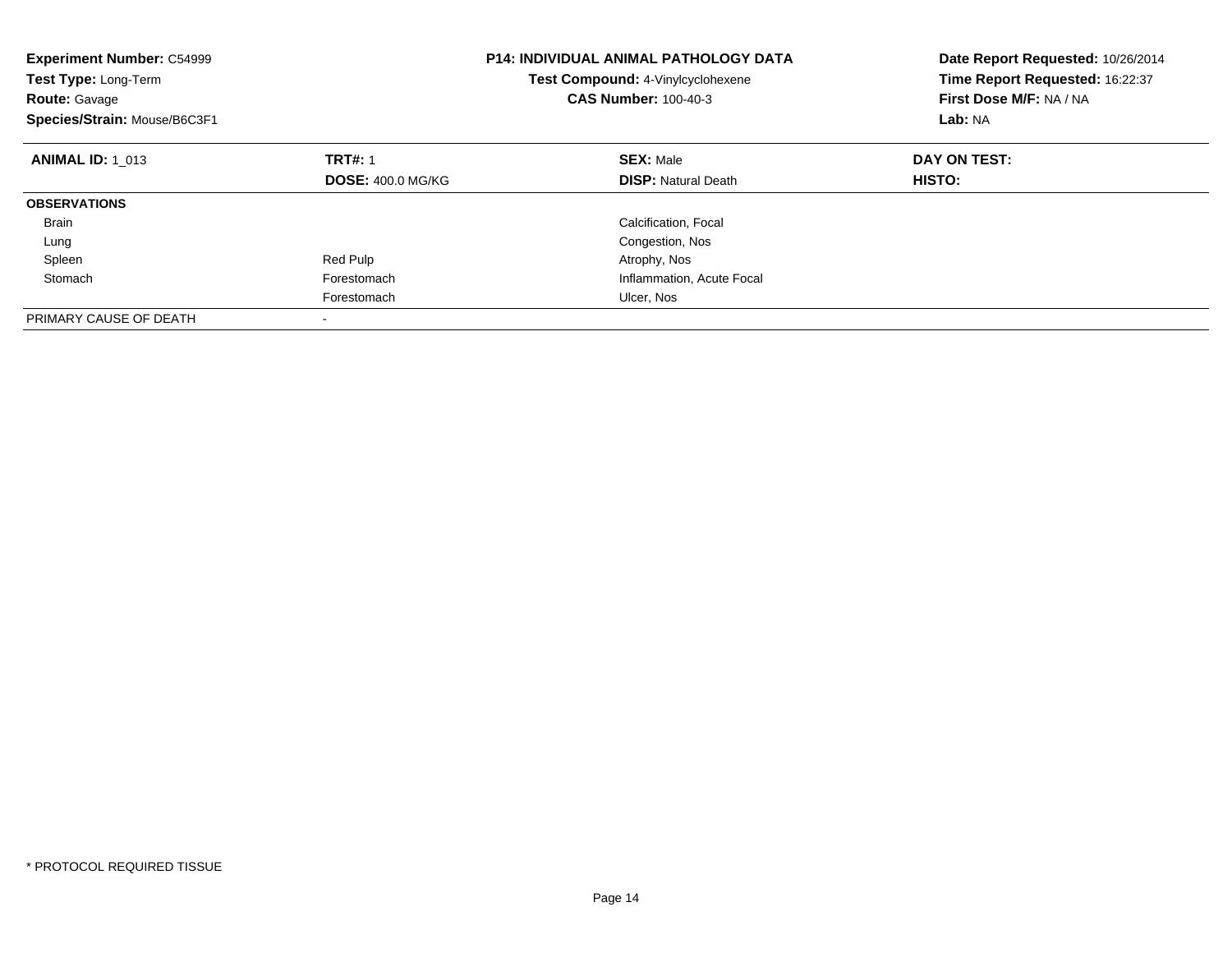| <b>Experiment Number: C54999</b><br>Test Type: Long-Term<br><b>Route: Gavage</b> |                          | <b>P14: INDIVIDUAL ANIMAL PATHOLOGY DATA</b><br>Test Compound: 4-Vinylcyclohexene<br><b>CAS Number: 100-40-3</b> | Date Report Requested: 10/26/2014<br>Time Report Requested: 16:22:37<br>First Dose M/F: NA / NA |
|----------------------------------------------------------------------------------|--------------------------|------------------------------------------------------------------------------------------------------------------|-------------------------------------------------------------------------------------------------|
| Species/Strain: Mouse/B6C3F1                                                     |                          |                                                                                                                  | Lab: NA                                                                                         |
| <b>ANIMAL ID: 1 014</b>                                                          | <b>TRT#: 1</b>           | <b>SEX: Male</b>                                                                                                 | DAY ON TEST:                                                                                    |
|                                                                                  | <b>DOSE: 400.0 MG/KG</b> | <b>DISP: Natural Death</b>                                                                                       | <b>HISTO:</b>                                                                                   |
| <b>OBSERVATIONS</b>                                                              |                          |                                                                                                                  |                                                                                                 |
| Lung                                                                             |                          | Congestion, Nos                                                                                                  |                                                                                                 |
| PRIMARY CAUSE OF DEATH                                                           |                          |                                                                                                                  |                                                                                                 |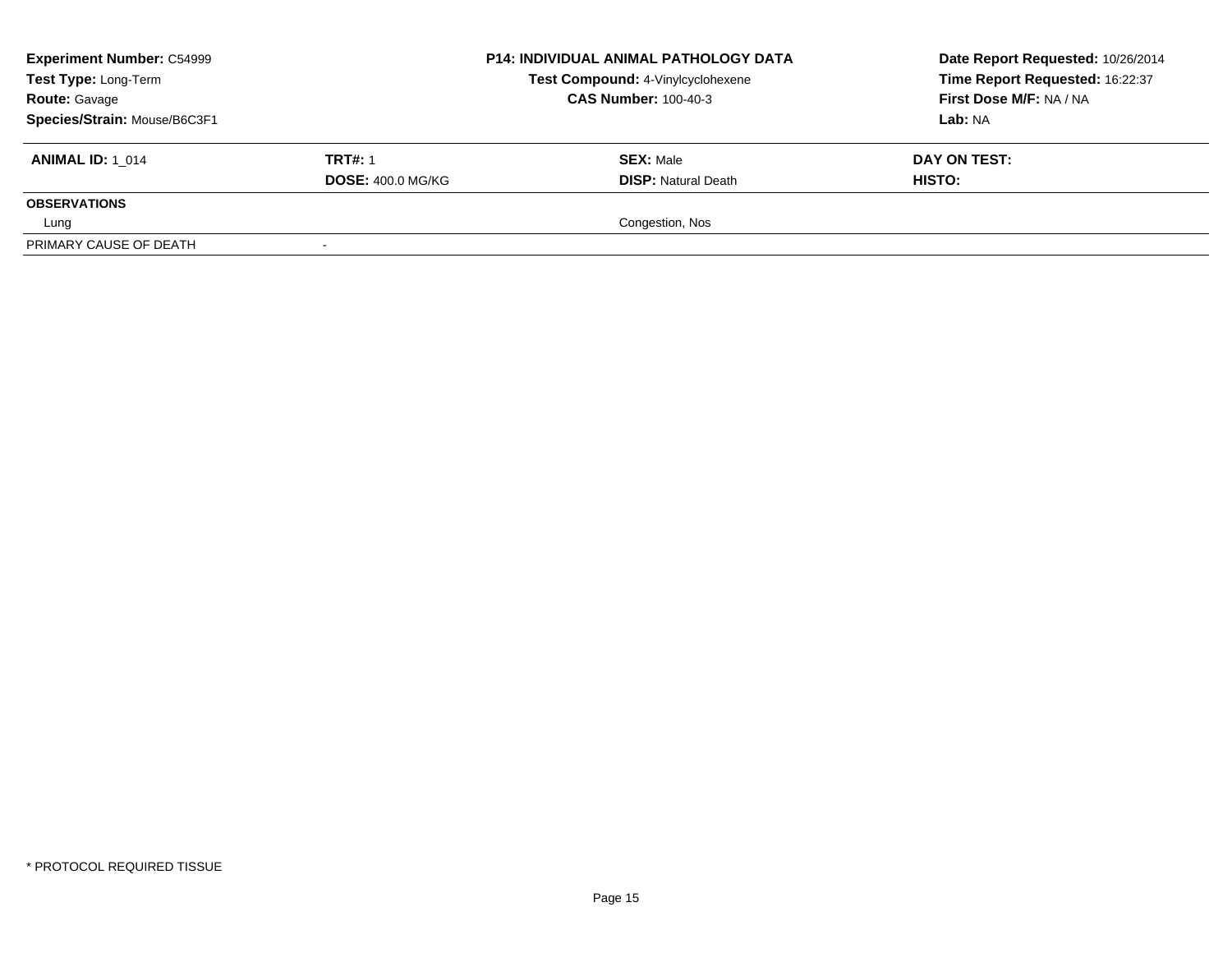| <b>Experiment Number: C54999</b><br>Test Type: Long-Term |                          | <b>P14: INDIVIDUAL ANIMAL PATHOLOGY DATA</b><br>Test Compound: 4-Vinylcyclohexene | Date Report Requested: 10/26/2014<br>Time Report Requested: 16:22:38 |
|----------------------------------------------------------|--------------------------|-----------------------------------------------------------------------------------|----------------------------------------------------------------------|
| <b>Route: Gavage</b>                                     |                          | <b>CAS Number: 100-40-3</b>                                                       | First Dose M/F: NA / NA                                              |
| Species/Strain: Mouse/B6C3F1                             |                          |                                                                                   | Lab: NA                                                              |
| <b>ANIMAL ID: 1 015</b>                                  | <b>TRT#: 1</b>           | <b>SEX: Male</b>                                                                  | DAY ON TEST:                                                         |
|                                                          | <b>DOSE: 400.0 MG/KG</b> | <b>DISP:</b> Natural Death                                                        | HISTO:                                                               |
| <b>OBSERVATIONS</b>                                      |                          |                                                                                   |                                                                      |
| Brain                                                    |                          | Calcification, Focal                                                              |                                                                      |
| Lung                                                     |                          | Congestion, Nos                                                                   |                                                                      |
| PRIMARY CAUSE OF DEATH                                   |                          |                                                                                   |                                                                      |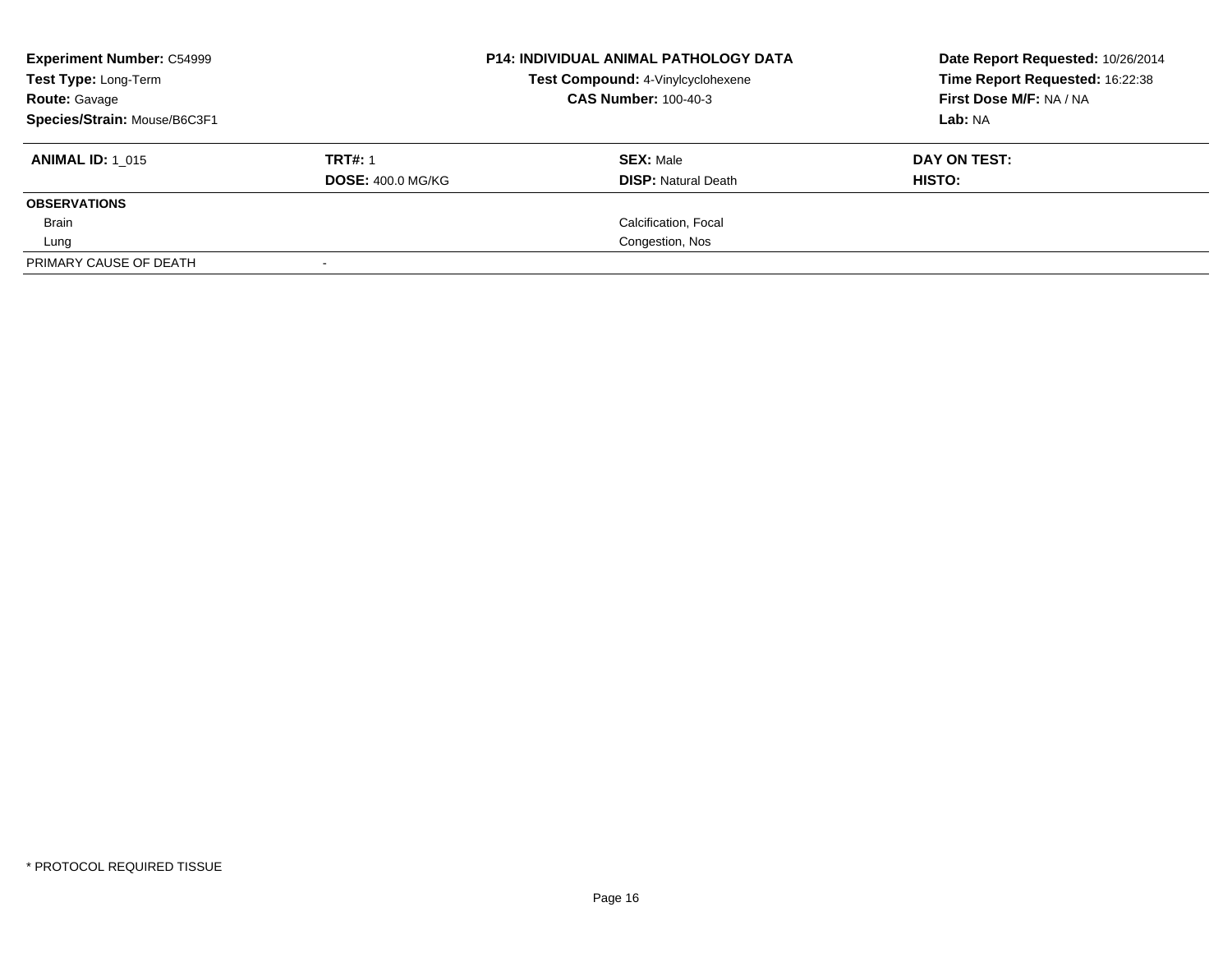| <b>Experiment Number: C54999</b><br>Test Type: Long-Term<br><b>Route: Gavage</b><br>Species/Strain: Mouse/B6C3F1 |                          | <b>P14: INDIVIDUAL ANIMAL PATHOLOGY DATA</b><br>Test Compound: 4-Vinylcyclohexene<br><b>CAS Number: 100-40-3</b> | Date Report Requested: 10/26/2014<br>Time Report Requested: 16:22:38<br>First Dose M/F: NA / NA<br>Lab: NA |
|------------------------------------------------------------------------------------------------------------------|--------------------------|------------------------------------------------------------------------------------------------------------------|------------------------------------------------------------------------------------------------------------|
| <b>ANIMAL ID:</b> 1 016                                                                                          | <b>TRT#: 1</b>           | <b>SEX: Male</b>                                                                                                 | DAY ON TEST:                                                                                               |
|                                                                                                                  | <b>DOSE: 400.0 MG/KG</b> | <b>DISP:</b> Natural Death                                                                                       | HISTO:                                                                                                     |
| <b>OBSERVATIONS</b>                                                                                              |                          |                                                                                                                  |                                                                                                            |
| Adrenal gland                                                                                                    |                          | Congestion, Nos                                                                                                  |                                                                                                            |
| Lung                                                                                                             |                          | Congestion, Nos                                                                                                  |                                                                                                            |
| Stomach                                                                                                          | Forestomach              | Inflammation, Acute/Chronic                                                                                      |                                                                                                            |
| PRIMARY CAUSE OF DEATH                                                                                           |                          |                                                                                                                  |                                                                                                            |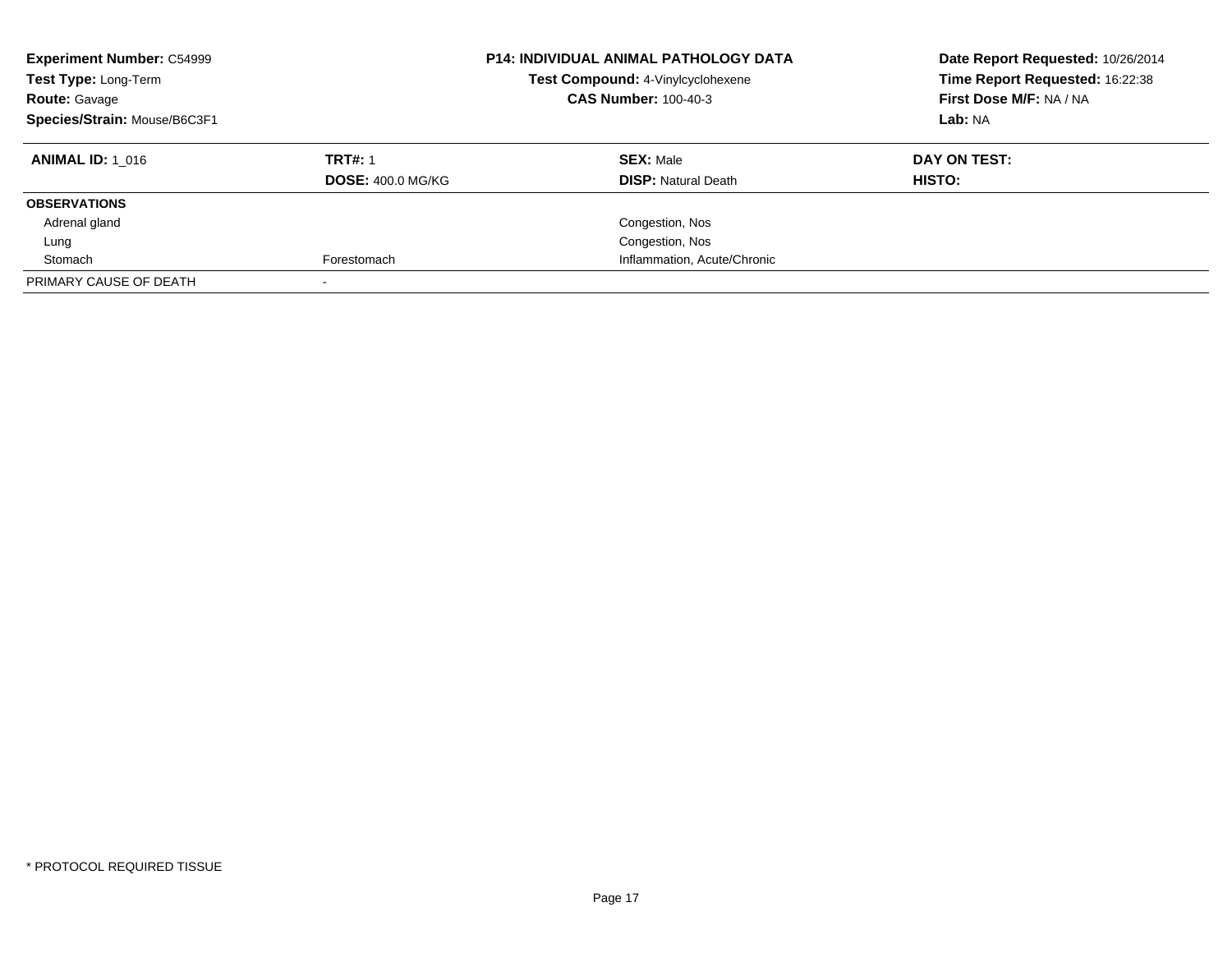| <b>Experiment Number: C54999</b><br>Test Type: Long-Term<br><b>Route: Gavage</b><br>Species/Strain: Mouse/B6C3F1 |                          | <b>P14: INDIVIDUAL ANIMAL PATHOLOGY DATA</b><br><b>Test Compound: 4-Vinylcyclohexene</b><br><b>CAS Number: 100-40-3</b> | Date Report Requested: 10/26/2014<br>Time Report Requested: 16:22:38<br>First Dose M/F: NA / NA<br>Lab: NA |
|------------------------------------------------------------------------------------------------------------------|--------------------------|-------------------------------------------------------------------------------------------------------------------------|------------------------------------------------------------------------------------------------------------|
| <b>ANIMAL ID: 1 018</b>                                                                                          | <b>TRT#: 1</b>           | <b>SEX: Male</b>                                                                                                        | DAY ON TEST:                                                                                               |
|                                                                                                                  | <b>DOSE: 400.0 MG/KG</b> | <b>DISP:</b> Natural Death                                                                                              | HISTO:                                                                                                     |
| <b>OBSERVATIONS</b>                                                                                              |                          |                                                                                                                         |                                                                                                            |
| <b>Brain</b>                                                                                                     |                          | Calcification, Focal                                                                                                    |                                                                                                            |
| Liver                                                                                                            | Hepatocytes              | Giant-Cell, Multinucleate                                                                                               |                                                                                                            |
| Lung                                                                                                             |                          | Congestion, Nos                                                                                                         |                                                                                                            |
| Spleen                                                                                                           | Red Pulp                 | Atrophy, Nos                                                                                                            |                                                                                                            |
| Stomach                                                                                                          | Forestomach              | Inflammation, Acute                                                                                                     |                                                                                                            |
| PRIMARY CAUSE OF DEATH                                                                                           |                          |                                                                                                                         |                                                                                                            |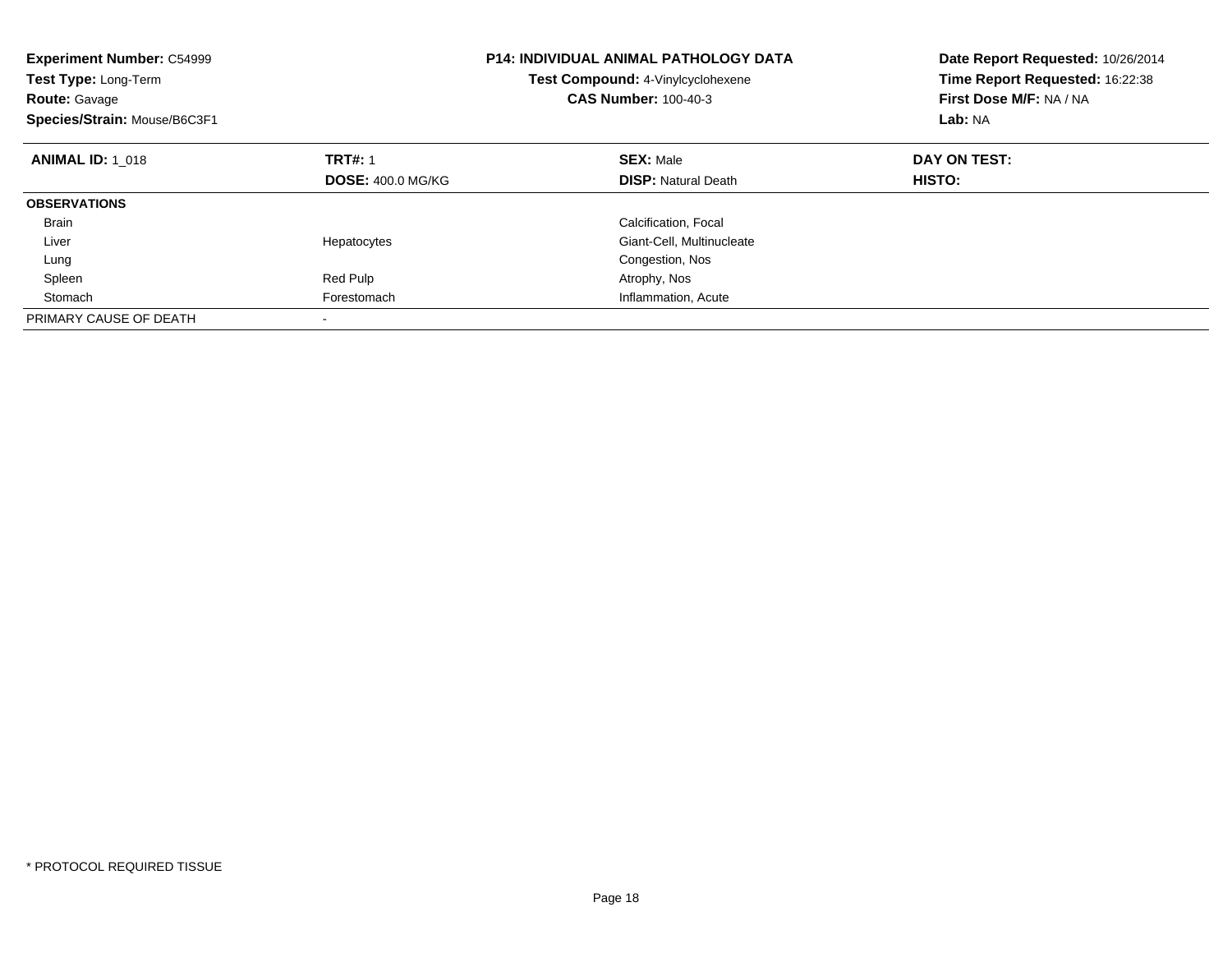| <b>Experiment Number: C54999</b><br><b>Test Type: Long-Term</b><br><b>Route: Gavage</b><br>Species/Strain: Mouse/B6C3F1 |                                            | <b>P14: INDIVIDUAL ANIMAL PATHOLOGY DATA</b><br>Test Compound: 4-Vinylcyclohexene<br><b>CAS Number: 100-40-3</b> | Date Report Requested: 10/26/2014<br>Time Report Requested: 16:22:38<br>First Dose M/F: NA / NA<br>Lab: NA |
|-------------------------------------------------------------------------------------------------------------------------|--------------------------------------------|------------------------------------------------------------------------------------------------------------------|------------------------------------------------------------------------------------------------------------|
| <b>ANIMAL ID: 1 019</b>                                                                                                 | <b>TRT#: 1</b><br><b>DOSE: 400.0 MG/KG</b> | <b>SEX: Male</b><br><b>DISP: Accidently Killed</b>                                                               | DAY ON TEST:<br><b>HISTO:</b>                                                                              |
| <b>OBSERVATIONS</b>                                                                                                     |                                            |                                                                                                                  |                                                                                                            |
| Heart                                                                                                                   | Pericardium Nos                            | Inflammation, Suppurative                                                                                        |                                                                                                            |
| Lung                                                                                                                    | Pleura Nos                                 | Inflammation, Suppurative                                                                                        |                                                                                                            |
| Unspecified                                                                                                             | Mediastinum Nos                            | Foreign Body, Vegetable                                                                                          |                                                                                                            |
|                                                                                                                         | Mediastinum Nos                            | Inflammation, Suppurative                                                                                        |                                                                                                            |
| PRIMARY CAUSE OF DEATH                                                                                                  | -                                          |                                                                                                                  |                                                                                                            |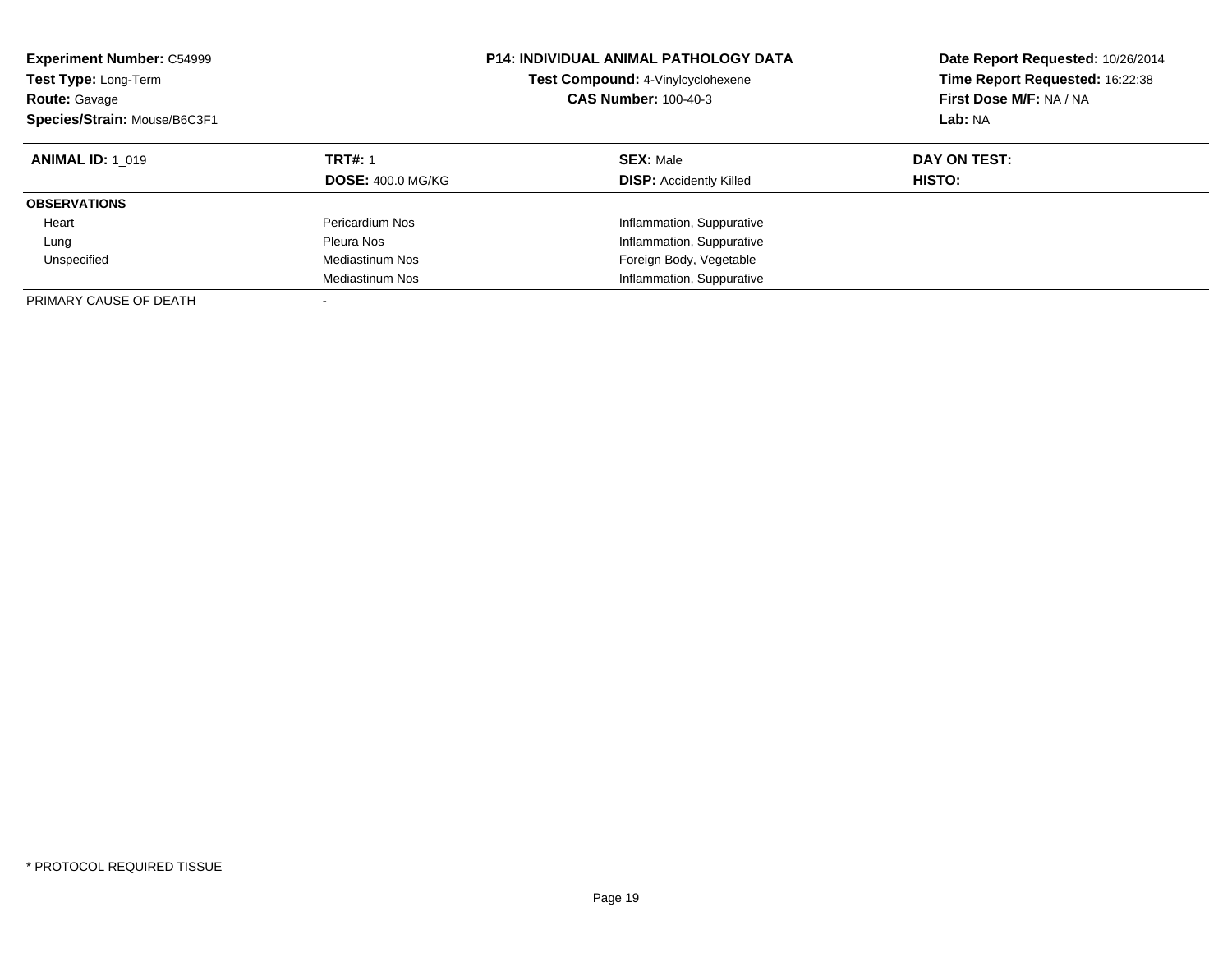| <b>Experiment Number: C54999</b><br>Test Type: Long-Term<br><b>Route: Gavage</b> |                          | <b>P14: INDIVIDUAL ANIMAL PATHOLOGY DATA</b><br>Test Compound: 4-Vinylcyclohexene<br><b>CAS Number: 100-40-3</b> | Date Report Requested: 10/26/2014<br>Time Report Requested: 16:22:38<br>First Dose M/F: NA / NA |
|----------------------------------------------------------------------------------|--------------------------|------------------------------------------------------------------------------------------------------------------|-------------------------------------------------------------------------------------------------|
| Species/Strain: Mouse/B6C3F1                                                     |                          |                                                                                                                  | Lab: NA                                                                                         |
| <b>ANIMAL ID: 1 020</b>                                                          | <b>TRT#: 1</b>           | <b>SEX: Male</b>                                                                                                 | DAY ON TEST:                                                                                    |
|                                                                                  | <b>DOSE: 400.0 MG/KG</b> | <b>DISP: Natural Death</b>                                                                                       | <b>HISTO:</b>                                                                                   |
| <b>OBSERVATIONS</b>                                                              |                          |                                                                                                                  |                                                                                                 |
| Lung                                                                             |                          | Congestion, Nos                                                                                                  |                                                                                                 |
| PRIMARY CAUSE OF DEATH                                                           |                          |                                                                                                                  |                                                                                                 |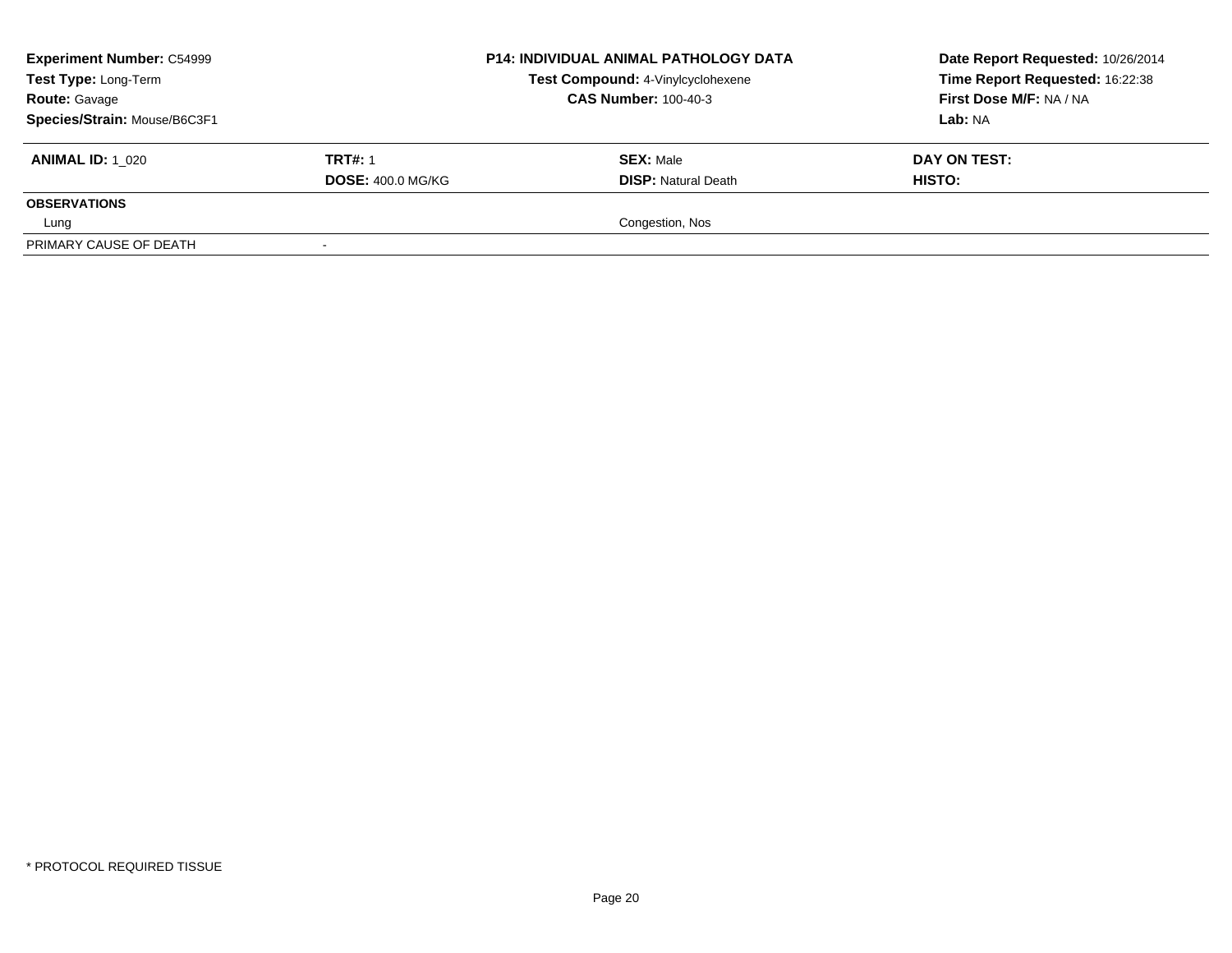| <b>Experiment Number: C54999</b><br>Test Type: Long-Term<br><b>Route: Gavage</b><br>Species/Strain: Mouse/B6C3F1 |                                            | <b>P14: INDIVIDUAL ANIMAL PATHOLOGY DATA</b><br>Test Compound: 4-Vinylcyclohexene<br><b>CAS Number: 100-40-3</b> | Date Report Requested: 10/26/2014<br>Time Report Requested: 16:22:38<br>First Dose M/F: NA / NA<br>Lab: NA |
|------------------------------------------------------------------------------------------------------------------|--------------------------------------------|------------------------------------------------------------------------------------------------------------------|------------------------------------------------------------------------------------------------------------|
| <b>ANIMAL ID: 1 021</b>                                                                                          | <b>TRT#: 1</b><br><b>DOSE: 400.0 MG/KG</b> | <b>SEX: Male</b><br><b>DISP:</b> Natural Death                                                                   | DAY ON TEST:<br>HISTO:                                                                                     |
| <b>OBSERVATIONS</b>                                                                                              |                                            |                                                                                                                  |                                                                                                            |
| Liver                                                                                                            |                                            | Calcification, Focal                                                                                             |                                                                                                            |
| Lung                                                                                                             |                                            | Hemorrhage                                                                                                       |                                                                                                            |
| PRIMARY CAUSE OF DEATH                                                                                           |                                            |                                                                                                                  |                                                                                                            |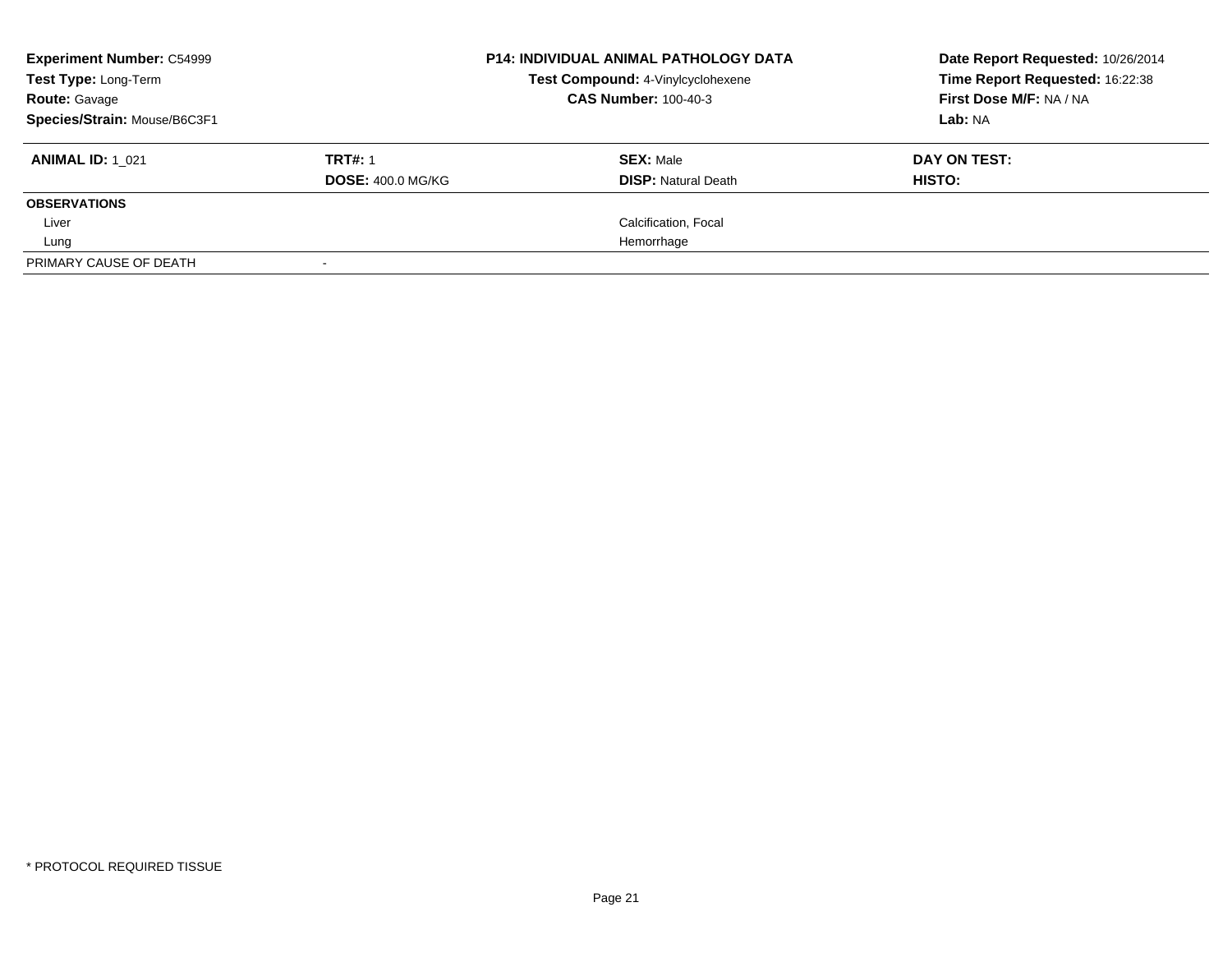| <b>Experiment Number: C54999</b><br>Test Type: Long-Term<br><b>Route: Gavage</b><br>Species/Strain: Mouse/B6C3F1 |                                            | <b>P14: INDIVIDUAL ANIMAL PATHOLOGY DATA</b><br>Test Compound: 4-Vinylcyclohexene<br><b>CAS Number: 100-40-3</b> | Date Report Requested: 10/26/2014<br>Time Report Requested: 16:22:38<br>First Dose M/F: NA / NA<br>Lab: NA |
|------------------------------------------------------------------------------------------------------------------|--------------------------------------------|------------------------------------------------------------------------------------------------------------------|------------------------------------------------------------------------------------------------------------|
| <b>ANIMAL ID:</b> 1 022                                                                                          | <b>TRT#: 1</b><br><b>DOSE: 400.0 MG/KG</b> | <b>SEX: Male</b><br><b>DISP: Natural Death</b>                                                                   | DAY ON TEST:<br><b>HISTO:</b>                                                                              |
| <b>OBSERVATIONS</b>                                                                                              |                                            |                                                                                                                  |                                                                                                            |
| Lung                                                                                                             |                                            | Congestion, Nos                                                                                                  |                                                                                                            |
| Stomach                                                                                                          | Forestomach                                | Inflammation, Acute                                                                                              |                                                                                                            |
| Testis                                                                                                           |                                            | Calcification, Nos                                                                                               |                                                                                                            |
| PRIMARY CAUSE OF DEATH                                                                                           |                                            |                                                                                                                  |                                                                                                            |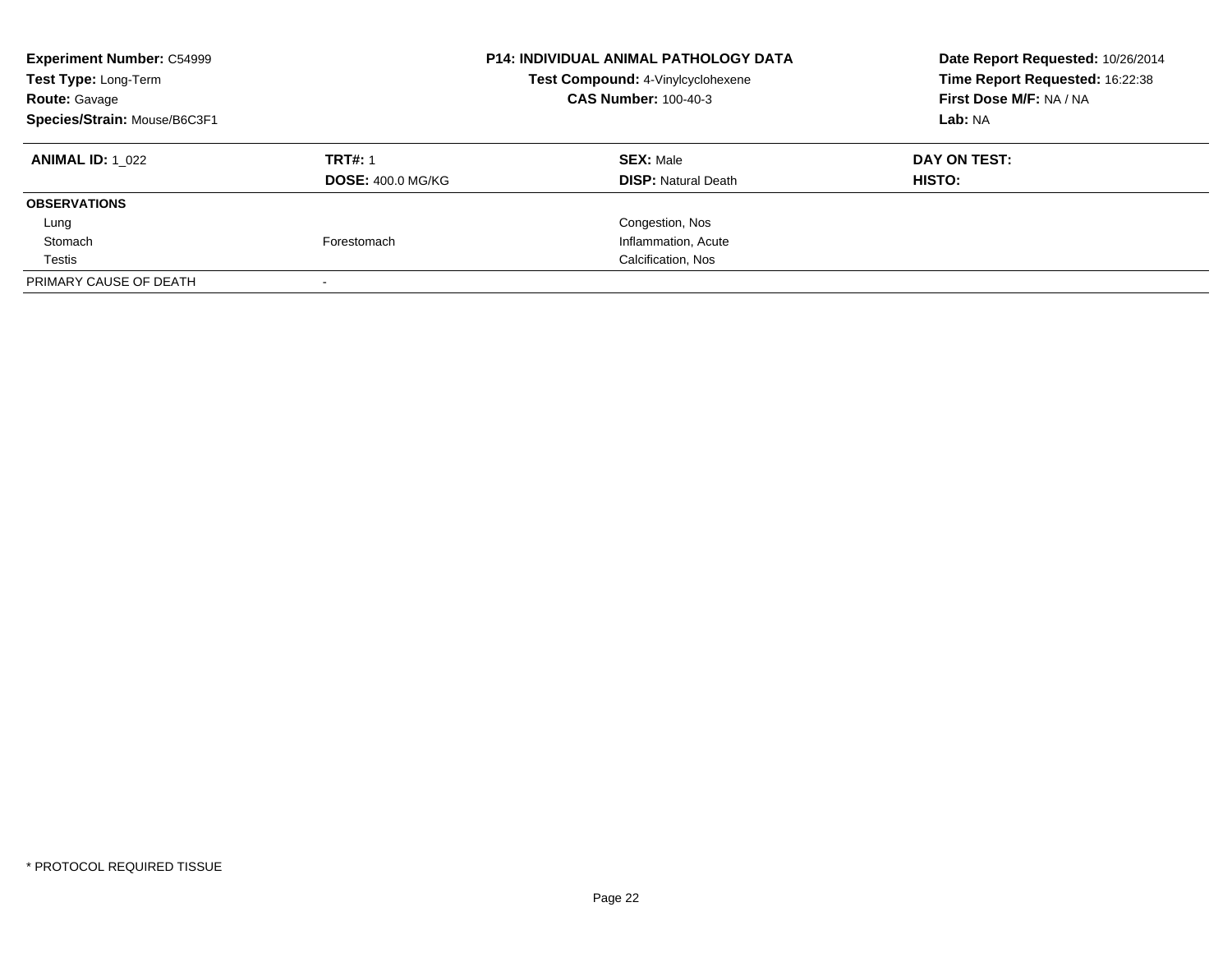| <b>Experiment Number: C54999</b><br>Test Type: Long-Term<br><b>Route: Gavage</b><br>Species/Strain: Mouse/B6C3F1 |                          | <b>P14: INDIVIDUAL ANIMAL PATHOLOGY DATA</b><br>Test Compound: 4-Vinylcyclohexene<br><b>CAS Number: 100-40-3</b> | Date Report Requested: 10/26/2014<br>Time Report Requested: 16:22:38<br>First Dose M/F: NA / NA<br>Lab: NA |
|------------------------------------------------------------------------------------------------------------------|--------------------------|------------------------------------------------------------------------------------------------------------------|------------------------------------------------------------------------------------------------------------|
| <b>ANIMAL ID: 1 023</b>                                                                                          | <b>TRT#: 1</b>           | <b>SEX: Male</b>                                                                                                 | DAY ON TEST:                                                                                               |
|                                                                                                                  | <b>DOSE: 400.0 MG/KG</b> | <b>DISP:</b> Natural Death                                                                                       | <b>HISTO:</b>                                                                                              |
| <b>OBSERVATIONS</b>                                                                                              |                          |                                                                                                                  |                                                                                                            |
| Kidney                                                                                                           |                          | Lymphocytic Inflammatory Infiltrate                                                                              |                                                                                                            |
| Liver                                                                                                            |                          | Metamorphosis, Fatty                                                                                             |                                                                                                            |
| Lung                                                                                                             |                          | Congestion, Nos                                                                                                  |                                                                                                            |
| Pancreas                                                                                                         | <b>Islets</b>            | Islet-Cell Adenoma                                                                                               |                                                                                                            |
| Salivary gland                                                                                                   |                          | Calcification, Focal                                                                                             |                                                                                                            |
| Testis                                                                                                           |                          | Calcification, Focal                                                                                             |                                                                                                            |
| PRIMARY CAUSE OF DEATH                                                                                           |                          |                                                                                                                  |                                                                                                            |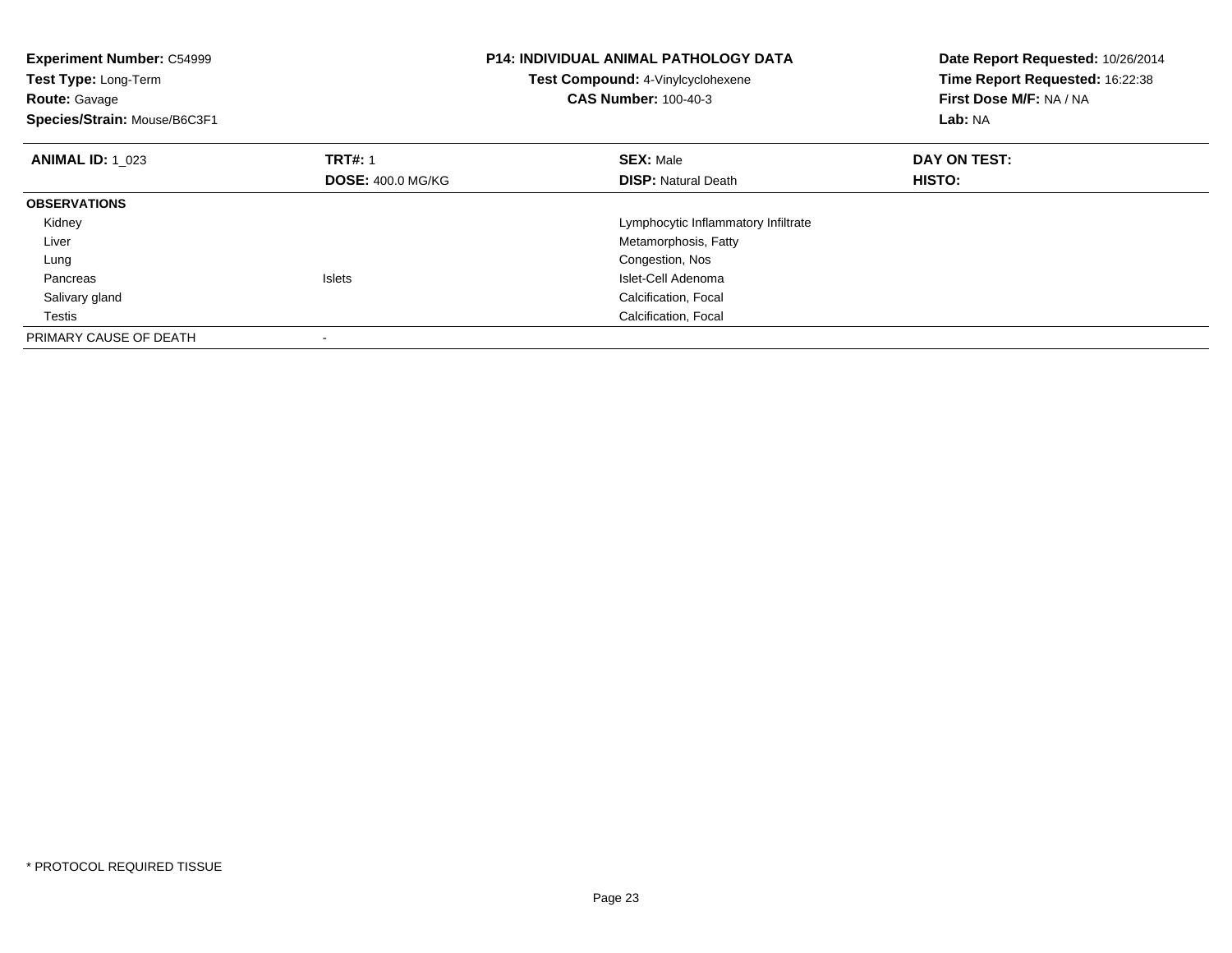| <b>Experiment Number: C54999</b><br>Test Type: Long-Term<br><b>Route: Gavage</b><br>Species/Strain: Mouse/B6C3F1 |                                            | P14: INDIVIDUAL ANIMAL PATHOLOGY DATA<br>Test Compound: 4-Vinylcyclohexene<br><b>CAS Number: 100-40-3</b> | Date Report Requested: 10/26/2014<br>Time Report Requested: 16:22:38<br>First Dose M/F: NA / NA<br>Lab: NA |
|------------------------------------------------------------------------------------------------------------------|--------------------------------------------|-----------------------------------------------------------------------------------------------------------|------------------------------------------------------------------------------------------------------------|
| <b>ANIMAL ID: 1 024</b>                                                                                          | <b>TRT#: 1</b><br><b>DOSE: 400.0 MG/KG</b> | <b>SEX: Male</b><br><b>DISP:</b> Terminal Sacrifice                                                       | DAY ON TEST:<br>HISTO:                                                                                     |
| <b>OBSERVATIONS</b>                                                                                              |                                            |                                                                                                           |                                                                                                            |
| <b>Brain</b>                                                                                                     |                                            | Calcification, Focal                                                                                      |                                                                                                            |
| Lung                                                                                                             |                                            | Alveolar/Bronchiolar Adenoma                                                                              |                                                                                                            |
| Lymph node                                                                                                       | Mesenteric Lymph Node                      | Hemorrhage                                                                                                |                                                                                                            |
| Spleen                                                                                                           |                                            | Hematopoiesis                                                                                             |                                                                                                            |
| PRIMARY CAUSE OF DEATH                                                                                           |                                            |                                                                                                           |                                                                                                            |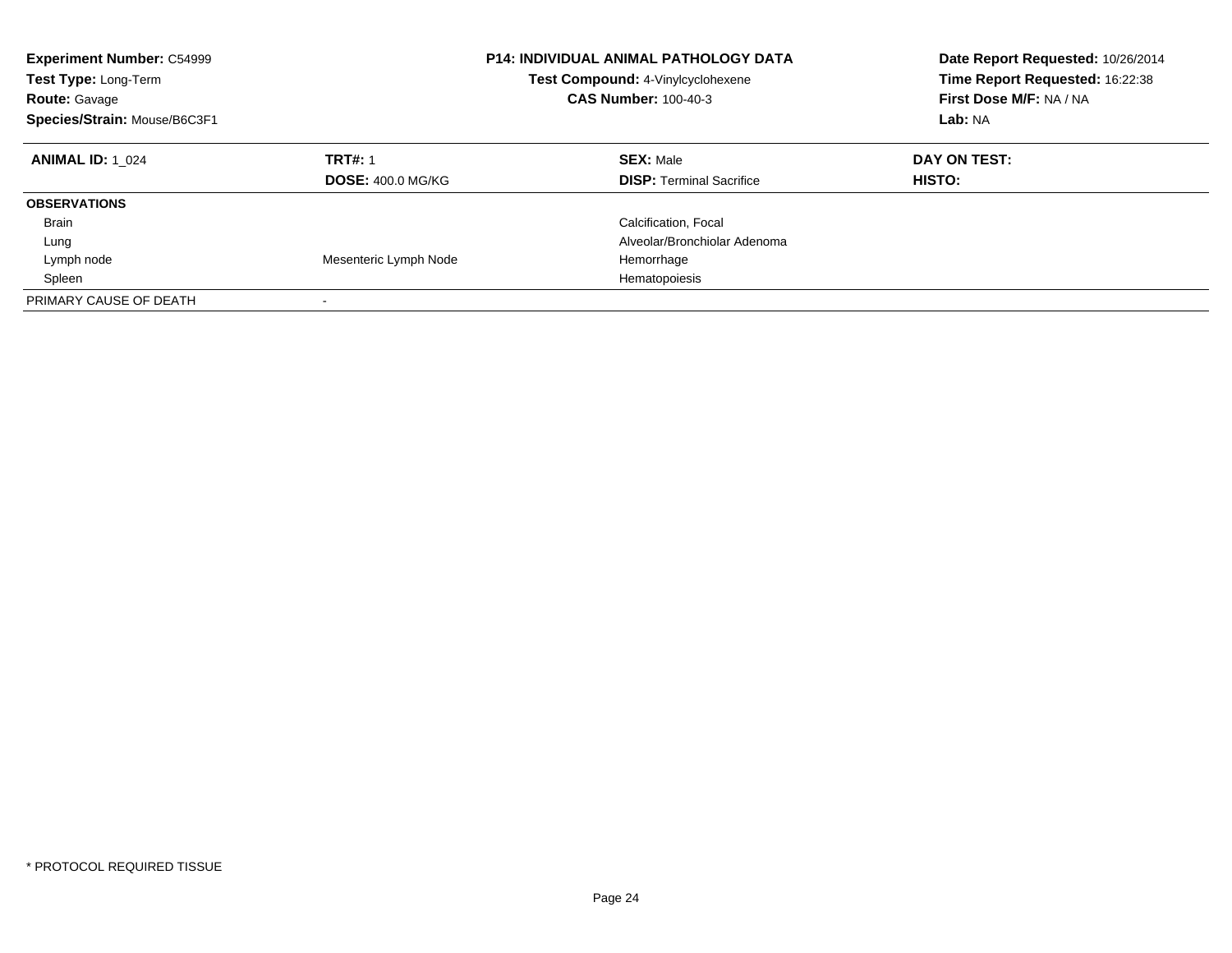| <b>Experiment Number: C54999</b><br>Test Type: Long-Term<br><b>Route: Gavage</b><br>Species/Strain: Mouse/B6C3F1 |                          | <b>P14: INDIVIDUAL ANIMAL PATHOLOGY DATA</b><br>Test Compound: 4-Vinylcyclohexene<br><b>CAS Number: 100-40-3</b> | Date Report Requested: 10/26/2014<br>Time Report Requested: 16:22:38<br>First Dose M/F: NA / NA<br>Lab: NA |
|------------------------------------------------------------------------------------------------------------------|--------------------------|------------------------------------------------------------------------------------------------------------------|------------------------------------------------------------------------------------------------------------|
| <b>ANIMAL ID: 1 026</b>                                                                                          | <b>TRT#: 1</b>           | <b>SEX: Male</b>                                                                                                 | DAY ON TEST:                                                                                               |
|                                                                                                                  | <b>DOSE: 400.0 MG/KG</b> | <b>DISP:</b> Terminal Sacrifice                                                                                  | HISTO:                                                                                                     |
| <b>OBSERVATIONS</b>                                                                                              |                          |                                                                                                                  |                                                                                                            |
| Bone                                                                                                             | <b>Tarsal Joint</b>      | Dysplasia, Nos                                                                                                   |                                                                                                            |
| Liver                                                                                                            | Kupffer Cell             | Hyperplasia, Nos                                                                                                 |                                                                                                            |
|                                                                                                                  |                          | Infarct, Nos                                                                                                     |                                                                                                            |
| Skin                                                                                                             | Hair Follicle            | Hyperplasia, Nos                                                                                                 |                                                                                                            |
| Testis                                                                                                           | Tubule                   | Calcification, Focal                                                                                             |                                                                                                            |
| Thyroid                                                                                                          |                          | Follicular-Cell Adenoma                                                                                          |                                                                                                            |
| Unspecified                                                                                                      | Multiple Organs Nos      | Lymphoma, Mixed-Malignant Type                                                                                   |                                                                                                            |
| PRIMARY CAUSE OF DEATH                                                                                           |                          |                                                                                                                  |                                                                                                            |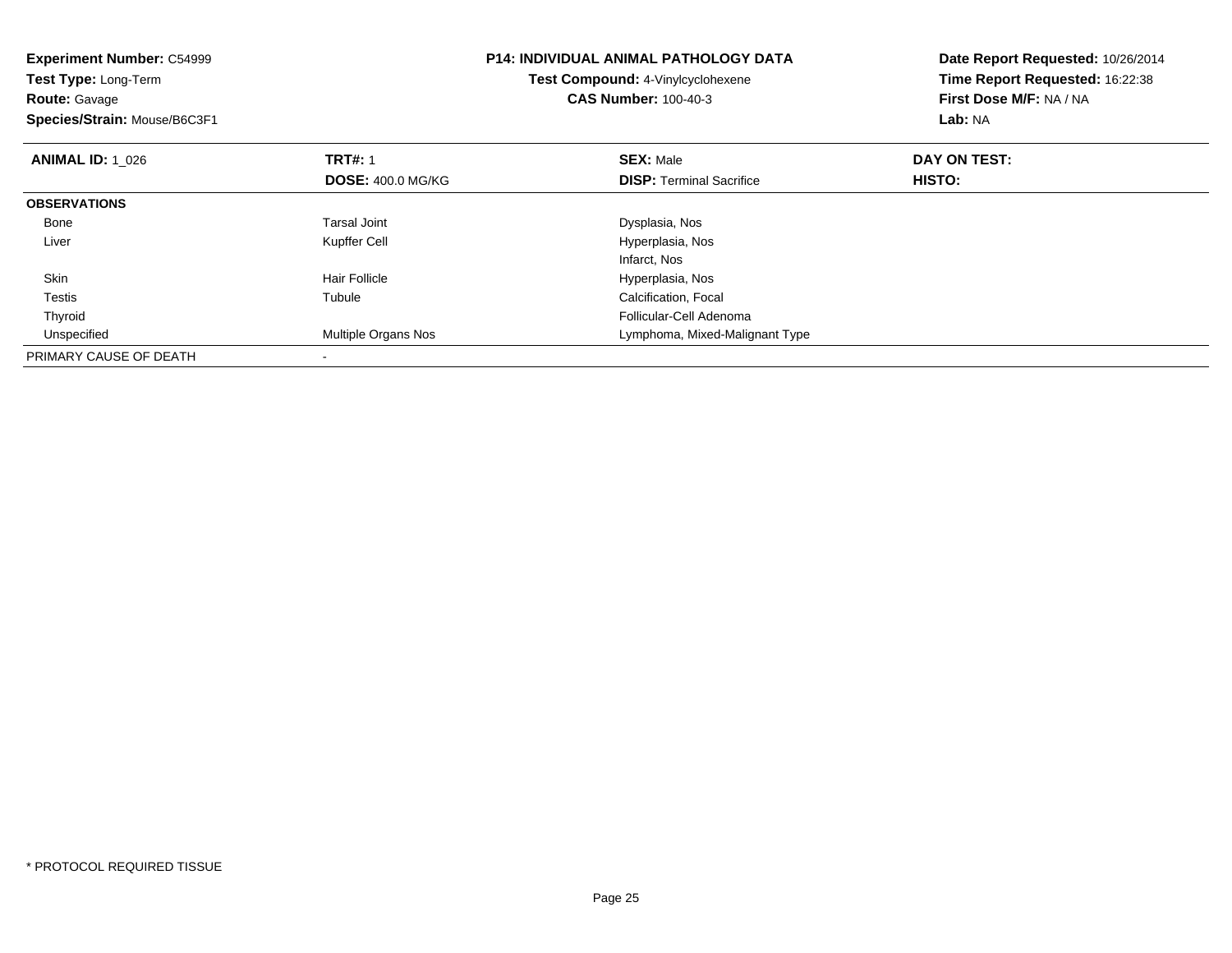| <b>Experiment Number: C54999</b><br>Test Type: Long-Term<br><b>Route: Gavage</b><br>Species/Strain: Mouse/B6C3F1 |                          | <b>P14: INDIVIDUAL ANIMAL PATHOLOGY DATA</b><br>Test Compound: 4-Vinylcyclohexene<br><b>CAS Number: 100-40-3</b> | Date Report Requested: 10/26/2014<br>Time Report Requested: 16:22:38<br>First Dose M/F: NA / NA<br>Lab: NA |
|------------------------------------------------------------------------------------------------------------------|--------------------------|------------------------------------------------------------------------------------------------------------------|------------------------------------------------------------------------------------------------------------|
| <b>ANIMAL ID: 1 027</b>                                                                                          | <b>TRT#: 1</b>           | <b>SEX: Male</b>                                                                                                 | DAY ON TEST:                                                                                               |
|                                                                                                                  | <b>DOSE: 400.0 MG/KG</b> | <b>DISP:</b> Natural Death                                                                                       | HISTO:                                                                                                     |
| <b>OBSERVATIONS</b>                                                                                              |                          |                                                                                                                  |                                                                                                            |
| Lung                                                                                                             |                          | Congestion, Nos                                                                                                  |                                                                                                            |
| Preputial gland                                                                                                  |                          | Abscess, Nos                                                                                                     |                                                                                                            |
| Stomach                                                                                                          | Forestomach              | Inflammation, Acute Focal                                                                                        |                                                                                                            |
|                                                                                                                  | Forestomach              | Ulcer, Nos                                                                                                       |                                                                                                            |
| Testis                                                                                                           |                          | Calcification, Focal                                                                                             |                                                                                                            |
| PRIMARY CAUSE OF DEATH                                                                                           |                          |                                                                                                                  |                                                                                                            |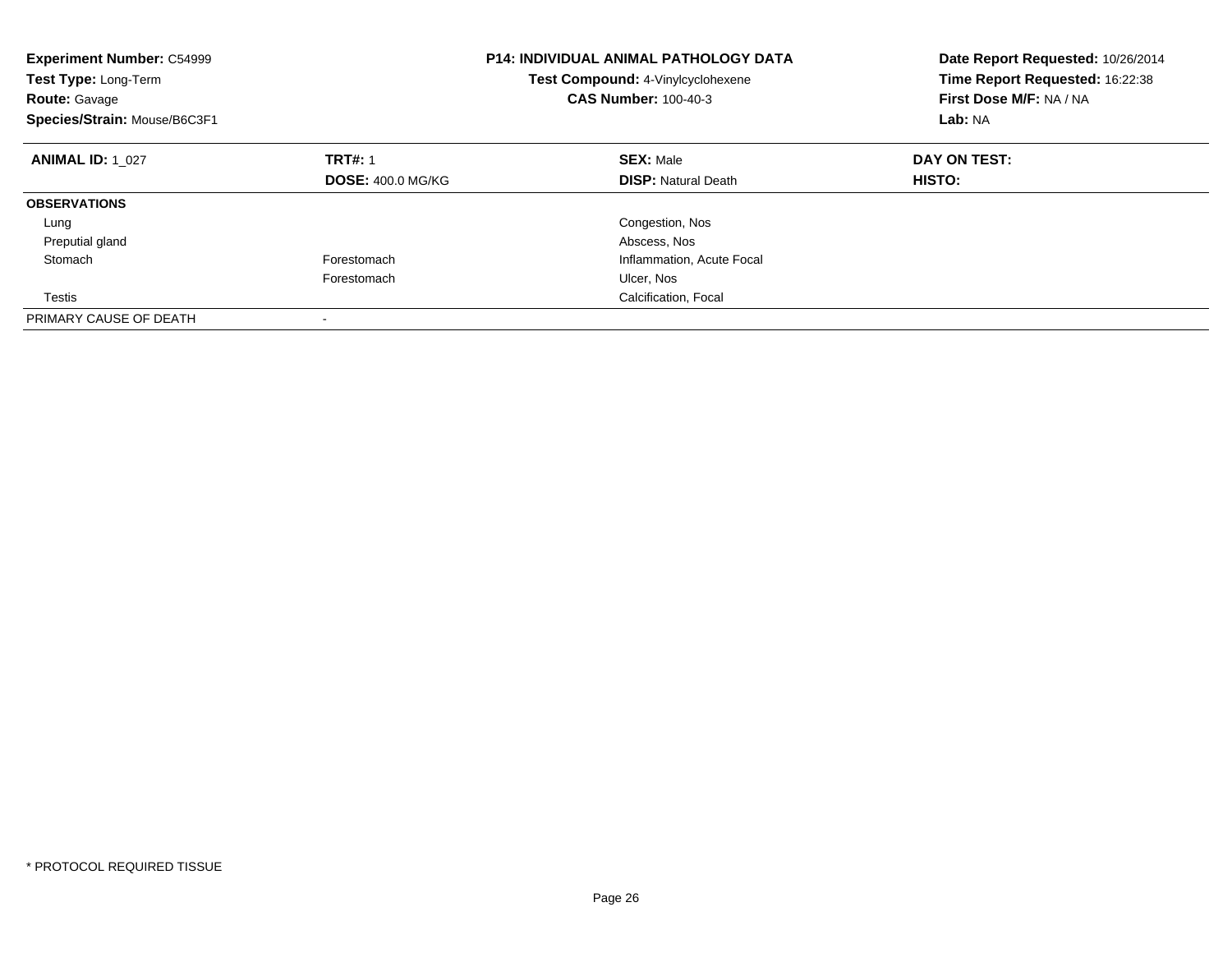| <b>Experiment Number: C54999</b><br>Test Type: Long-Term<br><b>Route: Gavage</b><br>Species/Strain: Mouse/B6C3F1 |                          | <b>P14: INDIVIDUAL ANIMAL PATHOLOGY DATA</b><br>Test Compound: 4-Vinylcyclohexene<br><b>CAS Number: 100-40-3</b> | Date Report Requested: 10/26/2014<br>Time Report Requested: 16:22:38<br>First Dose M/F: NA / NA<br>Lab: NA |
|------------------------------------------------------------------------------------------------------------------|--------------------------|------------------------------------------------------------------------------------------------------------------|------------------------------------------------------------------------------------------------------------|
| <b>ANIMAL ID:</b> 1 028                                                                                          | <b>TRT#: 1</b>           | <b>SEX: Male</b>                                                                                                 | DAY ON TEST:                                                                                               |
|                                                                                                                  | <b>DOSE: 400.0 MG/KG</b> | <b>DISP:</b> Natural Death                                                                                       | HISTO:                                                                                                     |
| <b>OBSERVATIONS</b>                                                                                              |                          |                                                                                                                  |                                                                                                            |
| Liver                                                                                                            | Centrilobular            | Congestion, Nos                                                                                                  |                                                                                                            |
| Lung                                                                                                             |                          | Congestion, Nos                                                                                                  |                                                                                                            |
| Lymph node                                                                                                       | Mandibular Lymph Node    | Giant-Cell, Multinucleate                                                                                        |                                                                                                            |
| Skin                                                                                                             | Epidermis                | Hyperplasia, Focal                                                                                               |                                                                                                            |
| Spleen                                                                                                           | Red Pulp                 | Atrophy, Focal                                                                                                   |                                                                                                            |
| PRIMARY CAUSE OF DEATH                                                                                           |                          |                                                                                                                  |                                                                                                            |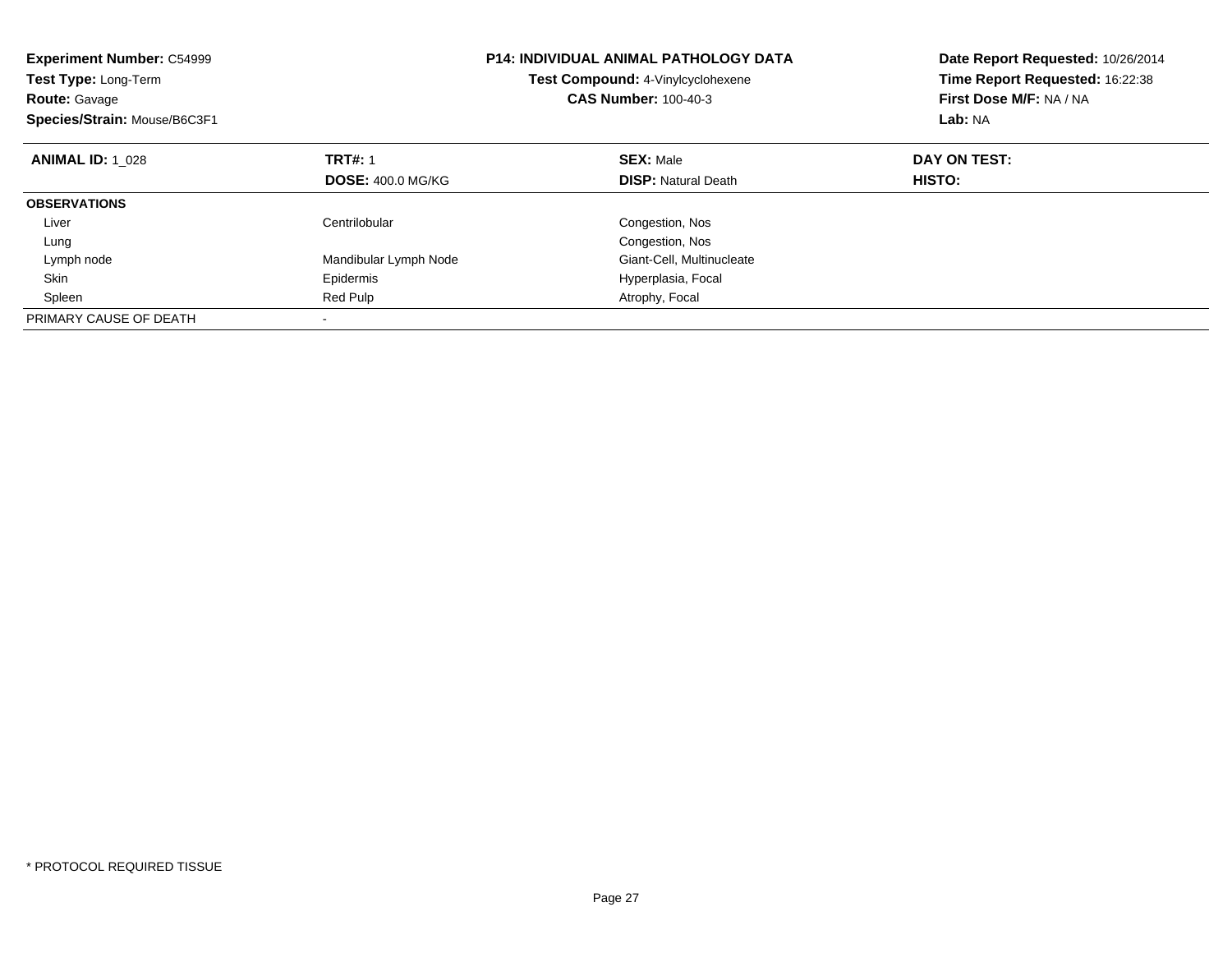| <b>Experiment Number: C54999</b><br>Test Type: Long-Term<br><b>Route: Gavage</b><br>Species/Strain: Mouse/B6C3F1 |                          | <b>P14: INDIVIDUAL ANIMAL PATHOLOGY DATA</b><br>Test Compound: 4-Vinylcyclohexene<br><b>CAS Number: 100-40-3</b> | Date Report Requested: 10/26/2014<br>Time Report Requested: 16:22:38<br>First Dose M/F: NA / NA<br>Lab: NA |
|------------------------------------------------------------------------------------------------------------------|--------------------------|------------------------------------------------------------------------------------------------------------------|------------------------------------------------------------------------------------------------------------|
| <b>ANIMAL ID: 1 029</b>                                                                                          | <b>TRT#: 1</b>           | <b>SEX: Male</b>                                                                                                 | DAY ON TEST:                                                                                               |
|                                                                                                                  | <b>DOSE: 400.0 MG/KG</b> | <b>DISP:</b> Natural Death                                                                                       | HISTO:                                                                                                     |
| <b>OBSERVATIONS</b>                                                                                              |                          |                                                                                                                  |                                                                                                            |
| <b>Brain</b>                                                                                                     |                          | Calcification, Focal                                                                                             |                                                                                                            |
| Liver                                                                                                            | Centrilobular            | Congestion, Nos                                                                                                  |                                                                                                            |
| Lung                                                                                                             |                          | Alveolar/Bronchiolar Adenoma                                                                                     |                                                                                                            |
|                                                                                                                  |                          | Congestion, Nos                                                                                                  |                                                                                                            |
| Spleen                                                                                                           | Red Pulp                 | Atrophy, Nos                                                                                                     |                                                                                                            |
| PRIMARY CAUSE OF DEATH                                                                                           | $\overline{\phantom{a}}$ |                                                                                                                  |                                                                                                            |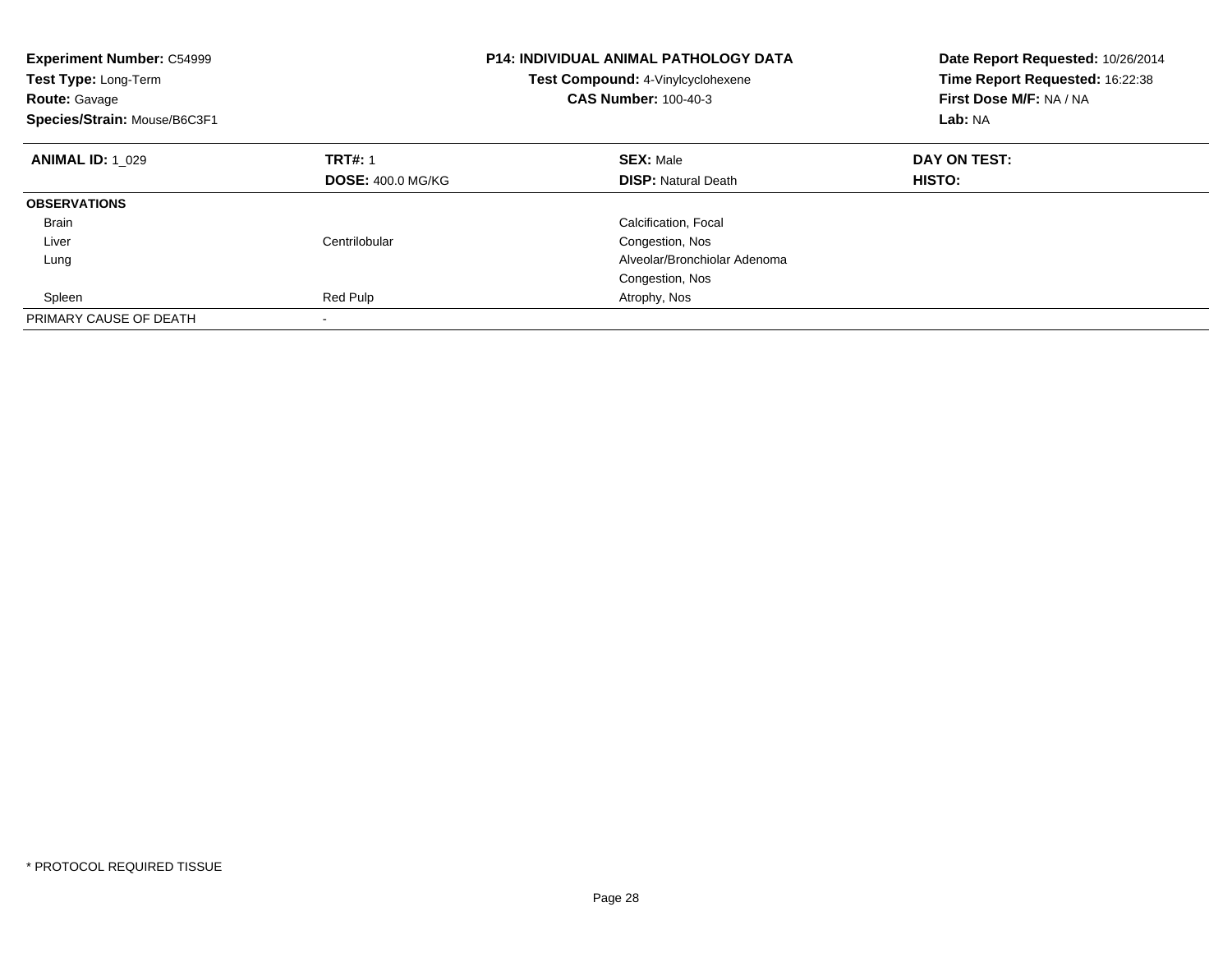| <b>Experiment Number: C54999</b><br>Test Type: Long-Term<br><b>Route: Gavage</b><br>Species/Strain: Mouse/B6C3F1 |                                            | <b>P14: INDIVIDUAL ANIMAL PATHOLOGY DATA</b><br>Test Compound: 4-Vinylcyclohexene<br><b>CAS Number: 100-40-3</b> | Date Report Requested: 10/26/2014<br>Time Report Requested: 16:22:38<br>First Dose M/F: NA / NA<br>Lab: NA |
|------------------------------------------------------------------------------------------------------------------|--------------------------------------------|------------------------------------------------------------------------------------------------------------------|------------------------------------------------------------------------------------------------------------|
| <b>ANIMAL ID:</b> 1 030                                                                                          | <b>TRT#: 1</b><br><b>DOSE: 400.0 MG/KG</b> | <b>SEX: Male</b><br><b>DISP: Natural Death</b>                                                                   | DAY ON TEST:<br><b>HISTO:</b>                                                                              |
| <b>OBSERVATIONS</b>                                                                                              |                                            |                                                                                                                  |                                                                                                            |
| Adrenal gland                                                                                                    |                                            | Congestion, Nos                                                                                                  |                                                                                                            |
| Lung                                                                                                             |                                            | Congestion, Nos                                                                                                  |                                                                                                            |
| Urinary bladder                                                                                                  |                                            | Cast, Nos                                                                                                        |                                                                                                            |
| PRIMARY CAUSE OF DEATH                                                                                           |                                            |                                                                                                                  |                                                                                                            |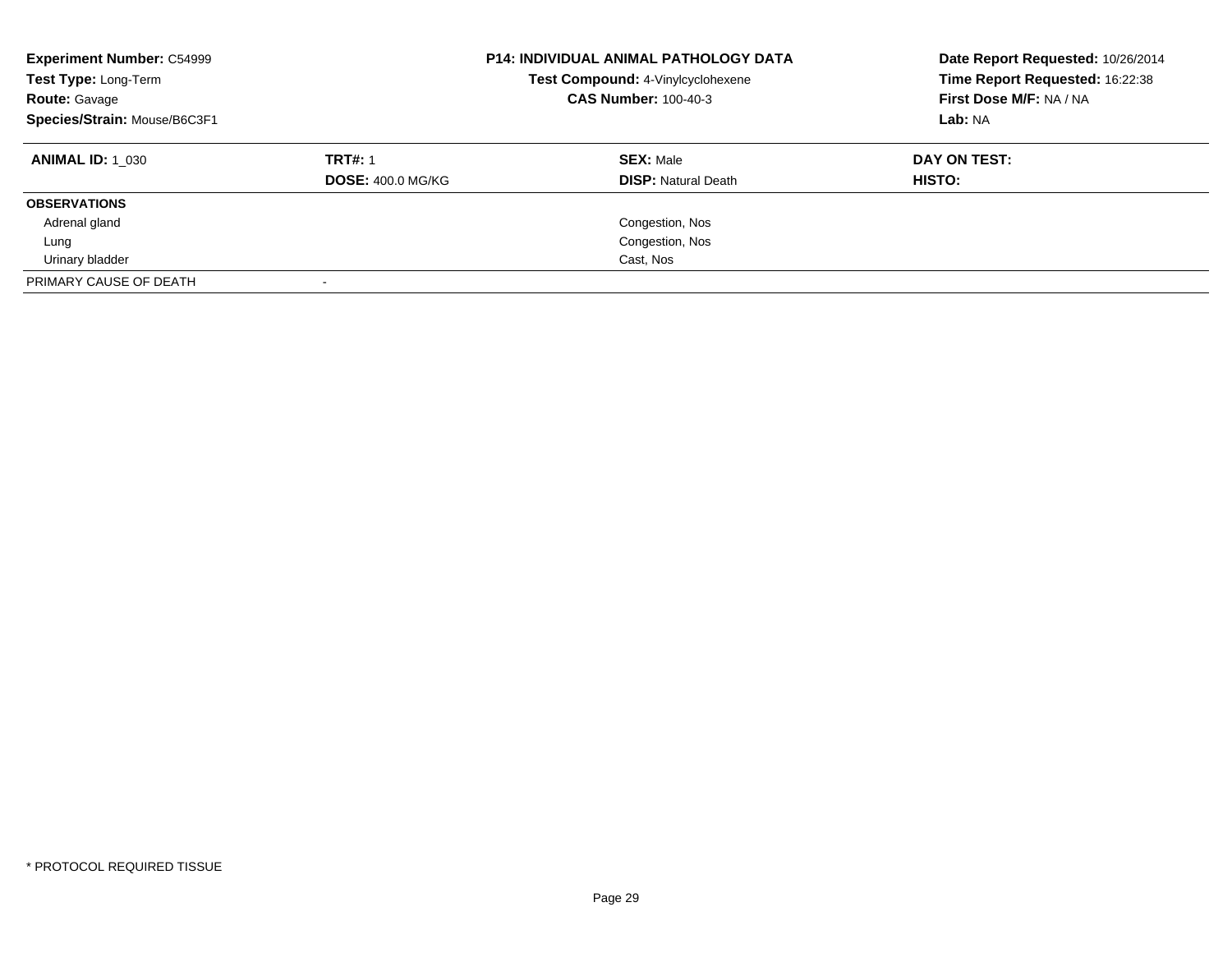| <b>Experiment Number: C54999</b><br>Test Type: Long-Term<br><b>Route: Gavage</b><br>Species/Strain: Mouse/B6C3F1 |                                            | <b>P14: INDIVIDUAL ANIMAL PATHOLOGY DATA</b><br>Test Compound: 4-Vinylcyclohexene<br><b>CAS Number: 100-40-3</b> | Date Report Requested: 10/26/2014<br>Time Report Requested: 16:22:38<br>First Dose M/F: NA / NA<br>Lab: NA |
|------------------------------------------------------------------------------------------------------------------|--------------------------------------------|------------------------------------------------------------------------------------------------------------------|------------------------------------------------------------------------------------------------------------|
| <b>ANIMAL ID: 1 031</b>                                                                                          | <b>TRT#: 1</b><br><b>DOSE: 400.0 MG/KG</b> | <b>SEX: Male</b><br><b>DISP:</b> Natural Death                                                                   | DAY ON TEST:<br>HISTO:                                                                                     |
| <b>OBSERVATIONS</b>                                                                                              |                                            |                                                                                                                  |                                                                                                            |
| Adrenal gland                                                                                                    |                                            | Congestion, Nos                                                                                                  |                                                                                                            |
| Lung                                                                                                             |                                            | Congestion, Nos                                                                                                  |                                                                                                            |
| PRIMARY CAUSE OF DEATH                                                                                           |                                            |                                                                                                                  |                                                                                                            |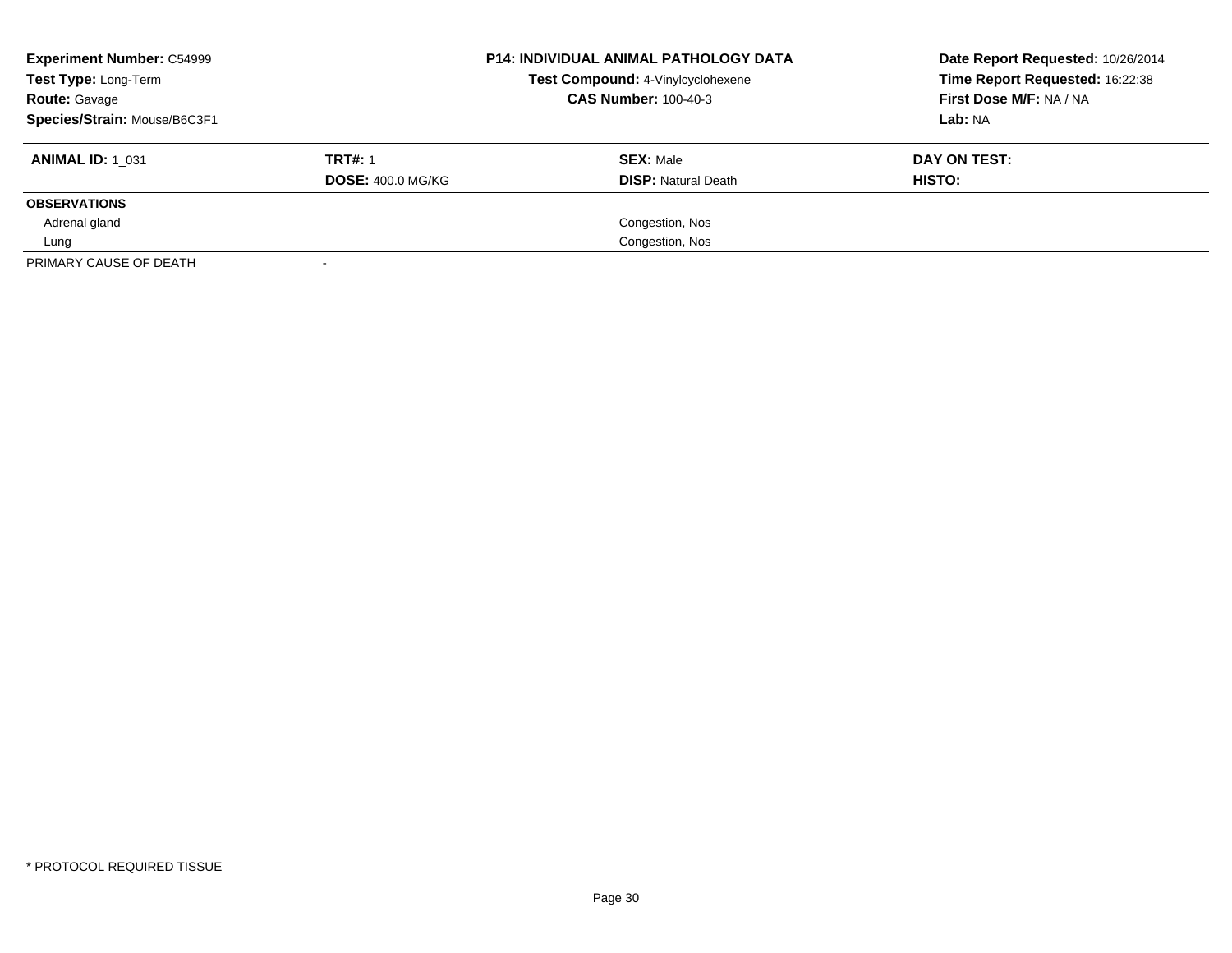| <b>Experiment Number: C54999</b><br>Test Type: Long-Term<br><b>Route: Gavage</b><br>Species/Strain: Mouse/B6C3F1 |                          | <b>P14: INDIVIDUAL ANIMAL PATHOLOGY DATA</b><br>Test Compound: 4-Vinylcyclohexene<br><b>CAS Number: 100-40-3</b> | Date Report Requested: 10/26/2014<br>Time Report Requested: 16:22:38<br>First Dose M/F: NA / NA<br>Lab: NA |
|------------------------------------------------------------------------------------------------------------------|--------------------------|------------------------------------------------------------------------------------------------------------------|------------------------------------------------------------------------------------------------------------|
| <b>ANIMAL ID: 1 032</b>                                                                                          | <b>TRT#: 1</b>           | <b>SEX: Male</b>                                                                                                 | DAY ON TEST:                                                                                               |
|                                                                                                                  | <b>DOSE: 400.0 MG/KG</b> | <b>DISP:</b> Natural Death                                                                                       | <b>HISTO:</b>                                                                                              |
| <b>OBSERVATIONS</b>                                                                                              |                          |                                                                                                                  |                                                                                                            |
| <b>Brain</b>                                                                                                     |                          | Calcification, Focal                                                                                             |                                                                                                            |
| Liver                                                                                                            |                          | Hepatocellular Adenoma                                                                                           |                                                                                                            |
| Lung                                                                                                             |                          | Congestion, Nos                                                                                                  |                                                                                                            |
| Stomach                                                                                                          | Forestomach              | Hyperplasia, Epithelial                                                                                          |                                                                                                            |
| Unspecified                                                                                                      | Thorax                   | Fibroma                                                                                                          |                                                                                                            |
|                                                                                                                  | Multiple Organs Nos      | Lymphoma, Histiocytic-Malignant Type                                                                             |                                                                                                            |
| PRIMARY CAUSE OF DEATH                                                                                           |                          |                                                                                                                  |                                                                                                            |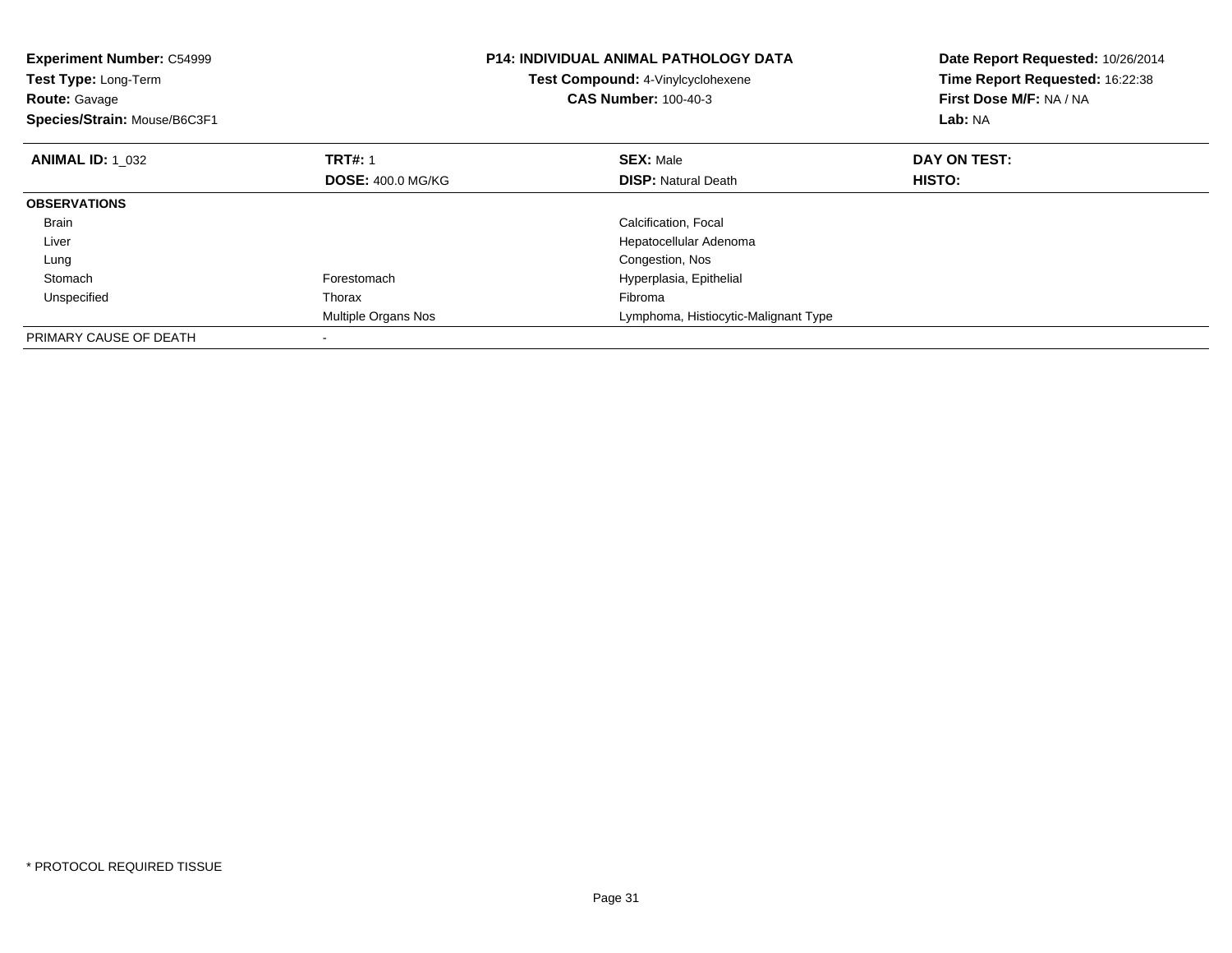| <b>Experiment Number: C54999</b><br>Test Type: Long-Term<br><b>Route: Gavage</b><br>Species/Strain: Mouse/B6C3F1 |                          | <b>P14: INDIVIDUAL ANIMAL PATHOLOGY DATA</b><br>Test Compound: 4-Vinylcyclohexene<br><b>CAS Number: 100-40-3</b> | Date Report Requested: 10/26/2014<br>Time Report Requested: 16:22:38<br>First Dose M/F: NA / NA<br>Lab: NA |
|------------------------------------------------------------------------------------------------------------------|--------------------------|------------------------------------------------------------------------------------------------------------------|------------------------------------------------------------------------------------------------------------|
| <b>ANIMAL ID: 1 033</b>                                                                                          | <b>TRT#: 1</b>           | <b>SEX: Male</b>                                                                                                 | DAY ON TEST:                                                                                               |
|                                                                                                                  | <b>DOSE: 400.0 MG/KG</b> | <b>DISP:</b> Terminal Sacrifice                                                                                  | <b>HISTO:</b>                                                                                              |
| <b>OBSERVATIONS</b>                                                                                              |                          |                                                                                                                  |                                                                                                            |
| <b>Brain</b>                                                                                                     |                          | Calcification, Focal                                                                                             |                                                                                                            |
| Kidney                                                                                                           |                          | Hyperplasia, Tubular Cell                                                                                        |                                                                                                            |
|                                                                                                                  |                          | Lymphocytic Inflammatory Infiltrate                                                                              |                                                                                                            |
| Liver                                                                                                            |                          | Hepatocellular Carcinoma                                                                                         |                                                                                                            |
| Nasal cavity                                                                                                     |                          | Inflammation, Suppurative                                                                                        |                                                                                                            |
| Testis                                                                                                           |                          | Calcification, Focal                                                                                             |                                                                                                            |
| PRIMARY CAUSE OF DEATH                                                                                           |                          |                                                                                                                  |                                                                                                            |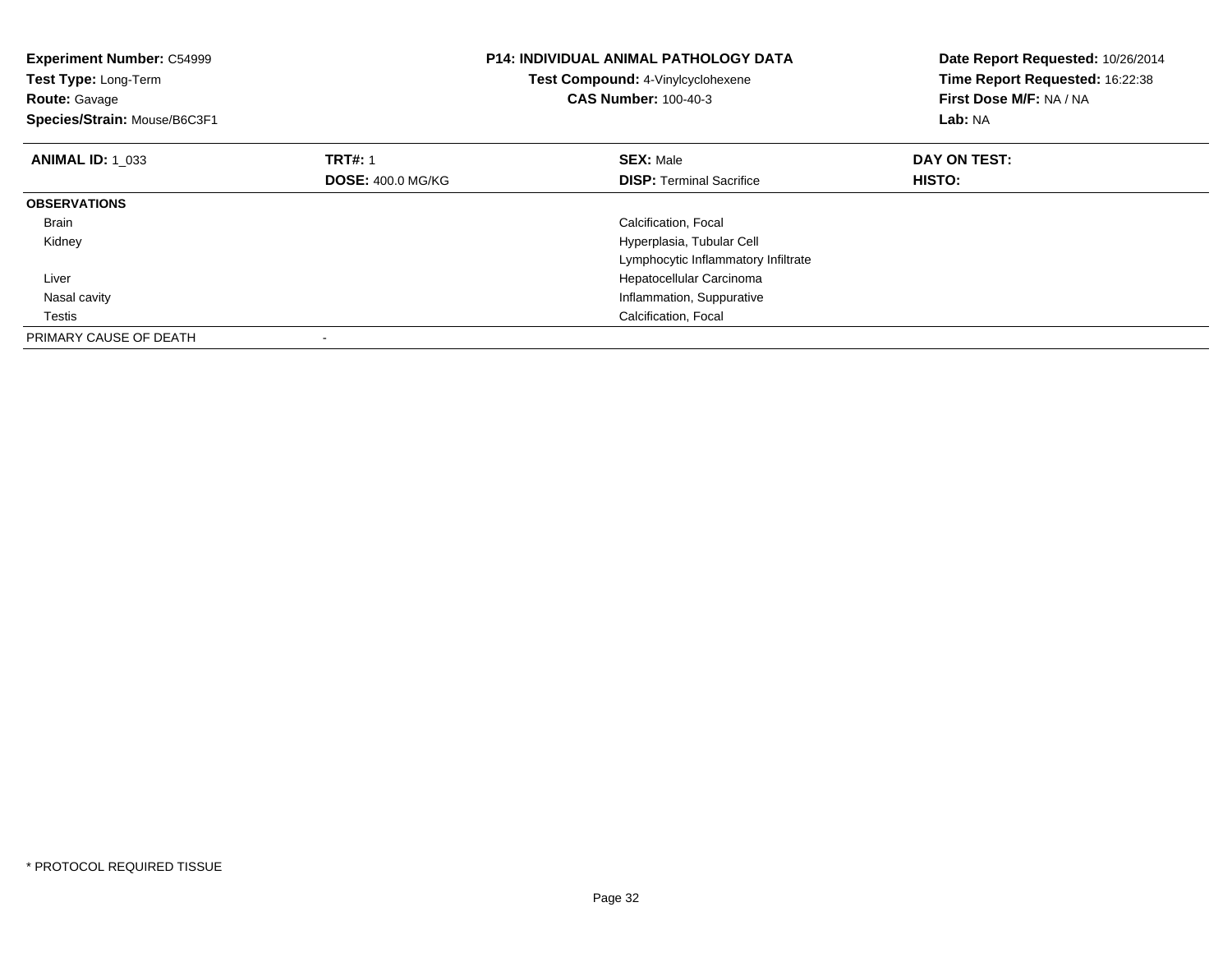| <b>Experiment Number: C54999</b><br>Test Type: Long-Term<br><b>Route: Gavage</b><br>Species/Strain: Mouse/B6C3F1 |                          | <b>P14: INDIVIDUAL ANIMAL PATHOLOGY DATA</b><br>Test Compound: 4-Vinylcyclohexene<br><b>CAS Number: 100-40-3</b> | Date Report Requested: 10/26/2014<br>Time Report Requested: 16:22:38<br>First Dose M/F: NA / NA<br>Lab: NA |
|------------------------------------------------------------------------------------------------------------------|--------------------------|------------------------------------------------------------------------------------------------------------------|------------------------------------------------------------------------------------------------------------|
| <b>ANIMAL ID: 1_034</b>                                                                                          | <b>TRT#: 1</b>           | <b>SEX: Male</b>                                                                                                 | DAY ON TEST:                                                                                               |
|                                                                                                                  | <b>DOSE: 400.0 MG/KG</b> | <b>DISP:</b> Natural Death                                                                                       | <b>HISTO:</b>                                                                                              |
| <b>OBSERVATIONS</b>                                                                                              |                          |                                                                                                                  |                                                                                                            |
| <b>Brain</b>                                                                                                     |                          | Calcification, Focal                                                                                             |                                                                                                            |
| Lung                                                                                                             |                          | Hemorrhage                                                                                                       |                                                                                                            |
| Stomach                                                                                                          | Forestomach              | Hyperplasia, Epithelial                                                                                          |                                                                                                            |
|                                                                                                                  | Forestomach              | Inflammation, Acute                                                                                              |                                                                                                            |
|                                                                                                                  | Forestomach              | Ulcer, Nos                                                                                                       |                                                                                                            |
| Testis                                                                                                           |                          | Calcification, Focal                                                                                             |                                                                                                            |
| PRIMARY CAUSE OF DEATH                                                                                           |                          |                                                                                                                  |                                                                                                            |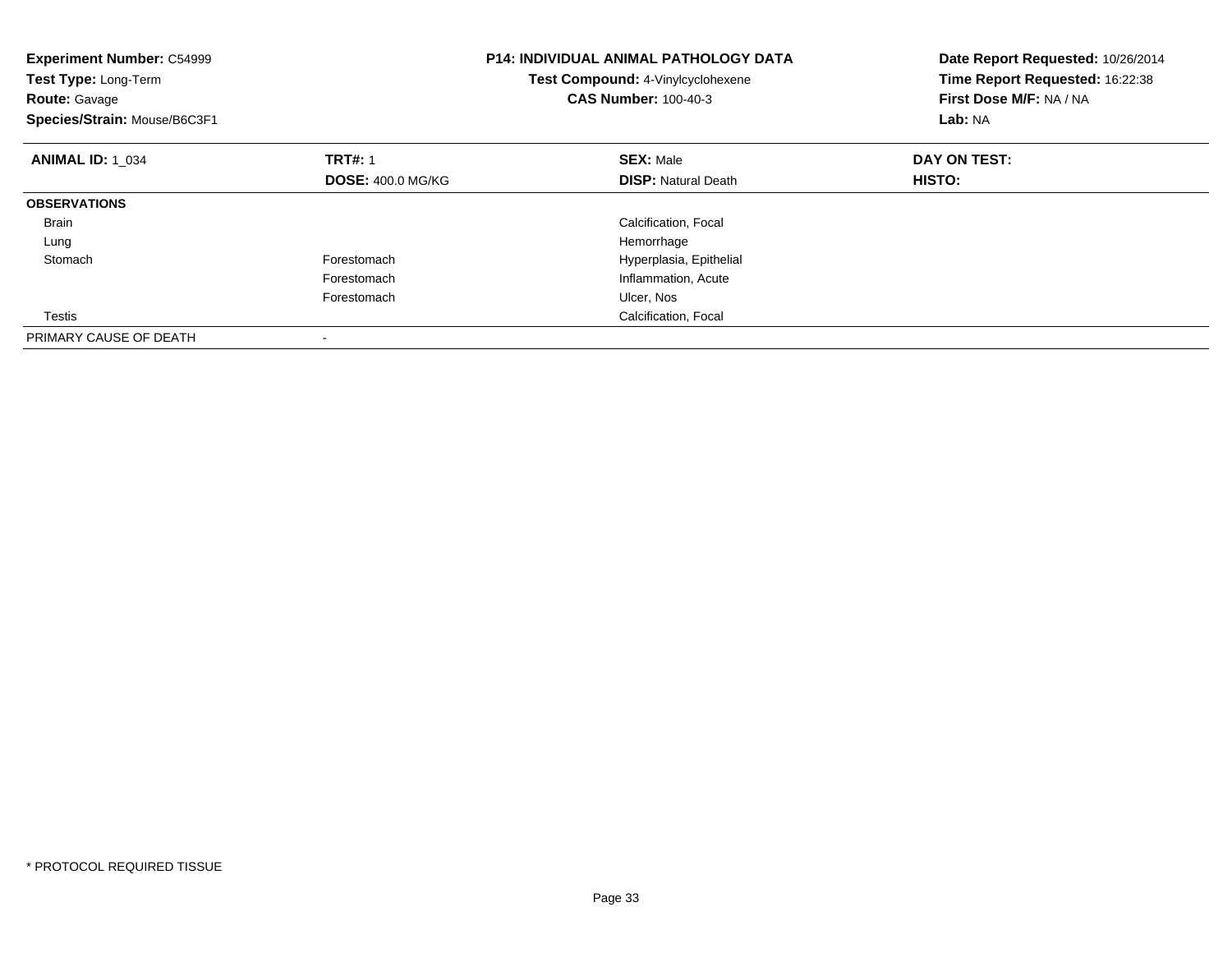| <b>Experiment Number: C54999</b><br>Test Type: Long-Term<br><b>Route: Gavage</b><br>Species/Strain: Mouse/B6C3F1 |                                            | <b>P14: INDIVIDUAL ANIMAL PATHOLOGY DATA</b><br>Test Compound: 4-Vinylcyclohexene<br><b>CAS Number: 100-40-3</b> | Date Report Requested: 10/26/2014<br>Time Report Requested: 16:22:38<br>First Dose M/F: NA / NA<br>Lab: NA |
|------------------------------------------------------------------------------------------------------------------|--------------------------------------------|------------------------------------------------------------------------------------------------------------------|------------------------------------------------------------------------------------------------------------|
| <b>ANIMAL ID: 1 035</b>                                                                                          | <b>TRT#: 1</b><br><b>DOSE: 400.0 MG/KG</b> | <b>SEX: Male</b><br><b>DISP:</b> Natural Death                                                                   | DAY ON TEST:<br>HISTO:                                                                                     |
|                                                                                                                  |                                            |                                                                                                                  |                                                                                                            |
| <b>OBSERVATIONS</b>                                                                                              |                                            |                                                                                                                  |                                                                                                            |
| Liver                                                                                                            | Centrilobular                              | Congestion, Nos                                                                                                  |                                                                                                            |
| Lung                                                                                                             |                                            | Calcification, Focal                                                                                             |                                                                                                            |
|                                                                                                                  |                                            | Congestion, Nos                                                                                                  |                                                                                                            |
| Spleen                                                                                                           | Red Pulp                                   | Atrophy, Nos                                                                                                     |                                                                                                            |
| Testis                                                                                                           |                                            | Calcification, Focal                                                                                             |                                                                                                            |
| PRIMARY CAUSE OF DEATH                                                                                           |                                            |                                                                                                                  |                                                                                                            |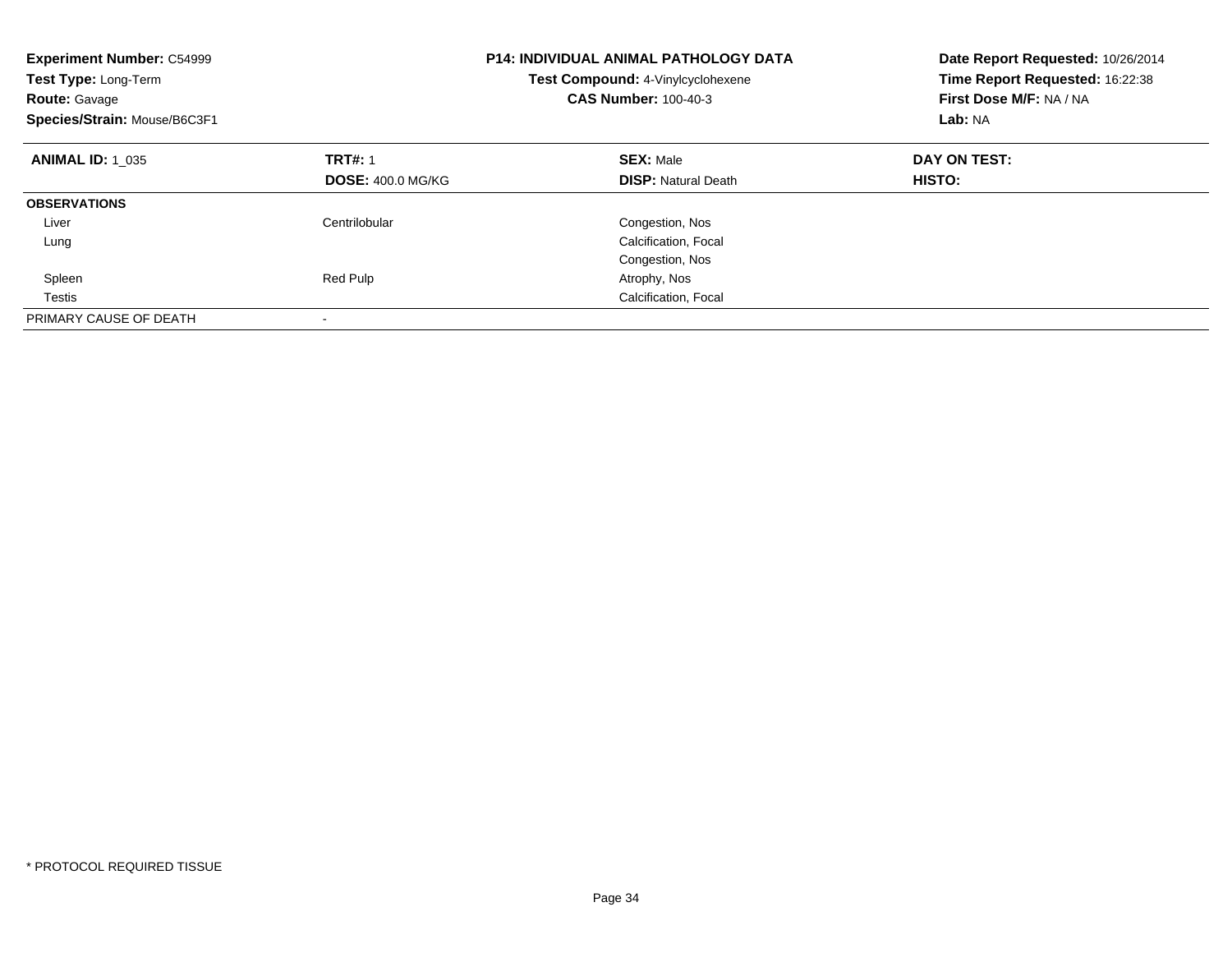| <b>Experiment Number: C54999</b><br>Test Type: Long-Term<br><b>Route: Gavage</b><br>Species/Strain: Mouse/B6C3F1 |                          | <b>P14: INDIVIDUAL ANIMAL PATHOLOGY DATA</b><br>Test Compound: 4-Vinylcyclohexene<br><b>CAS Number: 100-40-3</b> | Date Report Requested: 10/26/2014<br>Time Report Requested: 16:22:38<br>First Dose M/F: NA / NA<br>Lab: NA |
|------------------------------------------------------------------------------------------------------------------|--------------------------|------------------------------------------------------------------------------------------------------------------|------------------------------------------------------------------------------------------------------------|
| <b>ANIMAL ID:</b> 1 036                                                                                          | <b>TRT#: 1</b>           | <b>SEX: Male</b>                                                                                                 | DAY ON TEST:                                                                                               |
|                                                                                                                  | <b>DOSE: 400.0 MG/KG</b> | <b>DISP:</b> Accidently Killed                                                                                   | HISTO:                                                                                                     |
| <b>OBSERVATIONS</b>                                                                                              |                          |                                                                                                                  |                                                                                                            |
| Stomach                                                                                                          |                          | Calcification, Nos                                                                                               |                                                                                                            |
| Unspecified                                                                                                      | Mediastinum Nos          | Foreign Body, Vegetable                                                                                          |                                                                                                            |
|                                                                                                                  | <b>Mediastinum Nos</b>   | Inflammation, Suppurative                                                                                        |                                                                                                            |
| PRIMARY CAUSE OF DEATH                                                                                           |                          |                                                                                                                  |                                                                                                            |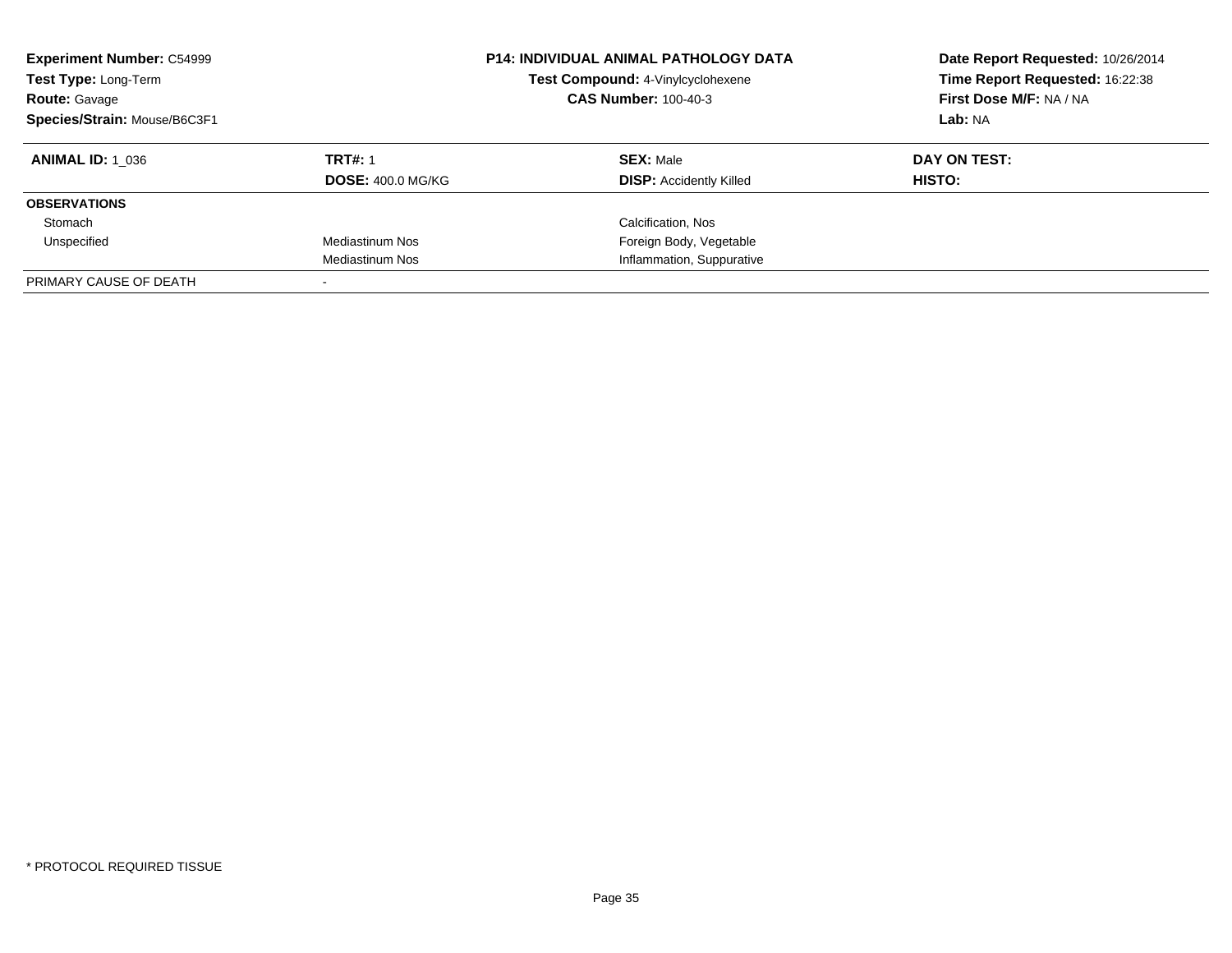| <b>Experiment Number: C54999</b><br>Test Type: Long-Term<br><b>Route: Gavage</b><br>Species/Strain: Mouse/B6C3F1 |                                            | <b>P14: INDIVIDUAL ANIMAL PATHOLOGY DATA</b><br>Test Compound: 4-Vinylcyclohexene<br><b>CAS Number: 100-40-3</b> | Date Report Requested: 10/26/2014<br>Time Report Requested: 16:22:38<br>First Dose M/F: NA / NA<br>Lab: NA |
|------------------------------------------------------------------------------------------------------------------|--------------------------------------------|------------------------------------------------------------------------------------------------------------------|------------------------------------------------------------------------------------------------------------|
| <b>ANIMAL ID: 1 037</b>                                                                                          | <b>TRT#: 1</b><br><b>DOSE: 400.0 MG/KG</b> | <b>SEX: Male</b><br><b>DISP: Natural Death</b>                                                                   | DAY ON TEST:<br><b>HISTO:</b>                                                                              |
| <b>OBSERVATIONS</b>                                                                                              |                                            |                                                                                                                  |                                                                                                            |
| Liver                                                                                                            | Centrilobular                              | Congestion, Nos                                                                                                  |                                                                                                            |
| Lung                                                                                                             |                                            | Congestion, Nos                                                                                                  |                                                                                                            |
| Spleen                                                                                                           | Red Pulp                                   | Atrophy, Nos                                                                                                     |                                                                                                            |
| Testis                                                                                                           | Tubule                                     | Atrophy, Focal                                                                                                   |                                                                                                            |
| PRIMARY CAUSE OF DEATH                                                                                           | $\overline{\phantom{a}}$                   |                                                                                                                  |                                                                                                            |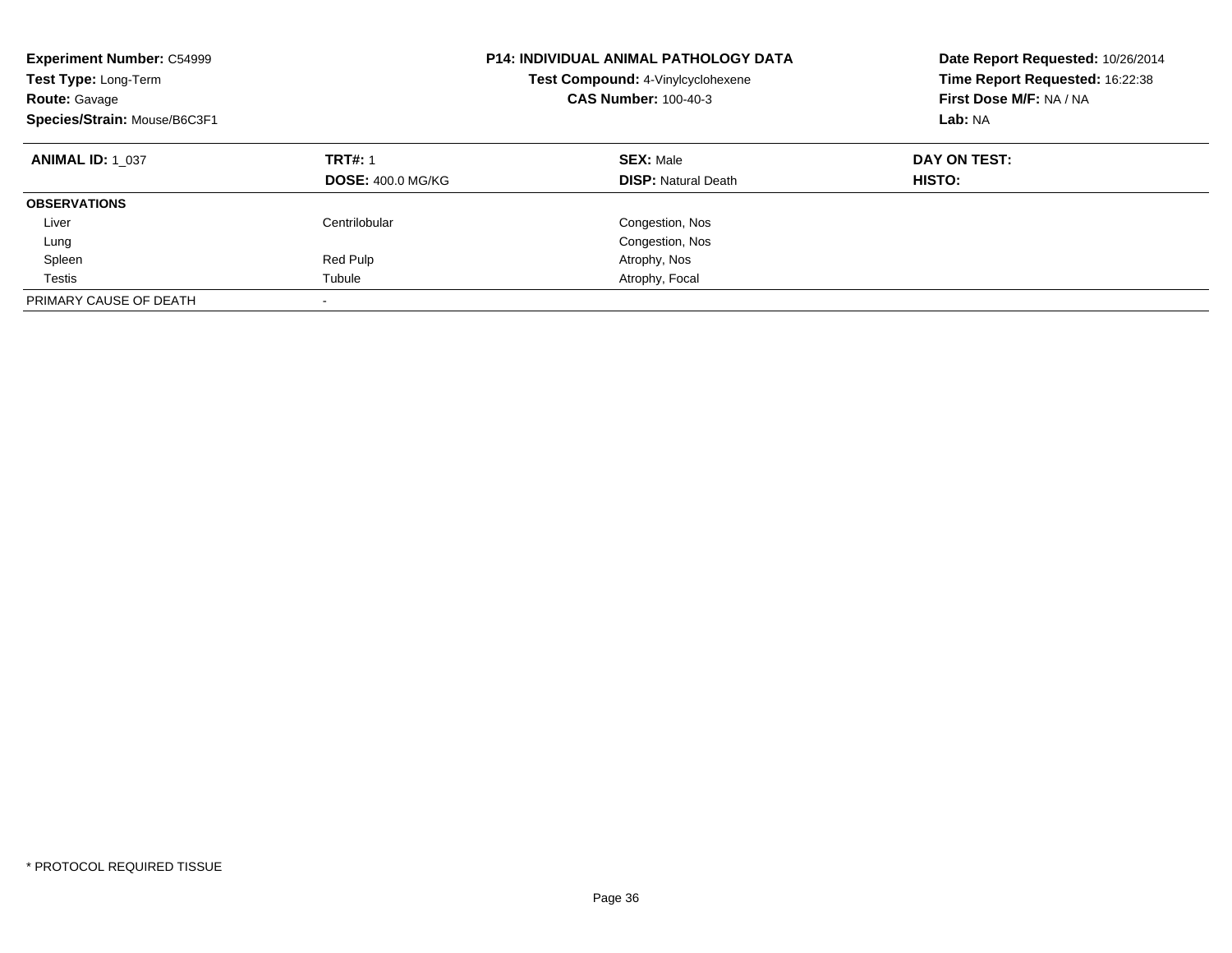| <b>Experiment Number: C54999</b><br>Test Type: Long-Term<br><b>Route: Gavage</b> | <b>P14: INDIVIDUAL ANIMAL PATHOLOGY DATA</b><br>Test Compound: 4-Vinylcyclohexene<br><b>CAS Number: 100-40-3</b> |                            | Date Report Requested: 10/26/2014<br>Time Report Requested: 16:22:38<br>First Dose M/F: NA / NA |
|----------------------------------------------------------------------------------|------------------------------------------------------------------------------------------------------------------|----------------------------|-------------------------------------------------------------------------------------------------|
| Species/Strain: Mouse/B6C3F1                                                     |                                                                                                                  |                            | Lab: NA                                                                                         |
| <b>ANIMAL ID: 1 038</b>                                                          | <b>TRT#: 1</b>                                                                                                   | <b>SEX: Male</b>           | DAY ON TEST:                                                                                    |
|                                                                                  | <b>DOSE: 400.0 MG/KG</b>                                                                                         | <b>DISP: Natural Death</b> | <b>HISTO:</b>                                                                                   |
| <b>OBSERVATIONS</b>                                                              |                                                                                                                  |                            |                                                                                                 |
| Lung                                                                             |                                                                                                                  | Congestion, Nos            |                                                                                                 |
| PRIMARY CAUSE OF DEATH                                                           |                                                                                                                  |                            |                                                                                                 |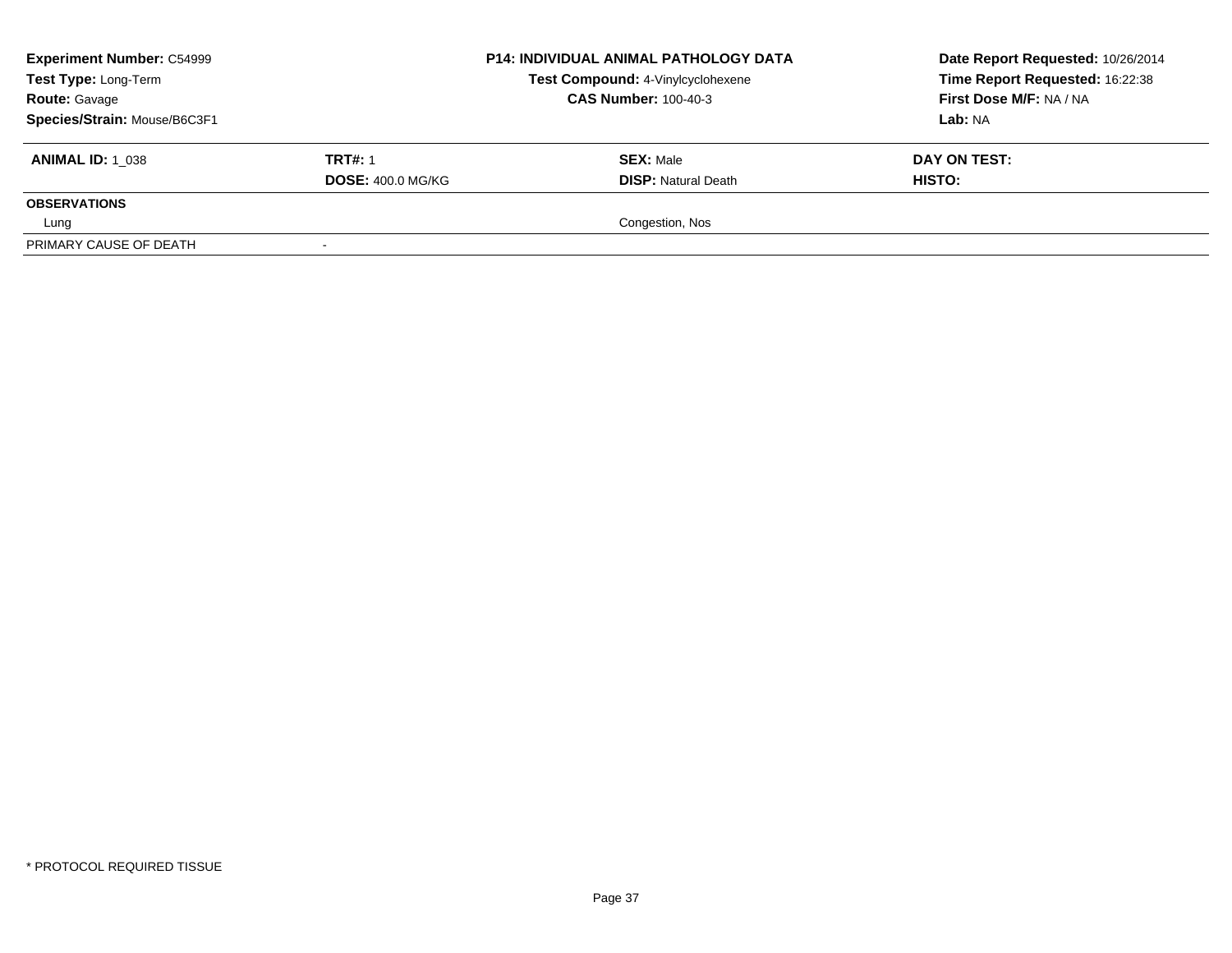| <b>Experiment Number: C54999</b><br><b>Test Type: Long-Term</b><br><b>Route: Gavage</b><br>Species/Strain: Mouse/B6C3F1 | <b>P14: INDIVIDUAL ANIMAL PATHOLOGY DATA</b><br><b>Test Compound: 4-Vinylcyclohexene</b><br><b>CAS Number: 100-40-3</b> |                            | Date Report Requested: 10/26/2014<br>Time Report Requested: 16:22:38<br>First Dose M/F: NA / NA<br>Lab: NA |
|-------------------------------------------------------------------------------------------------------------------------|-------------------------------------------------------------------------------------------------------------------------|----------------------------|------------------------------------------------------------------------------------------------------------|
| <b>ANIMAL ID: 1 039</b>                                                                                                 | <b>TRT#: 1</b>                                                                                                          | <b>SEX: Male</b>           | DAY ON TEST:                                                                                               |
|                                                                                                                         | <b>DOSE: 400.0 MG/KG</b>                                                                                                | <b>DISP:</b> Natural Death | HISTO:                                                                                                     |
| <b>OBSERVATIONS</b>                                                                                                     |                                                                                                                         |                            |                                                                                                            |
| <b>Brain</b>                                                                                                            |                                                                                                                         | Calcification, Focal       |                                                                                                            |
| Liver                                                                                                                   | Centrilobular                                                                                                           | Congestion, Nos            |                                                                                                            |
| Lung                                                                                                                    |                                                                                                                         | Congestion, Nos            |                                                                                                            |
| Spleen                                                                                                                  | Red Pulp                                                                                                                | Atrophy, Nos               |                                                                                                            |
| Stomach                                                                                                                 | Forestomach                                                                                                             | Inflammation, Acute        |                                                                                                            |
| PRIMARY CAUSE OF DEATH                                                                                                  |                                                                                                                         |                            |                                                                                                            |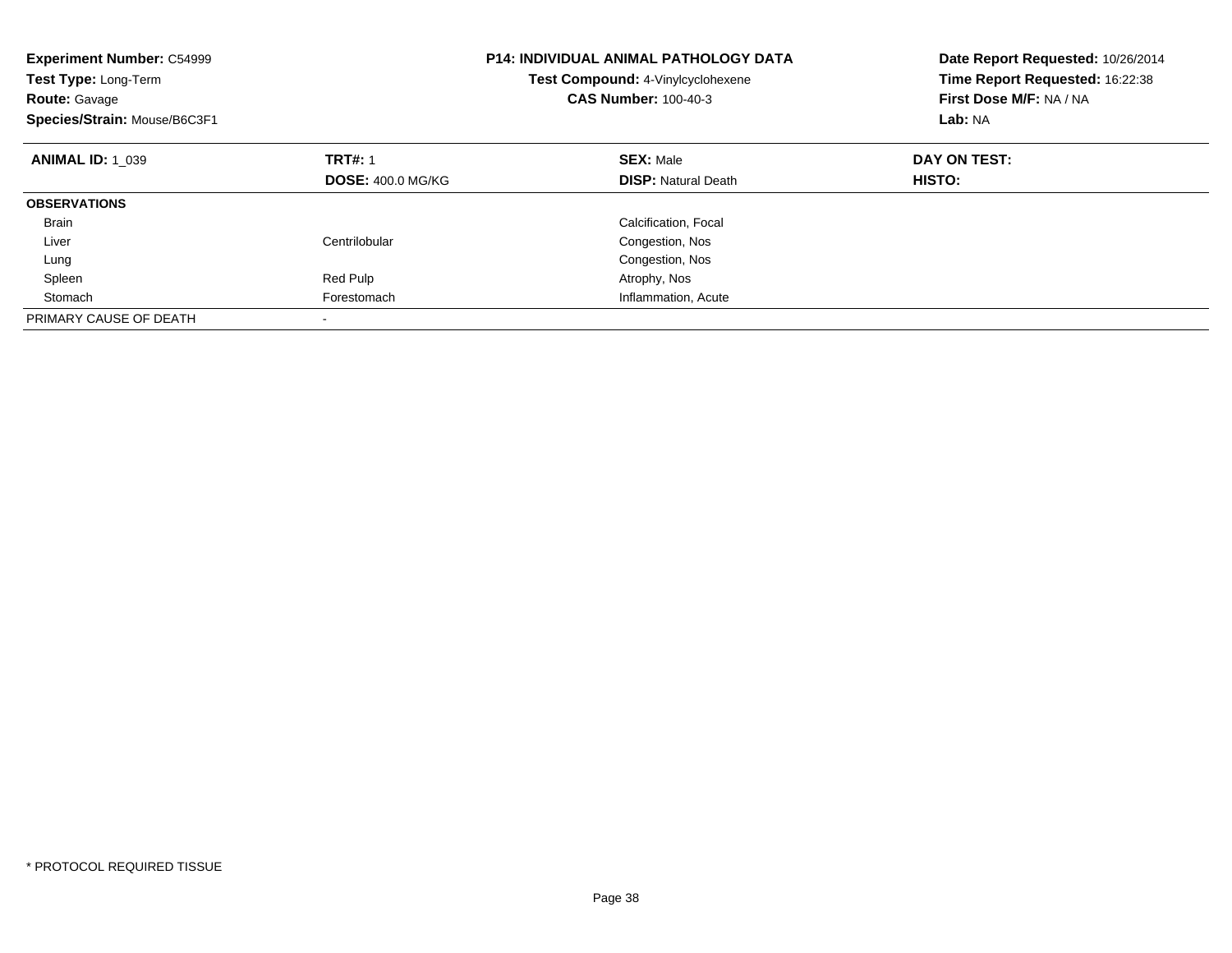| <b>Experiment Number: C54999</b><br>Test Type: Long-Term |                          | <b>P14: INDIVIDUAL ANIMAL PATHOLOGY DATA</b><br>Test Compound: 4-Vinylcyclohexene | Date Report Requested: 10/26/2014<br>Time Report Requested: 16:22:38 |  |
|----------------------------------------------------------|--------------------------|-----------------------------------------------------------------------------------|----------------------------------------------------------------------|--|
| <b>Route: Gavage</b>                                     |                          | <b>CAS Number: 100-40-3</b>                                                       | First Dose M/F: NA / NA                                              |  |
| Species/Strain: Mouse/B6C3F1                             |                          |                                                                                   | Lab: NA                                                              |  |
| <b>ANIMAL ID:</b> 1 040                                  | <b>TRT#: 1</b>           | <b>SEX: Male</b>                                                                  | DAY ON TEST:                                                         |  |
|                                                          | <b>DOSE: 400.0 MG/KG</b> | <b>DISP:</b> Natural Death                                                        | HISTO:                                                               |  |
| <b>OBSERVATIONS</b>                                      |                          |                                                                                   |                                                                      |  |
| Lung                                                     |                          | Congestion, Nos                                                                   |                                                                      |  |
| Parathyroid gland                                        |                          | Ectopia                                                                           |                                                                      |  |
| PRIMARY CAUSE OF DEATH                                   |                          |                                                                                   |                                                                      |  |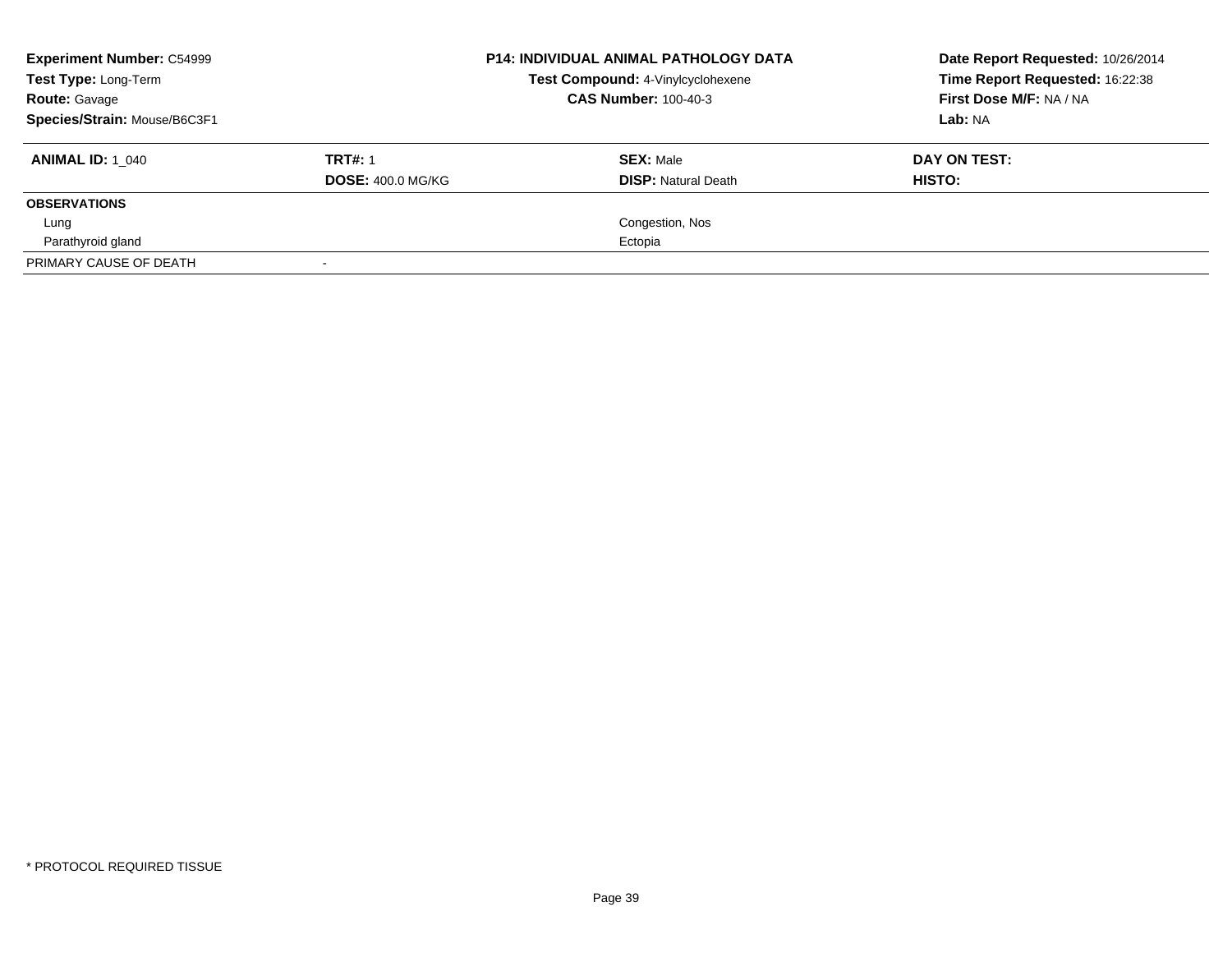| <b>Experiment Number: C54999</b><br>Test Type: Long-Term<br><b>Route: Gavage</b> | <b>P14: INDIVIDUAL ANIMAL PATHOLOGY DATA</b><br>Test Compound: 4-Vinylcyclohexene<br><b>CAS Number: 100-40-3</b> |                            | Date Report Requested: 10/26/2014<br>Time Report Requested: 16:22:38<br>First Dose M/F: NA / NA |
|----------------------------------------------------------------------------------|------------------------------------------------------------------------------------------------------------------|----------------------------|-------------------------------------------------------------------------------------------------|
| Species/Strain: Mouse/B6C3F1                                                     |                                                                                                                  |                            | Lab: NA                                                                                         |
| <b>ANIMAL ID:</b> 1 041                                                          | <b>TRT#: 1</b>                                                                                                   | <b>SEX: Male</b>           | DAY ON TEST:                                                                                    |
|                                                                                  | <b>DOSE: 400.0 MG/KG</b>                                                                                         | <b>DISP: Natural Death</b> | <b>HISTO:</b>                                                                                   |
| <b>OBSERVATIONS</b>                                                              |                                                                                                                  |                            |                                                                                                 |
| Lung                                                                             |                                                                                                                  | Hemorrhage                 |                                                                                                 |
| PRIMARY CAUSE OF DEATH                                                           |                                                                                                                  |                            |                                                                                                 |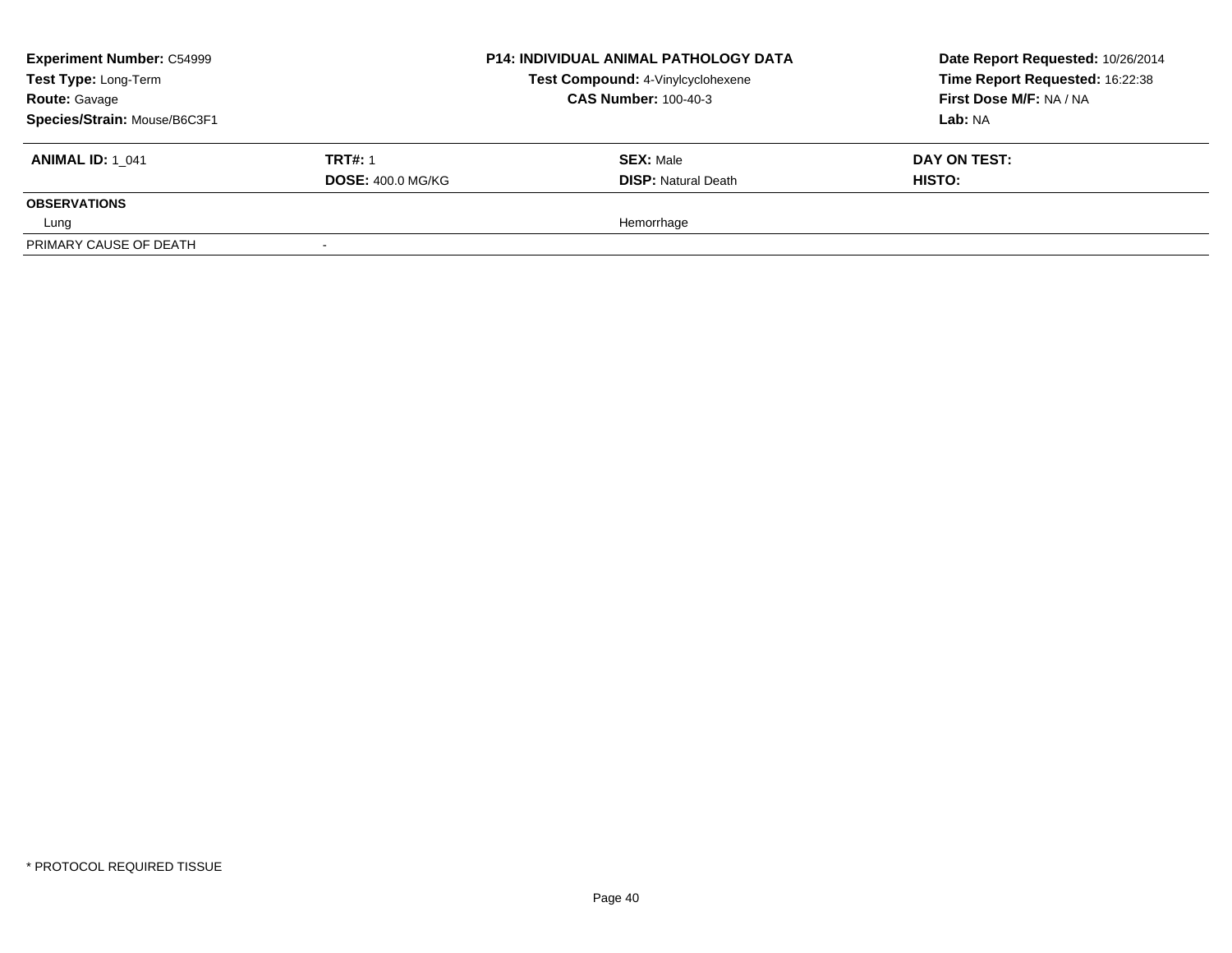| <b>Experiment Number: C54999</b><br><b>Test Type: Long-Term</b><br><b>Route: Gavage</b><br>Species/Strain: Mouse/B6C3F1 | <b>P14: INDIVIDUAL ANIMAL PATHOLOGY DATA</b><br>Test Compound: 4-Vinylcyclohexene<br><b>CAS Number: 100-40-3</b> |                                      | Date Report Requested: 10/26/2014<br>Time Report Requested: 16:22:38<br>First Dose M/F: NA / NA<br>Lab: NA |
|-------------------------------------------------------------------------------------------------------------------------|------------------------------------------------------------------------------------------------------------------|--------------------------------------|------------------------------------------------------------------------------------------------------------|
| <b>ANIMAL ID: 1 042</b>                                                                                                 | <b>TRT#: 1</b>                                                                                                   | <b>SEX: Male</b>                     | DAY ON TEST:                                                                                               |
|                                                                                                                         | <b>DOSE: 400.0 MG/KG</b>                                                                                         | <b>DISP:</b> Terminal Sacrifice      | HISTO:                                                                                                     |
| <b>OBSERVATIONS</b>                                                                                                     |                                                                                                                  |                                      |                                                                                                            |
| Intestine Small                                                                                                         | Peyers Patch                                                                                                     | Hyperplasia, Nos                     |                                                                                                            |
| Lung                                                                                                                    |                                                                                                                  | Alveolar/Bronchiolar Adenoma         |                                                                                                            |
| Lymph node                                                                                                              | Mesenteric Lymph Node                                                                                            | Lymphoma, Histiocytic-Malignant Type |                                                                                                            |
| Stomach                                                                                                                 | Forestomach                                                                                                      | Hyperplasia, Epithelial              |                                                                                                            |
|                                                                                                                         | Forestomach                                                                                                      | Inflammation, Acute                  |                                                                                                            |
| PRIMARY CAUSE OF DEATH                                                                                                  |                                                                                                                  |                                      |                                                                                                            |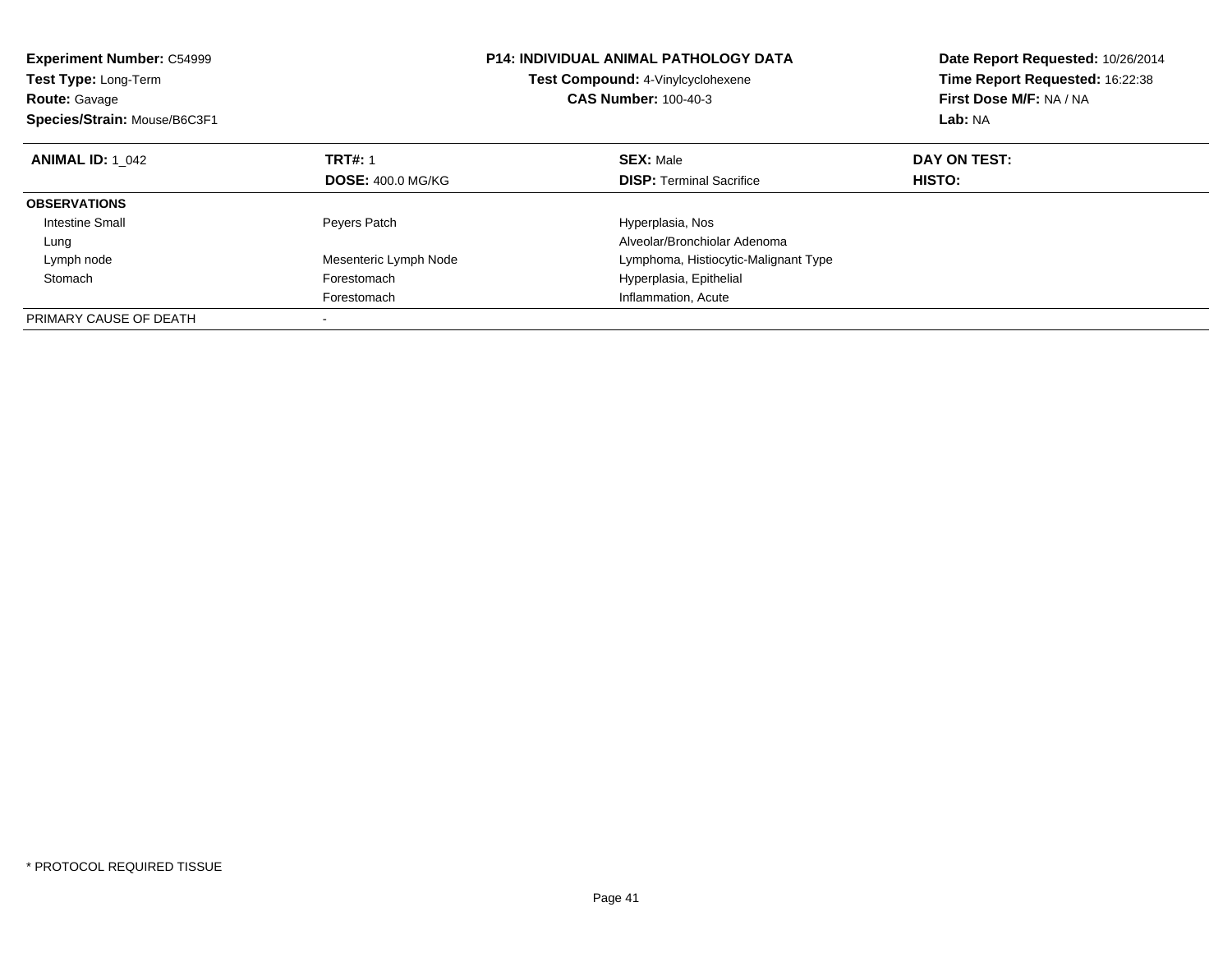| <b>Experiment Number: C54999</b><br>Test Type: Long-Term |                             | P14: INDIVIDUAL ANIMAL PATHOLOGY DATA | Date Report Requested: 10/26/2014 |
|----------------------------------------------------------|-----------------------------|---------------------------------------|-----------------------------------|
|                                                          |                             | Test Compound: 4-Vinylcyclohexene     | Time Report Requested: 16:22:38   |
| <b>Route: Gavage</b>                                     | <b>CAS Number: 100-40-3</b> |                                       | First Dose M/F: NA / NA           |
| Species/Strain: Mouse/B6C3F1                             |                             |                                       | Lab: NA                           |
| <b>ANIMAL ID:</b> 1 043                                  | <b>TRT#: 1</b>              | <b>SEX: Male</b>                      | DAY ON TEST:                      |
|                                                          | <b>DOSE: 400.0 MG/KG</b>    | <b>DISP: Terminal Sacrifice</b>       | HISTO:                            |
| <b>OBSERVATIONS</b>                                      |                             |                                       |                                   |
| Unspecified                                              | Multiple Organs Nos         | Lymphoma, Mixed-Malignant Type        |                                   |
| PRIMARY CAUSE OF DEATH                                   |                             |                                       |                                   |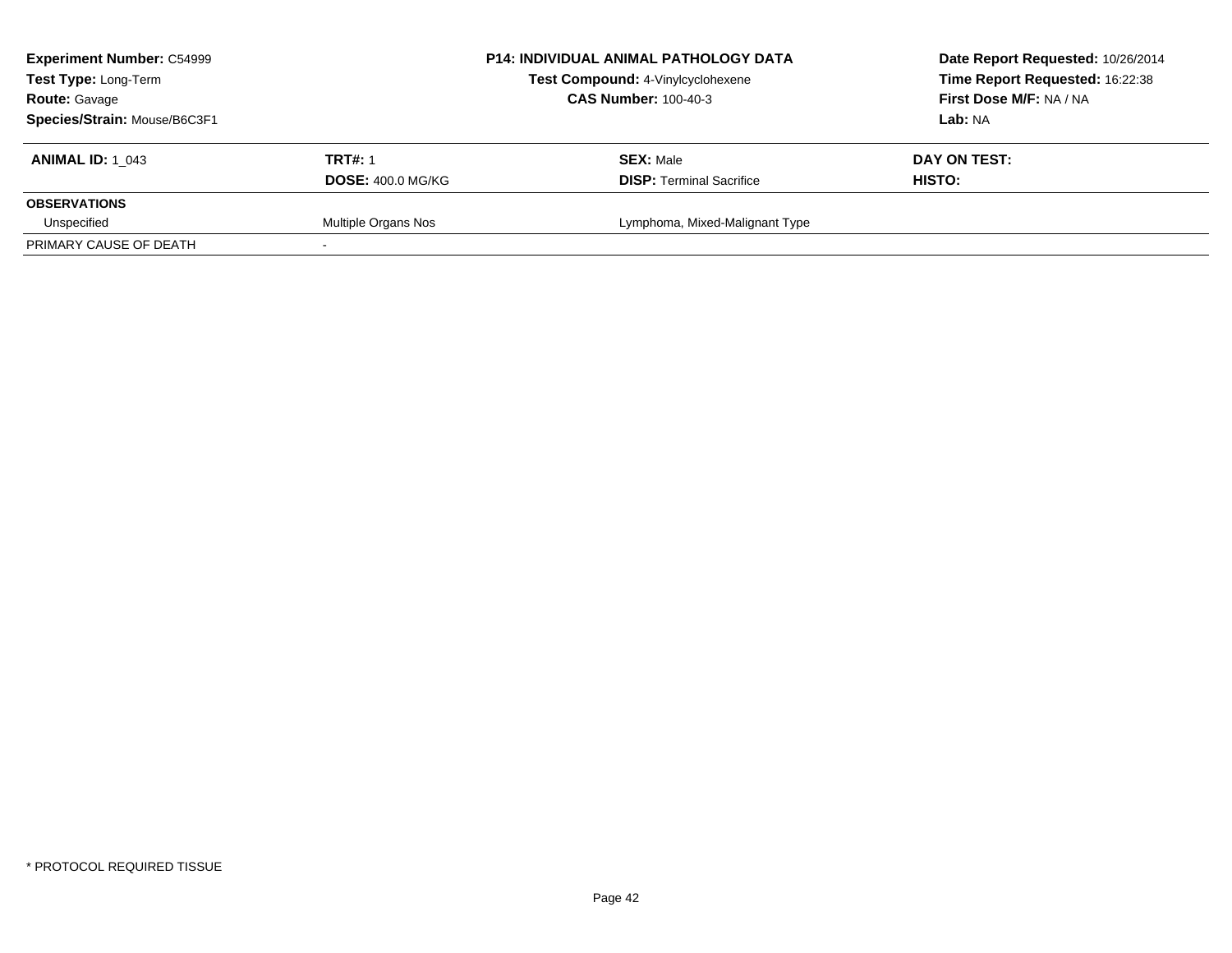| <b>Experiment Number: C54999</b><br>Test Type: Long-Term<br><b>Route: Gavage</b><br>Species/Strain: Mouse/B6C3F1 |                          | <b>P14: INDIVIDUAL ANIMAL PATHOLOGY DATA</b><br>Test Compound: 4-Vinylcyclohexene<br><b>CAS Number: 100-40-3</b> | Date Report Requested: 10/26/2014<br>Time Report Requested: 16:22:38<br>First Dose M/F: NA / NA<br>Lab: NA |
|------------------------------------------------------------------------------------------------------------------|--------------------------|------------------------------------------------------------------------------------------------------------------|------------------------------------------------------------------------------------------------------------|
| <b>ANIMAL ID: 1 044</b>                                                                                          | <b>TRT#: 1</b>           | <b>SEX: Male</b>                                                                                                 | DAY ON TEST:                                                                                               |
|                                                                                                                  | <b>DOSE: 400.0 MG/KG</b> | <b>DISP:</b> Terminal Sacrifice                                                                                  | <b>HISTO:</b>                                                                                              |
| <b>OBSERVATIONS</b>                                                                                              |                          |                                                                                                                  |                                                                                                            |
| Adrenal gland                                                                                                    | Cortex Nos               | Hyperplasia, Focal                                                                                               |                                                                                                            |
| <b>Intestine Small</b>                                                                                           | Peyers Patch             | Hyperplasia, Nos                                                                                                 |                                                                                                            |
| Liver                                                                                                            |                          | Hepatocellular Adenoma                                                                                           |                                                                                                            |
| Skin                                                                                                             |                          | Inflammation, Pyogranulomatous                                                                                   |                                                                                                            |
| Stomach                                                                                                          | Forestomach              | Hyperplasia, Epithelial                                                                                          |                                                                                                            |
|                                                                                                                  | Forestomach              | Inflammation, Acute/Chronic                                                                                      |                                                                                                            |
| PRIMARY CAUSE OF DEATH                                                                                           |                          |                                                                                                                  |                                                                                                            |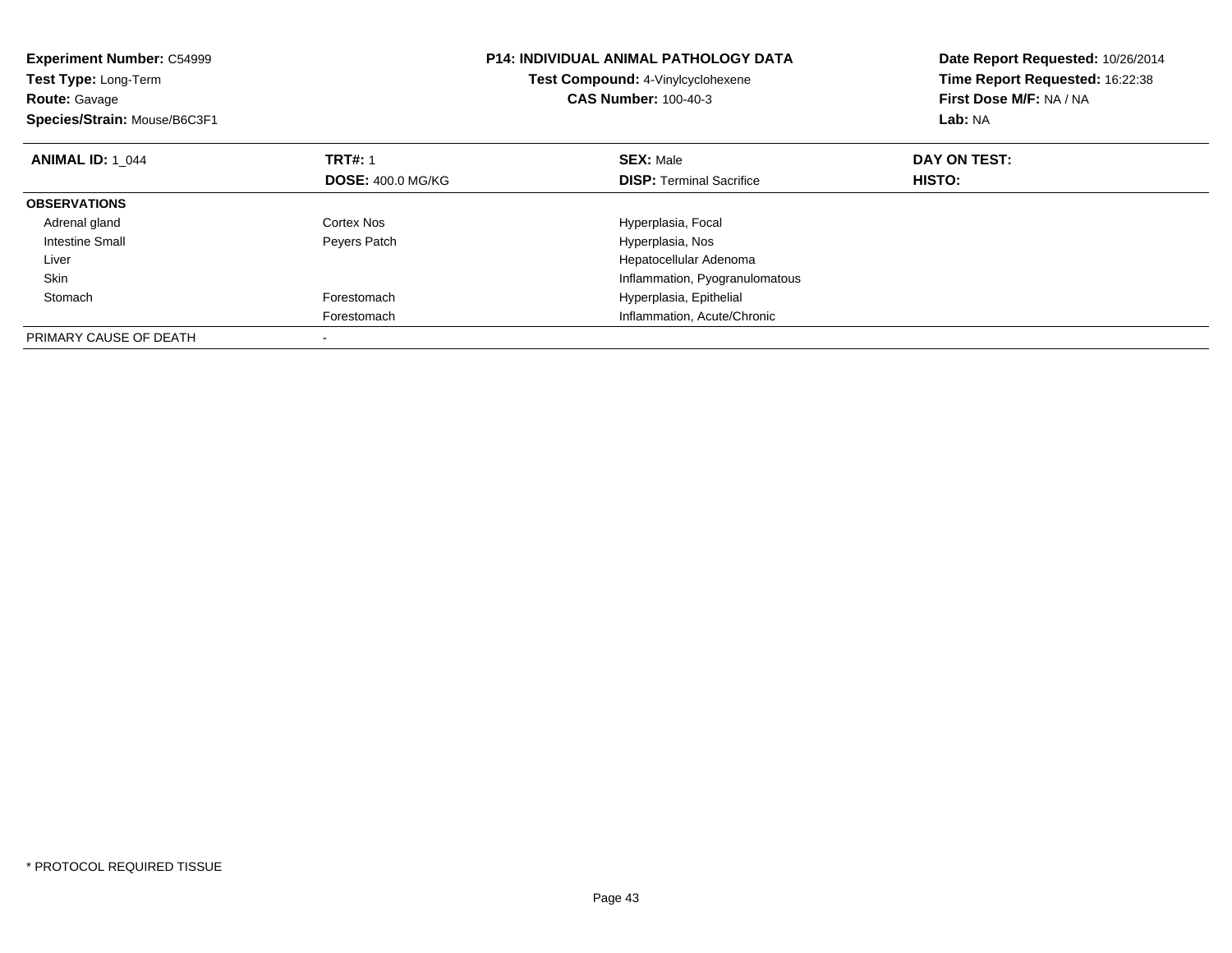| <b>Experiment Number: C54999</b><br>Test Type: Long-Term<br><b>Route: Gavage</b><br>Species/Strain: Mouse/B6C3F1 |                                            | <b>P14: INDIVIDUAL ANIMAL PATHOLOGY DATA</b><br>Test Compound: 4-Vinylcyclohexene<br><b>CAS Number: 100-40-3</b> | Date Report Requested: 10/26/2014<br>Time Report Requested: 16:22:38<br>First Dose M/F: NA / NA<br>Lab: NA |
|------------------------------------------------------------------------------------------------------------------|--------------------------------------------|------------------------------------------------------------------------------------------------------------------|------------------------------------------------------------------------------------------------------------|
| <b>ANIMAL ID: 1 045</b>                                                                                          | <b>TRT#: 1</b><br><b>DOSE: 400.0 MG/KG</b> | <b>SEX: Male</b><br><b>DISP:</b> Natural Death                                                                   | DAY ON TEST:<br>HISTO:                                                                                     |
| <b>OBSERVATIONS</b>                                                                                              |                                            |                                                                                                                  |                                                                                                            |
| Brain                                                                                                            |                                            | Calcification, Focal                                                                                             |                                                                                                            |
| Lung                                                                                                             |                                            | Congestion, Nos                                                                                                  |                                                                                                            |
| PRIMARY CAUSE OF DEATH                                                                                           |                                            |                                                                                                                  |                                                                                                            |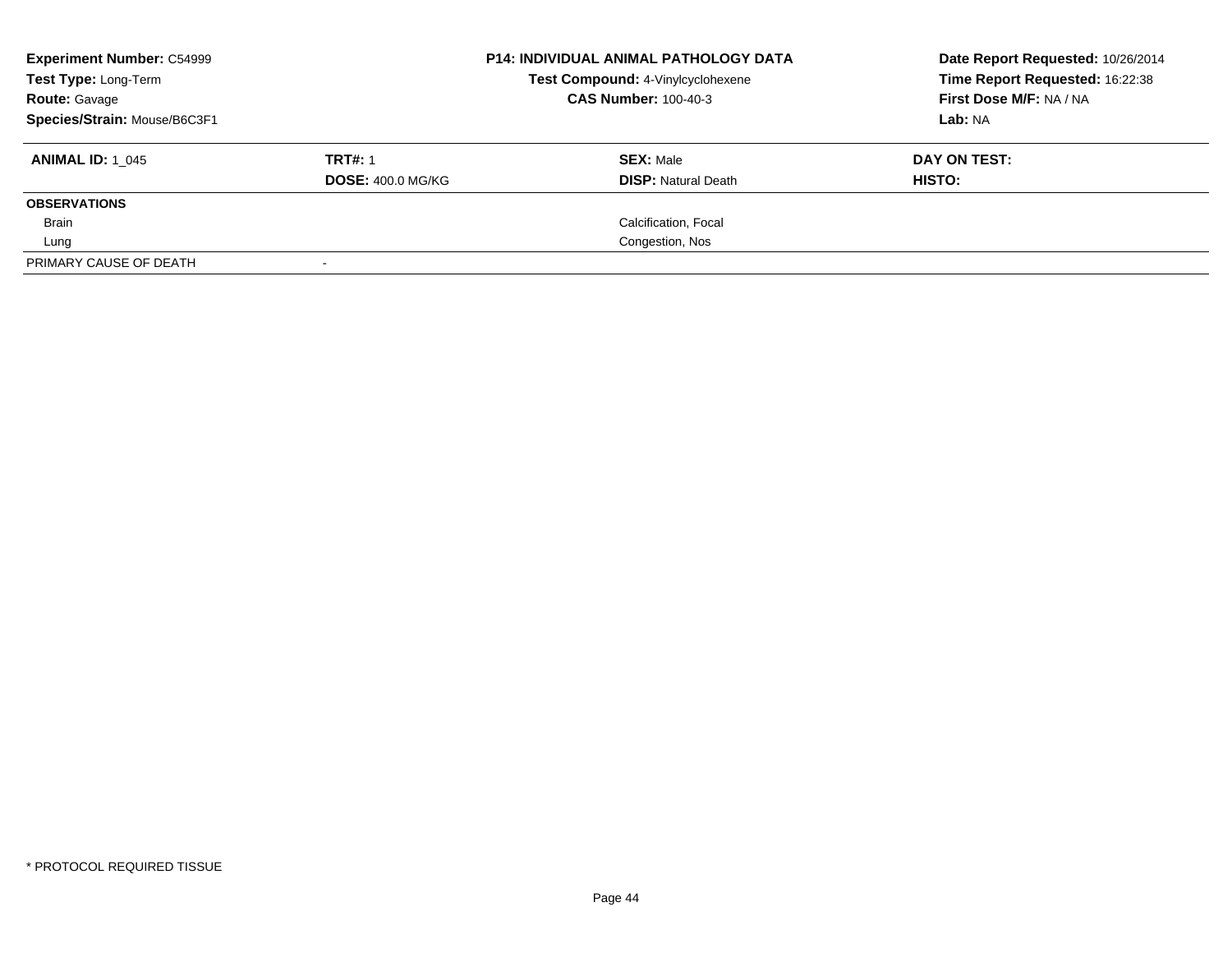| <b>P14: INDIVIDUAL ANIMAL PATHOLOGY DATA</b><br><b>Experiment Number: C54999</b><br>Test Type: Long-Term<br>Test Compound: 4-Vinylcyclohexene<br><b>CAS Number: 100-40-3</b><br><b>Route: Gavage</b><br>Species/Strain: Mouse/B6C3F1 |                          |                            | Date Report Requested: 10/26/2014<br>Time Report Requested: 16:22:38<br>First Dose M/F: NA / NA<br>Lab: NA |
|--------------------------------------------------------------------------------------------------------------------------------------------------------------------------------------------------------------------------------------|--------------------------|----------------------------|------------------------------------------------------------------------------------------------------------|
| <b>ANIMAL ID: 1 046</b>                                                                                                                                                                                                              | <b>TRT#: 1</b>           | <b>SEX: Male</b>           | DAY ON TEST:                                                                                               |
|                                                                                                                                                                                                                                      | <b>DOSE: 400.0 MG/KG</b> | <b>DISP:</b> Natural Death | HISTO:                                                                                                     |
| <b>OBSERVATIONS</b>                                                                                                                                                                                                                  |                          |                            |                                                                                                            |
| Liver                                                                                                                                                                                                                                |                          | Hepatocellular Adenoma     |                                                                                                            |
| Lung                                                                                                                                                                                                                                 |                          | Congestion, Nos            |                                                                                                            |
| Unspecified                                                                                                                                                                                                                          | Inquinal Region Nos      | Necrosis, Fat              |                                                                                                            |
| PRIMARY CAUSE OF DEATH                                                                                                                                                                                                               |                          |                            |                                                                                                            |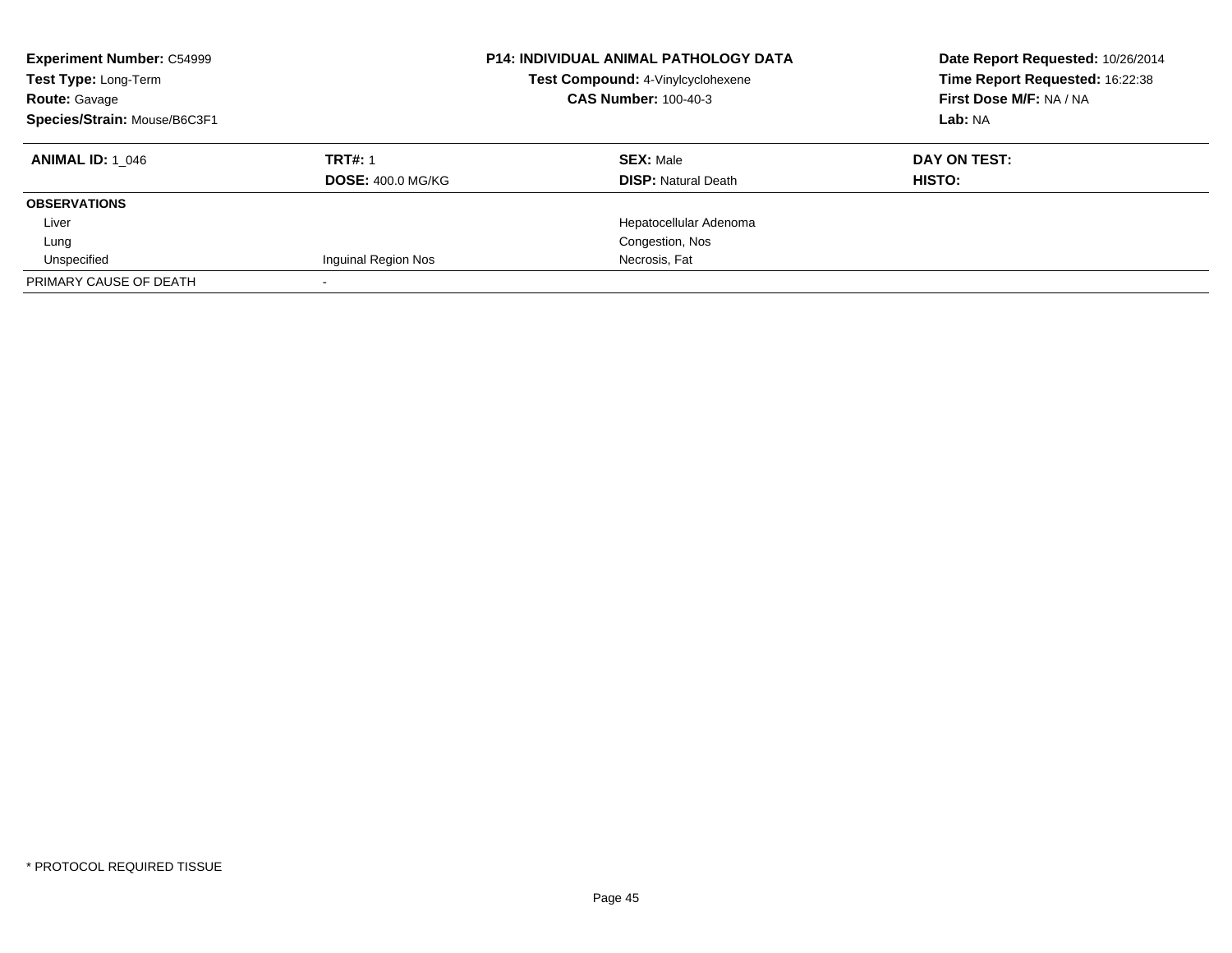| <b>Experiment Number: C54999</b><br><b>Test Type: Long-Term</b> |                          | <b>P14: INDIVIDUAL ANIMAL PATHOLOGY DATA</b><br>Test Compound: 4-Vinylcyclohexene | Date Report Requested: 10/26/2014<br>Time Report Requested: 16:22:38 |
|-----------------------------------------------------------------|--------------------------|-----------------------------------------------------------------------------------|----------------------------------------------------------------------|
| <b>Route: Gavage</b>                                            |                          | <b>CAS Number: 100-40-3</b>                                                       | First Dose M/F: NA / NA                                              |
| Species/Strain: Mouse/B6C3F1                                    |                          |                                                                                   | Lab: NA                                                              |
| <b>ANIMAL ID: 1 047</b>                                         | <b>TRT#: 1</b>           | <b>SEX: Male</b>                                                                  | DAY ON TEST:                                                         |
|                                                                 | <b>DOSE: 400.0 MG/KG</b> | <b>DISP:</b> Natural Death                                                        | HISTO:                                                               |
| <b>OBSERVATIONS</b>                                             |                          |                                                                                   |                                                                      |
| Lung                                                            |                          | Congestion, Nos                                                                   |                                                                      |
| Stomach                                                         | Forestomach              | Inflammation, Acute/Chronic                                                       |                                                                      |
| PRIMARY CAUSE OF DEATH                                          |                          |                                                                                   |                                                                      |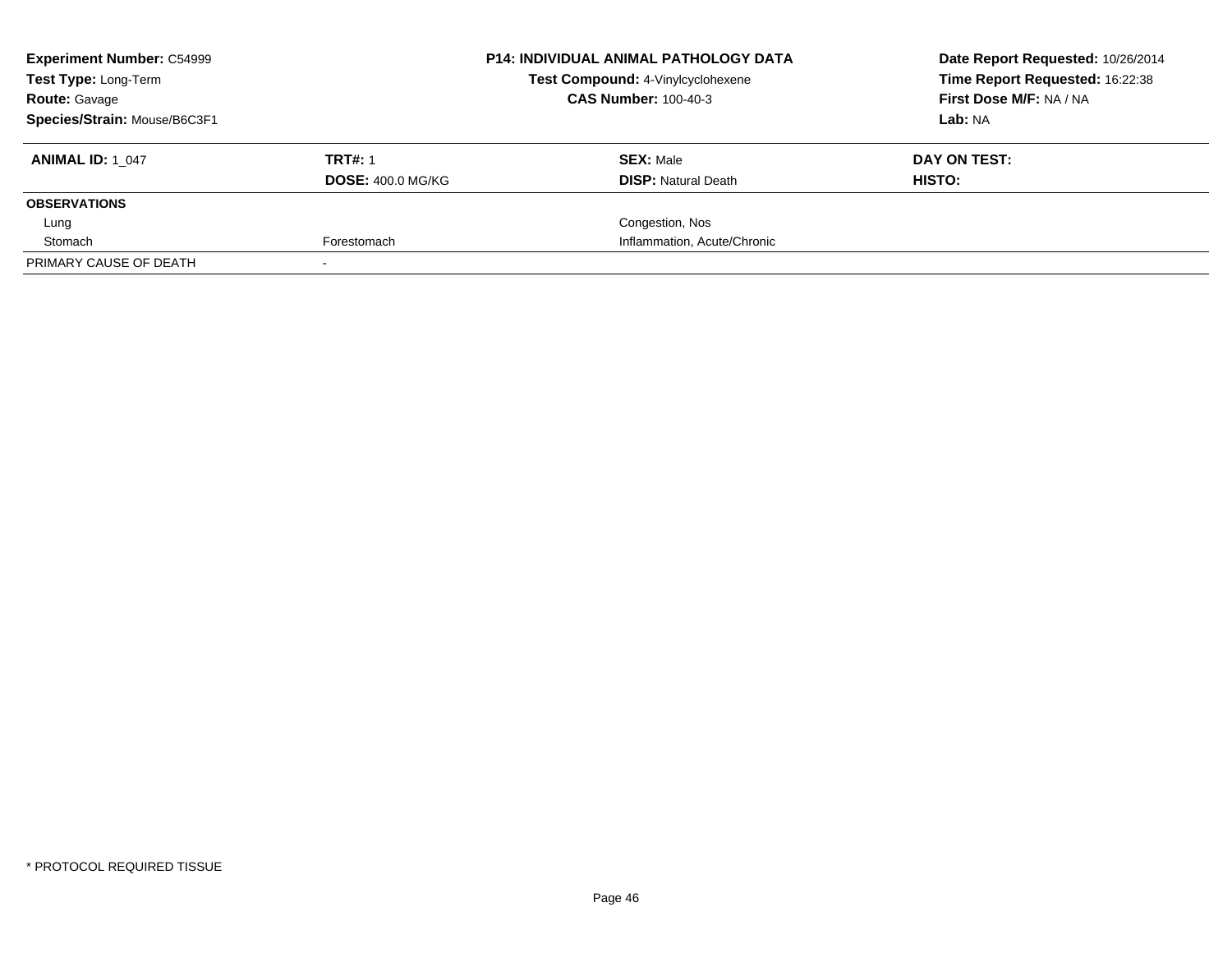**Experiment Number:** C54999

**Test Type:** Long-Term**Route:** Gavage

**Species/Strain:** Mouse/B6C3F1

## **P14: INDIVIDUAL ANIMAL PATHOLOGY DATA**

**Test Compound:** 4-Vinylcyclohexene**CAS Number:** 100-40-3

**Date Report Requested:** 10/26/2014**Time Report Requested:** 16:22:38**First Dose M/F:** NA / NA**Lab:** NA

| <b>ANIMAL ID: 1 048</b> | <b>TRT#: 1</b>           | <b>SEX: Male</b>                    | DAY ON TEST:  |  |
|-------------------------|--------------------------|-------------------------------------|---------------|--|
|                         | <b>DOSE: 400.0 MG/KG</b> | <b>DISP:</b> Terminal Sacrifice     | <b>HISTO:</b> |  |
| <b>OBSERVATIONS</b>     |                          |                                     |               |  |
| <b>Brain</b>            |                          | Calcification, Focal                |               |  |
| Heart                   |                          | Hyperplasia, Nos                    |               |  |
| Liver                   |                          | Hepatocellular Carcinoma            |               |  |
| Lung                    |                          | Alveolar/Bronchiolar Carcinoma      |               |  |
| Lymph node              | Mesenteric Lymph Node    | Hemorrhage                          |               |  |
| Stomach                 | Forestomach              | Hyperplasia, Epithelial             |               |  |
|                         | Forestomach              | Inflammation, Acute Focal           |               |  |
|                         | Forestomach              | Ulcer, Nos                          |               |  |
| Testis                  |                          | Lymphocytic Inflammatory Infiltrate |               |  |
| Unspecified             | Multiple Organs Nos      | Lymphoma, Mixed-Malignant Type      |               |  |
| PRIMARY CAUSE OF DEATH  | $\blacksquare$           |                                     |               |  |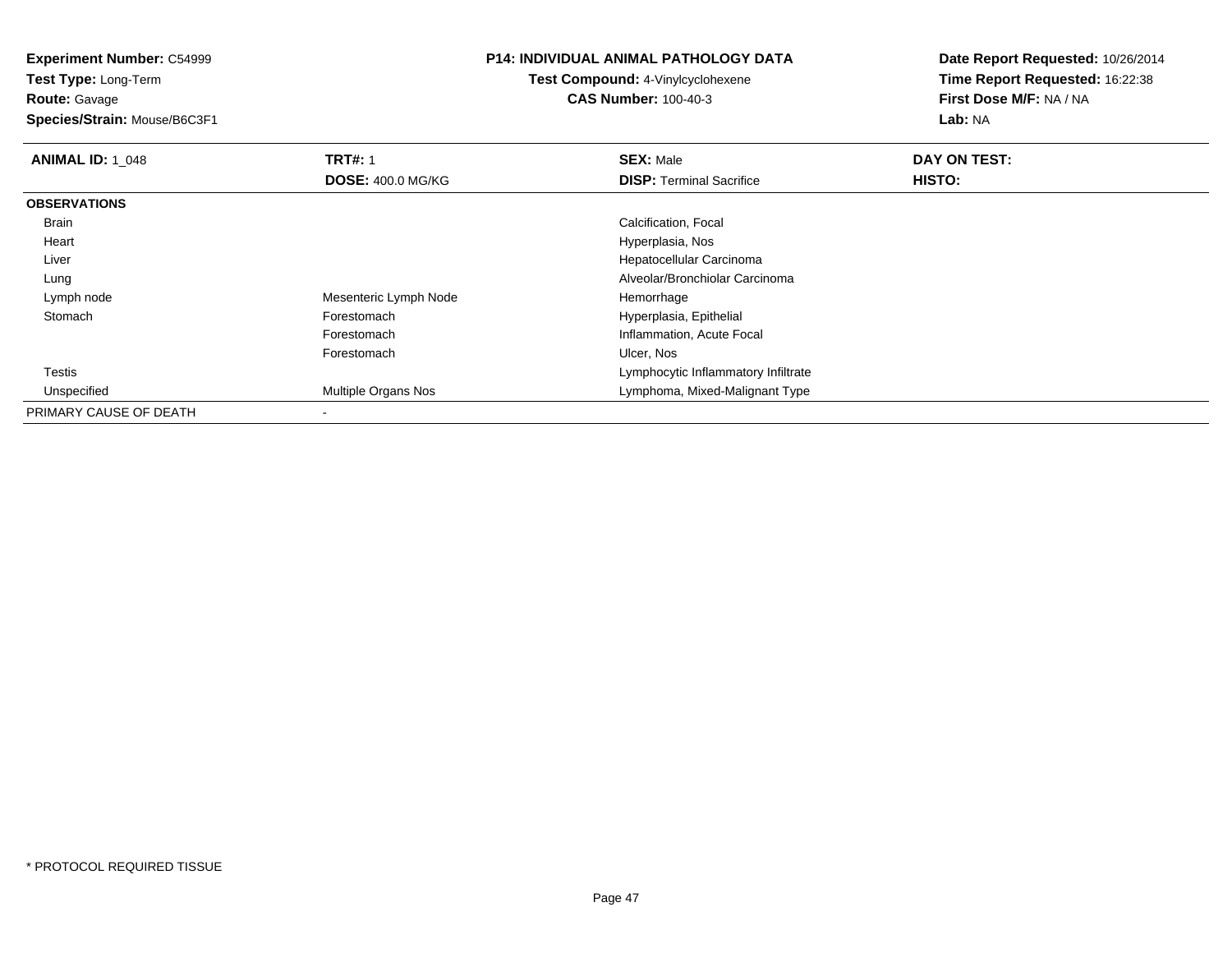| <b>Experiment Number: C54999</b><br>Test Type: Long-Term<br><b>Route: Gavage</b><br>Species/Strain: Mouse/B6C3F1 | <b>P14: INDIVIDUAL ANIMAL PATHOLOGY DATA</b><br>Test Compound: 4-Vinylcyclohexene<br><b>CAS Number: 100-40-3</b> |                                                | Date Report Requested: 10/26/2014<br>Time Report Requested: 16:22:38<br>First Dose M/F: NA / NA<br>Lab: NA |
|------------------------------------------------------------------------------------------------------------------|------------------------------------------------------------------------------------------------------------------|------------------------------------------------|------------------------------------------------------------------------------------------------------------|
| <b>ANIMAL ID: 1 049</b>                                                                                          | <b>TRT#: 1</b><br><b>DOSE: 400.0 MG/KG</b>                                                                       | <b>SEX: Male</b><br><b>DISP: Natural Death</b> | DAY ON TEST:<br><b>HISTO:</b>                                                                              |
| <b>OBSERVATIONS</b>                                                                                              |                                                                                                                  |                                                |                                                                                                            |
| Liver                                                                                                            | Capsule                                                                                                          | Inflammation, Acute/Chronic                    |                                                                                                            |
| Lung                                                                                                             |                                                                                                                  | Congestion, Nos                                |                                                                                                            |
| Stomach                                                                                                          | Forestomach                                                                                                      | Inflammation, Acute Focal                      |                                                                                                            |
|                                                                                                                  | Forestomach                                                                                                      | Ulcer, Nos                                     |                                                                                                            |
| PRIMARY CAUSE OF DEATH                                                                                           | -                                                                                                                |                                                |                                                                                                            |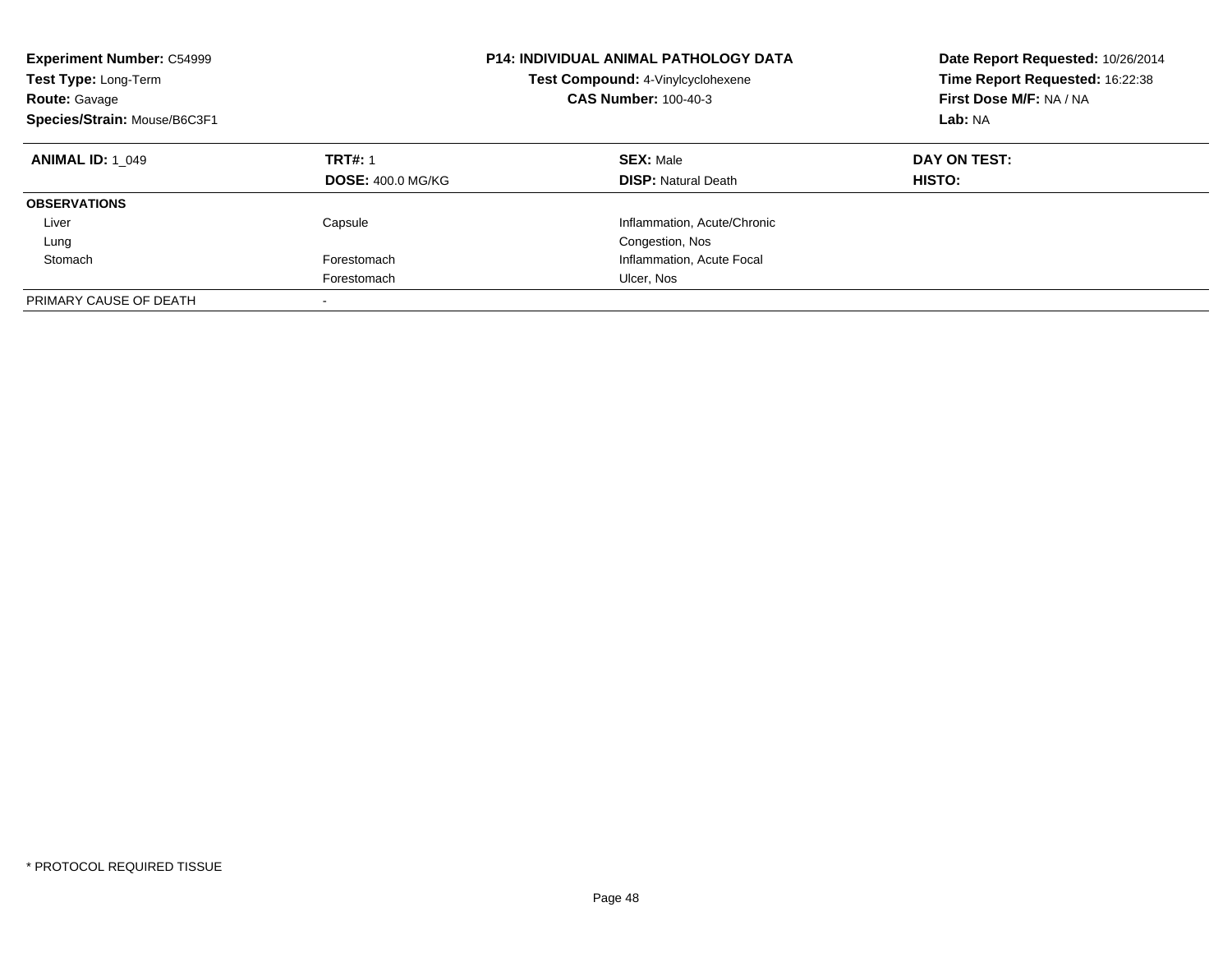| <b>Experiment Number: C54999</b> |                          | <b>P14: INDIVIDUAL ANIMAL PATHOLOGY DATA</b> | Date Report Requested: 10/26/2014 |
|----------------------------------|--------------------------|----------------------------------------------|-----------------------------------|
| Test Type: Long-Term             |                          | Test Compound: 4-Vinylcyclohexene            | Time Report Requested: 16:22:38   |
| <b>Route: Gavage</b>             |                          | <b>CAS Number: 100-40-3</b>                  | First Dose M/F: NA / NA           |
| Species/Strain: Mouse/B6C3F1     |                          |                                              | Lab: NA                           |
| <b>ANIMAL ID: 1 050</b>          | <b>TRT#: 1</b>           | <b>SEX: Male</b>                             | DAY ON TEST:                      |
|                                  | <b>DOSE: 400.0 MG/KG</b> | <b>DISP:</b> Natural Death                   | <b>HISTO:</b>                     |
| <b>OBSERVATIONS</b>              |                          |                                              |                                   |
| Liver                            | Periportal               | Metamorphosis, Fatty                         |                                   |
| Lung                             |                          | Congestion, Nos                              |                                   |
| PRIMARY CAUSE OF DEATH           |                          |                                              |                                   |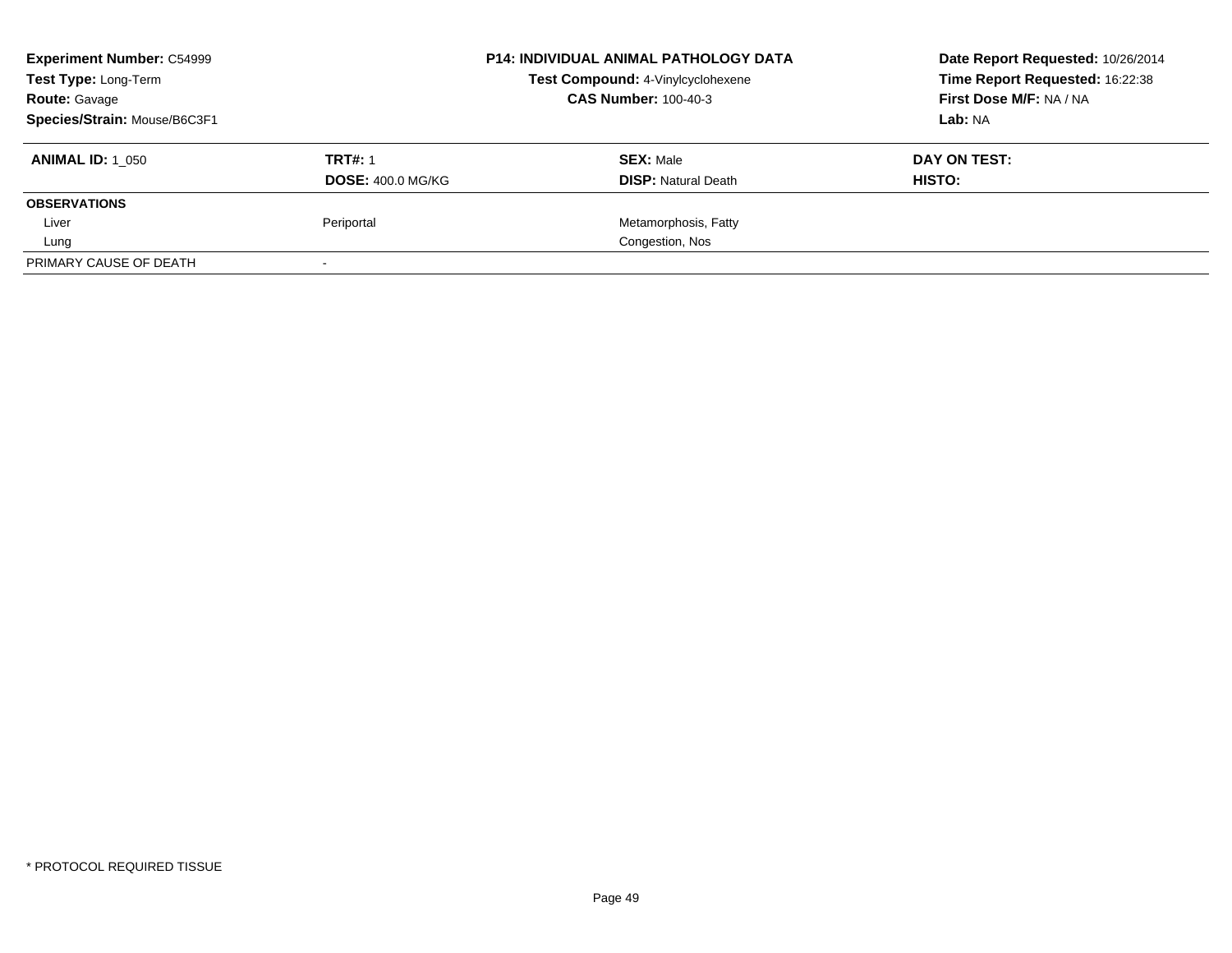| <b>Experiment Number: C54999</b><br>Test Type: Long-Term<br><b>Route: Gavage</b><br>Species/Strain: Mouse/B6C3F1 |                                     | <b>P14: INDIVIDUAL ANIMAL PATHOLOGY DATA</b><br>Test Compound: 4-Vinylcyclohexene<br><b>CAS Number: 100-40-3</b> | Date Report Requested: 10/26/2014<br>Time Report Requested: 16:22:38<br>First Dose M/F: NA / NA<br>Lab: NA |
|------------------------------------------------------------------------------------------------------------------|-------------------------------------|------------------------------------------------------------------------------------------------------------------|------------------------------------------------------------------------------------------------------------|
| <b>ANIMAL ID: 2 001</b>                                                                                          | TRT#: 2<br><b>DOSE: 200.0 MG/KG</b> | <b>SEX: Male</b><br><b>DISP:</b> Terminal Sacrifice                                                              | DAY ON TEST:<br><b>HISTO:</b>                                                                              |
|                                                                                                                  |                                     |                                                                                                                  |                                                                                                            |
| <b>OBSERVATIONS</b>                                                                                              |                                     |                                                                                                                  |                                                                                                            |
| <b>Brain</b>                                                                                                     |                                     | Calcification, Focal                                                                                             |                                                                                                            |
| Lymph node                                                                                                       | Mesenteric Lymph Node               | Hemorrhage                                                                                                       |                                                                                                            |
|                                                                                                                  | Mesenteric Lymph Node               | Thrombosis, Nos                                                                                                  |                                                                                                            |
| Unspecified                                                                                                      | Multiple Organs Nos                 | Lymphoma, Mixed-Malignant Type                                                                                   |                                                                                                            |
| PRIMARY CAUSE OF DEATH                                                                                           |                                     |                                                                                                                  |                                                                                                            |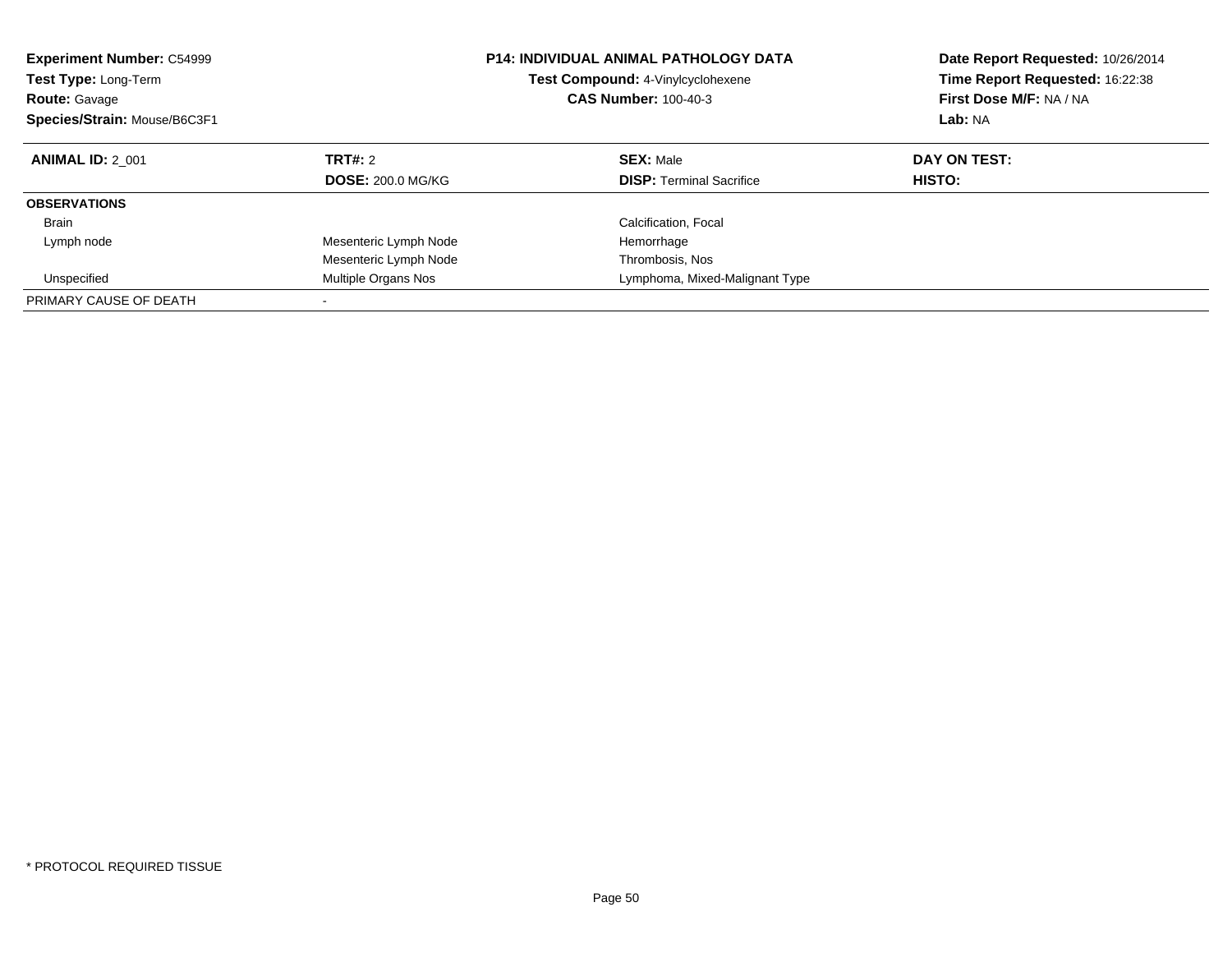| <b>Experiment Number: C54999</b><br>Test Type: Long-Term<br><b>Route: Gavage</b><br>Species/Strain: Mouse/B6C3F1 |                                            | <b>P14: INDIVIDUAL ANIMAL PATHOLOGY DATA</b><br>Test Compound: 4-Vinylcyclohexene<br><b>CAS Number: 100-40-3</b> | Date Report Requested: 10/26/2014<br>Time Report Requested: 16:22:38<br>First Dose M/F: NA / NA<br>Lab: NA |
|------------------------------------------------------------------------------------------------------------------|--------------------------------------------|------------------------------------------------------------------------------------------------------------------|------------------------------------------------------------------------------------------------------------|
| <b>ANIMAL ID: 2 002</b>                                                                                          | <b>TRT#:</b> 2<br><b>DOSE: 200.0 MG/KG</b> | <b>SEX: Male</b><br><b>DISP: Terminal Sacrifice</b>                                                              | DAY ON TEST:<br>HISTO:                                                                                     |
| <b>OBSERVATIONS</b>                                                                                              |                                            |                                                                                                                  |                                                                                                            |
| Brain                                                                                                            |                                            | Calcification, Focal                                                                                             |                                                                                                            |
| PRIMARY CAUSE OF DEATH                                                                                           |                                            |                                                                                                                  |                                                                                                            |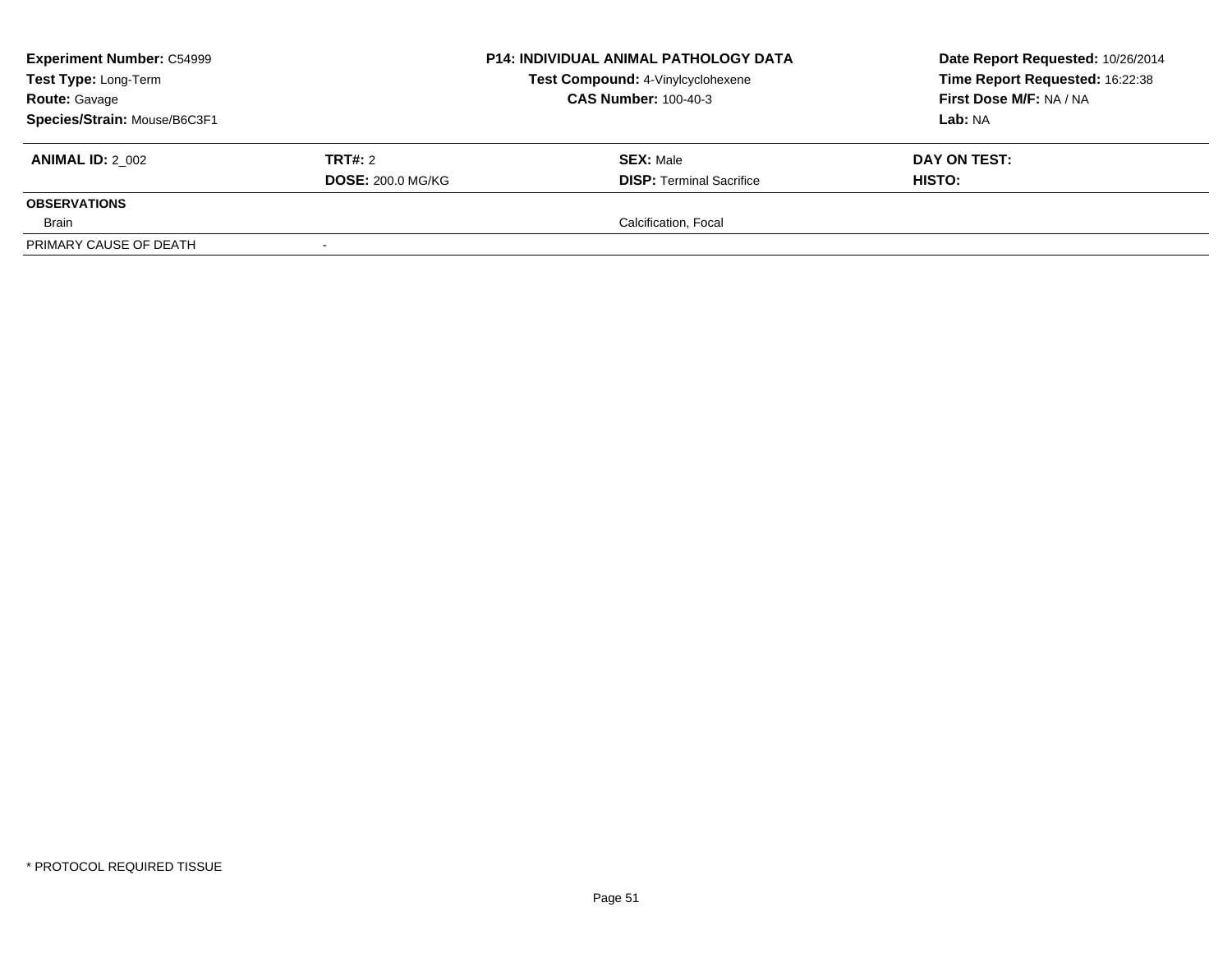| <b>Experiment Number: C54999</b><br>Test Type: Long-Term<br><b>Route: Gavage</b><br>Species/Strain: Mouse/B6C3F1 |                          | <b>P14: INDIVIDUAL ANIMAL PATHOLOGY DATA</b><br>Test Compound: 4-Vinylcyclohexene<br><b>CAS Number: 100-40-3</b> | Date Report Requested: 10/26/2014<br>Time Report Requested: 16:22:38<br>First Dose M/F: NA / NA<br>Lab: NA |
|------------------------------------------------------------------------------------------------------------------|--------------------------|------------------------------------------------------------------------------------------------------------------|------------------------------------------------------------------------------------------------------------|
| <b>ANIMAL ID: 2 003</b>                                                                                          | TRT#: 2                  | <b>SEX: Male</b>                                                                                                 | DAY ON TEST:                                                                                               |
|                                                                                                                  | <b>DOSE: 200.0 MG/KG</b> | <b>DISP:</b> Terminal Sacrifice                                                                                  | <b>HISTO:</b>                                                                                              |
| <b>OBSERVATIONS</b>                                                                                              |                          |                                                                                                                  |                                                                                                            |
| <b>Brain</b>                                                                                                     |                          | Calcification, Focal                                                                                             |                                                                                                            |
| Kidney                                                                                                           |                          | Lymphocytic Inflammatory Infiltrate                                                                              |                                                                                                            |
| Testis                                                                                                           |                          | Calcification, Focal                                                                                             |                                                                                                            |
| PRIMARY CAUSE OF DEATH                                                                                           |                          |                                                                                                                  |                                                                                                            |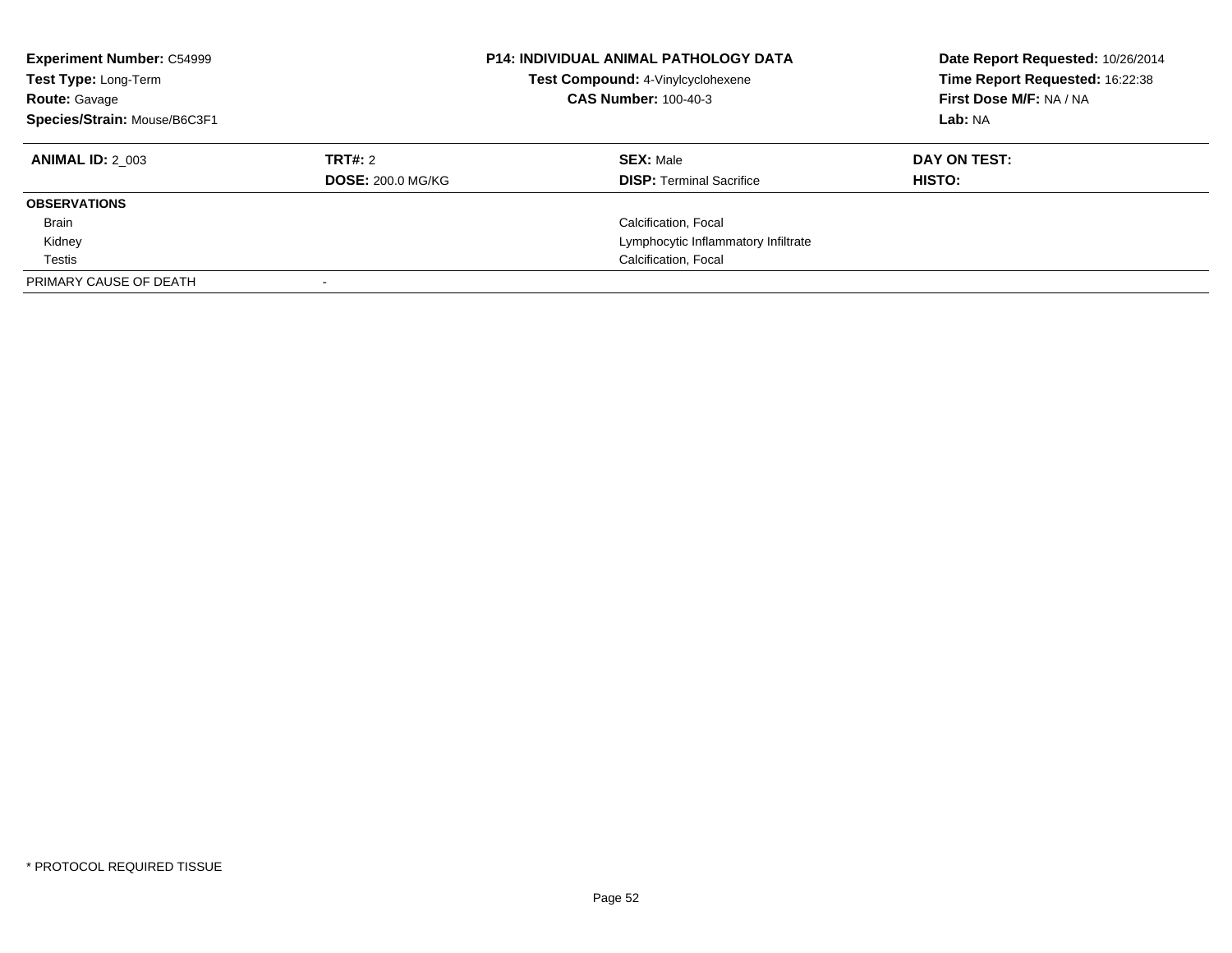| <b>Experiment Number: C54999</b><br>Test Type: Long-Term<br><b>Route: Gavage</b><br>Species/Strain: Mouse/B6C3F1 |                          | <b>P14: INDIVIDUAL ANIMAL PATHOLOGY DATA</b><br>Test Compound: 4-Vinylcyclohexene<br><b>CAS Number: 100-40-3</b> | Date Report Requested: 10/26/2014<br>Time Report Requested: 16:22:38<br>First Dose M/F: NA / NA<br>Lab: NA |
|------------------------------------------------------------------------------------------------------------------|--------------------------|------------------------------------------------------------------------------------------------------------------|------------------------------------------------------------------------------------------------------------|
| <b>ANIMAL ID: 2 004</b>                                                                                          | TRT#: 2                  | <b>SEX: Male</b>                                                                                                 | DAY ON TEST:                                                                                               |
|                                                                                                                  | <b>DOSE: 200.0 MG/KG</b> | <b>DISP:</b> Terminal Sacrifice                                                                                  | HISTO:                                                                                                     |
| <b>OBSERVATIONS</b>                                                                                              |                          |                                                                                                                  |                                                                                                            |
| Kidney                                                                                                           |                          | Lymphocytic Inflammatory Infiltrate                                                                              |                                                                                                            |
| Stomach                                                                                                          | Forestomach              | Hyperplasia, Epithelial                                                                                          |                                                                                                            |
|                                                                                                                  | Forestomach              | Inflammation, Acute/Chronic                                                                                      |                                                                                                            |
| PRIMARY CAUSE OF DEATH                                                                                           |                          |                                                                                                                  |                                                                                                            |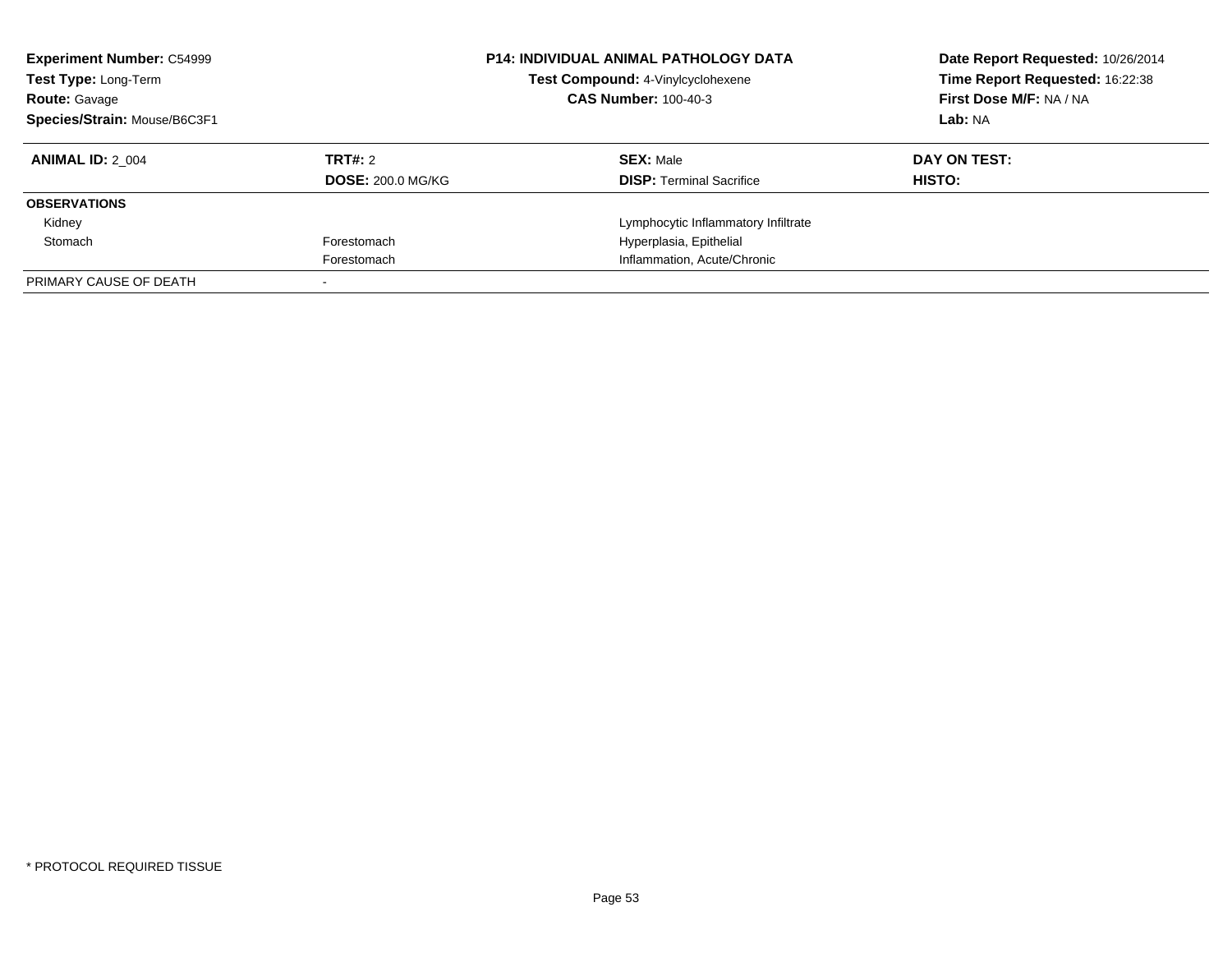| <b>Experiment Number: C54999</b> |                          | <b>P14: INDIVIDUAL ANIMAL PATHOLOGY DATA</b> | Date Report Requested: 10/26/2014 |
|----------------------------------|--------------------------|----------------------------------------------|-----------------------------------|
| Test Type: Long-Term             |                          | Test Compound: 4-Vinylcyclohexene            | Time Report Requested: 16:22:38   |
| <b>Route: Gavage</b>             |                          | <b>CAS Number: 100-40-3</b>                  | First Dose M/F: NA / NA           |
| Species/Strain: Mouse/B6C3F1     |                          |                                              | <b>Lab: NA</b>                    |
| <b>ANIMAL ID: 2 005</b>          | <b>TRT#: 2</b>           | <b>SEX: Male</b>                             | DAY ON TEST:                      |
|                                  | <b>DOSE: 200.0 MG/KG</b> | <b>DISP: Terminal Sacrifice</b>              | HISTO:                            |
| <b>OBSERVATIONS</b>              |                          |                                              |                                   |
| Liver                            |                          | Hepatocellular Adenoma                       |                                   |
| PRIMARY CAUSE OF DEATH           |                          |                                              |                                   |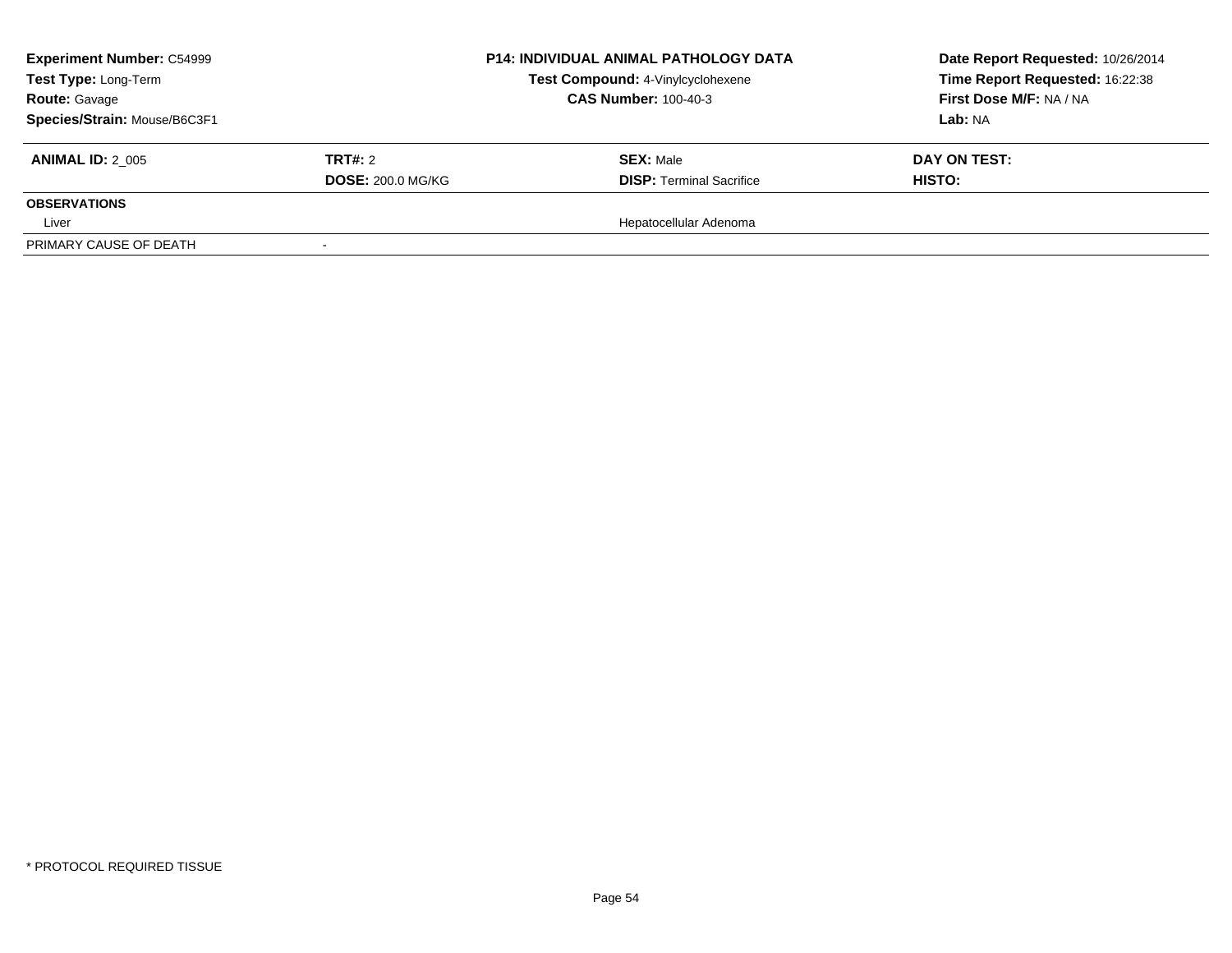| <b>Experiment Number: C54999</b><br>Test Type: Long-Term<br><b>Route: Gavage</b> |                          | <b>P14: INDIVIDUAL ANIMAL PATHOLOGY DATA</b><br>Test Compound: 4-Vinylcyclohexene<br><b>CAS Number: 100-40-3</b> | Date Report Requested: 10/26/2014<br>Time Report Requested: 16:22:38<br>First Dose M/F: NA / NA |
|----------------------------------------------------------------------------------|--------------------------|------------------------------------------------------------------------------------------------------------------|-------------------------------------------------------------------------------------------------|
| Species/Strain: Mouse/B6C3F1                                                     |                          |                                                                                                                  | Lab: NA                                                                                         |
| <b>ANIMAL ID: 2 006</b>                                                          | <b>TRT#: 2</b>           | <b>SEX: Male</b>                                                                                                 | DAY ON TEST:                                                                                    |
|                                                                                  | <b>DOSE: 200.0 MG/KG</b> | <b>DISP: Natural Death</b>                                                                                       | <b>HISTO:</b>                                                                                   |
| <b>OBSERVATIONS</b>                                                              |                          |                                                                                                                  |                                                                                                 |
| Liver                                                                            |                          | Hepatocellular Carcinoma                                                                                         |                                                                                                 |
| PRIMARY CAUSE OF DEATH                                                           |                          |                                                                                                                  |                                                                                                 |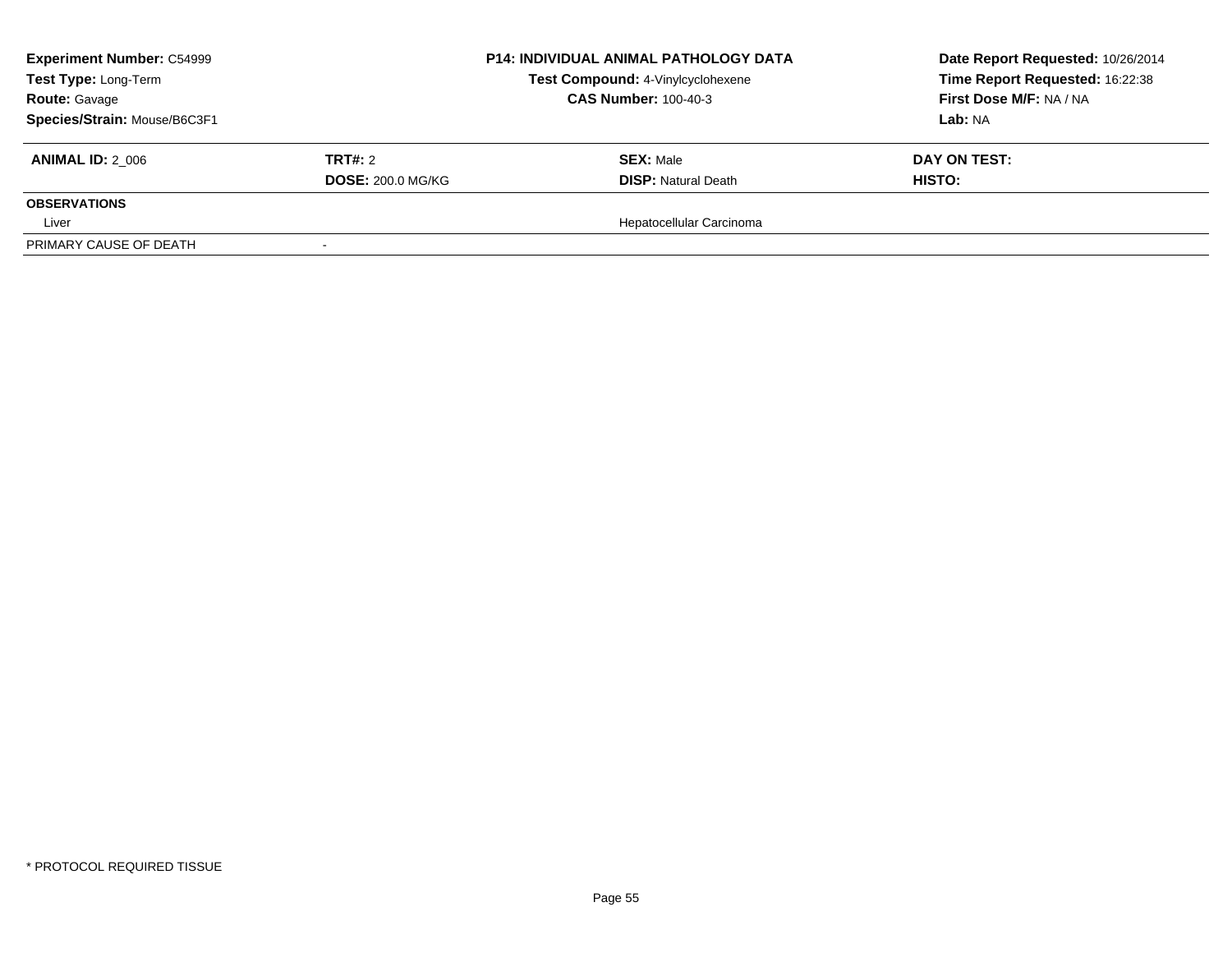| <b>Experiment Number: C54999</b><br>Test Type: Long-Term<br><b>Route: Gavage</b><br>Species/Strain: Mouse/B6C3F1 |                                            | <b>P14: INDIVIDUAL ANIMAL PATHOLOGY DATA</b><br>Test Compound: 4-Vinylcyclohexene<br><b>CAS Number: 100-40-3</b> | Date Report Requested: 10/26/2014<br>Time Report Requested: 16:22:38<br>First Dose M/F: NA / NA<br><b>Lab:</b> NA |
|------------------------------------------------------------------------------------------------------------------|--------------------------------------------|------------------------------------------------------------------------------------------------------------------|-------------------------------------------------------------------------------------------------------------------|
| <b>ANIMAL ID: 2 007</b>                                                                                          | <b>TRT#: 2</b><br><b>DOSE: 200.0 MG/KG</b> | <b>SEX: Male</b><br><b>DISP: Natural Death</b>                                                                   | DAY ON TEST:<br>HISTO:                                                                                            |
| <b>OBSERVATIONS</b><br>Unspecified                                                                               | Multiple Organs Nos                        | Lymphoma, Lymphocytic-Malignant Type                                                                             |                                                                                                                   |
| PRIMARY CAUSE OF DEATH                                                                                           |                                            |                                                                                                                  |                                                                                                                   |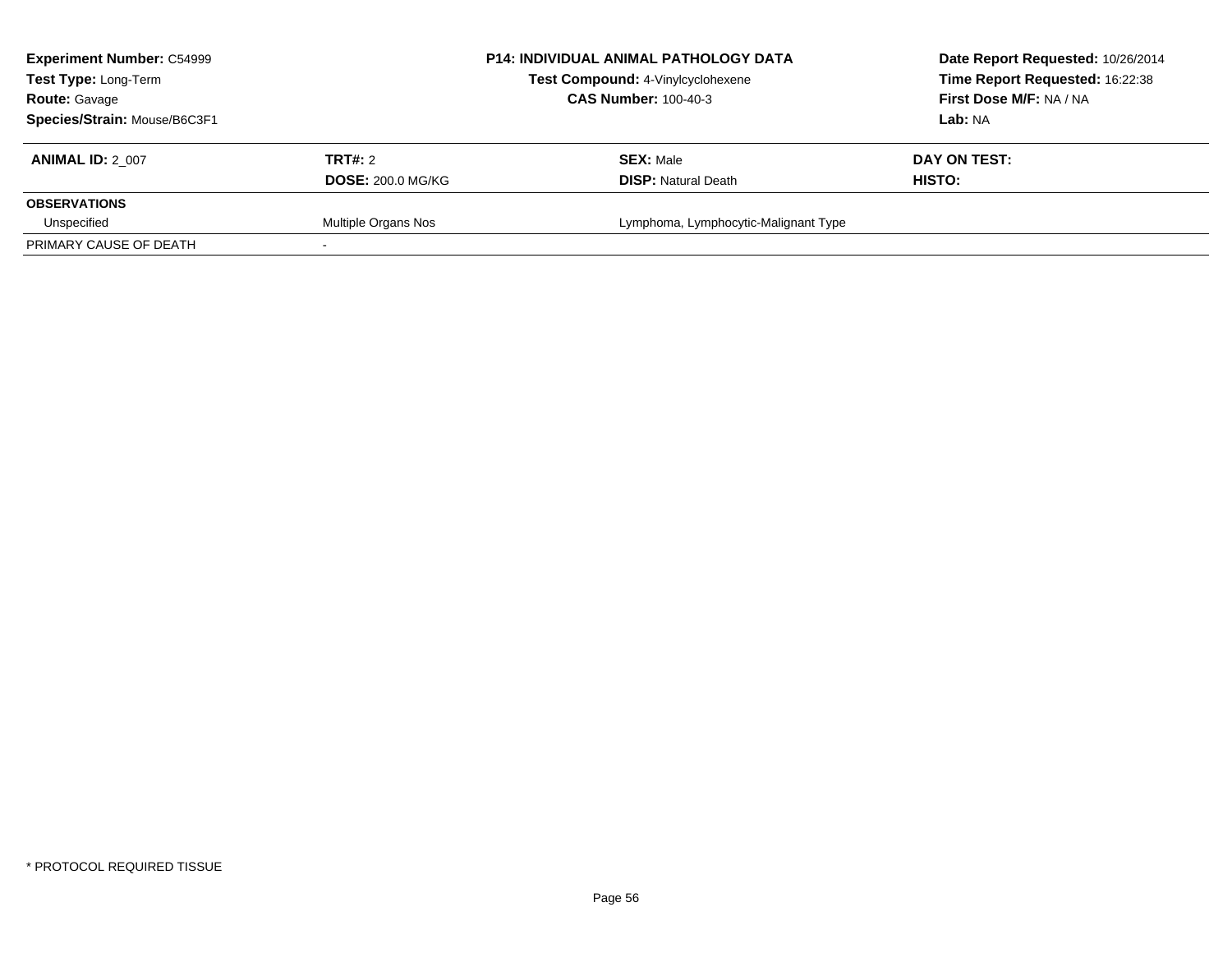| <b>Experiment Number: C54999</b><br><b>Test Type: Long-Term</b> |                          | <b>P14: INDIVIDUAL ANIMAL PATHOLOGY DATA</b><br>Test Compound: 4-Vinylcyclohexene | Date Report Requested: 10/26/2014<br>Time Report Requested: 16:22:38 |
|-----------------------------------------------------------------|--------------------------|-----------------------------------------------------------------------------------|----------------------------------------------------------------------|
| <b>Route: Gavage</b>                                            |                          | <b>CAS Number: 100-40-3</b>                                                       | First Dose M/F: NA / NA                                              |
| Species/Strain: Mouse/B6C3F1                                    |                          |                                                                                   | Lab: NA                                                              |
| <b>ANIMAL ID: 2 008</b>                                         | TRT#: 2                  | <b>SEX: Male</b>                                                                  | DAY ON TEST:                                                         |
|                                                                 | <b>DOSE: 200.0 MG/KG</b> | <b>DISP:</b> Terminal Sacrifice                                                   | HISTO:                                                               |
| <b>OBSERVATIONS</b>                                             |                          |                                                                                   |                                                                      |
| Kidney                                                          |                          | Lymphocytic Inflammatory Infiltrate                                               |                                                                      |
| Testis                                                          |                          | Calcification, Focal                                                              |                                                                      |
| PRIMARY CAUSE OF DEATH                                          |                          |                                                                                   |                                                                      |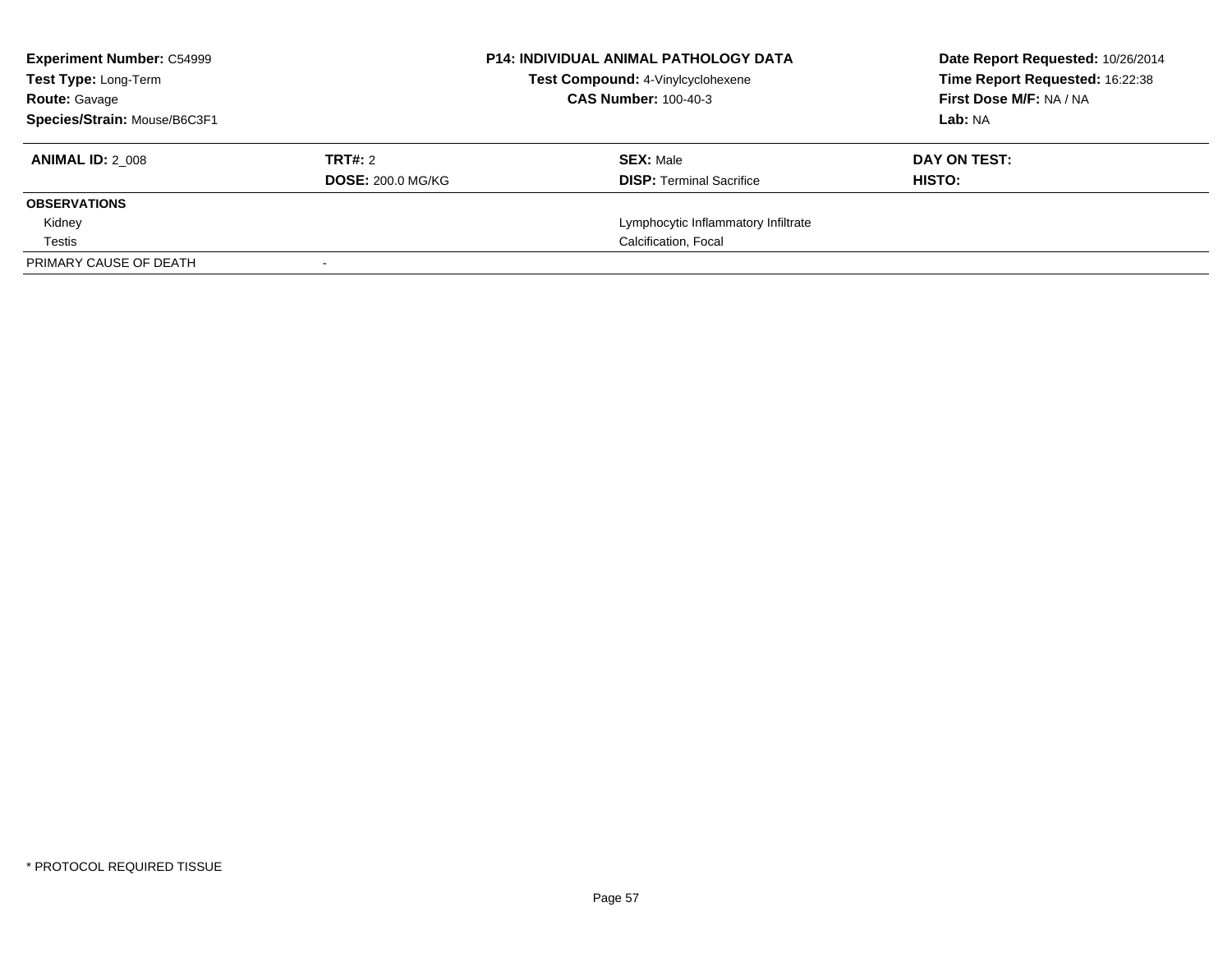**Experiment Number:** C54999**Test Type:** Long-Term**Route:** Gavage **Species/Strain:** Mouse/B6C3F1**P14: INDIVIDUAL ANIMAL PATHOLOGY DATATest Compound:** 4-Vinylcyclohexene**CAS Number:** 100-40-3**Date Report Requested:** 10/26/2014**Time Report Requested:** 16:22:38**First Dose M/F:** NA / NA**Lab:** NA**ANIMAL ID: 2 009 TRT#:** 2 **SEX:** Male **DAY ON TEST: DOSE:** 200.0 MG/KG**DISP:** Natural Death **HISTO: OBSERVATIONS** Brain Calcification, Focal Kidney Lymphocytic Inflammatory Infiltrate Liver Hepatocellular Carcinoma Lungg and the state of the state of the state of the state of the state of the state of the state of the state of the state of the state of the state of the state of the state of the state of the state of the state of the stat Preputial gland Abscess, Nos Spleenn and the state of the state of the state of the state of the state of the state of the state of the state of the state of the state of the state of the state of the state of the state of the state of the state of the stat Testis Calcification, Focal Urinary bladder Lymphocytic Inflammatory InfiltratePRIMARY CAUSE OF DEATH-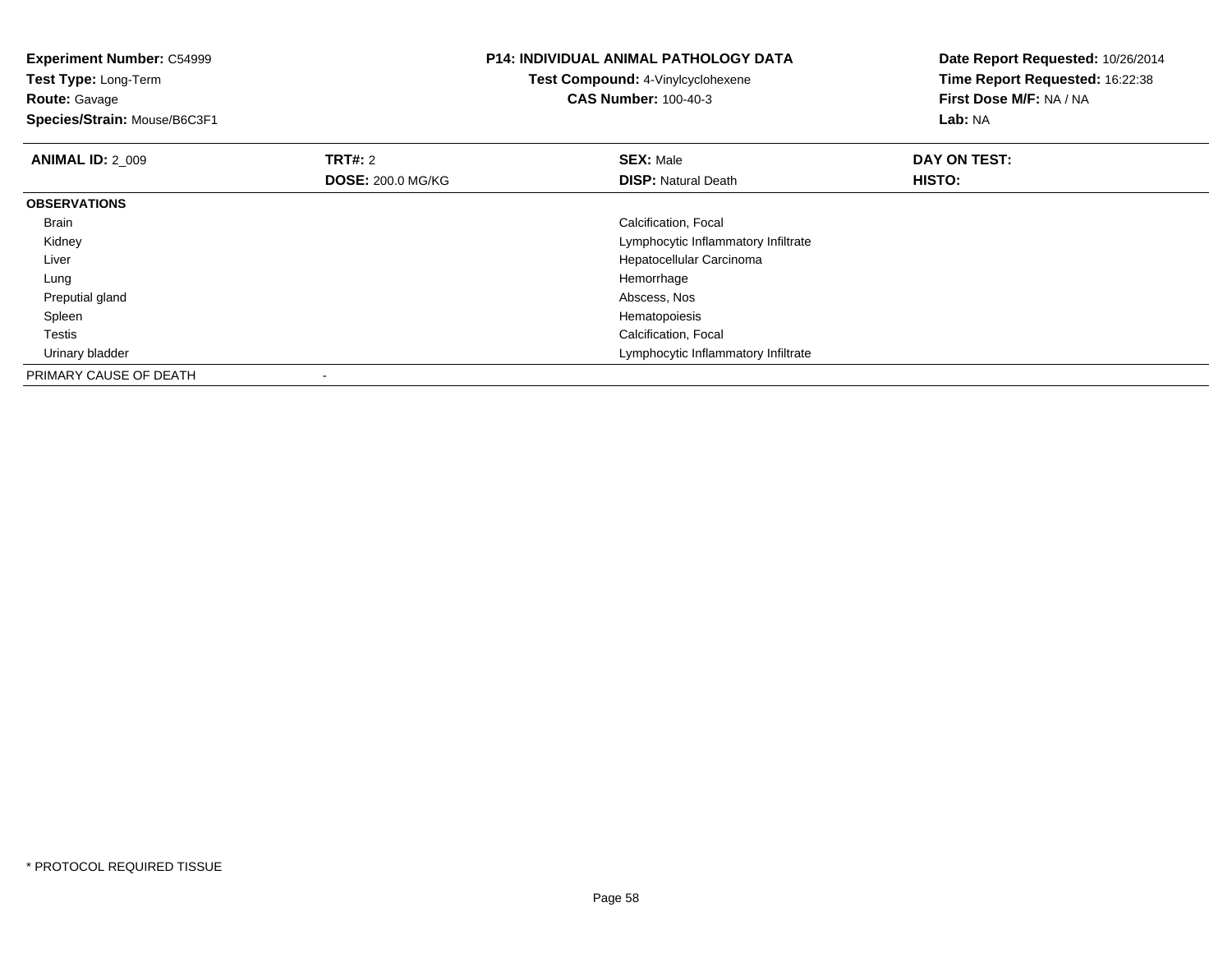**Experiment Number:** C54999**Test Type:** Long-Term**Route:** Gavage **Species/Strain:** Mouse/B6C3F1**P14: INDIVIDUAL ANIMAL PATHOLOGY DATATest Compound:** 4-Vinylcyclohexene**CAS Number:** 100-40-3**Date Report Requested:** 10/26/2014**Time Report Requested:** 16:22:38**First Dose M/F:** NA / NA**Lab:** NA**ANIMAL ID: 2 010 C TRT#:** 2 **SEX:** Male **DAY ON TEST: DOSE:** 200.0 MG/KG**DISP:** Terminal Sacrifice **HISTO: OBSERVATIONS** Brain Calcification, Focal Liver Cytologic Alteration, NosInfarct, Nos Inflammation, Chronic FocalMetamorphosis, Fattyn and a controller of the Dermis Community Community Community Community Community Community Community Community Community Community Community Community Community Community Community Community Community Community Community Skin SpleenHyperplasia, Lymphoid<br>Forestomach entity and the Hyperplasia, Epithelial StomachHyperplasia, Epithelial Forestomach Inflammation, Acute/Chronic PRIMARY CAUSE OF DEATH-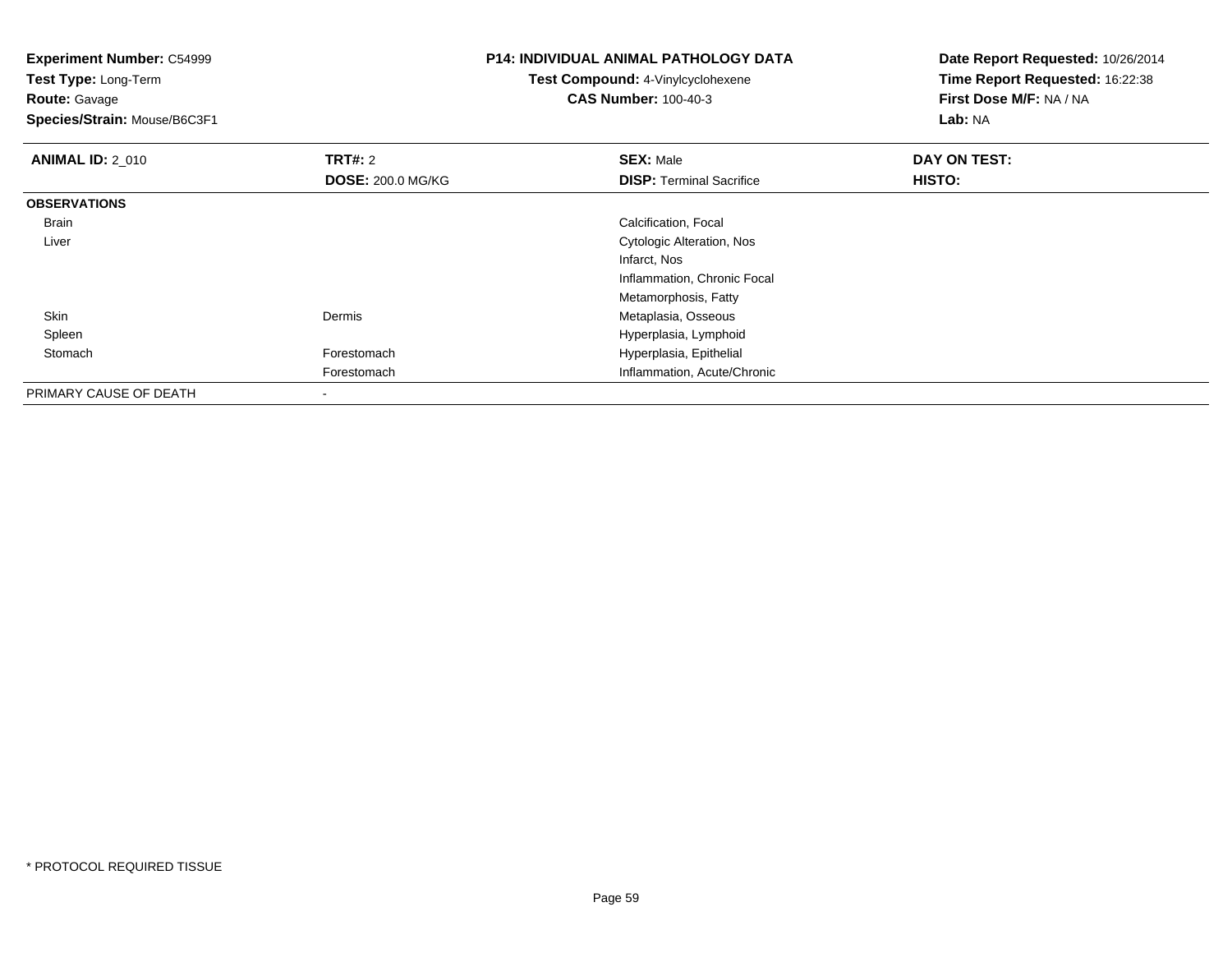| <b>Experiment Number: C54999</b><br>Test Type: Long-Term<br><b>Route: Gavage</b><br>Species/Strain: Mouse/B6C3F1 |                          | <b>P14: INDIVIDUAL ANIMAL PATHOLOGY DATA</b><br>Test Compound: 4-Vinylcyclohexene<br><b>CAS Number: 100-40-3</b> | Date Report Requested: 10/26/2014<br>Time Report Requested: 16:22:38<br>First Dose M/F: NA / NA<br>Lab: NA |
|------------------------------------------------------------------------------------------------------------------|--------------------------|------------------------------------------------------------------------------------------------------------------|------------------------------------------------------------------------------------------------------------|
| <b>ANIMAL ID: 2 011</b>                                                                                          | TRT#: 2                  | <b>SEX: Male</b>                                                                                                 | DAY ON TEST:                                                                                               |
|                                                                                                                  | <b>DOSE: 200.0 MG/KG</b> | <b>DISP:</b> Terminal Sacrifice                                                                                  | HISTO:                                                                                                     |
| <b>OBSERVATIONS</b>                                                                                              |                          |                                                                                                                  |                                                                                                            |
| <b>Intestine Small</b>                                                                                           | Peyers Patch             | Hyperplasia, Nos                                                                                                 |                                                                                                            |
| Liver                                                                                                            |                          | Hepatocellular Adenoma                                                                                           |                                                                                                            |
| Lymph node                                                                                                       | Mesenteric Lymph Node    | Hemorrhage                                                                                                       |                                                                                                            |
| PRIMARY CAUSE OF DEATH                                                                                           |                          |                                                                                                                  |                                                                                                            |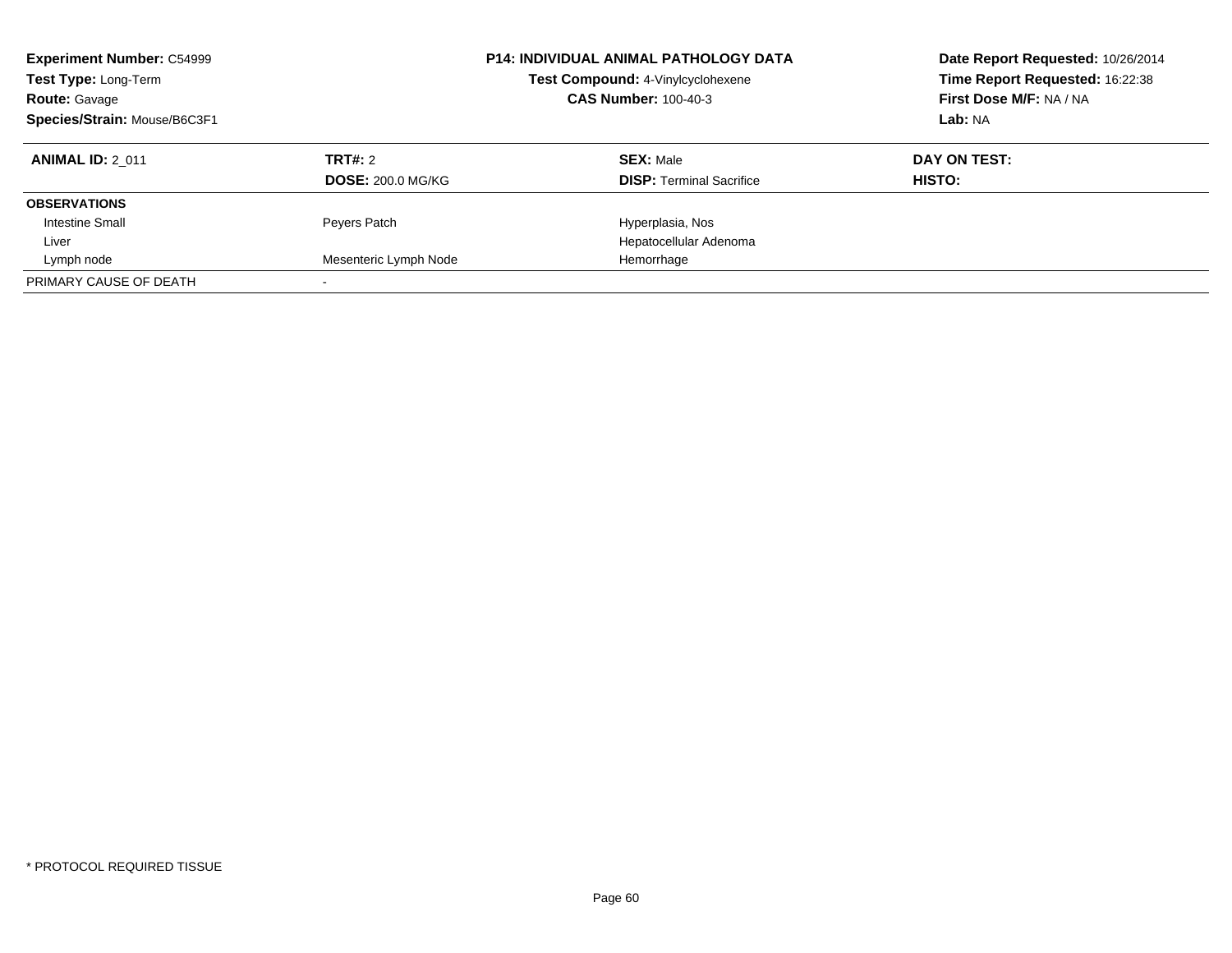| <b>Experiment Number: C54999</b><br>Test Type: Long-Term<br><b>Route: Gavage</b><br>Species/Strain: Mouse/B6C3F1 |                          | <b>P14: INDIVIDUAL ANIMAL PATHOLOGY DATA</b><br><b>Test Compound: 4-Vinylcyclohexene</b><br><b>CAS Number: 100-40-3</b> | Date Report Requested: 10/26/2014<br>Time Report Requested: 16:22:38<br>First Dose M/F: NA / NA<br>Lab: NA |
|------------------------------------------------------------------------------------------------------------------|--------------------------|-------------------------------------------------------------------------------------------------------------------------|------------------------------------------------------------------------------------------------------------|
| <b>ANIMAL ID: 2 012</b>                                                                                          | TRT#: 2                  | <b>SEX: Male</b>                                                                                                        | DAY ON TEST:                                                                                               |
|                                                                                                                  | <b>DOSE: 200.0 MG/KG</b> | <b>DISP:</b> Terminal Sacrifice                                                                                         | HISTO:                                                                                                     |
| <b>OBSERVATIONS</b>                                                                                              |                          |                                                                                                                         |                                                                                                            |
| Adrenal gland                                                                                                    | Cortex Nos               | Hyperplasia, Focal                                                                                                      |                                                                                                            |
| <b>Brain</b>                                                                                                     |                          | Calcification, Focal                                                                                                    |                                                                                                            |
| Intestine Small                                                                                                  | Peyers Patch             | Hyperplasia, Nos                                                                                                        |                                                                                                            |
| Kidney                                                                                                           |                          | Lymphocytic Inflammatory Infiltrate                                                                                     |                                                                                                            |
| Lymph node                                                                                                       | Mesenteric Lymph Node    | Hematopoiesis                                                                                                           |                                                                                                            |
| PRIMARY CAUSE OF DEATH                                                                                           |                          |                                                                                                                         |                                                                                                            |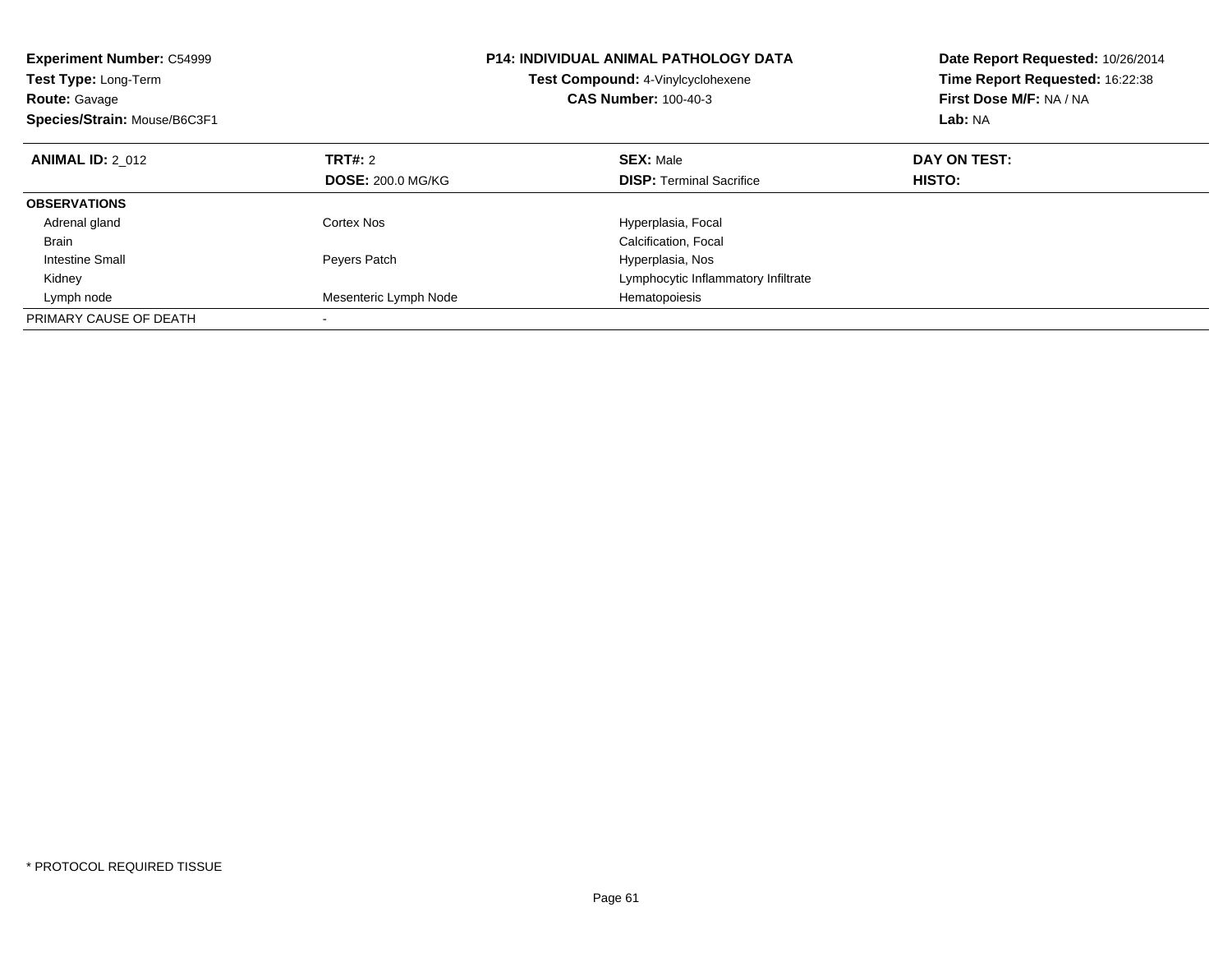| <b>Experiment Number: C54999</b><br>Test Type: Long-Term<br><b>Route: Gavage</b><br>Species/Strain: Mouse/B6C3F1 |                                     | <b>P14: INDIVIDUAL ANIMAL PATHOLOGY DATA</b><br>Test Compound: 4-Vinylcyclohexene<br><b>CAS Number: 100-40-3</b> | Date Report Requested: 10/26/2014<br>Time Report Requested: 16:22:38<br>First Dose M/F: NA / NA<br>Lab: NA |
|------------------------------------------------------------------------------------------------------------------|-------------------------------------|------------------------------------------------------------------------------------------------------------------|------------------------------------------------------------------------------------------------------------|
| <b>ANIMAL ID: 2 013</b>                                                                                          | TRT#: 2<br><b>DOSE: 200.0 MG/KG</b> | <b>SEX: Male</b><br><b>DISP:</b> Terminal Sacrifice                                                              | DAY ON TEST:<br>HISTO:                                                                                     |
| <b>OBSERVATIONS</b>                                                                                              |                                     |                                                                                                                  |                                                                                                            |
| Adrenal gland                                                                                                    | Cortex Nos                          | Cytologic Alteration, Nos                                                                                        |                                                                                                            |
| Kidney                                                                                                           |                                     | Lymphocytic Inflammatory Infiltrate                                                                              |                                                                                                            |
| Liver                                                                                                            |                                     | Hemangiosarcoma                                                                                                  |                                                                                                            |
|                                                                                                                  |                                     | Hepatocellular Adenoma                                                                                           |                                                                                                            |
|                                                                                                                  | Kupffer Cell                        | Hyperplasia, Nos                                                                                                 |                                                                                                            |
|                                                                                                                  |                                     | Lymphocytic Inflammatory Infiltrate                                                                              |                                                                                                            |
| Spleen                                                                                                           |                                     | Hyperplasia, Lymphoid                                                                                            |                                                                                                            |
| PRIMARY CAUSE OF DEATH                                                                                           |                                     |                                                                                                                  |                                                                                                            |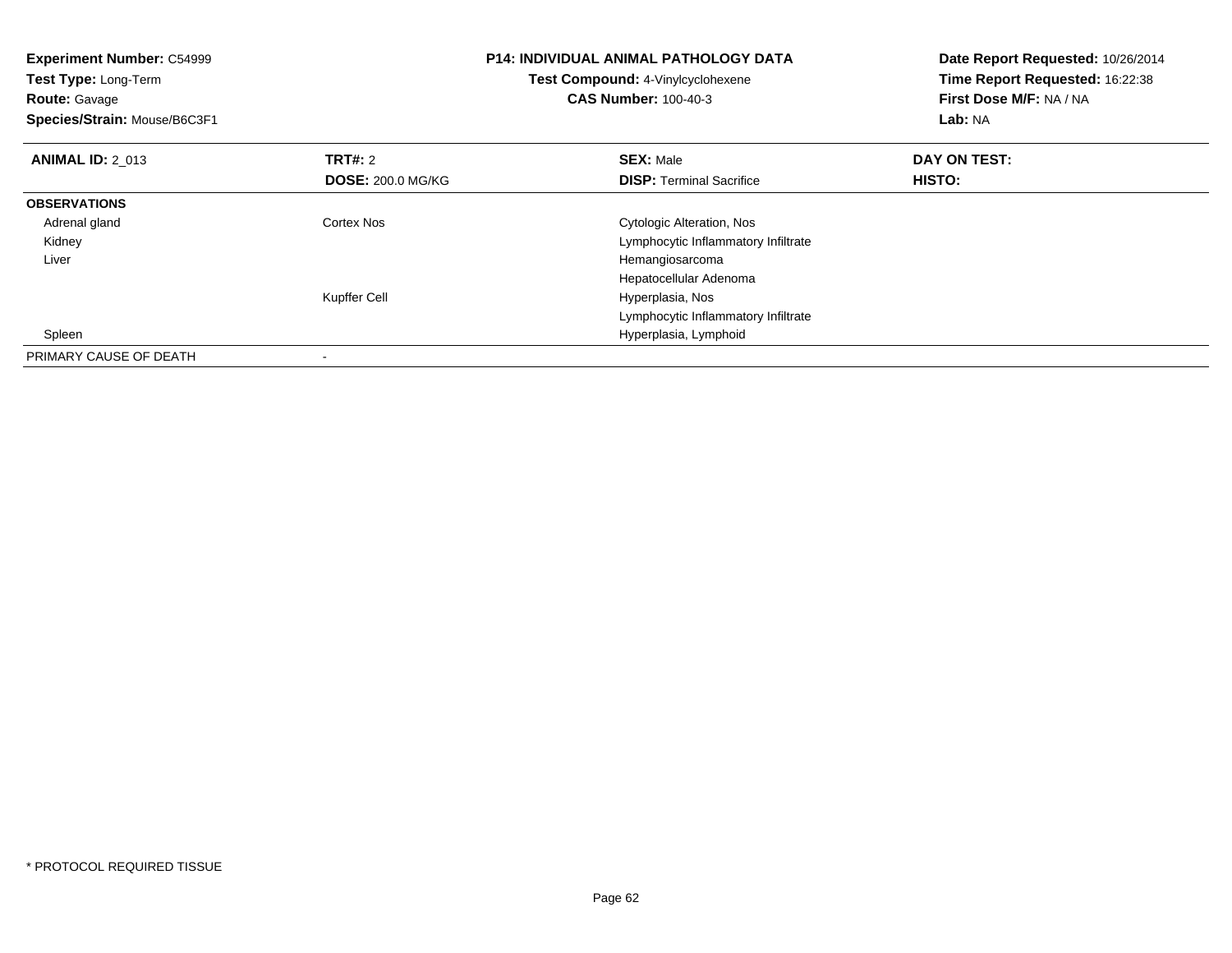| <b>Experiment Number: C54999</b><br>Test Type: Long-Term<br><b>Route: Gavage</b><br>Species/Strain: Mouse/B6C3F1 |                          | <b>P14: INDIVIDUAL ANIMAL PATHOLOGY DATA</b><br>Test Compound: 4-Vinylcyclohexene<br><b>CAS Number: 100-40-3</b> | Date Report Requested: 10/26/2014<br>Time Report Requested: 16:22:38<br>First Dose M/F: NA / NA<br>Lab: NA |
|------------------------------------------------------------------------------------------------------------------|--------------------------|------------------------------------------------------------------------------------------------------------------|------------------------------------------------------------------------------------------------------------|
| <b>ANIMAL ID: 2 014</b>                                                                                          | <b>TRT#: 2</b>           | <b>SEX: Male</b>                                                                                                 | DAY ON TEST:                                                                                               |
|                                                                                                                  | <b>DOSE: 200.0 MG/KG</b> | <b>DISP:</b> Terminal Sacrifice                                                                                  | HISTO:                                                                                                     |
| <b>OBSERVATIONS</b>                                                                                              |                          |                                                                                                                  |                                                                                                            |
| Bone                                                                                                             | Maxilla                  | Inflammation, Active Chronic                                                                                     |                                                                                                            |
| Brain                                                                                                            |                          | Calcification, Focal                                                                                             |                                                                                                            |
| Liver                                                                                                            |                          | Hepatocellular Adenoma                                                                                           |                                                                                                            |
|                                                                                                                  | Kupffer Cell             | Hyperplasia, Nos                                                                                                 |                                                                                                            |
|                                                                                                                  |                          | Lymphocytic Inflammatory Infiltrate                                                                              |                                                                                                            |
| Lymph node                                                                                                       | Mesenteric Lymph Node    | Angiectasis                                                                                                      |                                                                                                            |
| Spleen                                                                                                           |                          | Hyperplasia, Lymphoid                                                                                            |                                                                                                            |
| PRIMARY CAUSE OF DEATH                                                                                           |                          |                                                                                                                  |                                                                                                            |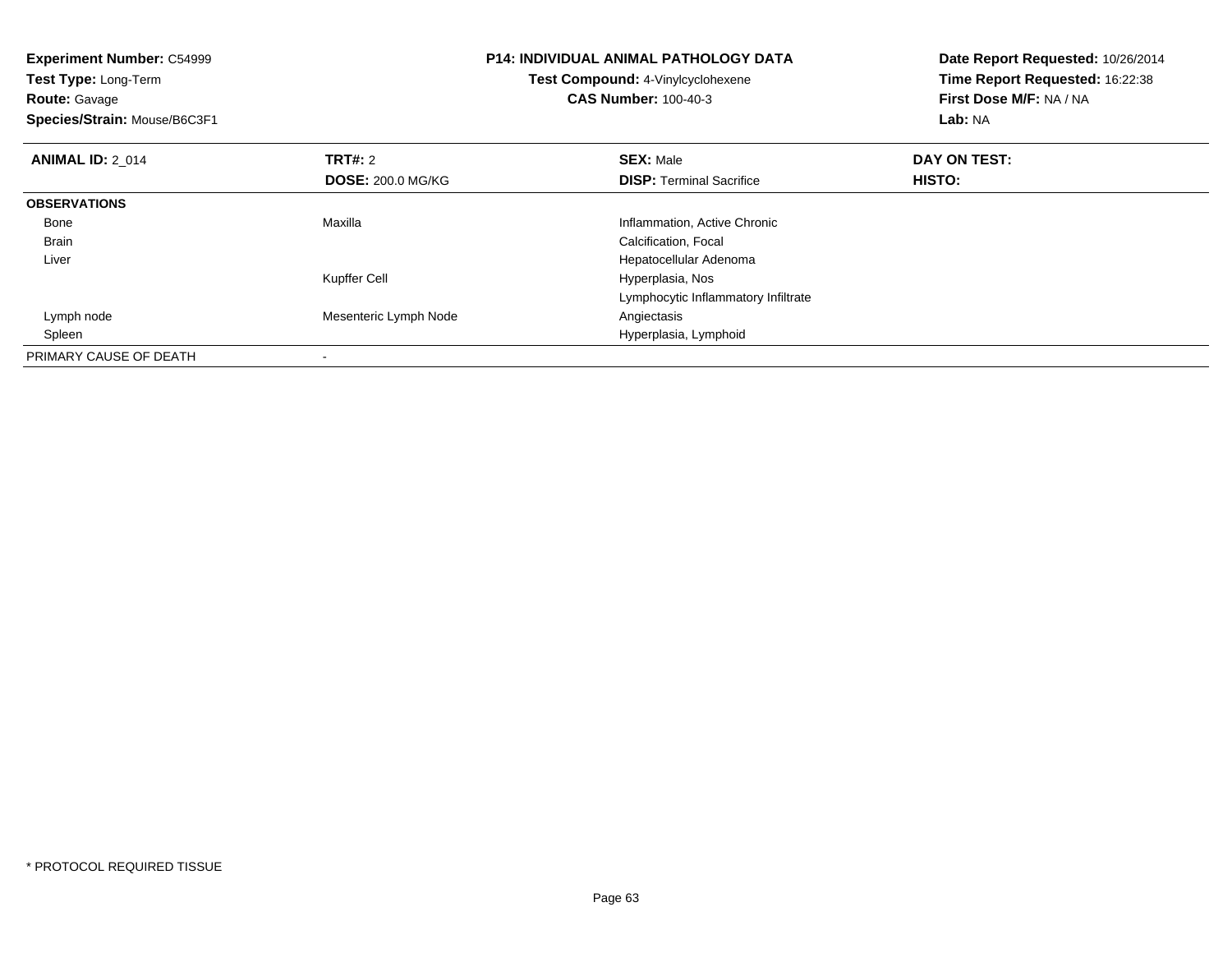| <b>Experiment Number: C54999</b><br>Test Type: Long-Term<br><b>Route: Gavage</b><br>Species/Strain: Mouse/B6C3F1 |                          | <b>P14: INDIVIDUAL ANIMAL PATHOLOGY DATA</b><br>Test Compound: 4-Vinylcyclohexene<br><b>CAS Number: 100-40-3</b> | Date Report Requested: 10/26/2014<br>Time Report Requested: 16:22:38<br>First Dose M/F: NA / NA<br>Lab: NA |
|------------------------------------------------------------------------------------------------------------------|--------------------------|------------------------------------------------------------------------------------------------------------------|------------------------------------------------------------------------------------------------------------|
| <b>ANIMAL ID: 2 015</b>                                                                                          | <b>TRT#: 2</b>           | <b>SEX: Male</b>                                                                                                 | DAY ON TEST:                                                                                               |
|                                                                                                                  | <b>DOSE: 200.0 MG/KG</b> | <b>DISP:</b> Terminal Sacrifice                                                                                  | HISTO:                                                                                                     |
| <b>OBSERVATIONS</b>                                                                                              |                          |                                                                                                                  |                                                                                                            |
| Adrenal gland                                                                                                    | Cortex Nos               | Cytologic Alteration, Nos                                                                                        |                                                                                                            |
| Intestine Small                                                                                                  | Peyers Patch             | Hyperplasia, Nos                                                                                                 |                                                                                                            |
| Kidney                                                                                                           |                          | Lymphocytic Inflammatory Infiltrate                                                                              |                                                                                                            |
| Liver                                                                                                            | Centrilobular            | Metamorphosis, Fatty                                                                                             |                                                                                                            |
| Lung                                                                                                             |                          | Alveolar/Bronchiolar Carcinoma                                                                                   |                                                                                                            |
| Preputial gland                                                                                                  |                          | Abscess, Nos                                                                                                     |                                                                                                            |
| PRIMARY CAUSE OF DEATH                                                                                           |                          |                                                                                                                  |                                                                                                            |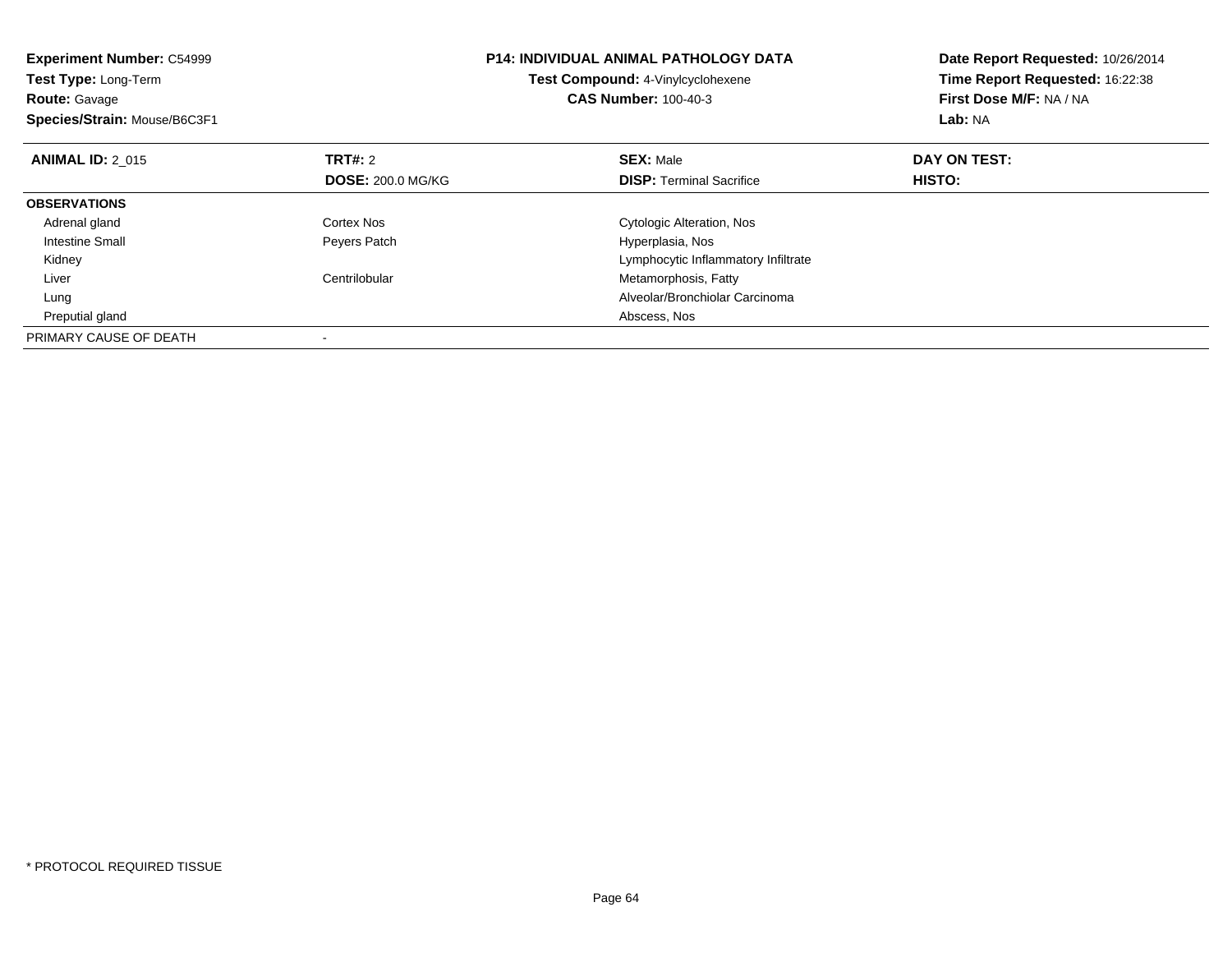| <b>Experiment Number: C54999</b> |                          | <b>P14: INDIVIDUAL ANIMAL PATHOLOGY DATA</b> | Date Report Requested: 10/26/2014 |
|----------------------------------|--------------------------|----------------------------------------------|-----------------------------------|
| Test Type: Long-Term             |                          | Test Compound: 4-Vinylcyclohexene            | Time Report Requested: 16:22:38   |
| <b>Route: Gavage</b>             |                          | <b>CAS Number: 100-40-3</b>                  | First Dose M/F: NA / NA           |
| Species/Strain: Mouse/B6C3F1     |                          |                                              | Lab: NA                           |
| <b>ANIMAL ID: 2 016</b>          | TRT#: 2                  | <b>SEX: Male</b>                             | DAY ON TEST:                      |
|                                  | <b>DOSE: 200.0 MG/KG</b> | <b>DISP:</b> Terminal Sacrifice              | <b>HISTO:</b>                     |
| <b>OBSERVATIONS</b>              |                          |                                              |                                   |
| Liver                            | Kupffer Cell             | Hyperplasia, Focal                           |                                   |
| Thyroid                          |                          | Cyst, Follicular Nos                         |                                   |
| PRIMARY CAUSE OF DEATH           |                          |                                              |                                   |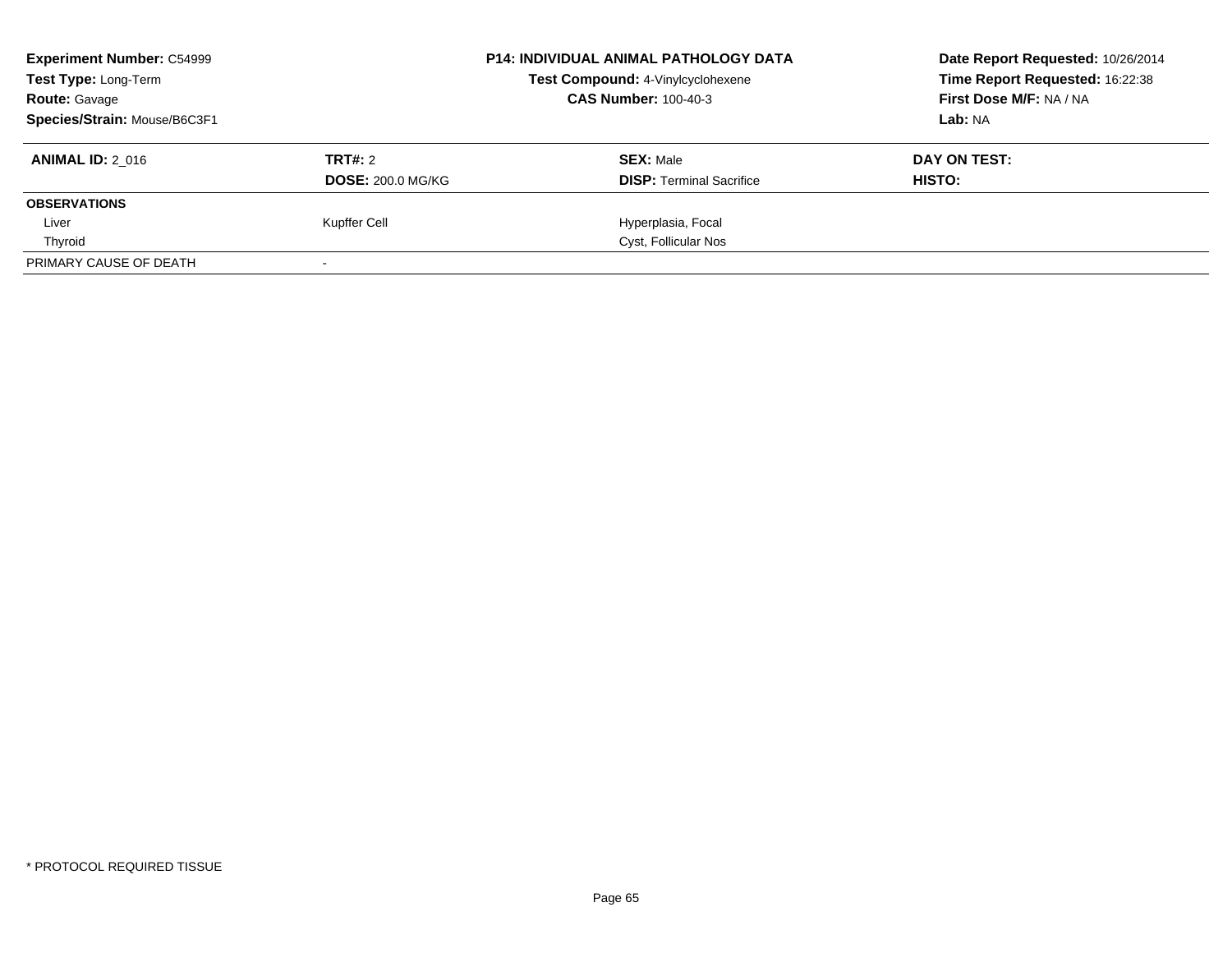| <b>Experiment Number: C54999</b><br><b>Test Type: Long-Term</b><br><b>Route: Gavage</b><br>Species/Strain: Mouse/B6C3F1 |                          | <b>P14: INDIVIDUAL ANIMAL PATHOLOGY DATA</b><br>Test Compound: 4-Vinylcyclohexene<br><b>CAS Number: 100-40-3</b> | Date Report Requested: 10/26/2014<br>Time Report Requested: 16:22:38<br>First Dose M/F: NA / NA<br>Lab: NA |
|-------------------------------------------------------------------------------------------------------------------------|--------------------------|------------------------------------------------------------------------------------------------------------------|------------------------------------------------------------------------------------------------------------|
| <b>ANIMAL ID: 2 017</b>                                                                                                 | TRT#: 2                  | <b>SEX: Male</b>                                                                                                 | DAY ON TEST:                                                                                               |
|                                                                                                                         | <b>DOSE: 200.0 MG/KG</b> | <b>DISP:</b> Terminal Sacrifice                                                                                  | HISTO:                                                                                                     |
| <b>OBSERVATIONS</b>                                                                                                     |                          |                                                                                                                  |                                                                                                            |
| Adrenal gland                                                                                                           |                          | Cortical Adenoma                                                                                                 |                                                                                                            |
| <b>Brain</b>                                                                                                            |                          | Calcification, Focal                                                                                             |                                                                                                            |
| Liver                                                                                                                   |                          | Hepatocellular Adenoma                                                                                           |                                                                                                            |
| Lymph node                                                                                                              | Mesenteric Lymph Node    | Congestion, Nos                                                                                                  |                                                                                                            |
| Preputial gland                                                                                                         |                          | Abscess, Nos                                                                                                     |                                                                                                            |
| Unspecified                                                                                                             | Adipose Tissue           | Infarct, Nos                                                                                                     |                                                                                                            |
| PRIMARY CAUSE OF DEATH                                                                                                  |                          |                                                                                                                  |                                                                                                            |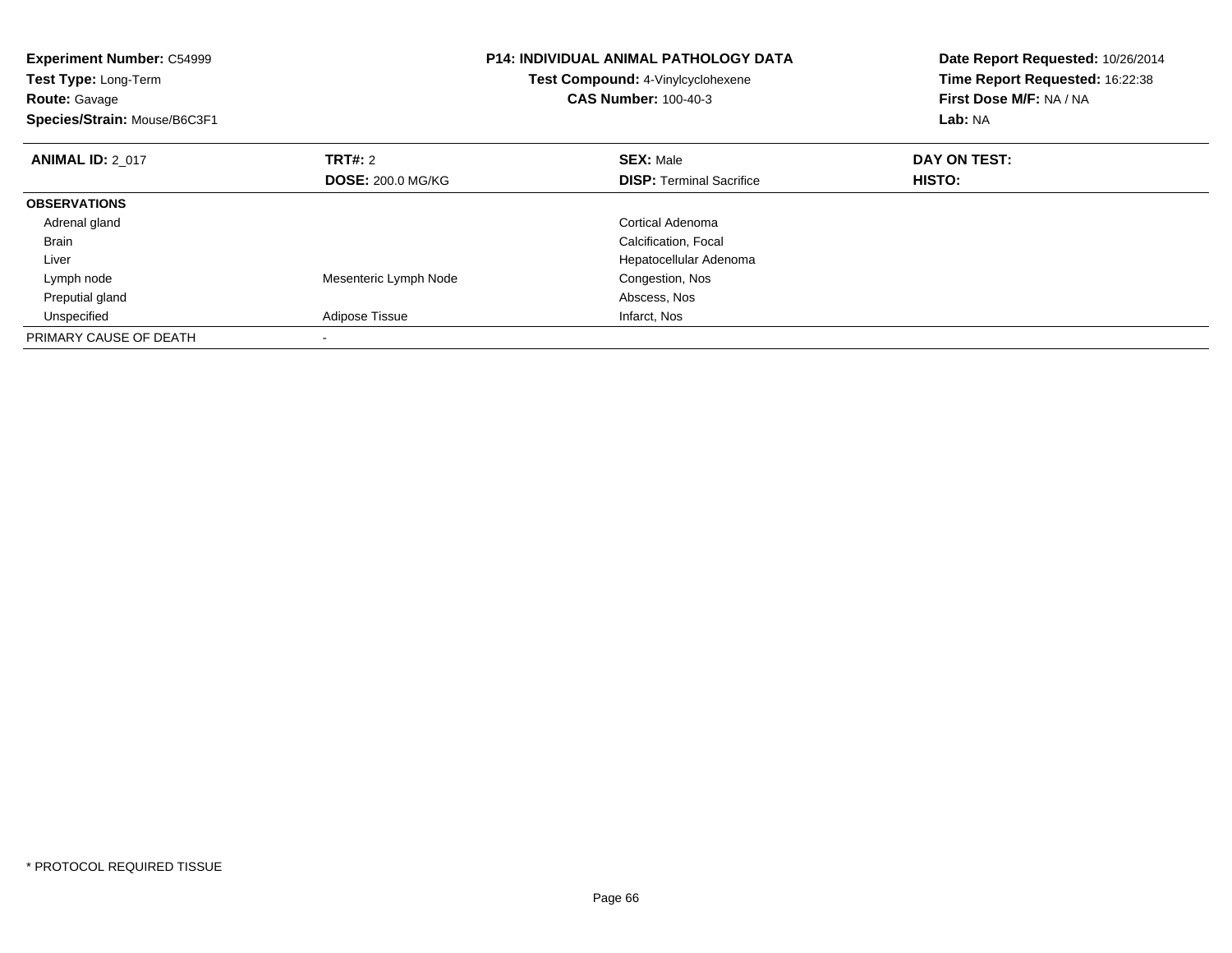| <b>Experiment Number: C54999</b><br>Test Type: Long-Term<br><b>Route: Gavage</b><br>Species/Strain: Mouse/B6C3F1 |                                            | <b>P14: INDIVIDUAL ANIMAL PATHOLOGY DATA</b><br>Test Compound: 4-Vinylcyclohexene<br><b>CAS Number: 100-40-3</b> | Date Report Requested: 10/26/2014<br>Time Report Requested: 16:22:38<br>First Dose M/F: NA / NA<br>Lab: NA |
|------------------------------------------------------------------------------------------------------------------|--------------------------------------------|------------------------------------------------------------------------------------------------------------------|------------------------------------------------------------------------------------------------------------|
| <b>ANIMAL ID: 2 018</b>                                                                                          | <b>TRT#: 2</b><br><b>DOSE: 200.0 MG/KG</b> | <b>SEX: Male</b><br><b>DISP:</b> Moribund Sacrifice                                                              | DAY ON TEST:<br><b>HISTO:</b>                                                                              |
|                                                                                                                  |                                            |                                                                                                                  |                                                                                                            |
| <b>OBSERVATIONS</b>                                                                                              |                                            |                                                                                                                  |                                                                                                            |
| Heart                                                                                                            | Myocardium Nos                             | Calcification, Focal                                                                                             |                                                                                                            |
| Liver                                                                                                            |                                            | Necrosis, Nos                                                                                                    |                                                                                                            |
| Stomach                                                                                                          |                                            | Edema, Nos                                                                                                       |                                                                                                            |
| Unspecified                                                                                                      | Multiple Organs Nos                        | Lymphoma, Histiocytic-Malignant Type                                                                             |                                                                                                            |
| PRIMARY CAUSE OF DEATH                                                                                           | -                                          |                                                                                                                  |                                                                                                            |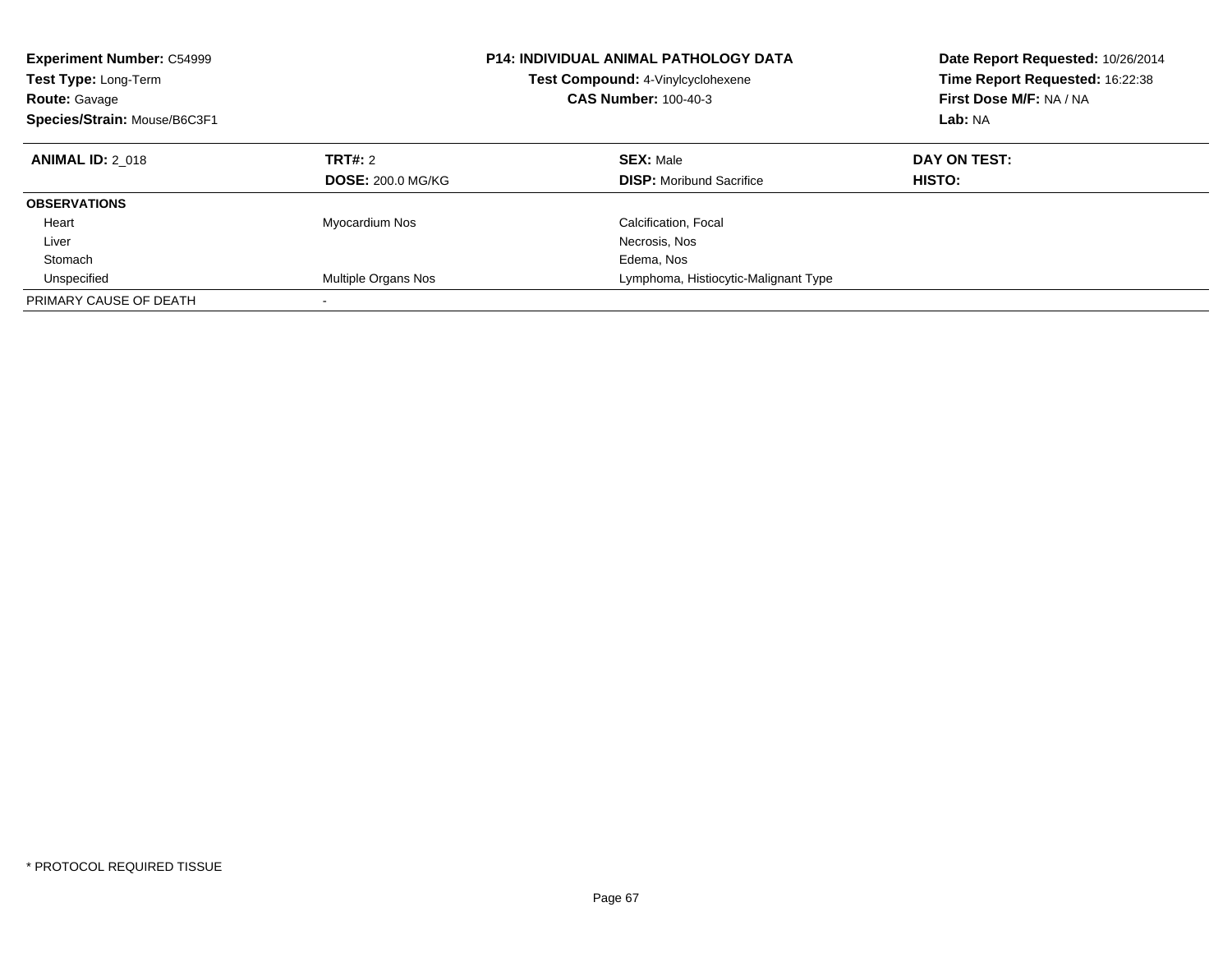| <b>Experiment Number: C54999</b><br><b>Test Type: Long-Term</b> |                          | <b>P14: INDIVIDUAL ANIMAL PATHOLOGY DATA</b><br>Test Compound: 4-Vinylcyclohexene | Date Report Requested: 10/26/2014<br>Time Report Requested: 16:22:38 |
|-----------------------------------------------------------------|--------------------------|-----------------------------------------------------------------------------------|----------------------------------------------------------------------|
| <b>Route: Gavage</b>                                            |                          | <b>CAS Number: 100-40-3</b>                                                       | First Dose M/F: NA / NA                                              |
| Species/Strain: Mouse/B6C3F1                                    |                          |                                                                                   | Lab: NA                                                              |
| <b>ANIMAL ID: 2 019</b>                                         | TRT#: 2                  | <b>SEX: Male</b>                                                                  | DAY ON TEST:                                                         |
|                                                                 | <b>DOSE: 200.0 MG/KG</b> | <b>DISP:</b> Terminal Sacrifice                                                   | HISTO:                                                               |
| <b>OBSERVATIONS</b>                                             |                          |                                                                                   |                                                                      |
| Kidney                                                          |                          | Tubular-Cell Adenoma                                                              |                                                                      |
| Preputial gland                                                 |                          | Abscess, Nos                                                                      |                                                                      |
| PRIMARY CAUSE OF DEATH                                          |                          |                                                                                   |                                                                      |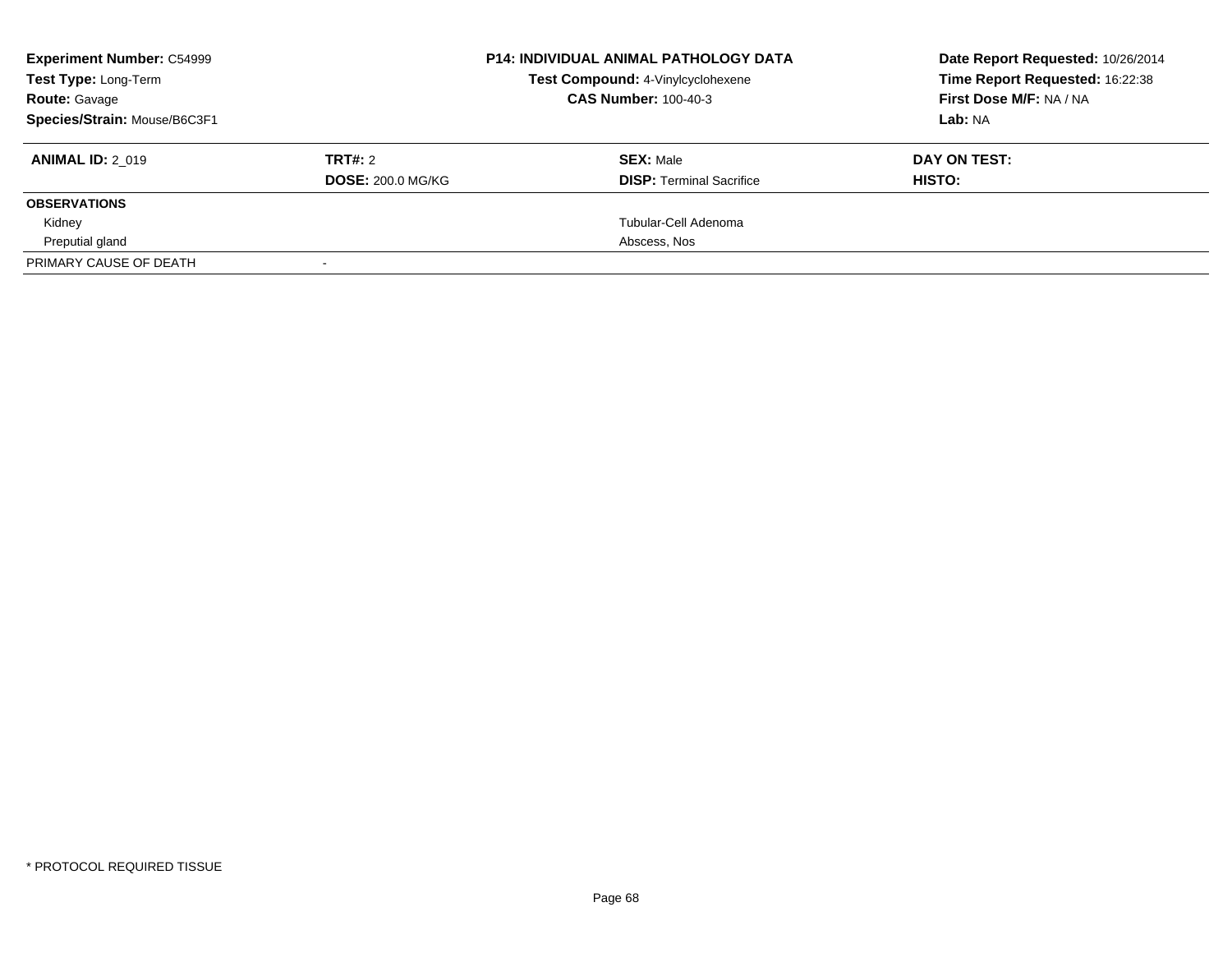| <b>Experiment Number: C54999</b><br>Test Type: Long-Term |                          | <b>P14: INDIVIDUAL ANIMAL PATHOLOGY DATA</b><br>Test Compound: 4-Vinylcyclohexene | Date Report Requested: 10/26/2014<br>Time Report Requested: 16:22:38 |
|----------------------------------------------------------|--------------------------|-----------------------------------------------------------------------------------|----------------------------------------------------------------------|
| <b>Route: Gavage</b>                                     |                          | <b>CAS Number: 100-40-3</b>                                                       | First Dose M/F: NA / NA                                              |
| Species/Strain: Mouse/B6C3F1                             |                          |                                                                                   | Lab: NA                                                              |
| <b>ANIMAL ID: 2 020</b>                                  | <b>TRT#: 2</b>           | <b>SEX: Male</b>                                                                  | DAY ON TEST:                                                         |
|                                                          | <b>DOSE: 200.0 MG/KG</b> | <b>DISP: Terminal Sacrifice</b>                                                   | <b>HISTO:</b>                                                        |
| <b>OBSERVATIONS</b>                                      |                          |                                                                                   |                                                                      |
| Liver                                                    |                          | Hepatocellular Adenoma                                                            |                                                                      |
| PRIMARY CAUSE OF DEATH                                   |                          |                                                                                   |                                                                      |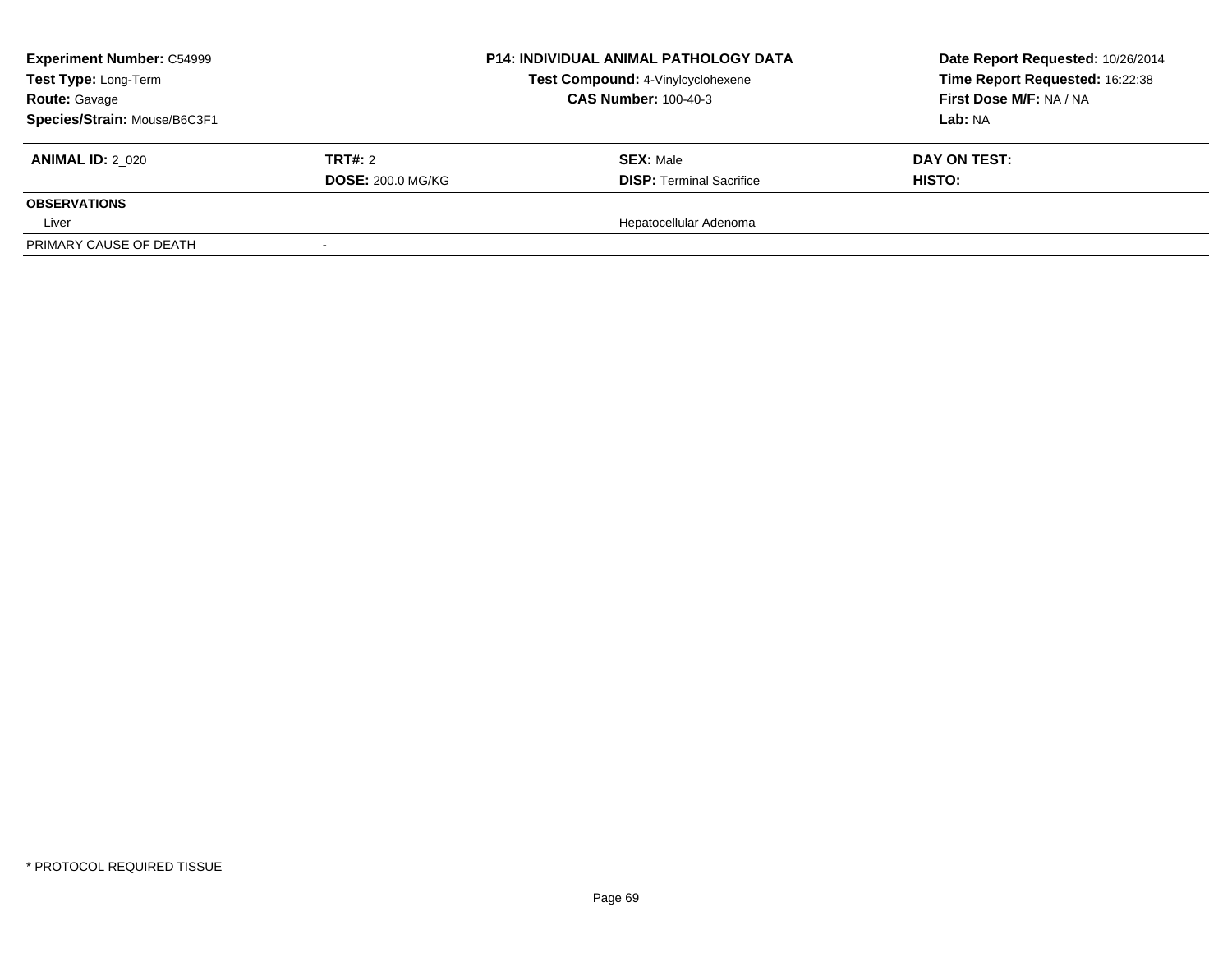| <b>Experiment Number: C54999</b> |                          | <b>P14: INDIVIDUAL ANIMAL PATHOLOGY DATA</b> | Date Report Requested: 10/26/2014 |
|----------------------------------|--------------------------|----------------------------------------------|-----------------------------------|
| Test Type: Long-Term             |                          | Test Compound: 4-Vinylcyclohexene            | Time Report Requested: 16:22:38   |
| <b>Route: Gavage</b>             |                          | <b>CAS Number: 100-40-3</b>                  | First Dose M/F: NA / NA           |
| Species/Strain: Mouse/B6C3F1     |                          |                                              | Lab: NA                           |
| <b>ANIMAL ID: 2 021</b>          | TRT#: 2                  | <b>SEX: Male</b>                             | DAY ON TEST:                      |
|                                  | <b>DOSE: 200.0 MG/KG</b> | <b>DISP:</b> Terminal Sacrifice              | <b>HISTO:</b>                     |
| <b>OBSERVATIONS</b>              |                          |                                              |                                   |
| <b>Intestine Small</b>           | Peyers Patch             | Hyperplasia, Nos                             |                                   |
| Lung                             |                          | Alveolar/Bronchiolar Carcinoma               |                                   |
| PRIMARY CAUSE OF DEATH           |                          |                                              |                                   |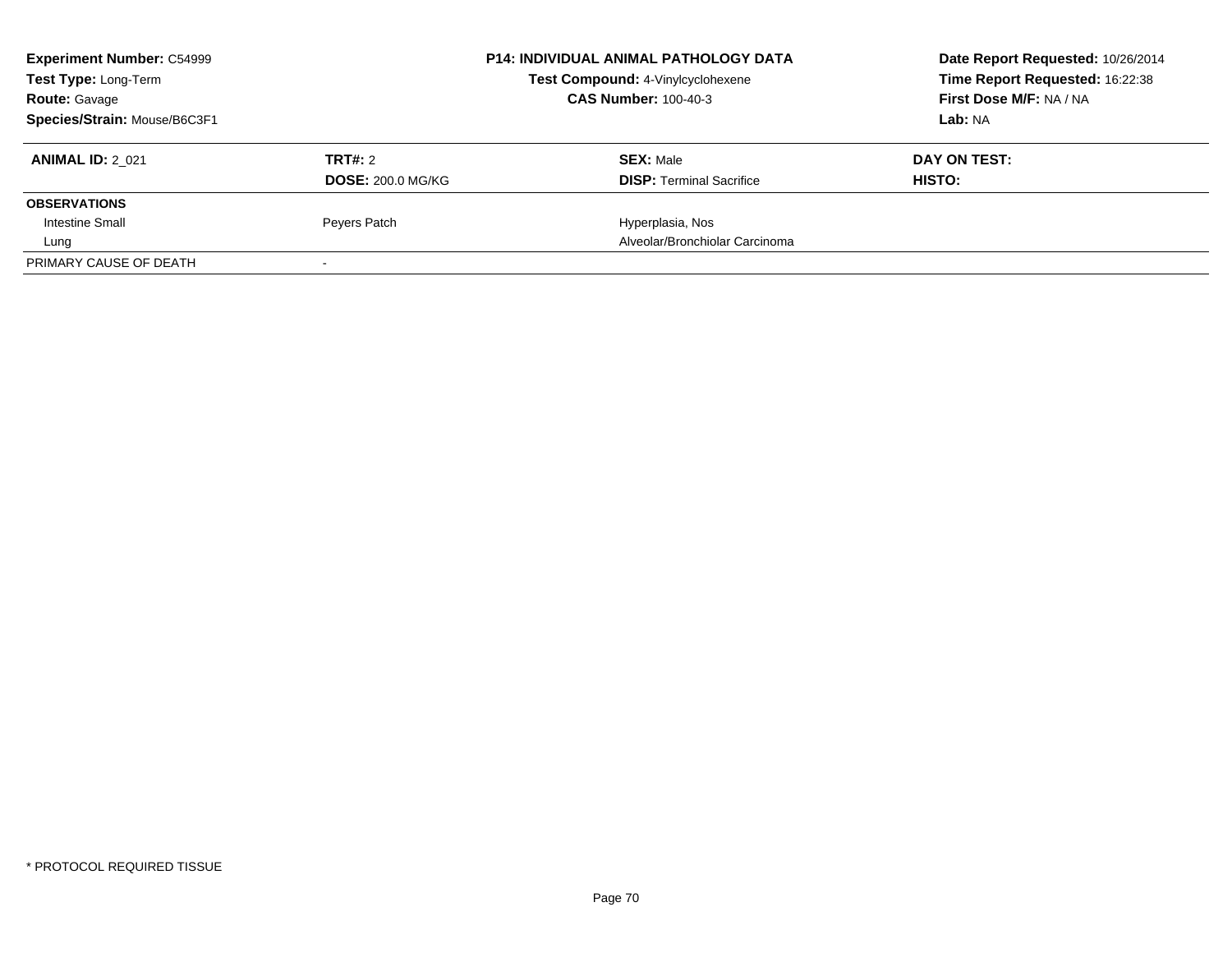| <b>Experiment Number: C54999</b><br>Test Type: Long-Term<br><b>Route: Gavage</b><br>Species/Strain: Mouse/B6C3F1 |                          | <b>P14: INDIVIDUAL ANIMAL PATHOLOGY DATA</b><br>Test Compound: 4-Vinylcyclohexene<br><b>CAS Number: 100-40-3</b> | Date Report Requested: 10/26/2014<br>Time Report Requested: 16:22:38<br>First Dose M/F: NA / NA<br>Lab: NA |
|------------------------------------------------------------------------------------------------------------------|--------------------------|------------------------------------------------------------------------------------------------------------------|------------------------------------------------------------------------------------------------------------|
| <b>ANIMAL ID: 2_022</b>                                                                                          | <b>TRT#: 2</b>           | <b>SEX: Male</b>                                                                                                 | DAY ON TEST:                                                                                               |
|                                                                                                                  | <b>DOSE: 200.0 MG/KG</b> | <b>DISP:</b> Terminal Sacrifice                                                                                  | HISTO:                                                                                                     |
| <b>OBSERVATIONS</b>                                                                                              |                          |                                                                                                                  |                                                                                                            |
| Adrenal gland                                                                                                    | Capsule                  | Hyperplasia, Nos                                                                                                 |                                                                                                            |
| <b>Brain</b>                                                                                                     |                          | Calcification, Focal                                                                                             |                                                                                                            |
| Lung                                                                                                             |                          | Lymphocytic Inflammatory Infiltrate                                                                              |                                                                                                            |
| Preputial gland                                                                                                  |                          | Abscess, Nos                                                                                                     |                                                                                                            |
| Spleen                                                                                                           |                          | Hyperplasia, Lymphoid                                                                                            |                                                                                                            |
| Testis                                                                                                           | Tubule                   | Calcification, Focal                                                                                             |                                                                                                            |
| PRIMARY CAUSE OF DEATH                                                                                           |                          |                                                                                                                  |                                                                                                            |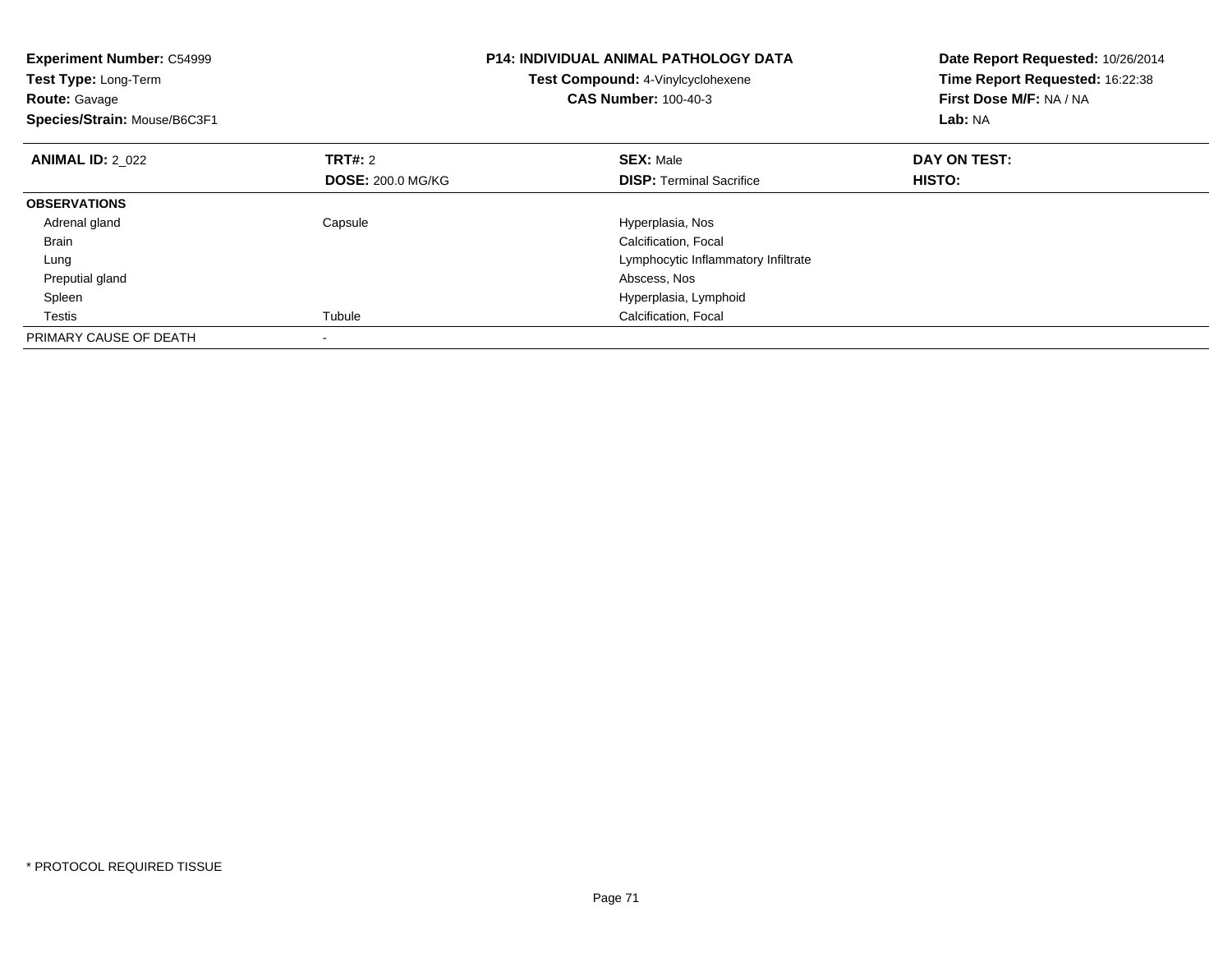| <b>Experiment Number: C54999</b><br><b>Test Type: Long-Term</b><br><b>Route: Gavage</b><br>Species/Strain: Mouse/B6C3F1 |                          | <b>P14: INDIVIDUAL ANIMAL PATHOLOGY DATA</b><br>Test Compound: 4-Vinylcyclohexene<br><b>CAS Number: 100-40-3</b> | Date Report Requested: 10/26/2014<br>Time Report Requested: 16:22:38<br>First Dose M/F: NA / NA<br>Lab: NA |
|-------------------------------------------------------------------------------------------------------------------------|--------------------------|------------------------------------------------------------------------------------------------------------------|------------------------------------------------------------------------------------------------------------|
| <b>ANIMAL ID: 2 023</b>                                                                                                 | TRT#: 2                  | <b>SEX: Male</b>                                                                                                 | DAY ON TEST:                                                                                               |
|                                                                                                                         | <b>DOSE: 200.0 MG/KG</b> | <b>DISP:</b> Terminal Sacrifice                                                                                  | HISTO:                                                                                                     |
| <b>OBSERVATIONS</b>                                                                                                     |                          |                                                                                                                  |                                                                                                            |
| <b>Brain</b>                                                                                                            |                          | Calcification, Focal                                                                                             |                                                                                                            |
| Liver                                                                                                                   |                          | Hepatocellular Carcinoma                                                                                         |                                                                                                            |
| Lymph node                                                                                                              | Thoracic Lymph Node      | Hyperplasia, Lymphoid                                                                                            |                                                                                                            |
| Thyroid                                                                                                                 |                          | Cyst, Follicular Nos                                                                                             |                                                                                                            |
| Unspecified                                                                                                             | Multiple Organs Nos      | Lymphoma, Mixed-Malignant Type                                                                                   |                                                                                                            |
| PRIMARY CAUSE OF DEATH                                                                                                  |                          |                                                                                                                  |                                                                                                            |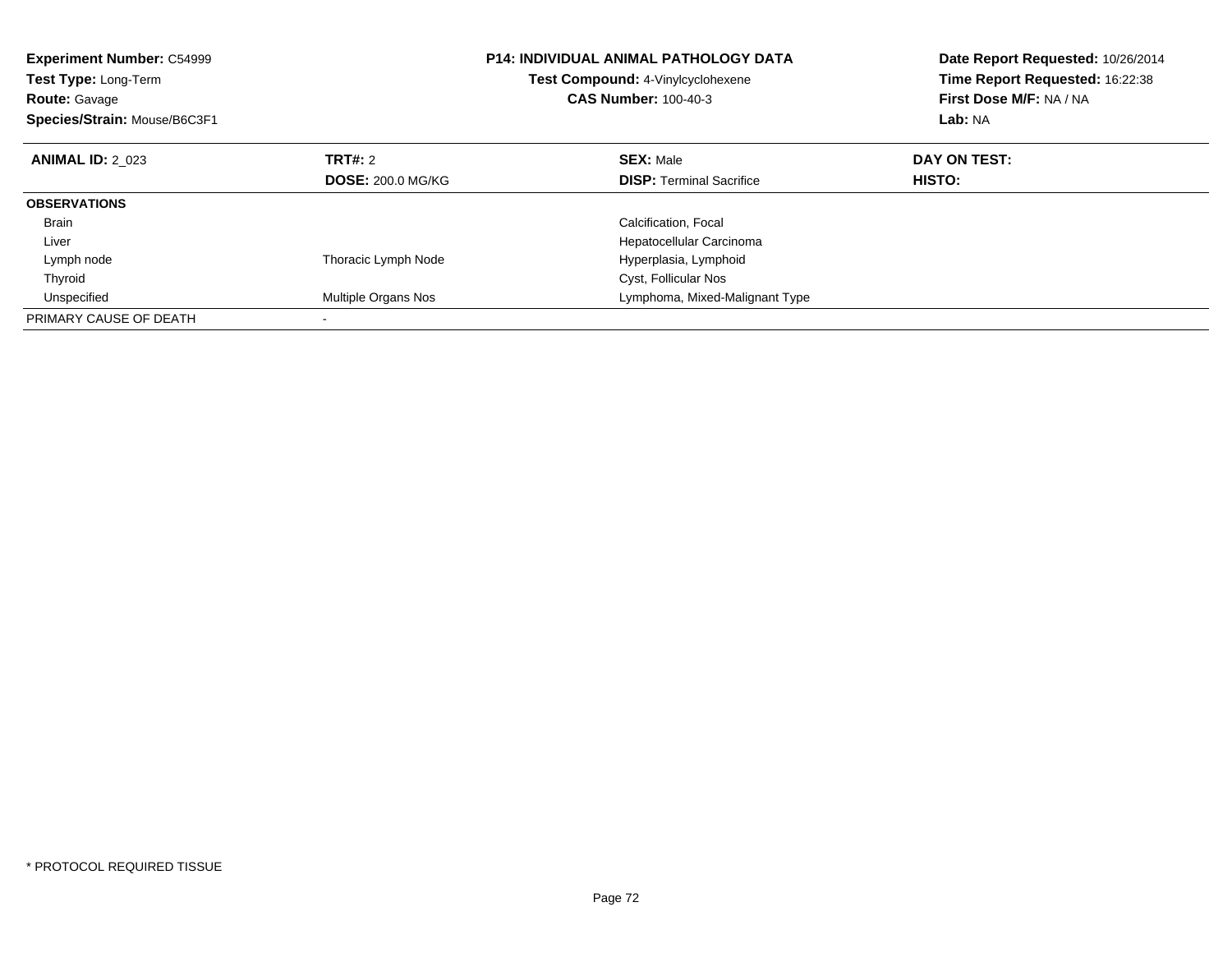| <b>Experiment Number: C54999</b><br><b>Test Type: Long-Term</b><br><b>Route: Gavage</b><br>Species/Strain: Mouse/B6C3F1 |                                     | <b>P14: INDIVIDUAL ANIMAL PATHOLOGY DATA</b><br>Test Compound: 4-Vinylcyclohexene<br><b>CAS Number: 100-40-3</b> | Date Report Requested: 10/26/2014<br>Time Report Requested: 16:22:38<br>First Dose M/F: NA / NA<br>Lab: NA |
|-------------------------------------------------------------------------------------------------------------------------|-------------------------------------|------------------------------------------------------------------------------------------------------------------|------------------------------------------------------------------------------------------------------------|
| <b>ANIMAL ID: 2 024</b>                                                                                                 | TRT#: 2<br><b>DOSE: 200.0 MG/KG</b> | <b>SEX: Male</b><br><b>DISP:</b> Terminal Sacrifice                                                              | DAY ON TEST:<br>HISTO:                                                                                     |
| <b>OBSERVATIONS</b>                                                                                                     |                                     |                                                                                                                  |                                                                                                            |
| <b>Brain</b>                                                                                                            |                                     | Calcification, Focal                                                                                             |                                                                                                            |
| Liver                                                                                                                   |                                     | Hepatocellular Adenoma                                                                                           |                                                                                                            |
| Spleen                                                                                                                  |                                     | Hematopoiesis                                                                                                    |                                                                                                            |
| Unspecified                                                                                                             | Multiple Organs Nos                 | Lymphoma, Mixed-Malignant Type                                                                                   |                                                                                                            |
| PRIMARY CAUSE OF DEATH                                                                                                  |                                     |                                                                                                                  |                                                                                                            |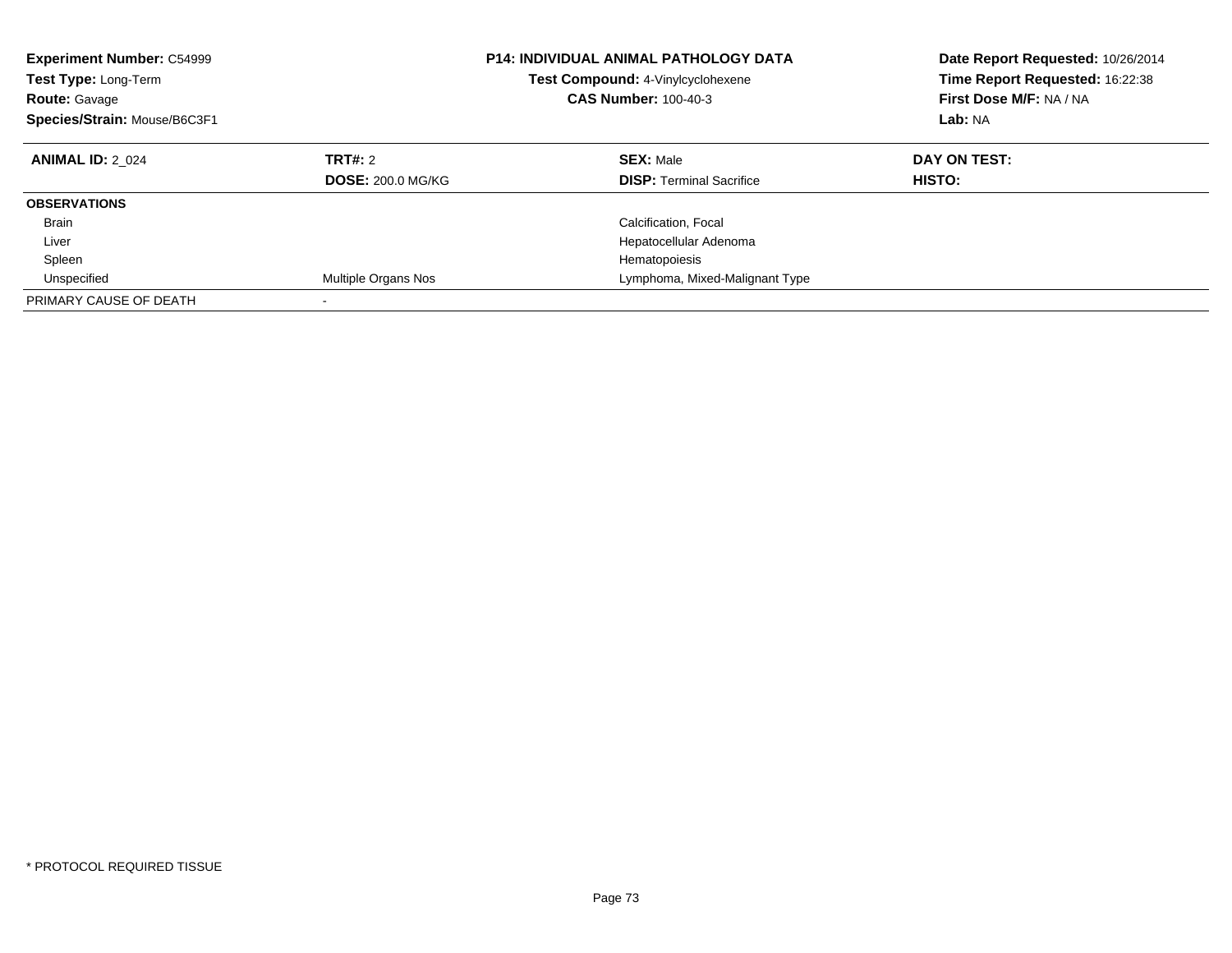| <b>Experiment Number: C54999</b><br><b>Test Type: Long-Term</b><br><b>Route: Gavage</b><br>Species/Strain: Mouse/B6C3F1 |                          | <b>P14: INDIVIDUAL ANIMAL PATHOLOGY DATA</b><br><b>Test Compound: 4-Vinylcyclohexene</b><br><b>CAS Number: 100-40-3</b> | Date Report Requested: 10/26/2014<br>Time Report Requested: 16:22:38<br>First Dose M/F: NA / NA<br>Lab: NA |
|-------------------------------------------------------------------------------------------------------------------------|--------------------------|-------------------------------------------------------------------------------------------------------------------------|------------------------------------------------------------------------------------------------------------|
| <b>ANIMAL ID: 2 025</b>                                                                                                 | TRT#: 2                  | <b>SEX: Male</b>                                                                                                        | DAY ON TEST:                                                                                               |
|                                                                                                                         | <b>DOSE: 200.0 MG/KG</b> | <b>DISP:</b> Terminal Sacrifice                                                                                         | HISTO:                                                                                                     |
| <b>OBSERVATIONS</b>                                                                                                     |                          |                                                                                                                         |                                                                                                            |
| Adrenal gland                                                                                                           | Cortex Nos               | Hyperplasia, Focal                                                                                                      |                                                                                                            |
| Liver                                                                                                                   |                          | Hepatocellular Carcinoma                                                                                                |                                                                                                            |
| Lung                                                                                                                    |                          | Alveolar/Bronchiolar Adenoma                                                                                            |                                                                                                            |
| Lymph node                                                                                                              | Mesenteric Lymph Node    | Angiectasis                                                                                                             |                                                                                                            |
| Urinary bladder                                                                                                         |                          | Lymphocytic Inflammatory Infiltrate                                                                                     |                                                                                                            |
| PRIMARY CAUSE OF DEATH                                                                                                  |                          |                                                                                                                         |                                                                                                            |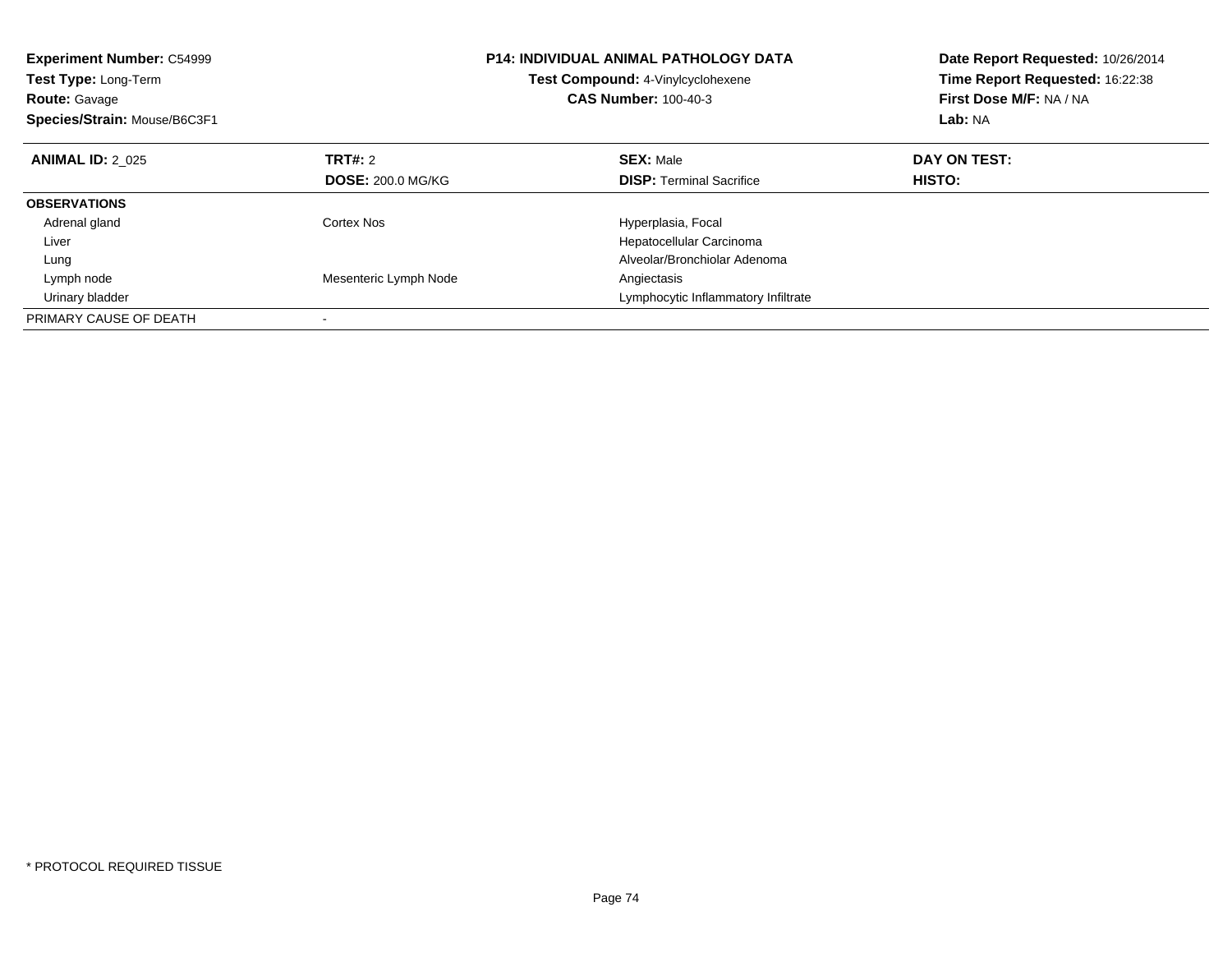| <b>Experiment Number: C54999</b><br>Test Type: Long-Term<br><b>Route: Gavage</b><br>Species/Strain: Mouse/B6C3F1 |                          | <b>P14: INDIVIDUAL ANIMAL PATHOLOGY DATA</b><br>Test Compound: 4-Vinylcyclohexene<br><b>CAS Number: 100-40-3</b> | Date Report Requested: 10/26/2014<br>Time Report Requested: 16:22:38<br>First Dose M/F: NA / NA<br>Lab: NA |
|------------------------------------------------------------------------------------------------------------------|--------------------------|------------------------------------------------------------------------------------------------------------------|------------------------------------------------------------------------------------------------------------|
| <b>ANIMAL ID: 2 026</b>                                                                                          | TRT#: 2                  | <b>SEX: Male</b>                                                                                                 | DAY ON TEST:                                                                                               |
|                                                                                                                  | <b>DOSE: 200.0 MG/KG</b> | <b>DISP:</b> Terminal Sacrifice                                                                                  | <b>HISTO:</b>                                                                                              |
| <b>OBSERVATIONS</b>                                                                                              |                          |                                                                                                                  |                                                                                                            |
| Brain                                                                                                            |                          | Calcification, Focal                                                                                             |                                                                                                            |
| Intestine Small                                                                                                  | Peyers Patch             | Hyperplasia, Nos                                                                                                 |                                                                                                            |
| Liver                                                                                                            |                          | Inflammation, Pyogranulomatous                                                                                   |                                                                                                            |
| PRIMARY CAUSE OF DEATH                                                                                           |                          |                                                                                                                  |                                                                                                            |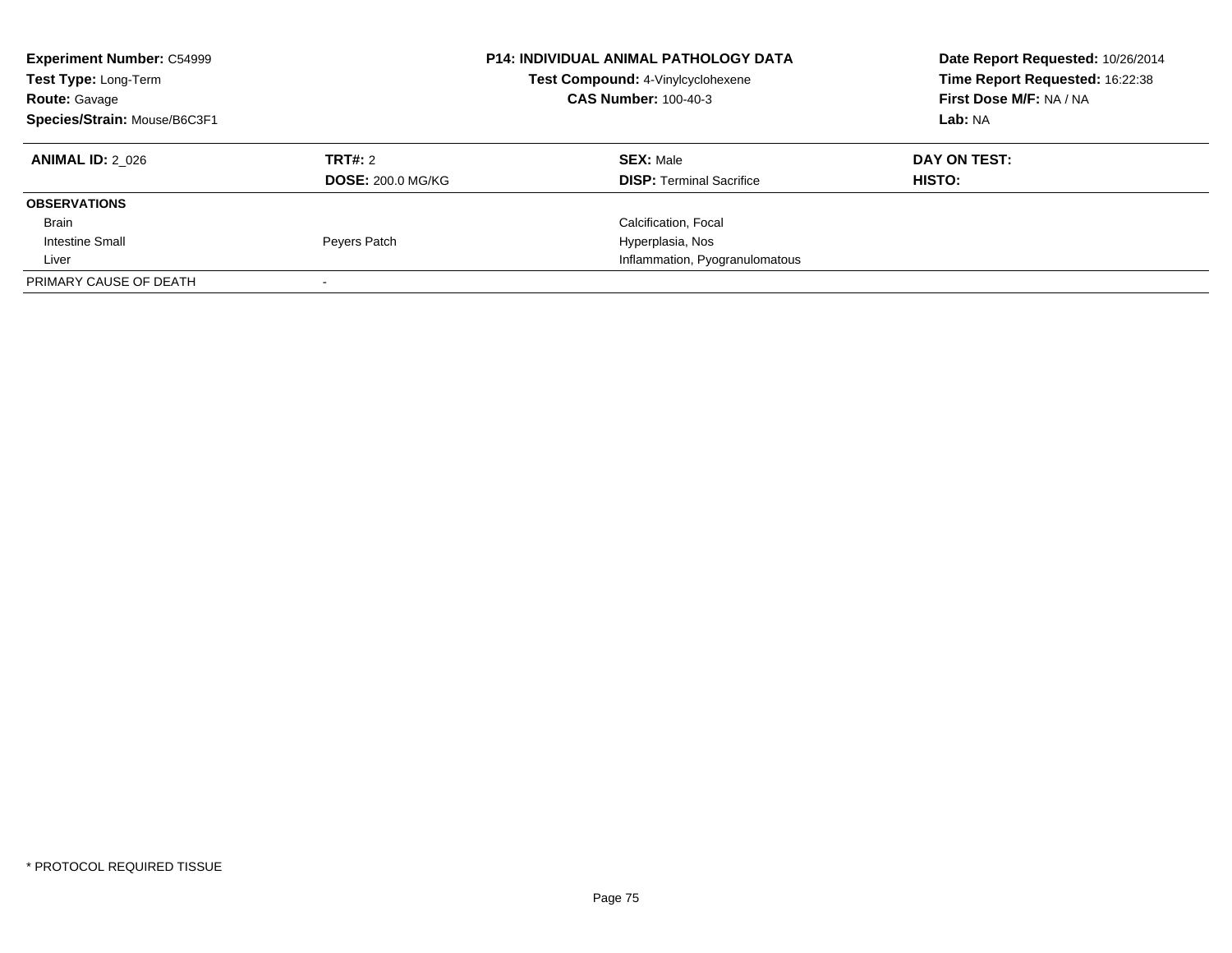**Experiment Number:** C54999

**Test Type:** Long-Term**Route:** Gavage

**Species/Strain:** Mouse/B6C3F1

## **P14: INDIVIDUAL ANIMAL PATHOLOGY DATA**

**Test Compound:** 4-Vinylcyclohexene**CAS Number:** 100-40-3

**Date Report Requested:** 10/26/2014**Time Report Requested:** 16:22:38**First Dose M/F:** NA / NA**Lab:** NA

| <b>ANIMAL ID: 2_027</b> | TRT#: 2                  | <b>SEX: Male</b>             | DAY ON TEST: |  |
|-------------------------|--------------------------|------------------------------|--------------|--|
|                         | <b>DOSE: 200.0 MG/KG</b> | <b>DISP: Natural Death</b>   | HISTO:       |  |
| <b>OBSERVATIONS</b>     |                          |                              |              |  |
| Brain                   |                          | Calcification, Focal         |              |  |
| Liver                   |                          | Giant-Cell, Multinucleate    |              |  |
| Lung                    |                          | Alveolar/Bronchiolar Adenoma |              |  |
|                         |                          | Congestion, Nos              |              |  |
| Lymph node              | Mesenteric Lymph Node    | Hemorrhage                   |              |  |
| Stomach                 | Forestomach              | Hyperplasia, Epithelial      |              |  |
|                         | Forestomach              | Inflammation, Acute/Chronic  |              |  |
|                         | Forestomach              | Ulcer, Nos                   |              |  |
| Testis                  |                          | Atrophy, Nos                 |              |  |
| PRIMARY CAUSE OF DEATH  | $\,$                     |                              |              |  |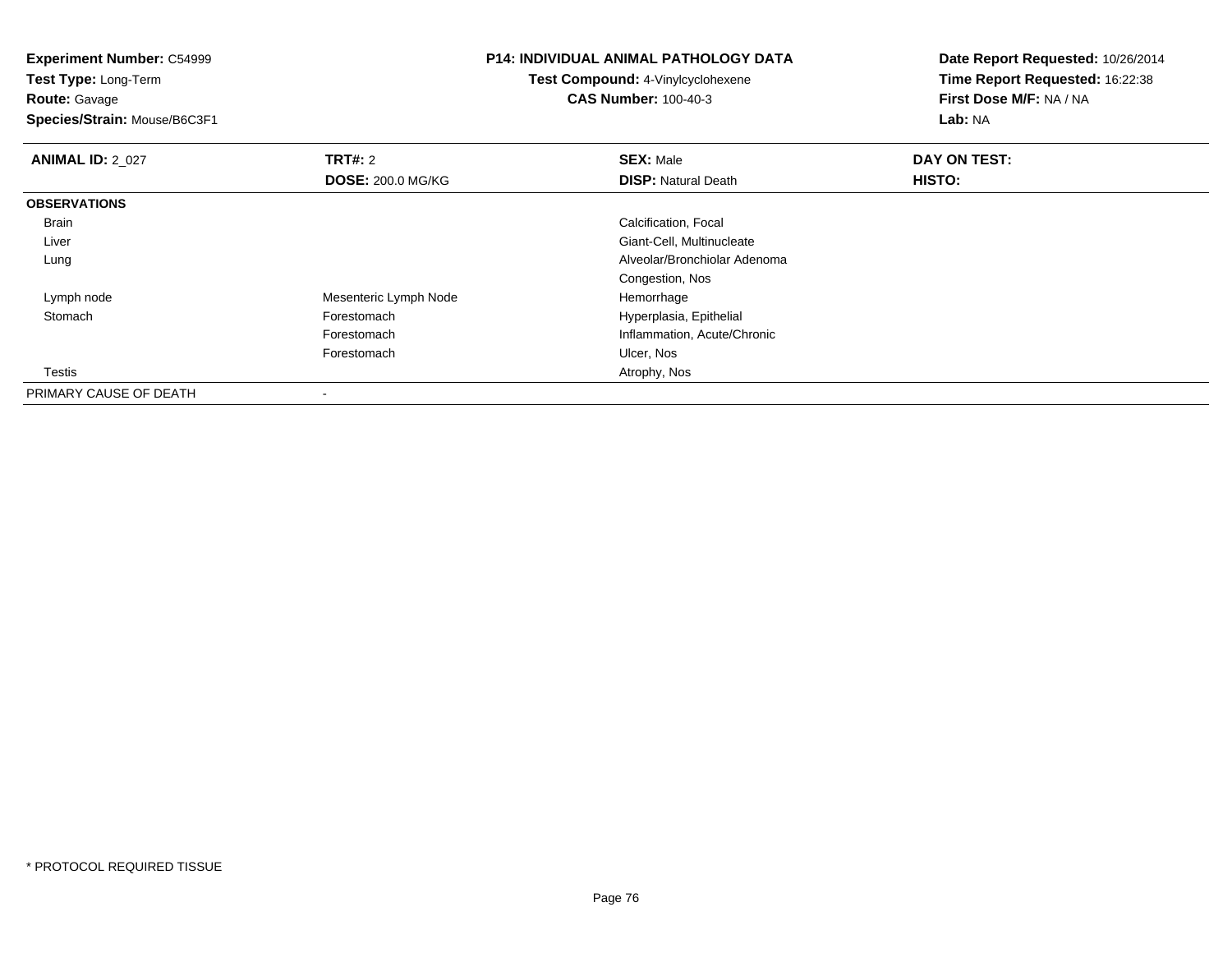| <b>Experiment Number: C54999</b><br><b>Test Type: Long-Term</b><br><b>Route: Gavage</b><br>Species/Strain: Mouse/B6C3F1 |                          | <b>P14: INDIVIDUAL ANIMAL PATHOLOGY DATA</b><br><b>Test Compound: 4-Vinylcyclohexene</b><br><b>CAS Number: 100-40-3</b> | Date Report Requested: 10/26/2014<br>Time Report Requested: 16:22:38<br>First Dose M/F: NA / NA<br>Lab: NA |
|-------------------------------------------------------------------------------------------------------------------------|--------------------------|-------------------------------------------------------------------------------------------------------------------------|------------------------------------------------------------------------------------------------------------|
| <b>ANIMAL ID: 2 028</b>                                                                                                 | <b>TRT#: 2</b>           | <b>SEX: Male</b>                                                                                                        | DAY ON TEST:                                                                                               |
|                                                                                                                         | <b>DOSE: 200.0 MG/KG</b> | <b>DISP:</b> Terminal Sacrifice                                                                                         | HISTO:                                                                                                     |
| <b>OBSERVATIONS</b>                                                                                                     |                          |                                                                                                                         |                                                                                                            |
| <b>Brain</b>                                                                                                            |                          | Calcification, Focal                                                                                                    |                                                                                                            |
| Intestine Small                                                                                                         | Peyers Patch             | Hyperplasia, Nos                                                                                                        |                                                                                                            |
| Kidney                                                                                                                  |                          | Lymphocytic Inflammatory Infiltrate                                                                                     |                                                                                                            |
| Liver                                                                                                                   |                          | Hepatocellular Adenoma                                                                                                  |                                                                                                            |
| Preputial gland                                                                                                         |                          | Abscess, Nos                                                                                                            |                                                                                                            |
| PRIMARY CAUSE OF DEATH                                                                                                  |                          |                                                                                                                         |                                                                                                            |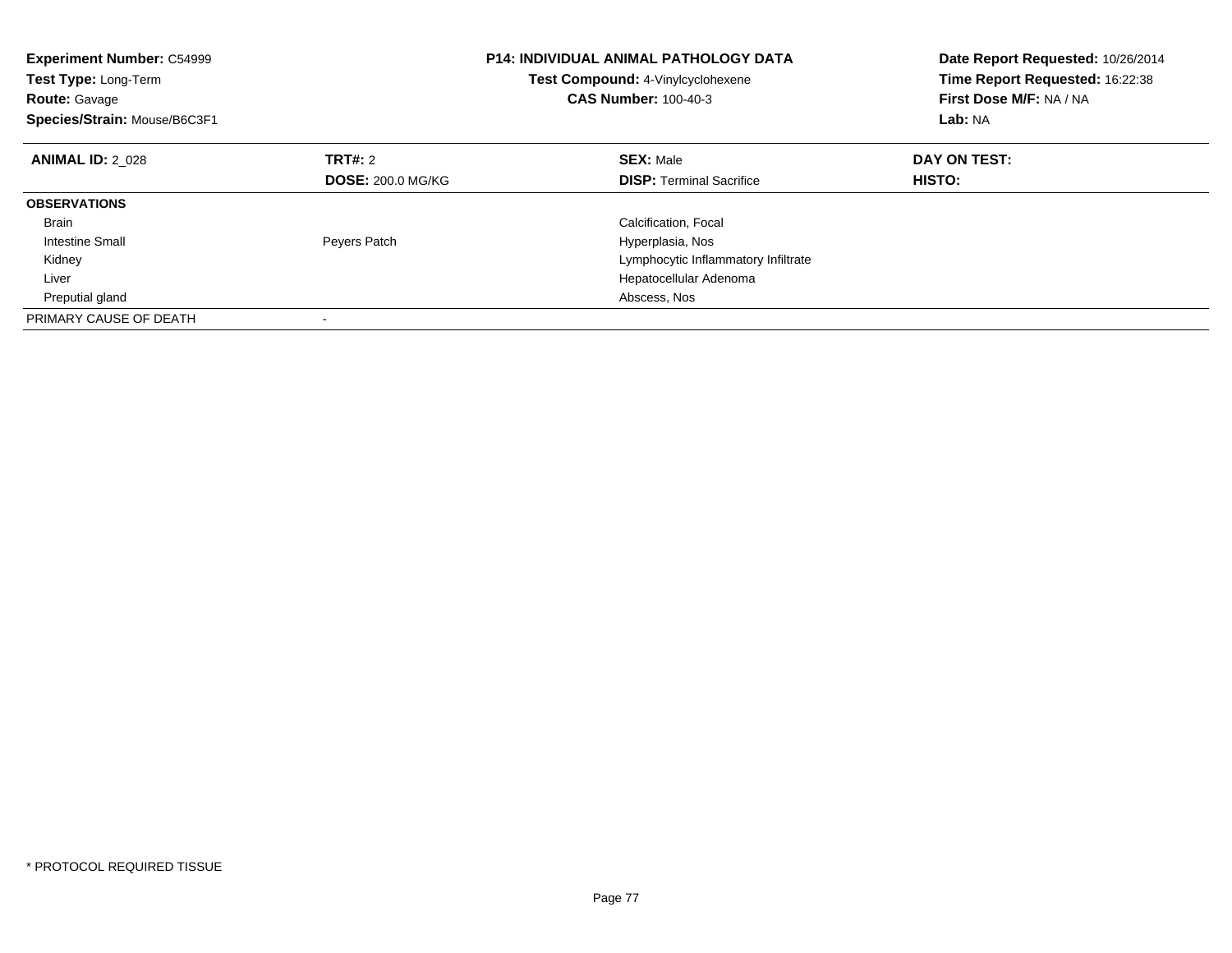| <b>Experiment Number: C54999</b><br>Test Type: Long-Term<br><b>Route: Gavage</b><br>Species/Strain: Mouse/B6C3F1 |                                     | <b>P14: INDIVIDUAL ANIMAL PATHOLOGY DATA</b><br>Test Compound: 4-Vinylcyclohexene<br><b>CAS Number: 100-40-3</b> | Date Report Requested: 10/26/2014<br>Time Report Requested: 16:22:38<br>First Dose M/F: NA / NA<br>Lab: NA |
|------------------------------------------------------------------------------------------------------------------|-------------------------------------|------------------------------------------------------------------------------------------------------------------|------------------------------------------------------------------------------------------------------------|
| <b>ANIMAL ID: 2 029</b>                                                                                          | TRT#: 2<br><b>DOSE: 200.0 MG/KG</b> | <b>SEX: Male</b><br><b>DISP:</b> Terminal Sacrifice                                                              | DAY ON TEST:<br>HISTO:                                                                                     |
| <b>OBSERVATIONS</b>                                                                                              |                                     |                                                                                                                  |                                                                                                            |
| Liver                                                                                                            |                                     | Hepatocellular Adenoma                                                                                           |                                                                                                            |
| Lung                                                                                                             |                                     | Alveolar/Bronchiolar Adenoma                                                                                     |                                                                                                            |
| Oral mucosa                                                                                                      | Oral Cavity                         | Inflammation, Pyogranulomatous                                                                                   |                                                                                                            |
| Testis                                                                                                           |                                     | Calcification, Focal                                                                                             |                                                                                                            |
| PRIMARY CAUSE OF DEATH                                                                                           |                                     |                                                                                                                  |                                                                                                            |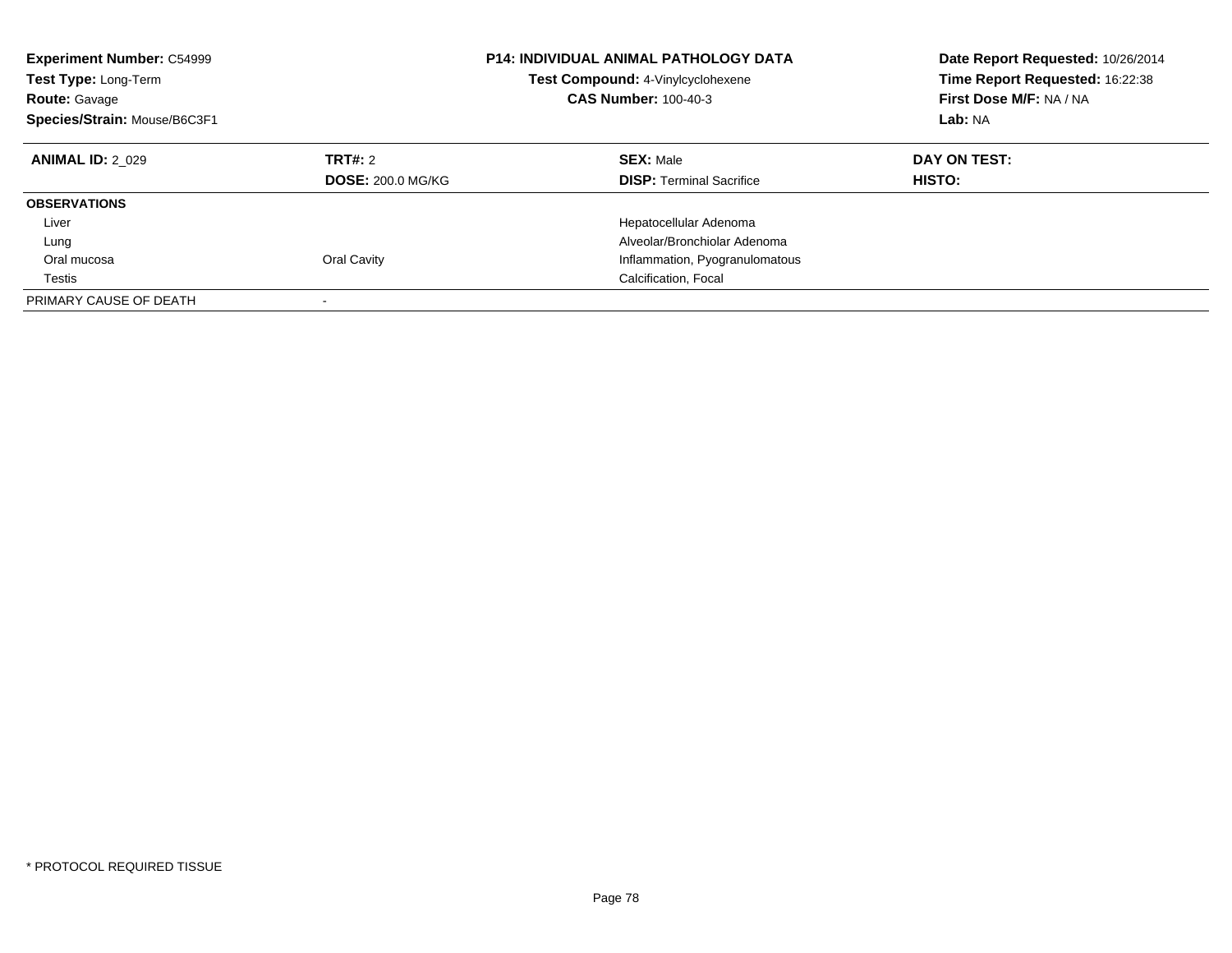**Experiment Number:** C54999

**Test Type:** Long-Term**Route:** Gavage

**Species/Strain:** Mouse/B6C3F1

## **P14: INDIVIDUAL ANIMAL PATHOLOGY DATA**

**Test Compound:** 4-Vinylcyclohexene**CAS Number:** 100-40-3

**Date Report Requested:** 10/26/2014**Time Report Requested:** 16:22:38**First Dose M/F:** NA / NA**Lab:** NA

| <b>ANIMAL ID: 2_030</b> | TRT#: 2                  | <b>SEX: Male</b>                | DAY ON TEST: |  |
|-------------------------|--------------------------|---------------------------------|--------------|--|
|                         | <b>DOSE: 200.0 MG/KG</b> | <b>DISP:</b> Moribund Sacrifice | HISTO:       |  |
| <b>OBSERVATIONS</b>     |                          |                                 |              |  |
| Brain                   |                          | Calcification, Focal            |              |  |
| Heart                   | Myocardium Nos           | Inflammation, Chronic           |              |  |
|                         | Atrium                   | Thrombosis, Nos                 |              |  |
| Kidney                  |                          | Glomerulonephritis, Chronic     |              |  |
|                         | Interstitium             | Inflammation, Chronic           |              |  |
|                         |                          | Polycystic Kidney               |              |  |
| Liver                   |                          | Hepatocellular Carcinoma        |              |  |
|                         | Centrilobular            | Metamorphosis, Fatty            |              |  |
| Lymph node              | Mesenteric Lymph Node    | Angiectasis                     |              |  |
| Preputial gland         |                          | Abscess, Nos                    |              |  |
| Testis                  |                          | Atrophy, Nos                    |              |  |
|                         |                          | Calcification, Focal            |              |  |
| PRIMARY CAUSE OF DEATH  | $\overline{\phantom{a}}$ |                                 |              |  |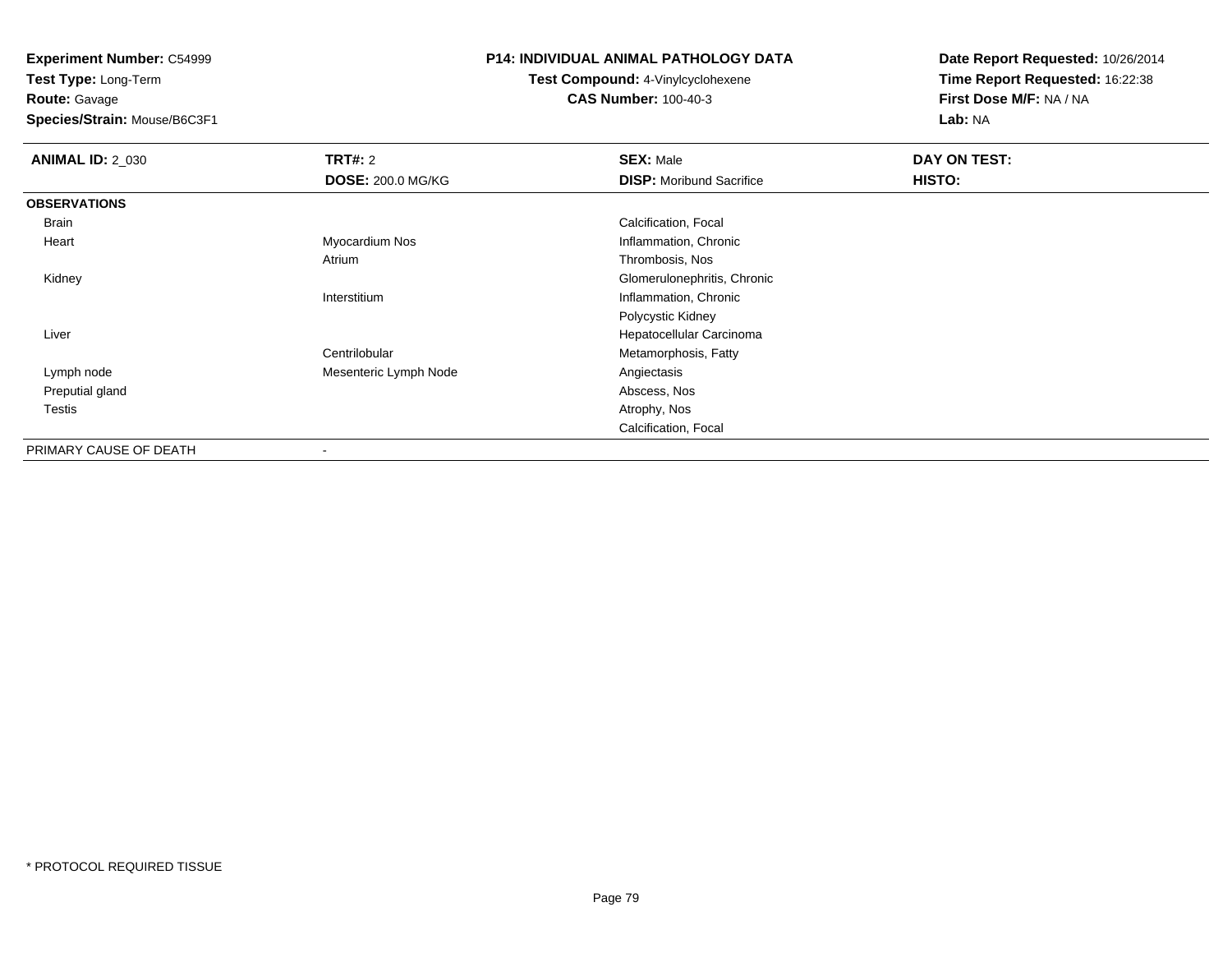| <b>Experiment Number: C54999</b><br><b>Test Type: Long-Term</b> |                          | <b>P14: INDIVIDUAL ANIMAL PATHOLOGY DATA</b><br>Test Compound: 4-Vinylcyclohexene | Date Report Requested: 10/26/2014<br>Time Report Requested: 16:22:38 |
|-----------------------------------------------------------------|--------------------------|-----------------------------------------------------------------------------------|----------------------------------------------------------------------|
| <b>Route: Gavage</b>                                            |                          | <b>CAS Number: 100-40-3</b>                                                       | First Dose M/F: NA / NA                                              |
| Species/Strain: Mouse/B6C3F1                                    |                          |                                                                                   | Lab: NA                                                              |
| <b>ANIMAL ID: 2 031</b>                                         | TRT#: 2                  | <b>SEX: Male</b>                                                                  | DAY ON TEST:                                                         |
|                                                                 | <b>DOSE: 200.0 MG/KG</b> | <b>DISP:</b> Terminal Sacrifice                                                   | HISTO:                                                               |
| <b>OBSERVATIONS</b>                                             |                          |                                                                                   |                                                                      |
| Brain                                                           |                          | Calcification, Focal                                                              |                                                                      |
| Lung                                                            |                          | Hemorrhage                                                                        |                                                                      |
| PRIMARY CAUSE OF DEATH                                          |                          |                                                                                   |                                                                      |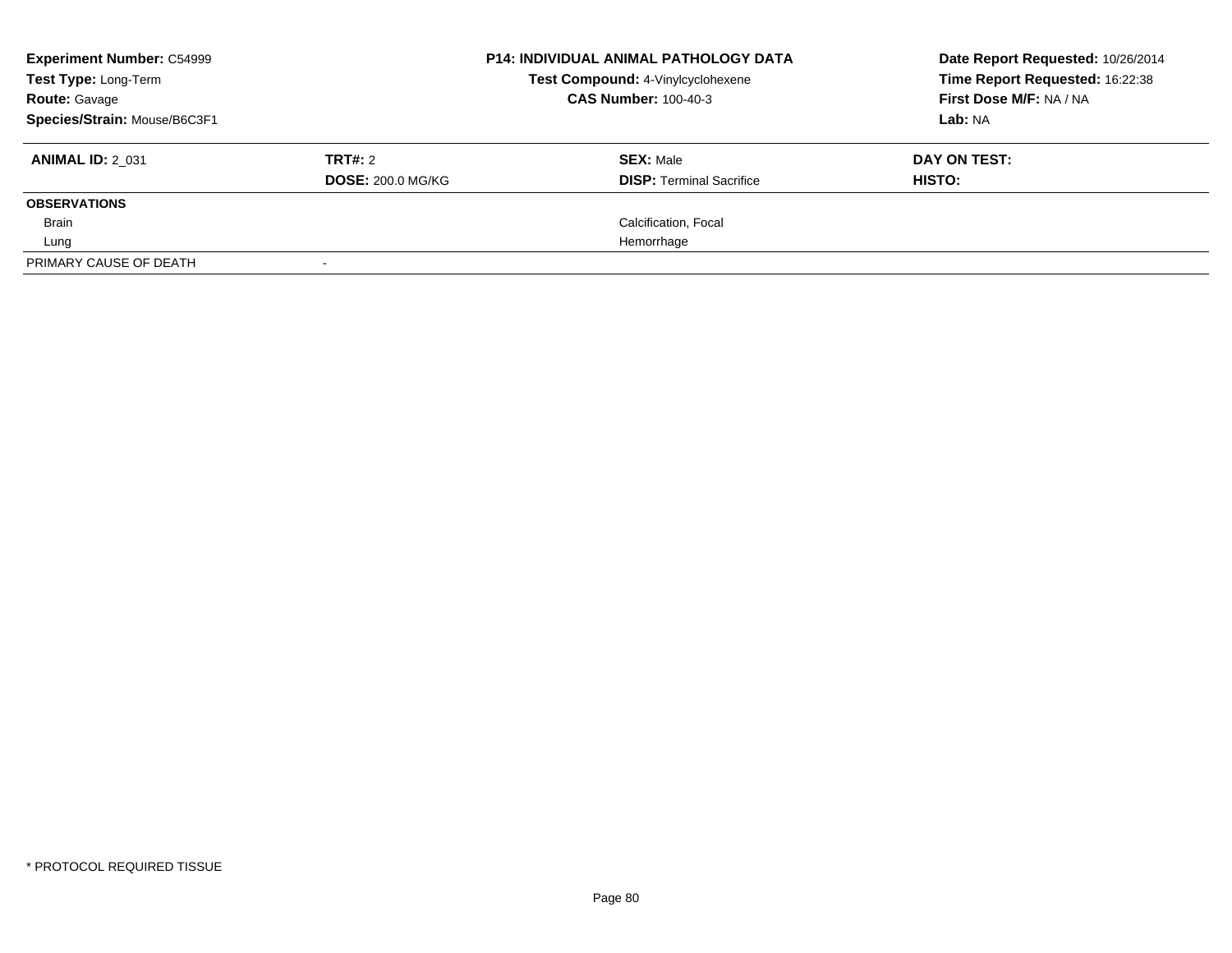| <b>Experiment Number: C54999</b><br>Test Type: Long-Term<br><b>Route: Gavage</b><br>Species/Strain: Mouse/B6C3F1 |                                     | <b>P14: INDIVIDUAL ANIMAL PATHOLOGY DATA</b><br>Test Compound: 4-Vinylcyclohexene<br><b>CAS Number: 100-40-3</b> | Date Report Requested: 10/26/2014<br>Time Report Requested: 16:22:38<br>First Dose M/F: NA / NA<br>Lab: NA |
|------------------------------------------------------------------------------------------------------------------|-------------------------------------|------------------------------------------------------------------------------------------------------------------|------------------------------------------------------------------------------------------------------------|
| <b>ANIMAL ID: 2 032</b>                                                                                          | TRT#: 2<br><b>DOSE: 200.0 MG/KG</b> | <b>SEX: Male</b><br><b>DISP:</b> Terminal Sacrifice                                                              | DAY ON TEST:<br><b>HISTO:</b>                                                                              |
| <b>OBSERVATIONS</b>                                                                                              |                                     |                                                                                                                  |                                                                                                            |
| <b>Brain</b>                                                                                                     |                                     | Calcification, Focal                                                                                             |                                                                                                            |
| Kidney                                                                                                           |                                     | Lymphocytic Inflammatory Infiltrate                                                                              |                                                                                                            |
| Preputial gland                                                                                                  |                                     | Abscess, Nos                                                                                                     |                                                                                                            |
| PRIMARY CAUSE OF DEATH                                                                                           |                                     |                                                                                                                  |                                                                                                            |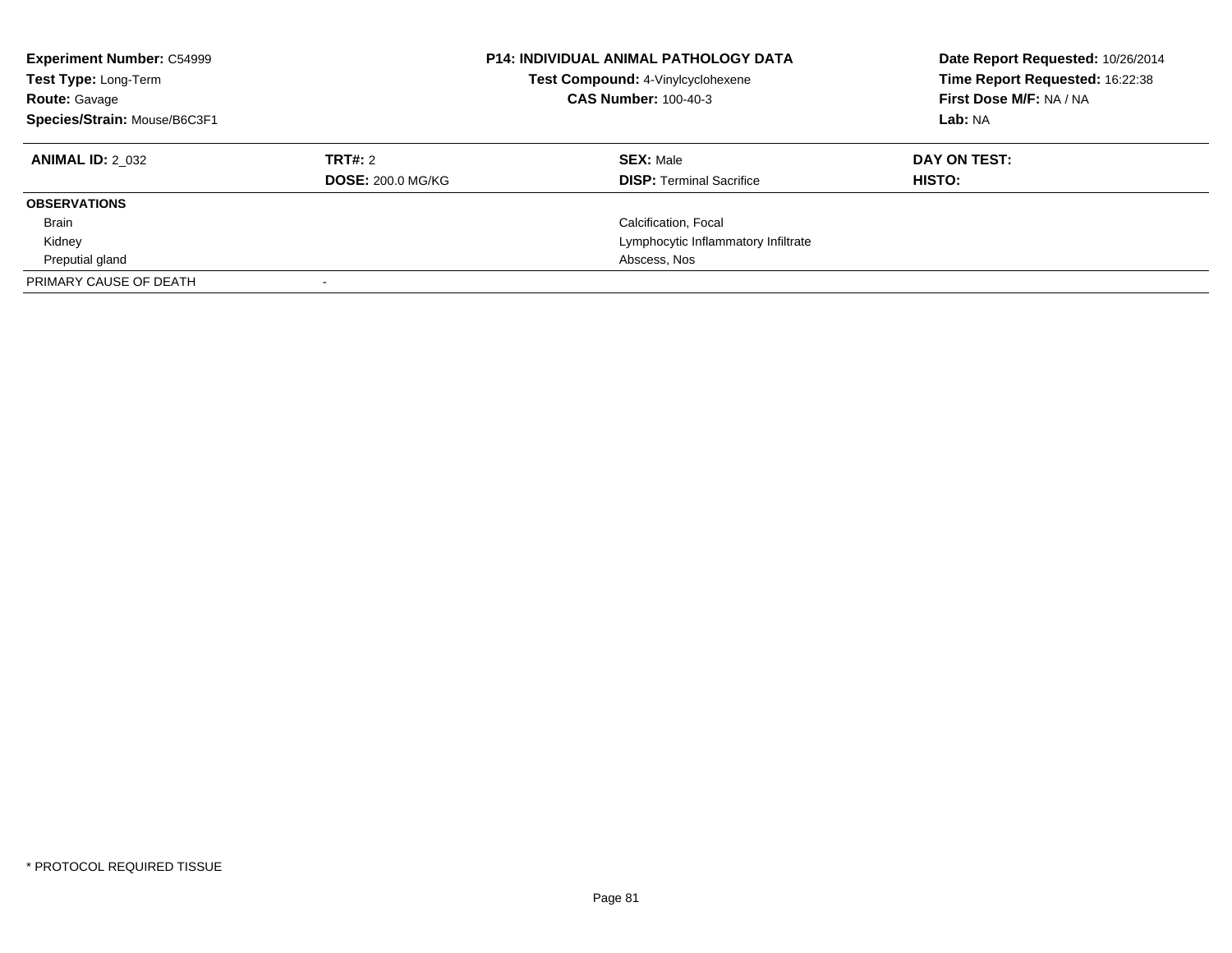| <b>Experiment Number: C54999</b><br>Test Type: Long-Term<br><b>Route: Gavage</b><br>Species/Strain: Mouse/B6C3F1 |                          | <b>P14: INDIVIDUAL ANIMAL PATHOLOGY DATA</b><br>Test Compound: 4-Vinylcyclohexene<br><b>CAS Number: 100-40-3</b> | Date Report Requested: 10/26/2014<br>Time Report Requested: 16:22:38<br>First Dose M/F: NA / NA<br>Lab: NA |
|------------------------------------------------------------------------------------------------------------------|--------------------------|------------------------------------------------------------------------------------------------------------------|------------------------------------------------------------------------------------------------------------|
| <b>ANIMAL ID: 2 033</b>                                                                                          | TRT#: 2                  | <b>SEX: Male</b>                                                                                                 | DAY ON TEST:                                                                                               |
|                                                                                                                  | <b>DOSE: 200.0 MG/KG</b> | <b>DISP:</b> Terminal Sacrifice                                                                                  | <b>HISTO:</b>                                                                                              |
| <b>OBSERVATIONS</b>                                                                                              |                          |                                                                                                                  |                                                                                                            |
| Bone marrow                                                                                                      |                          | Hyperplasia, Granulocytic                                                                                        |                                                                                                            |
| Liver                                                                                                            |                          | Hepatocellular Adenoma                                                                                           |                                                                                                            |
| Lymph node                                                                                                       | Inguinal Lymph Node      | Plasmacytosis                                                                                                    |                                                                                                            |
| Preputial gland                                                                                                  |                          | Adenoma, Nos                                                                                                     |                                                                                                            |
| Skin                                                                                                             | Thorax                   | Inflammation, Active Chronic                                                                                     |                                                                                                            |
| Spleen                                                                                                           |                          | Hematopoiesis                                                                                                    |                                                                                                            |
| PRIMARY CAUSE OF DEATH                                                                                           |                          |                                                                                                                  |                                                                                                            |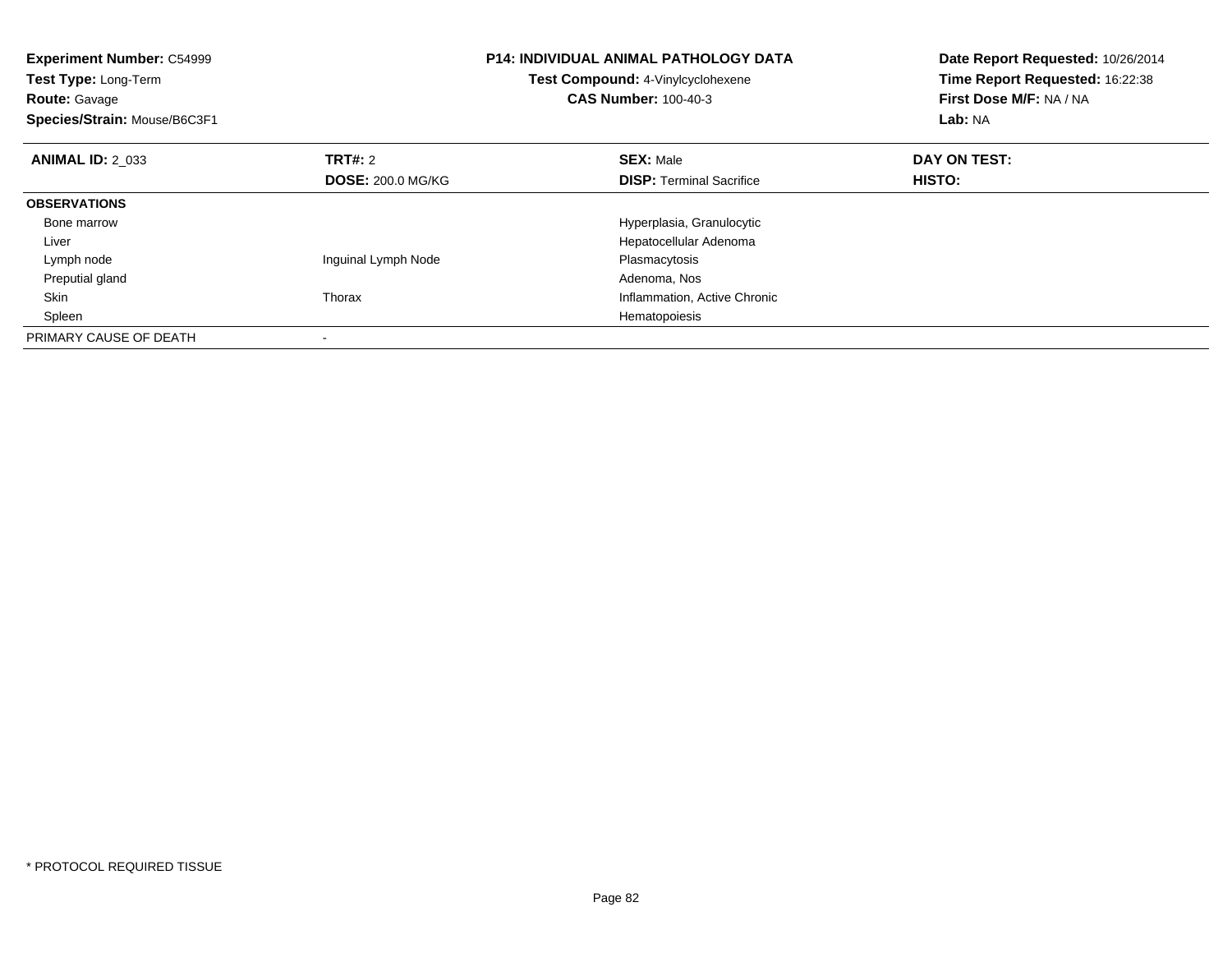| <b>Experiment Number: C54999</b><br>Test Type: Long-Term<br><b>Route: Gavage</b><br>Species/Strain: Mouse/B6C3F1 |                                     | <b>P14: INDIVIDUAL ANIMAL PATHOLOGY DATA</b><br>Test Compound: 4-Vinylcyclohexene<br><b>CAS Number: 100-40-3</b> | Date Report Requested: 10/26/2014<br>Time Report Requested: 16:22:38<br>First Dose M/F: NA / NA<br>Lab: NA |
|------------------------------------------------------------------------------------------------------------------|-------------------------------------|------------------------------------------------------------------------------------------------------------------|------------------------------------------------------------------------------------------------------------|
| <b>ANIMAL ID: 2 034</b>                                                                                          | TRT#: 2<br><b>DOSE: 200.0 MG/KG</b> | <b>SEX: Male</b><br><b>DISP:</b> Terminal Sacrifice                                                              | DAY ON TEST:<br>HISTO:                                                                                     |
| <b>OBSERVATIONS</b>                                                                                              |                                     |                                                                                                                  |                                                                                                            |
| Liver                                                                                                            | <b>Bile Duct</b>                    | Hyperplasia, Focal                                                                                               |                                                                                                            |
| Lung                                                                                                             |                                     | Alveolar/Bronchiolar Carcinoma                                                                                   |                                                                                                            |
|                                                                                                                  |                                     | Histiocytosis                                                                                                    |                                                                                                            |
| Thyroid                                                                                                          |                                     | Cyst, Follicular Nos                                                                                             |                                                                                                            |
| PRIMARY CAUSE OF DEATH                                                                                           |                                     |                                                                                                                  |                                                                                                            |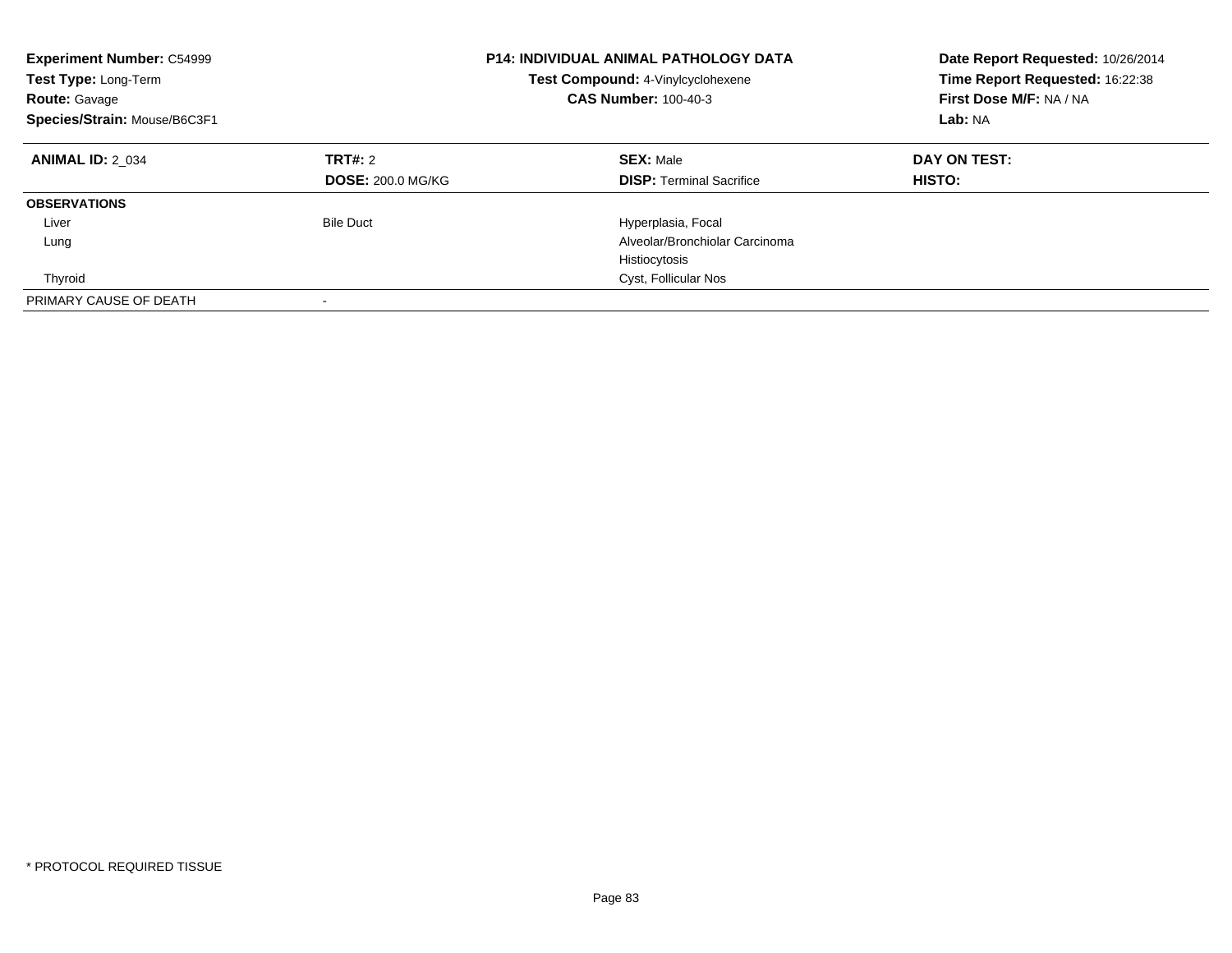| <b>Experiment Number: C54999</b><br><b>Test Type: Long-Term</b><br><b>Route: Gavage</b><br>Species/Strain: Mouse/B6C3F1 |                          | <b>P14: INDIVIDUAL ANIMAL PATHOLOGY DATA</b><br>Test Compound: 4-Vinylcyclohexene<br><b>CAS Number: 100-40-3</b> | Date Report Requested: 10/26/2014<br>Time Report Requested: 16:22:38<br>First Dose M/F: NA / NA<br>Lab: NA |
|-------------------------------------------------------------------------------------------------------------------------|--------------------------|------------------------------------------------------------------------------------------------------------------|------------------------------------------------------------------------------------------------------------|
| <b>ANIMAL ID: 2 035</b>                                                                                                 | TRT#: 2                  | <b>SEX: Male</b>                                                                                                 | DAY ON TEST:                                                                                               |
|                                                                                                                         | <b>DOSE: 200.0 MG/KG</b> | <b>DISP:</b> Terminal Sacrifice                                                                                  | HISTO:                                                                                                     |
| <b>OBSERVATIONS</b>                                                                                                     |                          |                                                                                                                  |                                                                                                            |
| <b>Brain</b>                                                                                                            |                          | Calcification, Focal                                                                                             |                                                                                                            |
| Lymph node                                                                                                              | Mesenteric Lymph Node    | Hemorrhage                                                                                                       |                                                                                                            |
| Thyroid                                                                                                                 |                          | Follicular-Cell Adenoma                                                                                          |                                                                                                            |
| Urinary bladder                                                                                                         |                          | Calculus, Gross Observation Only                                                                                 |                                                                                                            |
|                                                                                                                         |                          | Cast, Nos                                                                                                        |                                                                                                            |
| PRIMARY CAUSE OF DEATH                                                                                                  |                          |                                                                                                                  |                                                                                                            |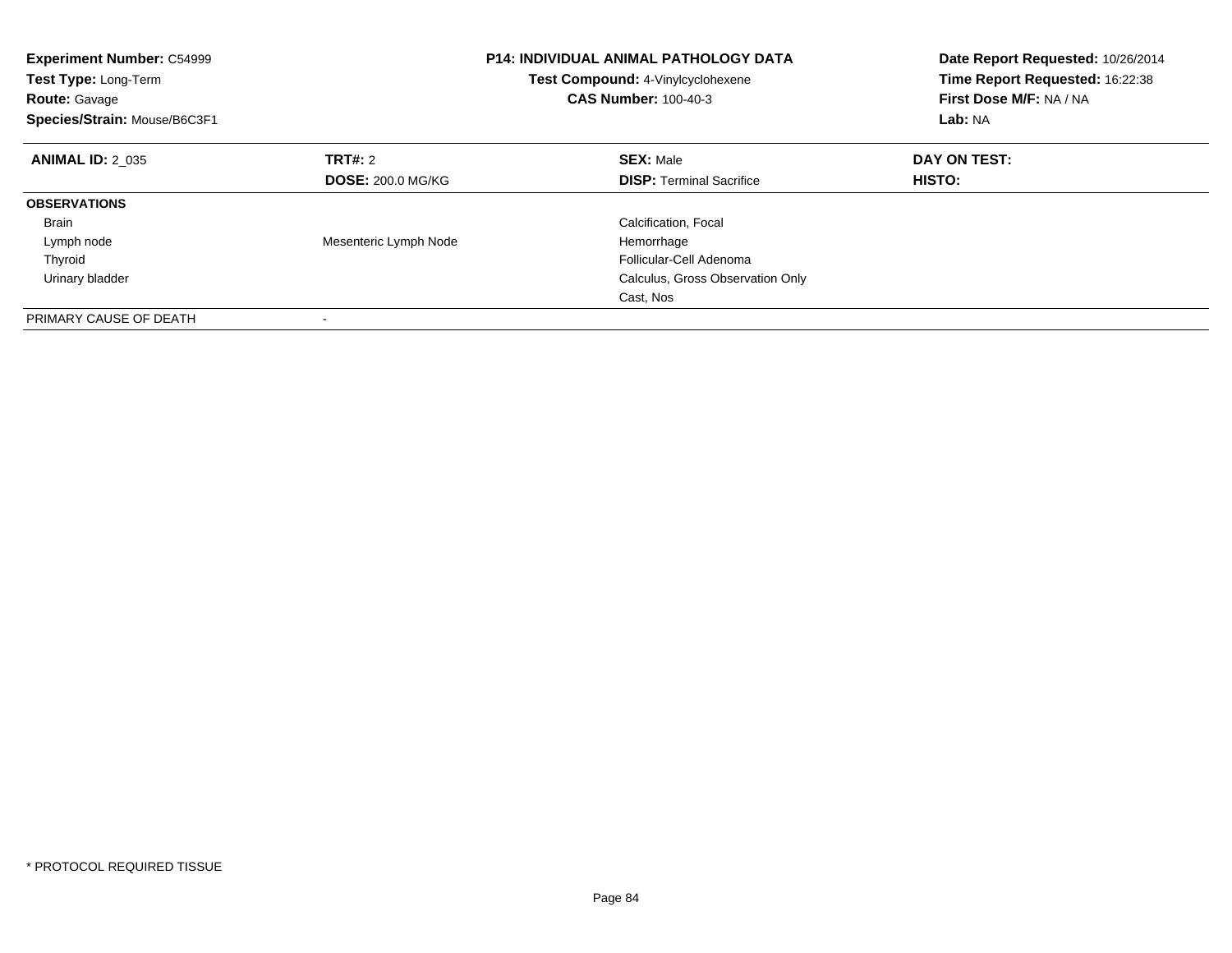| <b>Experiment Number: C54999</b><br>Test Type: Long-Term<br><b>Route: Gavage</b><br>Species/Strain: Mouse/B6C3F1 |                          | <b>P14: INDIVIDUAL ANIMAL PATHOLOGY DATA</b><br>Test Compound: 4-Vinylcyclohexene<br><b>CAS Number: 100-40-3</b> | Date Report Requested: 10/26/2014<br>Time Report Requested: 16:22:38<br>First Dose M/F: NA / NA<br>Lab: NA |
|------------------------------------------------------------------------------------------------------------------|--------------------------|------------------------------------------------------------------------------------------------------------------|------------------------------------------------------------------------------------------------------------|
| <b>ANIMAL ID: 2 036</b>                                                                                          | TRT#: 2                  | <b>SEX: Male</b>                                                                                                 | DAY ON TEST:                                                                                               |
|                                                                                                                  | <b>DOSE: 200.0 MG/KG</b> | <b>DISP:</b> Terminal Sacrifice                                                                                  | <b>HISTO:</b>                                                                                              |
| <b>OBSERVATIONS</b>                                                                                              |                          |                                                                                                                  |                                                                                                            |
| Liver                                                                                                            |                          | Hepatocellular Carcinoma                                                                                         |                                                                                                            |
| Lung                                                                                                             |                          | Alveolar/Bronchiolar Carcinoma                                                                                   |                                                                                                            |
|                                                                                                                  |                          | Hepatocellular Carcinoma, Metastatic                                                                             |                                                                                                            |
| Lymph node                                                                                                       | Mesenteric Lymph Node    | Necrosis, Nos                                                                                                    |                                                                                                            |
| Unspecified                                                                                                      | Multiple Organs Nos      | Lymphoma, Lymphocytic-Malignant Type                                                                             |                                                                                                            |
| PRIMARY CAUSE OF DEATH                                                                                           |                          |                                                                                                                  |                                                                                                            |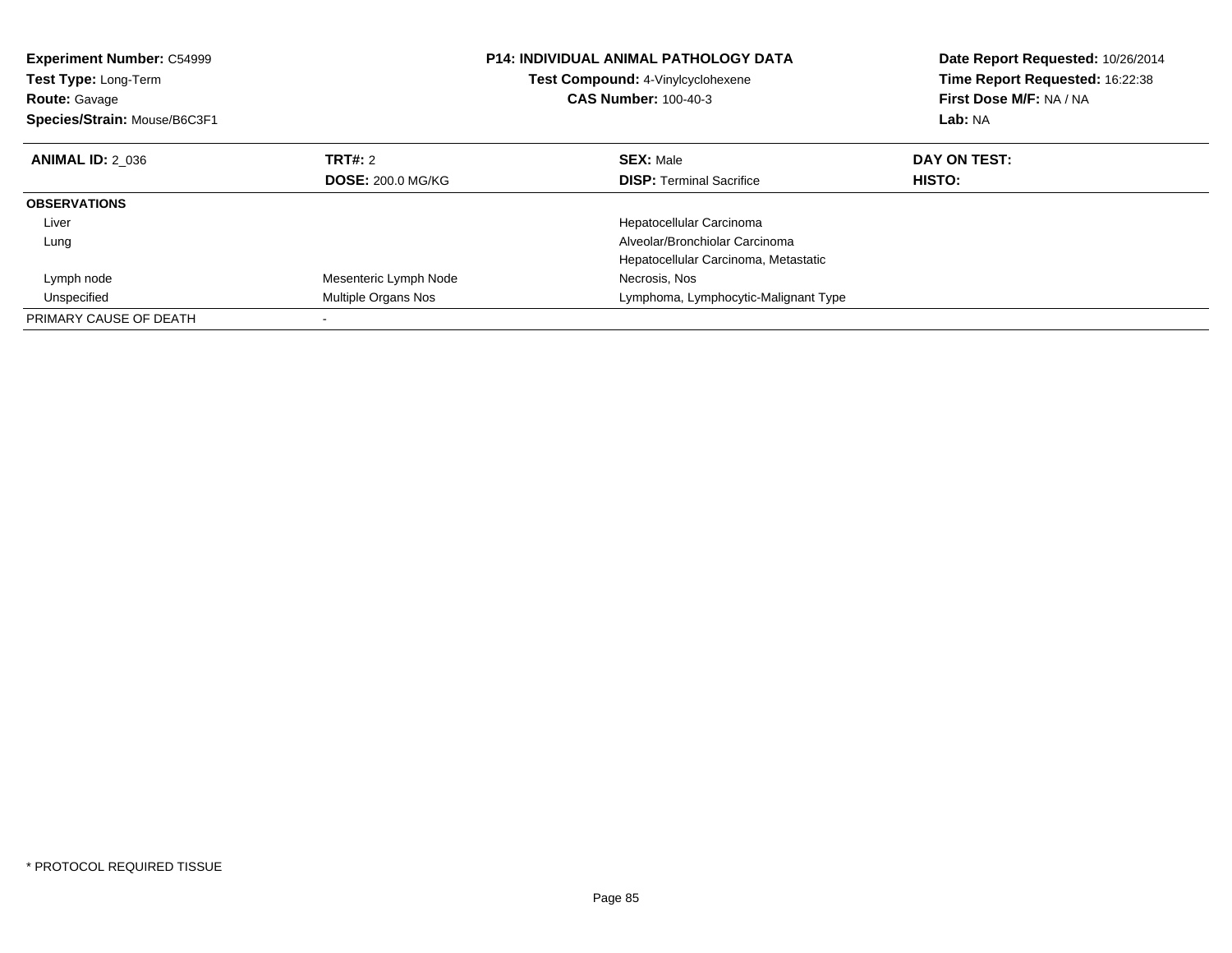| <b>Experiment Number: C54999</b><br>Test Type: Long-Term<br><b>Route: Gavage</b><br>Species/Strain: Mouse/B6C3F1 |                          | <b>P14: INDIVIDUAL ANIMAL PATHOLOGY DATA</b><br><b>Test Compound: 4-Vinylcyclohexene</b><br><b>CAS Number: 100-40-3</b> | Date Report Requested: 10/26/2014<br>Time Report Requested: 16:22:38<br>First Dose M/F: NA / NA<br>Lab: NA |
|------------------------------------------------------------------------------------------------------------------|--------------------------|-------------------------------------------------------------------------------------------------------------------------|------------------------------------------------------------------------------------------------------------|
| <b>ANIMAL ID: 2 037</b>                                                                                          | <b>TRT#: 2</b>           | <b>SEX: Male</b>                                                                                                        | DAY ON TEST:                                                                                               |
|                                                                                                                  | <b>DOSE: 200.0 MG/KG</b> | <b>DISP:</b> Terminal Sacrifice                                                                                         | HISTO:                                                                                                     |
| <b>OBSERVATIONS</b>                                                                                              |                          |                                                                                                                         |                                                                                                            |
| <b>Brain</b>                                                                                                     |                          | Calcification, Focal                                                                                                    |                                                                                                            |
| Kidney                                                                                                           |                          | Lymphocytic Inflammatory Infiltrate                                                                                     |                                                                                                            |
| Liver                                                                                                            |                          | Metamorphosis, Fatty                                                                                                    |                                                                                                            |
| Lung                                                                                                             |                          | Hyperplasia, Adenomatous                                                                                                |                                                                                                            |
| Tooth                                                                                                            | Periodontal Tissues      | Inflammation, Active Chronic                                                                                            |                                                                                                            |
| PRIMARY CAUSE OF DEATH                                                                                           |                          |                                                                                                                         |                                                                                                            |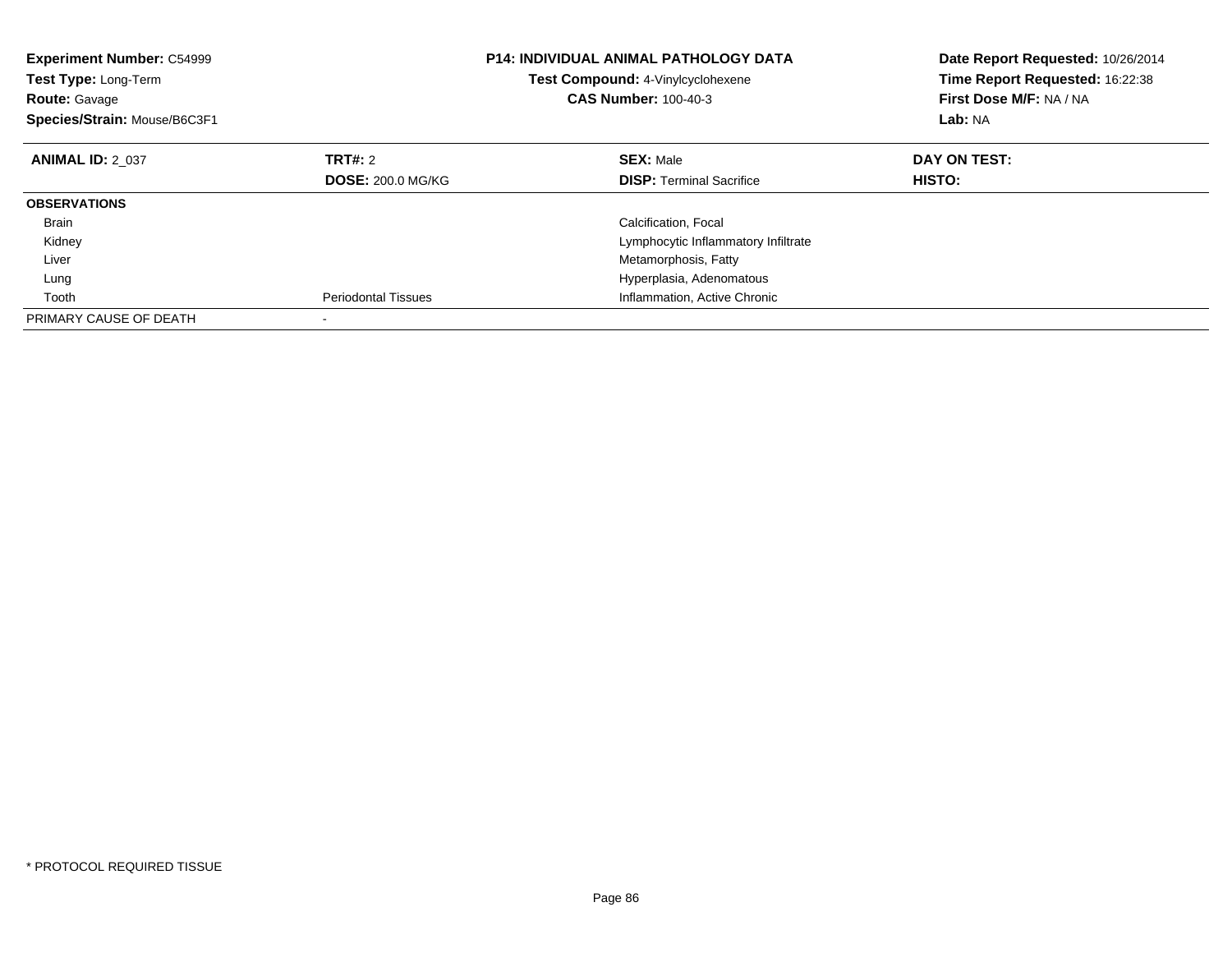| <b>Experiment Number: C54999</b><br>Test Type: Long-Term<br><b>Route: Gavage</b><br>Species/Strain: Mouse/B6C3F1 |                          | <b>P14: INDIVIDUAL ANIMAL PATHOLOGY DATA</b><br>Test Compound: 4-Vinylcyclohexene<br><b>CAS Number: 100-40-3</b> | Date Report Requested: 10/26/2014<br>Time Report Requested: 16:22:38<br>First Dose M/F: NA / NA<br>Lab: NA |
|------------------------------------------------------------------------------------------------------------------|--------------------------|------------------------------------------------------------------------------------------------------------------|------------------------------------------------------------------------------------------------------------|
| <b>ANIMAL ID: 2 038</b>                                                                                          | TRT#: 2                  | <b>SEX: Male</b>                                                                                                 | DAY ON TEST:                                                                                               |
|                                                                                                                  | <b>DOSE: 200.0 MG/KG</b> | <b>DISP:</b> Moribund Sacrifice                                                                                  | <b>HISTO:</b>                                                                                              |
| <b>OBSERVATIONS</b>                                                                                              |                          |                                                                                                                  |                                                                                                            |
| Brain                                                                                                            |                          | Calcification, Focal                                                                                             |                                                                                                            |
| Liver                                                                                                            |                          | Hepatocellular Carcinoma                                                                                         |                                                                                                            |
|                                                                                                                  | <b>Kupffer Cell</b>      | Hyperplasia, Nos                                                                                                 |                                                                                                            |
| Lung                                                                                                             |                          | Inflammation, Chronic Focal                                                                                      |                                                                                                            |
| Spleen                                                                                                           |                          | Hematopoiesis                                                                                                    |                                                                                                            |
| Testis                                                                                                           |                          | Calcification, Focal                                                                                             |                                                                                                            |
| PRIMARY CAUSE OF DEATH                                                                                           |                          |                                                                                                                  |                                                                                                            |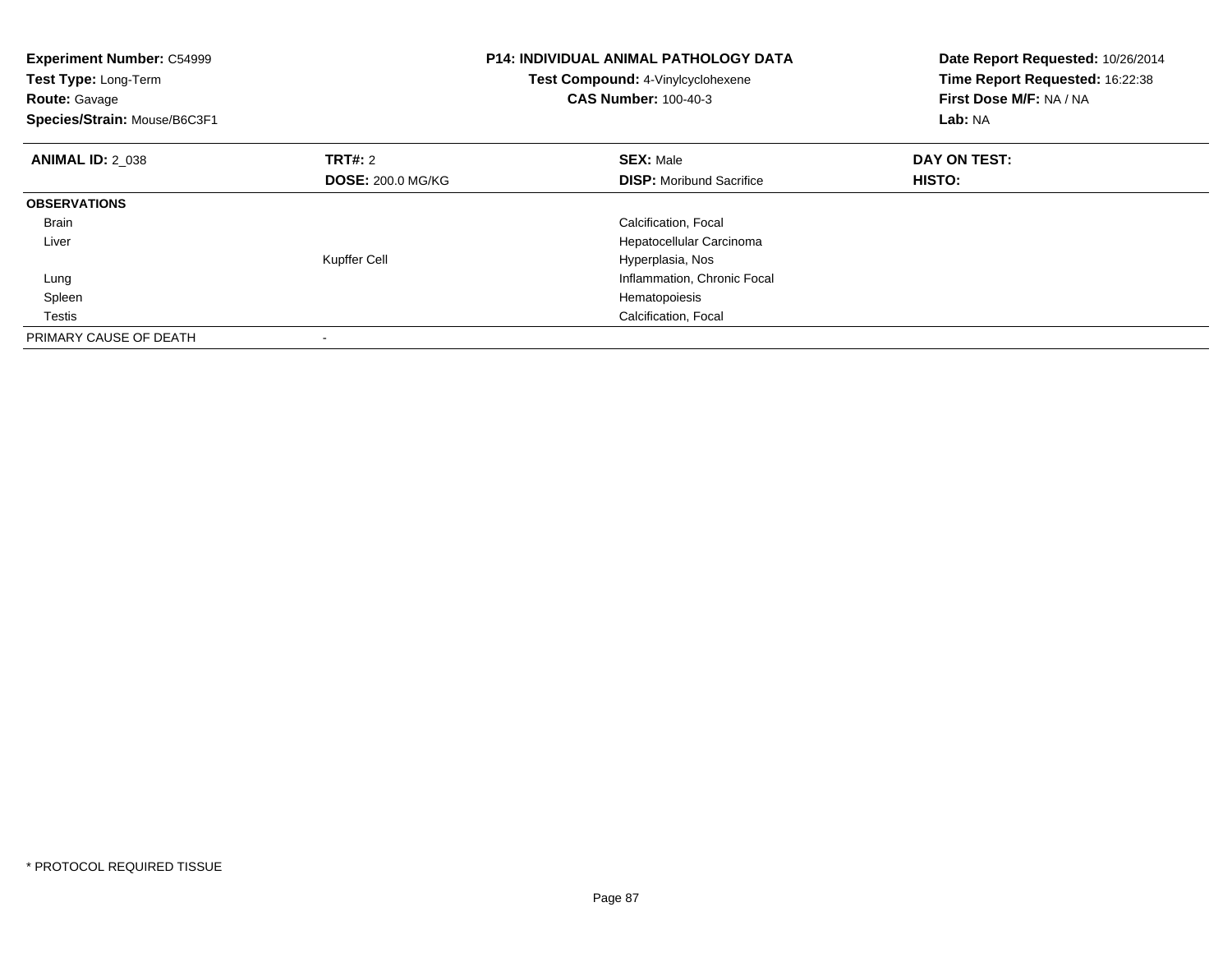| <b>Experiment Number: C54999</b><br>Test Type: Long-Term<br><b>Route: Gavage</b> |                          | <b>P14: INDIVIDUAL ANIMAL PATHOLOGY DATA</b><br>Test Compound: 4-Vinylcyclohexene<br><b>CAS Number: 100-40-3</b> |                                 | Date Report Requested: 10/26/2014<br>Time Report Requested: 16:22:38<br>First Dose M/F: NA / NA |
|----------------------------------------------------------------------------------|--------------------------|------------------------------------------------------------------------------------------------------------------|---------------------------------|-------------------------------------------------------------------------------------------------|
| Species/Strain: Mouse/B6C3F1                                                     |                          |                                                                                                                  |                                 | Lab: NA                                                                                         |
| <b>ANIMAL ID: 2 039</b>                                                          | TRT#: 2                  |                                                                                                                  | <b>SEX: Male</b>                | DAY ON TEST:                                                                                    |
|                                                                                  | <b>DOSE: 200.0 MG/KG</b> |                                                                                                                  | <b>DISP:</b> Terminal Sacrifice | HISTO:                                                                                          |
| <b>OBSERVATIONS</b>                                                              |                          |                                                                                                                  |                                 |                                                                                                 |
| Brain                                                                            |                          |                                                                                                                  | Calcification, Focal            |                                                                                                 |
| Testis                                                                           |                          |                                                                                                                  | Calcification, Focal            |                                                                                                 |
| PRIMARY CAUSE OF DEATH                                                           |                          |                                                                                                                  |                                 |                                                                                                 |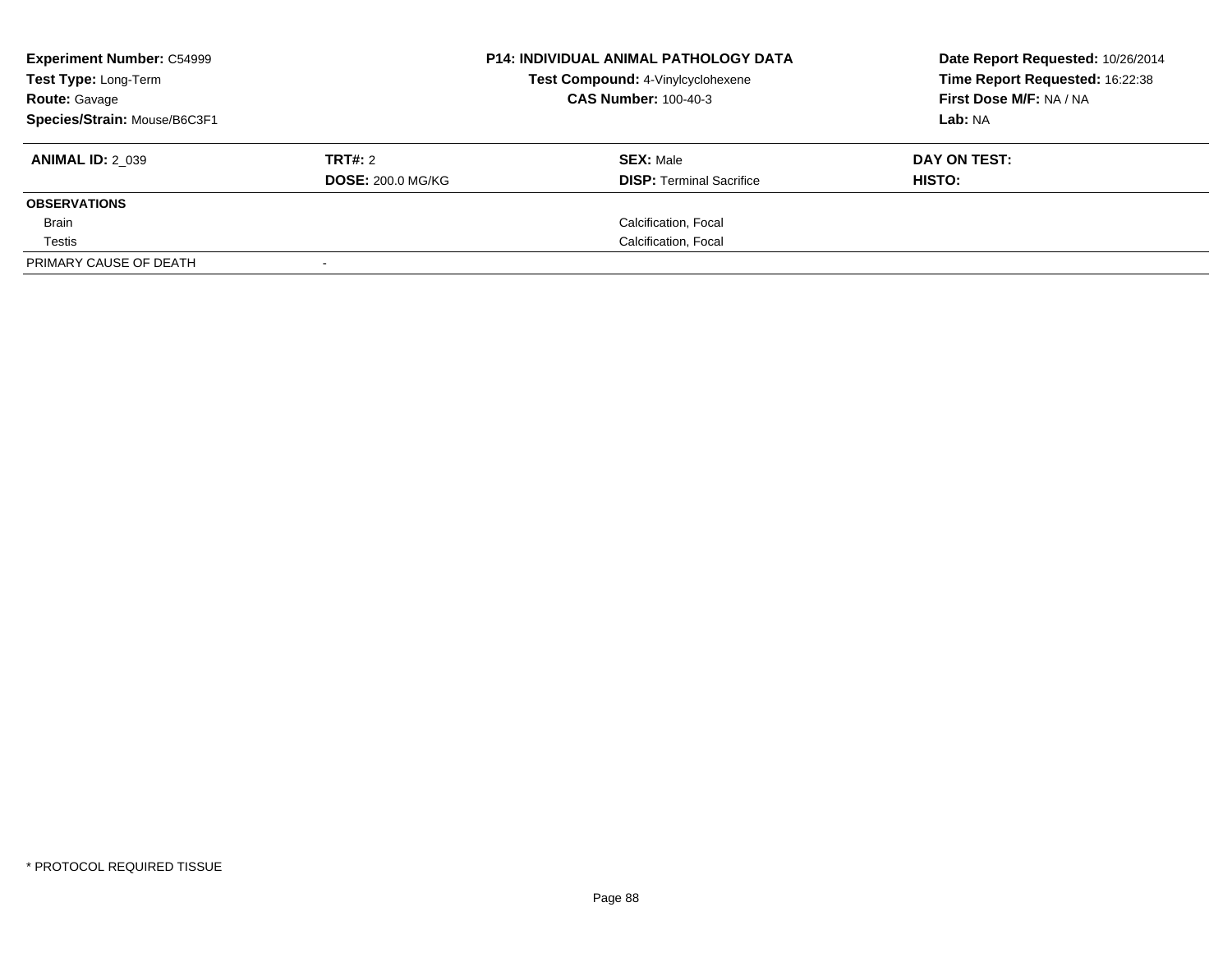| <b>Experiment Number: C54999</b><br>Test Type: Long-Term<br><b>Route: Gavage</b><br>Species/Strain: Mouse/B6C3F1 |                          | <b>P14: INDIVIDUAL ANIMAL PATHOLOGY DATA</b><br>Test Compound: 4-Vinylcyclohexene<br><b>CAS Number: 100-40-3</b> | Date Report Requested: 10/26/2014<br>Time Report Requested: 16:22:38<br>First Dose M/F: NA / NA<br><b>Lab: NA</b> |
|------------------------------------------------------------------------------------------------------------------|--------------------------|------------------------------------------------------------------------------------------------------------------|-------------------------------------------------------------------------------------------------------------------|
| <b>ANIMAL ID: 2 040</b>                                                                                          | <b>TRT#: 2</b>           | <b>SEX: Male</b>                                                                                                 | DAY ON TEST:                                                                                                      |
|                                                                                                                  | <b>DOSE: 200.0 MG/KG</b> | <b>DISP:</b> Moribund Sacrifice                                                                                  | <b>HISTO:</b>                                                                                                     |
| <b>OBSERVATIONS</b>                                                                                              |                          |                                                                                                                  |                                                                                                                   |
| Heart                                                                                                            |                          | Sarcoma, Nos                                                                                                     |                                                                                                                   |
| Kidney                                                                                                           |                          | Lymphocytic Inflammatory Infiltrate                                                                              |                                                                                                                   |
| Liver                                                                                                            |                          | Hepatocellular Adenoma                                                                                           |                                                                                                                   |
|                                                                                                                  |                          | Hepatocellular Carcinoma                                                                                         |                                                                                                                   |
| Lung                                                                                                             |                          | Alveolar/Bronchiolar Carcinoma                                                                                   |                                                                                                                   |
| Preputial gland                                                                                                  |                          | Abscess, Nos                                                                                                     |                                                                                                                   |
| Testis                                                                                                           |                          | Calcification, Focal                                                                                             |                                                                                                                   |
| PRIMARY CAUSE OF DEATH                                                                                           |                          |                                                                                                                  |                                                                                                                   |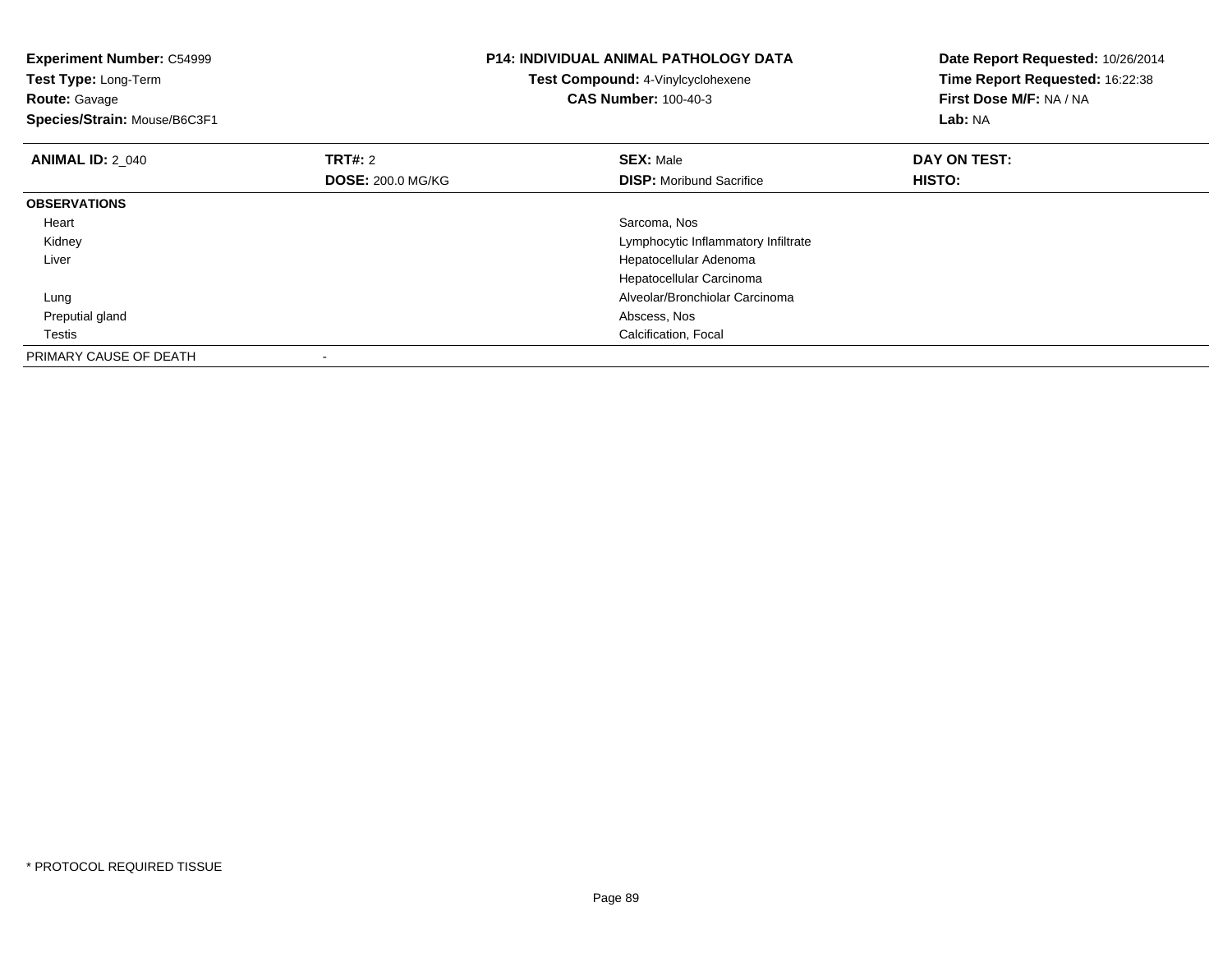| <b>Experiment Number: C54999</b><br>Test Type: Long-Term<br><b>Route: Gavage</b><br>Species/Strain: Mouse/B6C3F1 |                          | <b>P14: INDIVIDUAL ANIMAL PATHOLOGY DATA</b><br>Test Compound: 4-Vinylcyclohexene<br><b>CAS Number: 100-40-3</b> | Date Report Requested: 10/26/2014<br>Time Report Requested: 16:22:38<br>First Dose M/F: NA / NA<br>Lab: NA |
|------------------------------------------------------------------------------------------------------------------|--------------------------|------------------------------------------------------------------------------------------------------------------|------------------------------------------------------------------------------------------------------------|
| <b>ANIMAL ID: 2 041</b>                                                                                          | <b>TRT#: 2</b>           | <b>SEX: Male</b>                                                                                                 | DAY ON TEST:                                                                                               |
|                                                                                                                  | <b>DOSE: 200.0 MG/KG</b> | <b>DISP:</b> Terminal Sacrifice                                                                                  | <b>HISTO:</b>                                                                                              |
| <b>OBSERVATIONS</b>                                                                                              |                          |                                                                                                                  |                                                                                                            |
| <b>Intestine Small</b>                                                                                           | Peyers Patch             | Hyperplasia, Nos                                                                                                 |                                                                                                            |
| Kidney                                                                                                           |                          | Hyperplasia, Tubular Cell                                                                                        |                                                                                                            |
|                                                                                                                  |                          | Lymphocytic Inflammatory Infiltrate                                                                              |                                                                                                            |
| Lung                                                                                                             |                          | Alveolar/Bronchiolar Adenoma                                                                                     |                                                                                                            |
| Stomach                                                                                                          | Forestomach              | Hyperplasia, Epithelial                                                                                          |                                                                                                            |
|                                                                                                                  | Forestomach              | Inflammation, Acute Focal                                                                                        |                                                                                                            |
| PRIMARY CAUSE OF DEATH                                                                                           |                          |                                                                                                                  |                                                                                                            |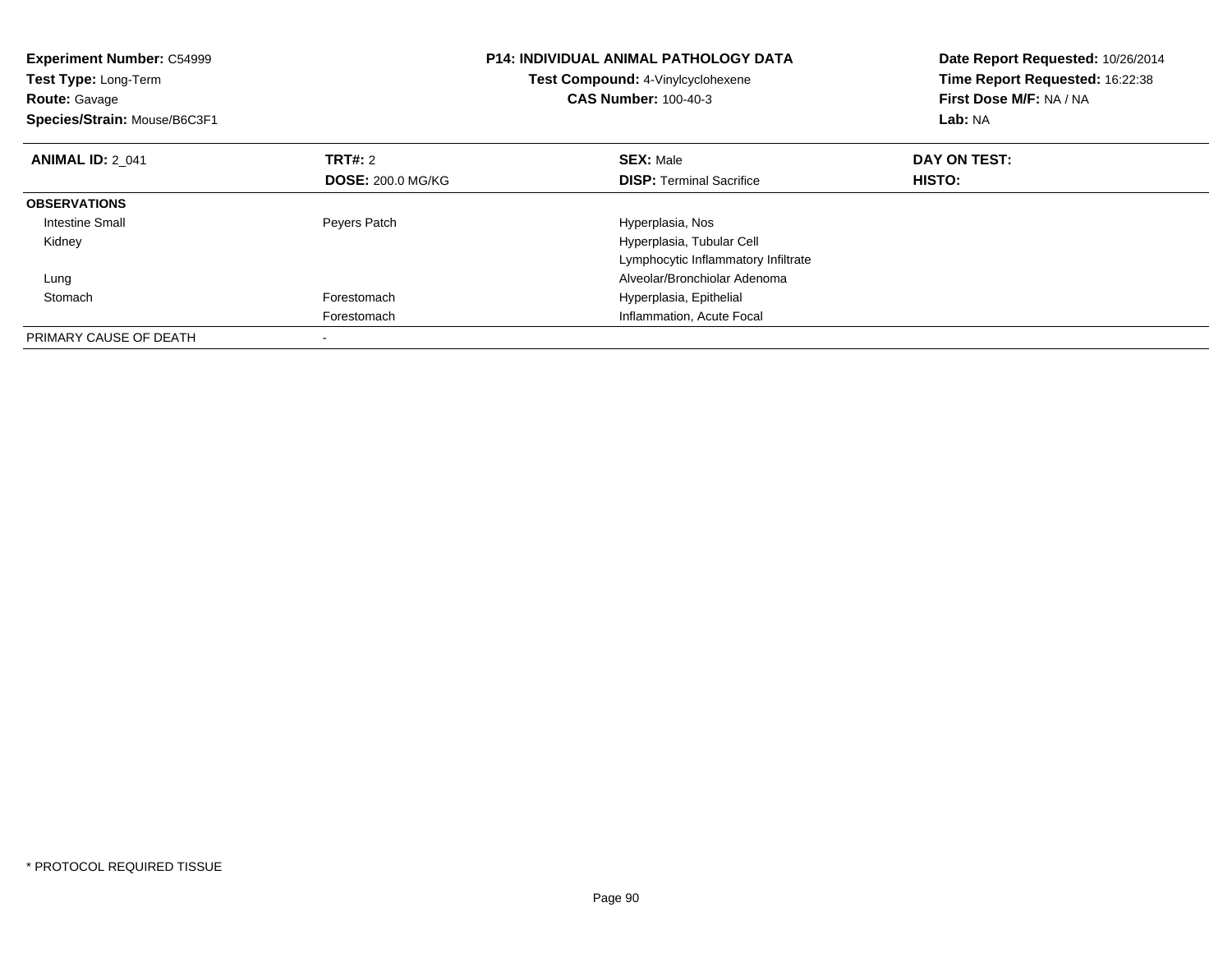| <b>Experiment Number: C54999</b><br>Test Type: Long-Term<br><b>Route: Gavage</b> |                          | <b>P14: INDIVIDUAL ANIMAL PATHOLOGY DATA</b><br>Test Compound: 4-Vinylcyclohexene<br><b>CAS Number: 100-40-3</b> | Date Report Requested: 10/26/2014<br>Time Report Requested: 16:22:38<br>First Dose M/F: NA / NA |  |
|----------------------------------------------------------------------------------|--------------------------|------------------------------------------------------------------------------------------------------------------|-------------------------------------------------------------------------------------------------|--|
| Species/Strain: Mouse/B6C3F1                                                     |                          |                                                                                                                  | Lab: NA                                                                                         |  |
| <b>ANIMAL ID: 2 042</b>                                                          | <b>TRT#: 2</b>           | <b>SEX: Male</b>                                                                                                 | DAY ON TEST:                                                                                    |  |
|                                                                                  | <b>DOSE: 200.0 MG/KG</b> | <b>DISP: Terminal Sacrifice</b>                                                                                  | <b>HISTO:</b>                                                                                   |  |
| <b>OBSERVATIONS</b>                                                              |                          |                                                                                                                  |                                                                                                 |  |
| Testis                                                                           |                          | Calcification, Focal                                                                                             |                                                                                                 |  |
| PRIMARY CAUSE OF DEATH                                                           |                          |                                                                                                                  |                                                                                                 |  |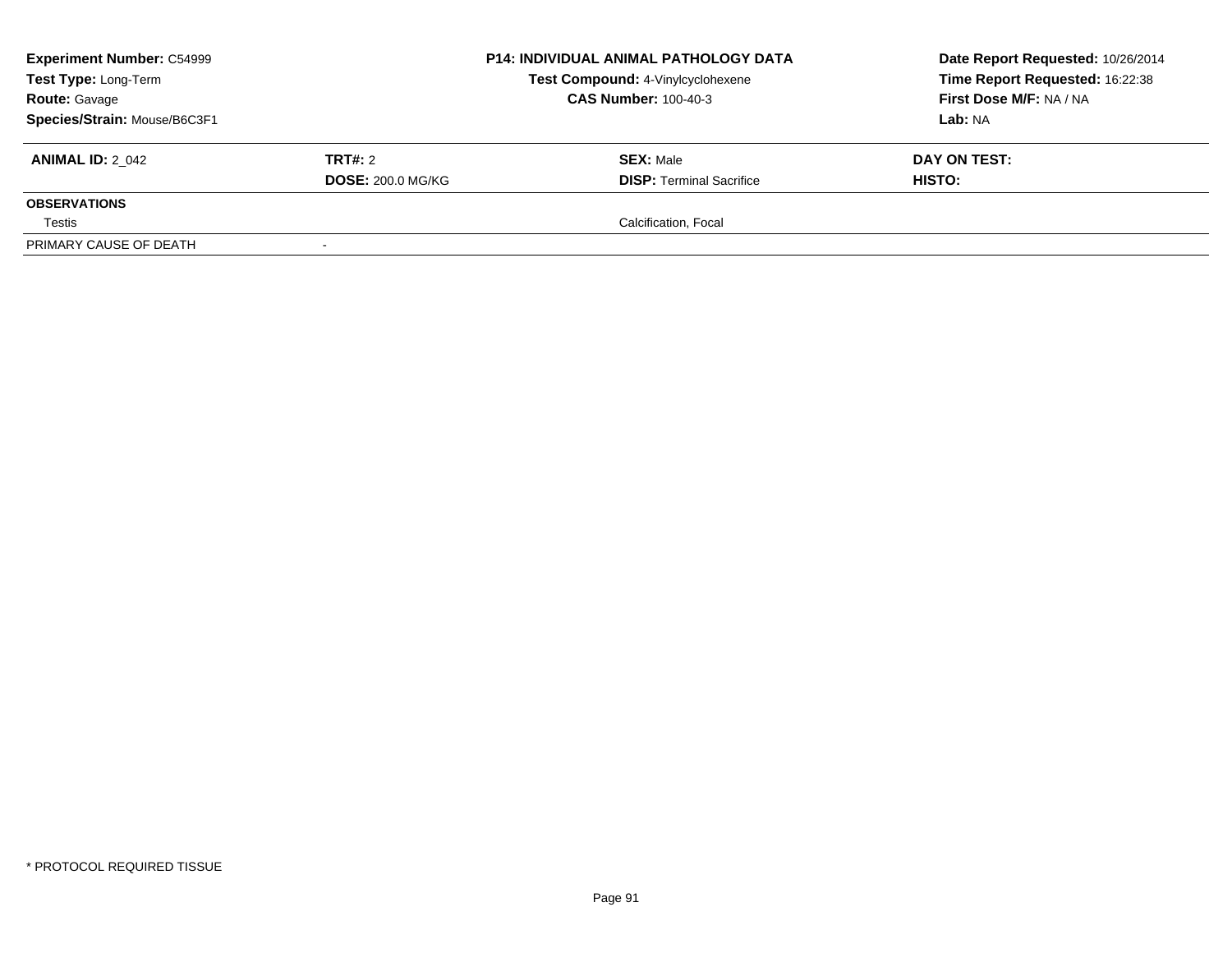| <b>Experiment Number: C54999</b><br>Test Type: Long-Term<br><b>Route: Gavage</b> |                          | <b>P14: INDIVIDUAL ANIMAL PATHOLOGY DATA</b><br>Test Compound: 4-Vinylcyclohexene<br><b>CAS Number: 100-40-3</b> | Date Report Requested: 10/26/2014<br>Time Report Requested: 16:22:38<br>First Dose M/F: NA / NA |
|----------------------------------------------------------------------------------|--------------------------|------------------------------------------------------------------------------------------------------------------|-------------------------------------------------------------------------------------------------|
| Species/Strain: Mouse/B6C3F1                                                     |                          |                                                                                                                  | Lab: NA                                                                                         |
| <b>ANIMAL ID: 2 043</b>                                                          | <b>TRT#: 2</b>           | <b>SEX: Male</b>                                                                                                 | DAY ON TEST:                                                                                    |
|                                                                                  | <b>DOSE: 200.0 MG/KG</b> | <b>DISP: Natural Death</b>                                                                                       | <b>HISTO:</b>                                                                                   |
| <b>OBSERVATIONS</b>                                                              |                          |                                                                                                                  |                                                                                                 |
| Lung                                                                             |                          | Congestion, Nos                                                                                                  |                                                                                                 |
| PRIMARY CAUSE OF DEATH                                                           |                          |                                                                                                                  |                                                                                                 |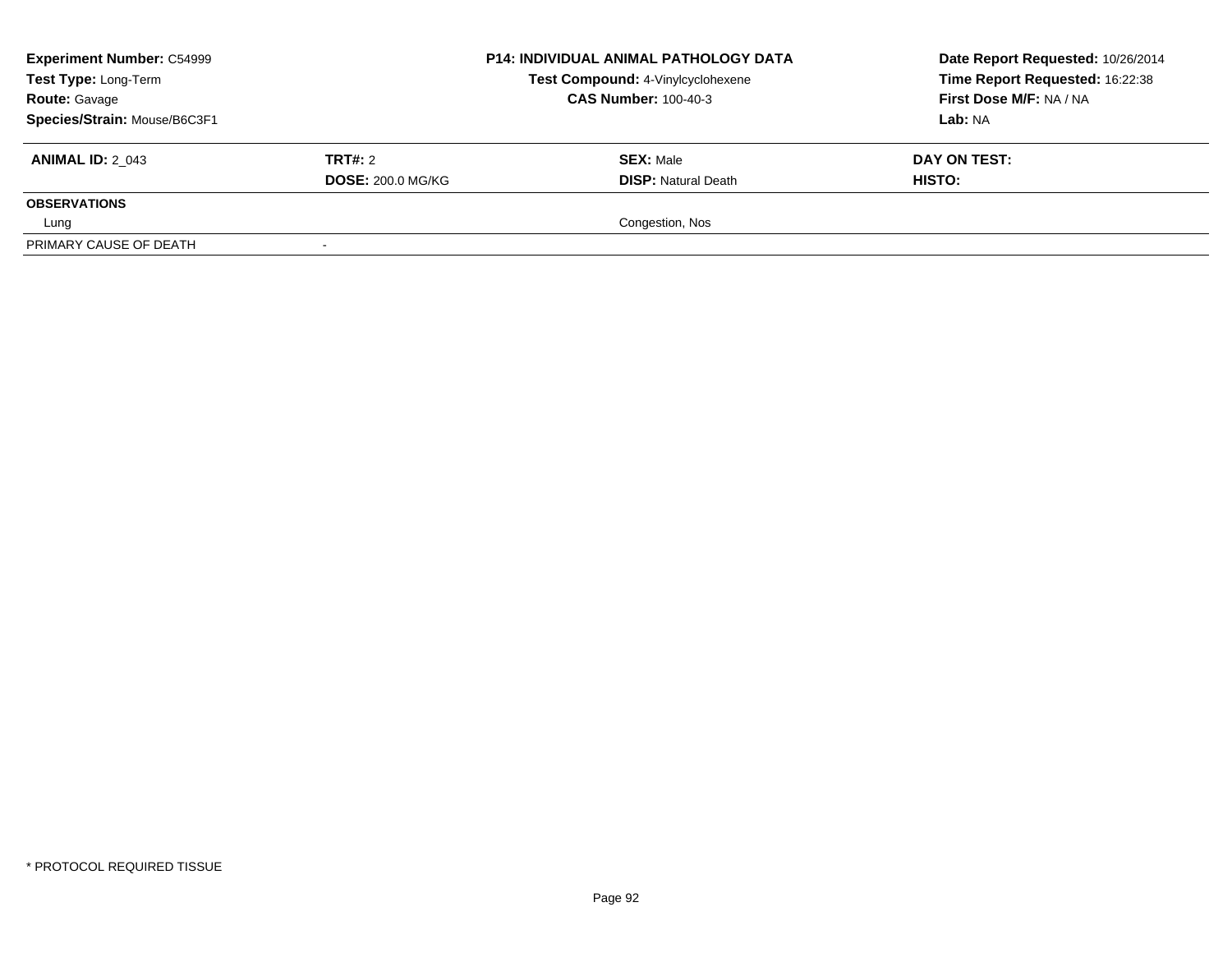| <b>Experiment Number: C54999</b><br>Test Type: Long-Term<br><b>Route: Gavage</b><br>Species/Strain: Mouse/B6C3F1 |                          | <b>P14: INDIVIDUAL ANIMAL PATHOLOGY DATA</b><br>Date Report Requested: 10/26/2014<br>Time Report Requested: 16:22:38<br>Test Compound: 4-Vinylcyclohexene<br><b>CAS Number: 100-40-3</b><br>First Dose M/F: NA / NA<br>Lab: NA |              |
|------------------------------------------------------------------------------------------------------------------|--------------------------|--------------------------------------------------------------------------------------------------------------------------------------------------------------------------------------------------------------------------------|--------------|
| <b>ANIMAL ID: 2 044</b>                                                                                          | TRT#: 2                  | <b>SEX: Male</b>                                                                                                                                                                                                               | DAY ON TEST: |
|                                                                                                                  | <b>DOSE: 200.0 MG/KG</b> | <b>DISP:</b> Terminal Sacrifice                                                                                                                                                                                                | HISTO:       |
| <b>OBSERVATIONS</b>                                                                                              |                          |                                                                                                                                                                                                                                |              |
| Adrenal gland                                                                                                    | Cortex Nos               | Cyst, Nos                                                                                                                                                                                                                      |              |
| Heart                                                                                                            |                          | Hemangioma                                                                                                                                                                                                                     |              |
| Lung                                                                                                             |                          | Alveolar/Bronchiolar Carcinoma                                                                                                                                                                                                 |              |
| Skin                                                                                                             | Eyelid Nos               | Cystadenoma, Nos                                                                                                                                                                                                               |              |
|                                                                                                                  | Thorax                   | Fibroma                                                                                                                                                                                                                        |              |
|                                                                                                                  | Thorax                   | Inflammation, Acute Focal                                                                                                                                                                                                      |              |
| PRIMARY CAUSE OF DEATH                                                                                           |                          |                                                                                                                                                                                                                                |              |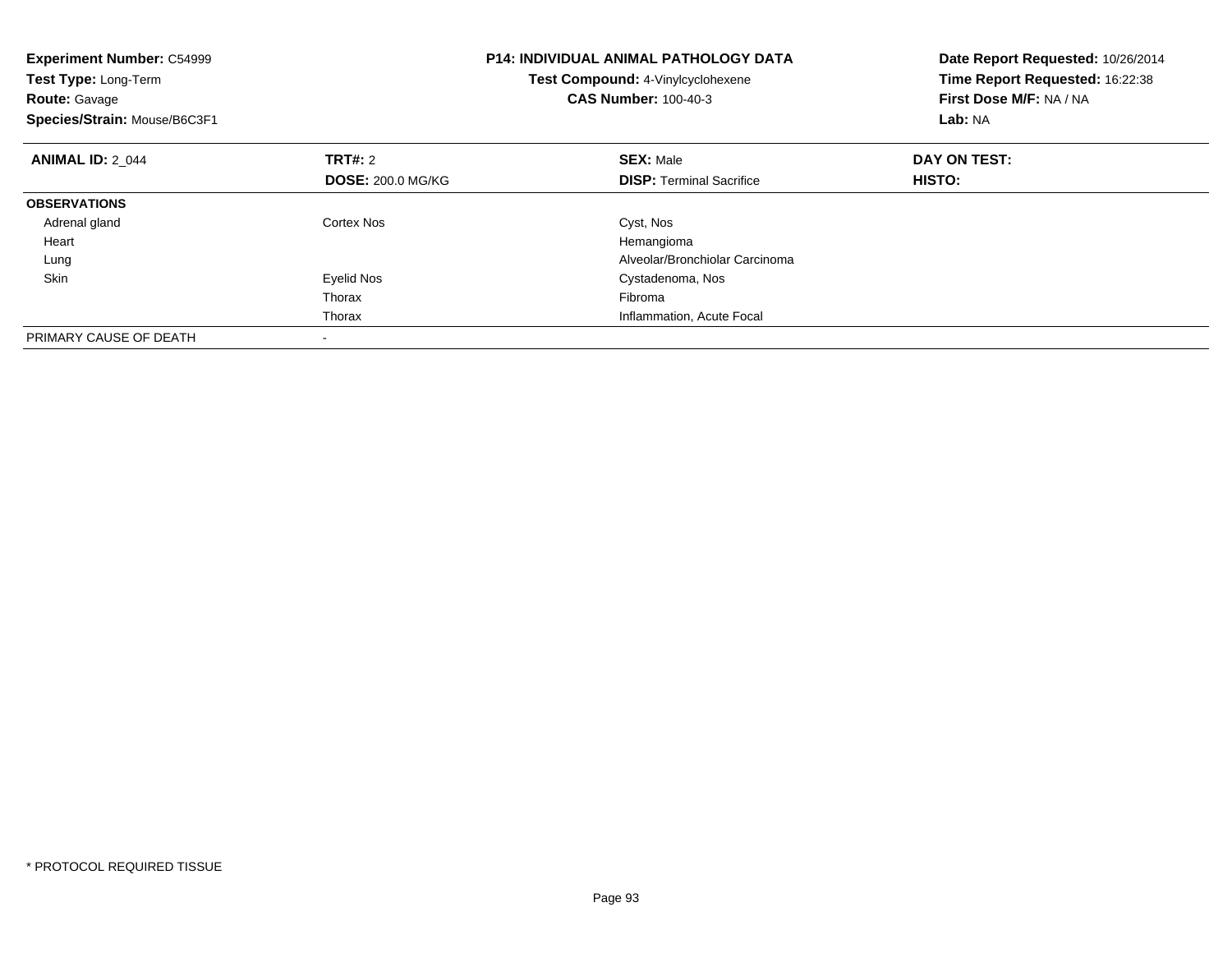| <b>Experiment Number: C54999</b><br>Test Type: Long-Term<br><b>Route: Gavage</b><br>Species/Strain: Mouse/B6C3F1 | <b>P14: INDIVIDUAL ANIMAL PATHOLOGY DATA</b><br>Test Compound: 4-Vinylcyclohexene<br><b>CAS Number: 100-40-3</b> |                                                     | Date Report Requested: 10/26/2014<br>Time Report Requested: 16:22:38<br>First Dose M/F: NA / NA<br>Lab: NA |
|------------------------------------------------------------------------------------------------------------------|------------------------------------------------------------------------------------------------------------------|-----------------------------------------------------|------------------------------------------------------------------------------------------------------------|
| <b>ANIMAL ID: 2 045</b>                                                                                          | TRT#: 2<br><b>DOSE: 200.0 MG/KG</b>                                                                              | <b>SEX: Male</b><br><b>DISP:</b> Terminal Sacrifice | DAY ON TEST:<br>HISTO:                                                                                     |
| <b>OBSERVATIONS</b>                                                                                              |                                                                                                                  |                                                     |                                                                                                            |
| <b>Brain</b>                                                                                                     |                                                                                                                  | Calcification, Focal                                |                                                                                                            |
| Stomach                                                                                                          | Forestomach                                                                                                      | Hyperplasia, Epithelial                             |                                                                                                            |
|                                                                                                                  | Forestomach                                                                                                      | Inflammation, Acute/Chronic                         |                                                                                                            |
|                                                                                                                  | Forestomach                                                                                                      | Ulcer, Nos                                          |                                                                                                            |
| PRIMARY CAUSE OF DEATH                                                                                           |                                                                                                                  |                                                     |                                                                                                            |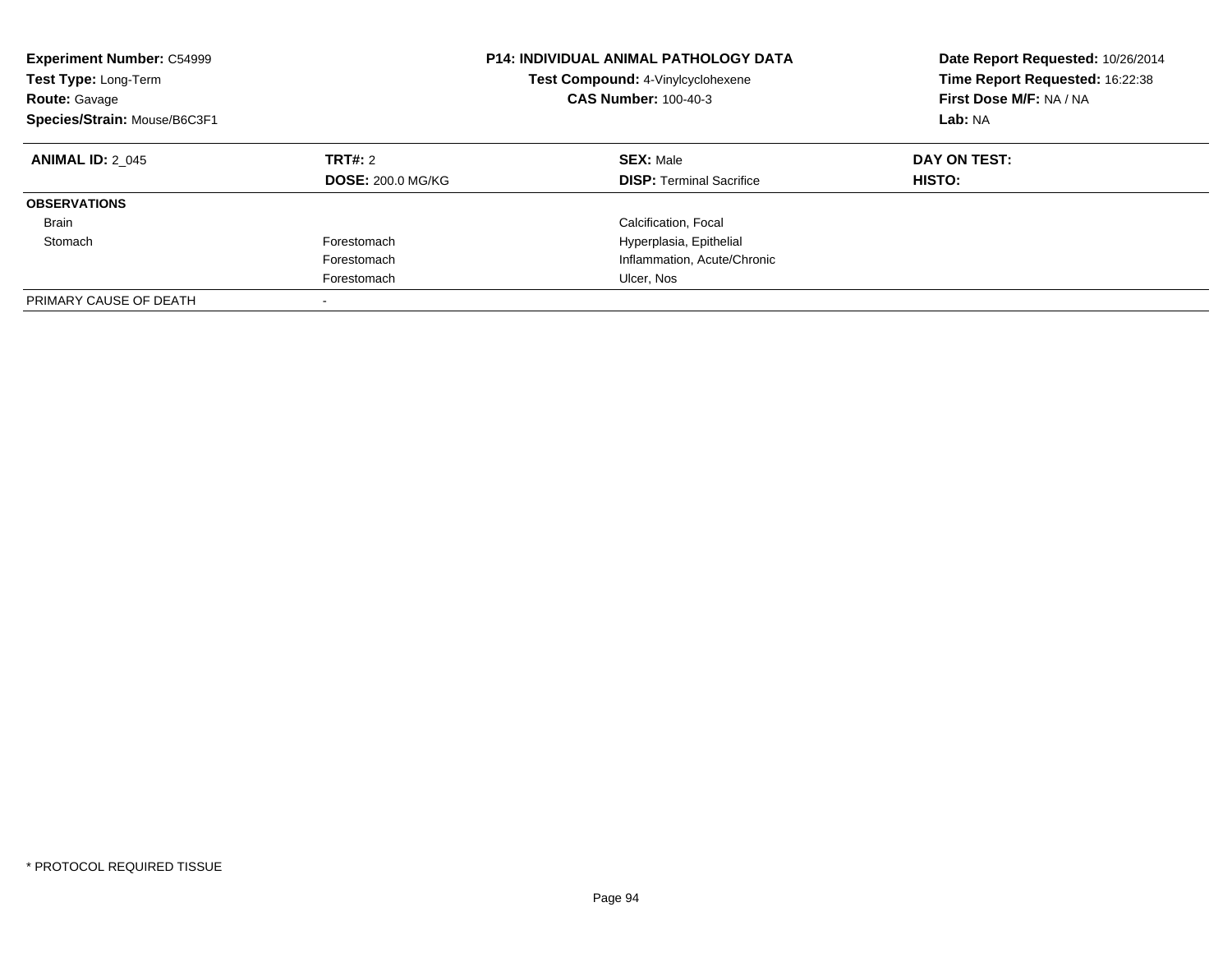| <b>Experiment Number: C54999</b><br><b>Test Type: Long-Term</b><br><b>Route: Gavage</b><br>Species/Strain: Mouse/B6C3F1 |                          | <b>P14: INDIVIDUAL ANIMAL PATHOLOGY DATA</b><br>Test Compound: 4-Vinylcyclohexene<br><b>CAS Number: 100-40-3</b> | Date Report Requested: 10/26/2014<br>Time Report Requested: 16:22:38<br>First Dose M/F: NA / NA<br>Lab: NA |
|-------------------------------------------------------------------------------------------------------------------------|--------------------------|------------------------------------------------------------------------------------------------------------------|------------------------------------------------------------------------------------------------------------|
| <b>ANIMAL ID: 2 046</b>                                                                                                 | TRT#: 2                  | <b>SEX: Male</b>                                                                                                 | DAY ON TEST:                                                                                               |
|                                                                                                                         | <b>DOSE: 200.0 MG/KG</b> | <b>DISP:</b> Terminal Sacrifice                                                                                  | HISTO:                                                                                                     |
| <b>OBSERVATIONS</b>                                                                                                     |                          |                                                                                                                  |                                                                                                            |
| <b>Blood vessel</b>                                                                                                     | Sup. Mesentric Vein      | Thrombosis, Nos                                                                                                  |                                                                                                            |
| Lung                                                                                                                    |                          | Alveolar/Bronchiolar Carcinoma                                                                                   |                                                                                                            |
| Stomach                                                                                                                 | Forestomach              | Hyperplasia, Epithelial                                                                                          |                                                                                                            |
|                                                                                                                         | Forestomach              | Inflammation, Acute                                                                                              |                                                                                                            |
| Testis                                                                                                                  |                          | Calcification, Focal                                                                                             |                                                                                                            |
| Thyroid                                                                                                                 | Follicle                 | Atrophy, Focal                                                                                                   |                                                                                                            |
| PRIMARY CAUSE OF DEATH                                                                                                  |                          |                                                                                                                  |                                                                                                            |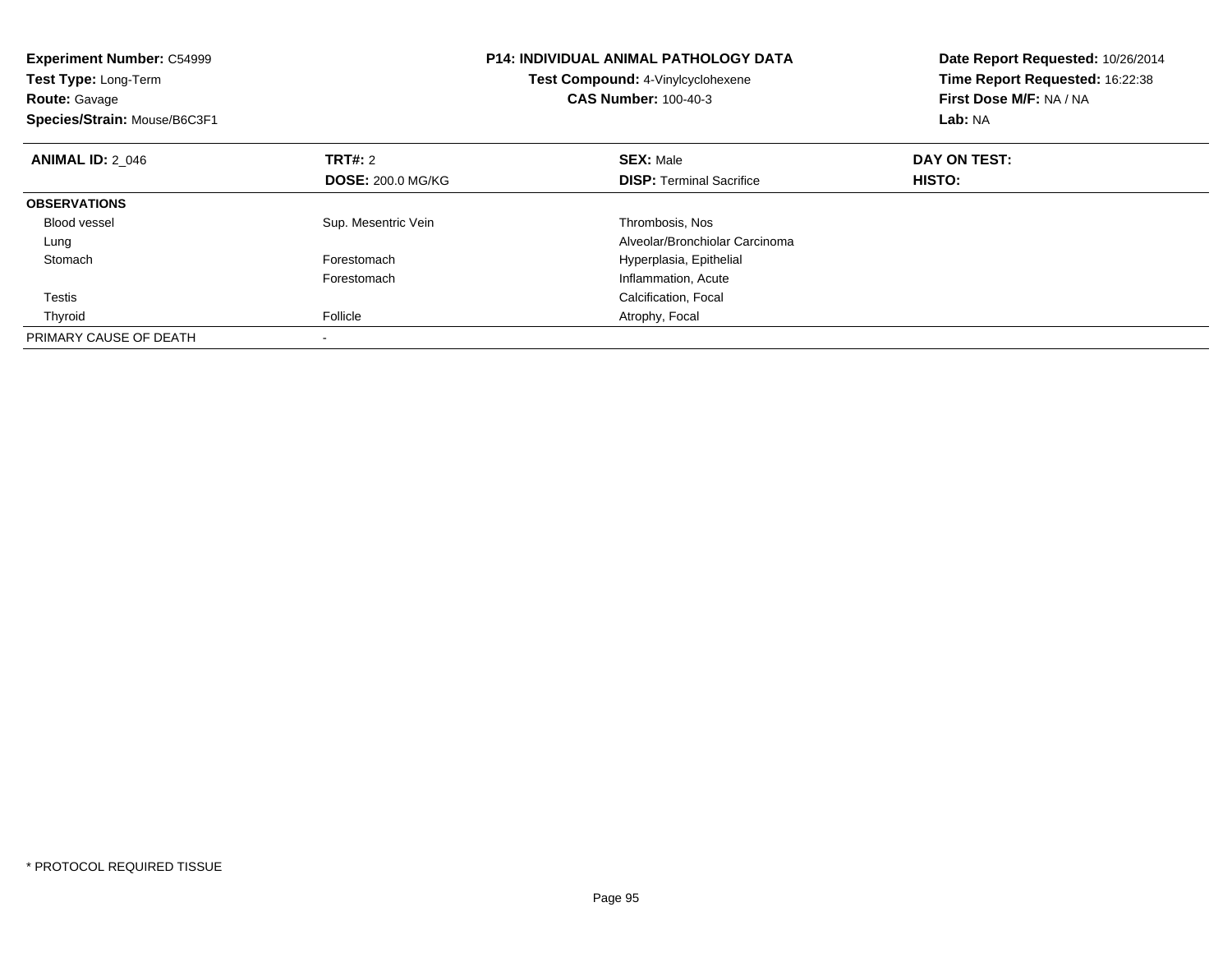| <b>Experiment Number: C54999</b><br>Test Type: Long-Term<br><b>Route: Gavage</b><br>Species/Strain: Mouse/B6C3F1 |                          | <b>P14: INDIVIDUAL ANIMAL PATHOLOGY DATA</b><br>Test Compound: 4-Vinylcyclohexene<br><b>CAS Number: 100-40-3</b> | Date Report Requested: 10/26/2014<br>Time Report Requested: 16:22:38<br>First Dose M/F: NA / NA<br>Lab: NA |
|------------------------------------------------------------------------------------------------------------------|--------------------------|------------------------------------------------------------------------------------------------------------------|------------------------------------------------------------------------------------------------------------|
| <b>ANIMAL ID: 2 047</b>                                                                                          | TRT#: 2                  | <b>SEX: Male</b>                                                                                                 | DAY ON TEST:                                                                                               |
|                                                                                                                  | <b>DOSE: 200.0 MG/KG</b> | <b>DISP:</b> Moribund Sacrifice                                                                                  | HISTO:                                                                                                     |
| <b>OBSERVATIONS</b>                                                                                              |                          |                                                                                                                  |                                                                                                            |
| Kidney                                                                                                           |                          | Glomerulonephritis, Chronic                                                                                      |                                                                                                            |
|                                                                                                                  |                          | Nephrosis, Hydro                                                                                                 |                                                                                                            |
| Liver                                                                                                            |                          | Hepatocellular Carcinoma                                                                                         |                                                                                                            |
| Preputial gland                                                                                                  |                          | Cyst, Nos                                                                                                        |                                                                                                            |
| Spleen                                                                                                           |                          | Hematopoiesis                                                                                                    |                                                                                                            |
| PRIMARY CAUSE OF DEATH                                                                                           |                          |                                                                                                                  |                                                                                                            |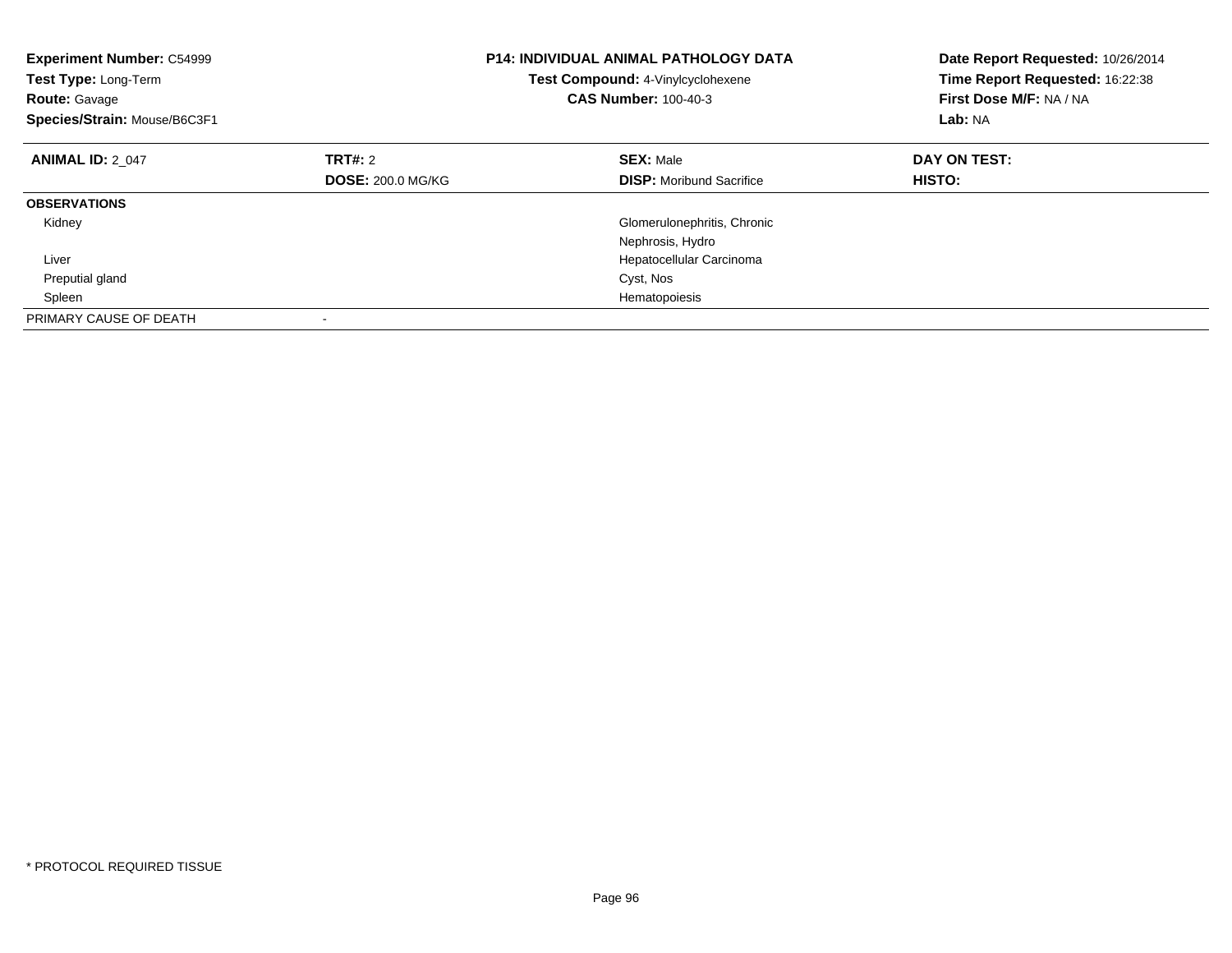| <b>Experiment Number: C54999</b><br>Test Type: Long-Term<br><b>Route: Gavage</b><br>Species/Strain: Mouse/B6C3F1 |                          | <b>P14: INDIVIDUAL ANIMAL PATHOLOGY DATA</b><br>Test Compound: 4-Vinylcyclohexene<br><b>CAS Number: 100-40-3</b> | Date Report Requested: 10/26/2014<br>Time Report Requested: 16:22:38<br>First Dose M/F: NA / NA<br><b>Lab: NA</b> |
|------------------------------------------------------------------------------------------------------------------|--------------------------|------------------------------------------------------------------------------------------------------------------|-------------------------------------------------------------------------------------------------------------------|
| <b>ANIMAL ID: 2 048</b>                                                                                          | <b>TRT#: 2</b>           | <b>SEX: Male</b>                                                                                                 | DAY ON TEST:                                                                                                      |
|                                                                                                                  | <b>DOSE: 200.0 MG/KG</b> | <b>DISP:</b> Terminal Sacrifice                                                                                  | HISTO:                                                                                                            |
| <b>OBSERVATIONS</b>                                                                                              |                          |                                                                                                                  |                                                                                                                   |
| Liver                                                                                                            |                          | Cyst, Nos                                                                                                        |                                                                                                                   |
|                                                                                                                  |                          | Infarct, Nos                                                                                                     |                                                                                                                   |
| Lung                                                                                                             |                          | Hyperplasia, Adenomatous                                                                                         |                                                                                                                   |
| Stomach                                                                                                          | Forestomach              | Hyperplasia, Epithelial                                                                                          |                                                                                                                   |
|                                                                                                                  | Forestomach              | Inflammation, Acute Focal                                                                                        |                                                                                                                   |
|                                                                                                                  | Forestomach              | Ulcer, Nos                                                                                                       |                                                                                                                   |
| Testis                                                                                                           |                          | Calcification, Focal                                                                                             |                                                                                                                   |
| Unspecified                                                                                                      | Multiple Organs Nos      | Lymphoma, Histiocytic-Malignant Type                                                                             |                                                                                                                   |
| PRIMARY CAUSE OF DEATH                                                                                           |                          |                                                                                                                  |                                                                                                                   |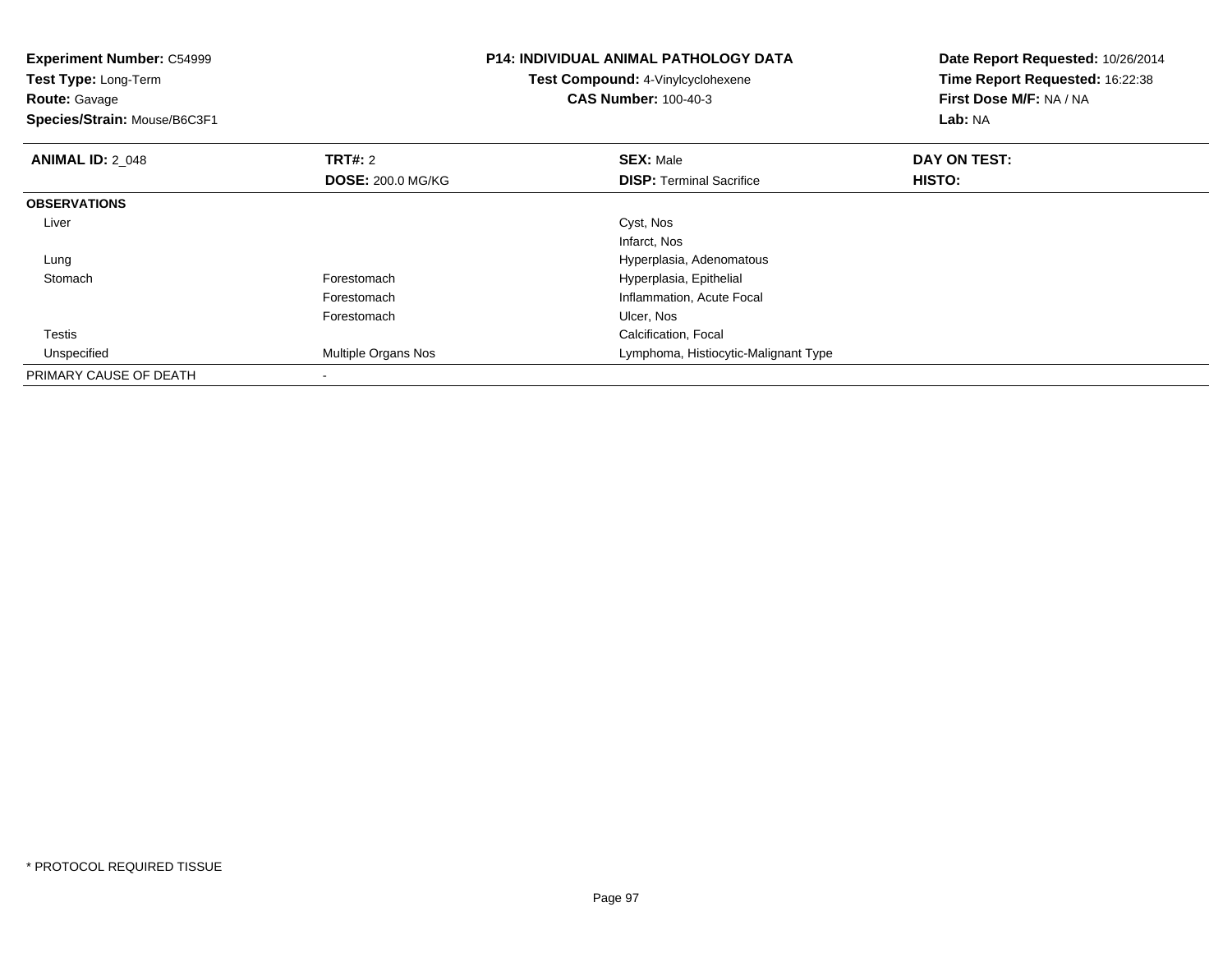| <b>Experiment Number: C54999</b><br><b>Test Type: Long-Term</b> |                          | <b>P14: INDIVIDUAL ANIMAL PATHOLOGY DATA</b><br>Test Compound: 4-Vinylcyclohexene | Date Report Requested: 10/26/2014<br>Time Report Requested: 16:22:38 |
|-----------------------------------------------------------------|--------------------------|-----------------------------------------------------------------------------------|----------------------------------------------------------------------|
| <b>Route: Gavage</b>                                            |                          | <b>CAS Number: 100-40-3</b>                                                       | First Dose M/F: NA / NA                                              |
| Species/Strain: Mouse/B6C3F1                                    |                          |                                                                                   | Lab: NA                                                              |
| <b>ANIMAL ID: 2 049</b>                                         | TRT#: 2                  | <b>SEX: Male</b>                                                                  | DAY ON TEST:                                                         |
|                                                                 | <b>DOSE: 200.0 MG/KG</b> | <b>DISP:</b> Terminal Sacrifice                                                   | HISTO:                                                               |
| <b>OBSERVATIONS</b>                                             |                          |                                                                                   |                                                                      |
| Kidney                                                          |                          | Lymphocytic Inflammatory Infiltrate                                               |                                                                      |
| Skin                                                            | Hair Follicle            | Hyperplasia, Nos                                                                  |                                                                      |
| PRIMARY CAUSE OF DEATH                                          |                          |                                                                                   |                                                                      |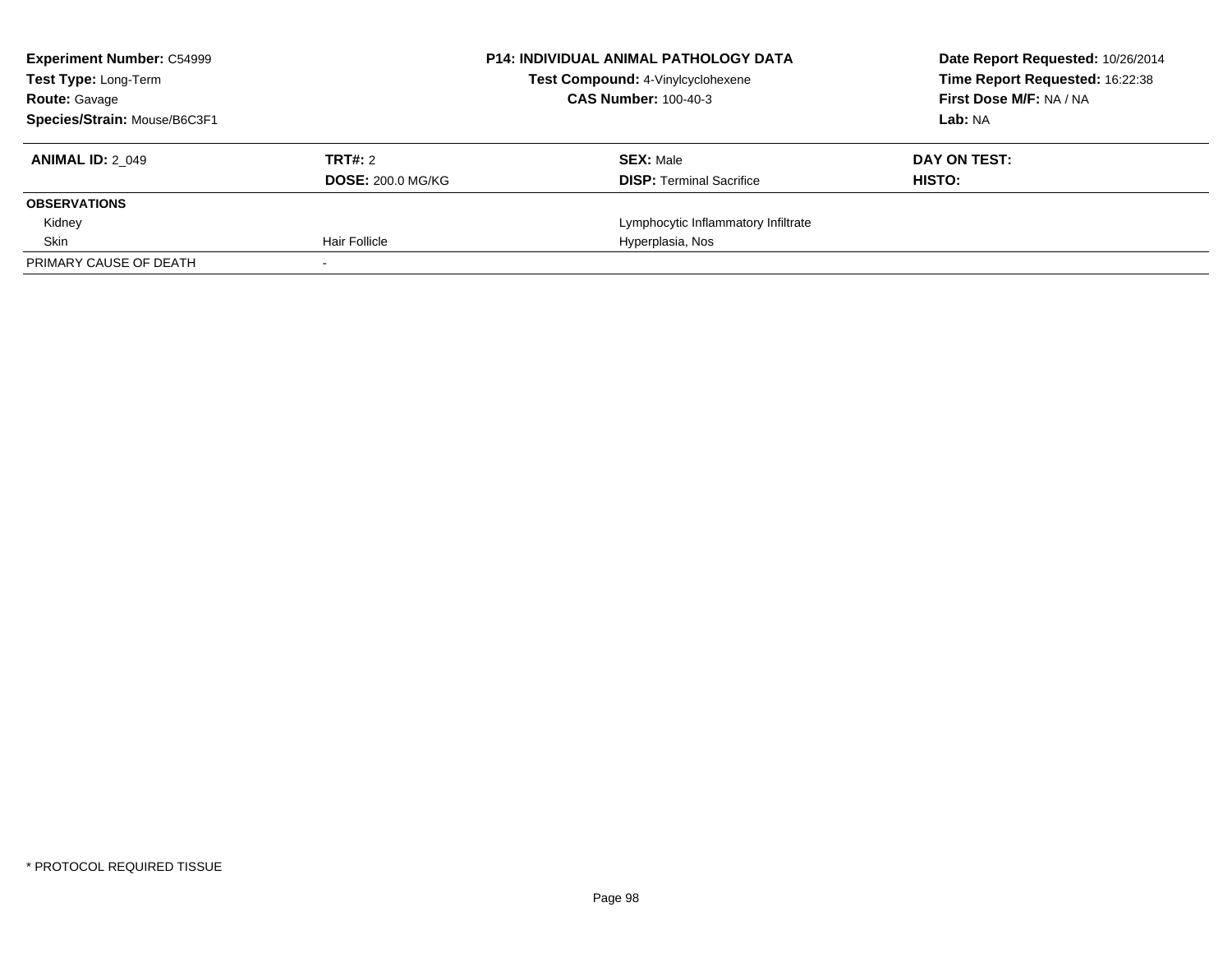| <b>Experiment Number: C54999</b><br>Test Type: Long-Term<br><b>Route: Gavage</b><br>Species/Strain: Mouse/B6C3F1 |                                     | <b>P14: INDIVIDUAL ANIMAL PATHOLOGY DATA</b><br>Test Compound: 4-Vinylcyclohexene<br><b>CAS Number: 100-40-3</b> | Date Report Requested: 10/26/2014<br>Time Report Requested: 16:22:38<br>First Dose M/F: NA / NA<br>Lab: NA |
|------------------------------------------------------------------------------------------------------------------|-------------------------------------|------------------------------------------------------------------------------------------------------------------|------------------------------------------------------------------------------------------------------------|
| <b>ANIMAL ID: 2 050</b>                                                                                          | TRT#: 2<br><b>DOSE: 200.0 MG/KG</b> | <b>SEX: Male</b><br><b>DISP: Natural Death</b>                                                                   | DAY ON TEST:<br><b>HISTO:</b>                                                                              |
| <b>OBSERVATIONS</b>                                                                                              |                                     |                                                                                                                  |                                                                                                            |
| <b>Brain</b>                                                                                                     |                                     | Calcification, Focal                                                                                             |                                                                                                            |
| Liver                                                                                                            |                                     | Hepatocellular Carcinoma                                                                                         |                                                                                                            |
| Lung                                                                                                             |                                     | Hemorrhage                                                                                                       |                                                                                                            |
| PRIMARY CAUSE OF DEATH                                                                                           |                                     |                                                                                                                  |                                                                                                            |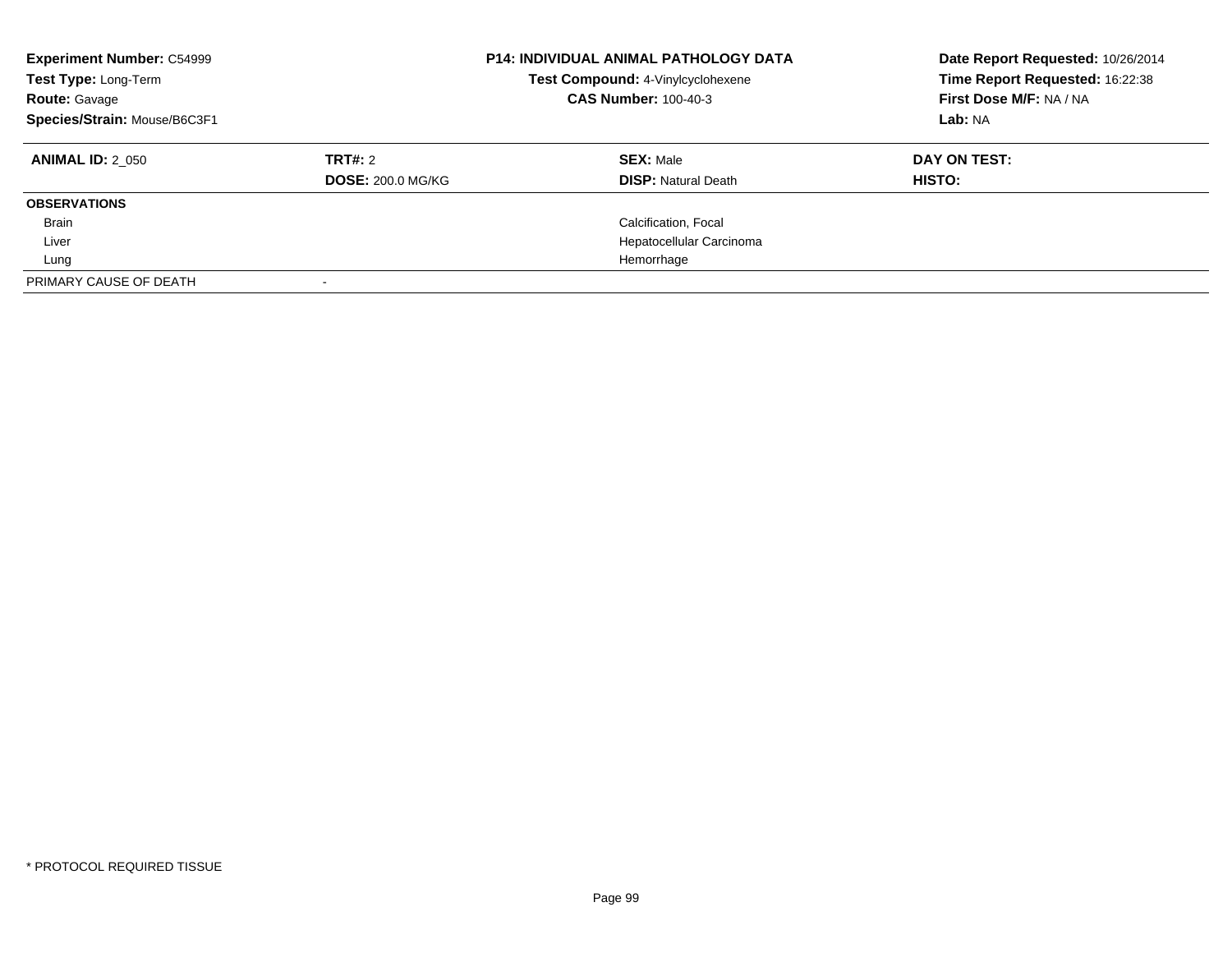| <b>Experiment Number: C54999</b><br>Test Type: Long-Term<br><b>Route: Gavage</b><br>Species/Strain: Mouse/B6C3F1 |                           | <b>P14: INDIVIDUAL ANIMAL PATHOLOGY DATA</b><br>Test Compound: 4-Vinylcyclohexene<br><b>CAS Number: 100-40-3</b> | Date Report Requested: 10/26/2014<br>Time Report Requested: 16:22:38<br>First Dose M/F: NA / NA<br>Lab: NA |
|------------------------------------------------------------------------------------------------------------------|---------------------------|------------------------------------------------------------------------------------------------------------------|------------------------------------------------------------------------------------------------------------|
| <b>ANIMAL ID: 3 001</b>                                                                                          | TRT#: 3<br><b>DOSE: 0</b> | <b>SEX: Male</b><br><b>DISP:</b> Terminal Sacrifice                                                              | DAY ON TEST:<br><b>HISTO:</b>                                                                              |
| <b>OBSERVATIONS</b>                                                                                              |                           |                                                                                                                  |                                                                                                            |
| Blood vessel                                                                                                     | <b>Testicular Artery</b>  | Necrosis, Fibrinoid                                                                                              |                                                                                                            |
| Brain                                                                                                            |                           | Calcification, Focal                                                                                             |                                                                                                            |
| Kidney                                                                                                           |                           | Lymphocytic Inflammatory Infiltrate                                                                              |                                                                                                            |
| Salivary gland                                                                                                   |                           | Atrophy, Nos                                                                                                     |                                                                                                            |
| PRIMARY CAUSE OF DEATH                                                                                           | $\overline{\phantom{a}}$  |                                                                                                                  |                                                                                                            |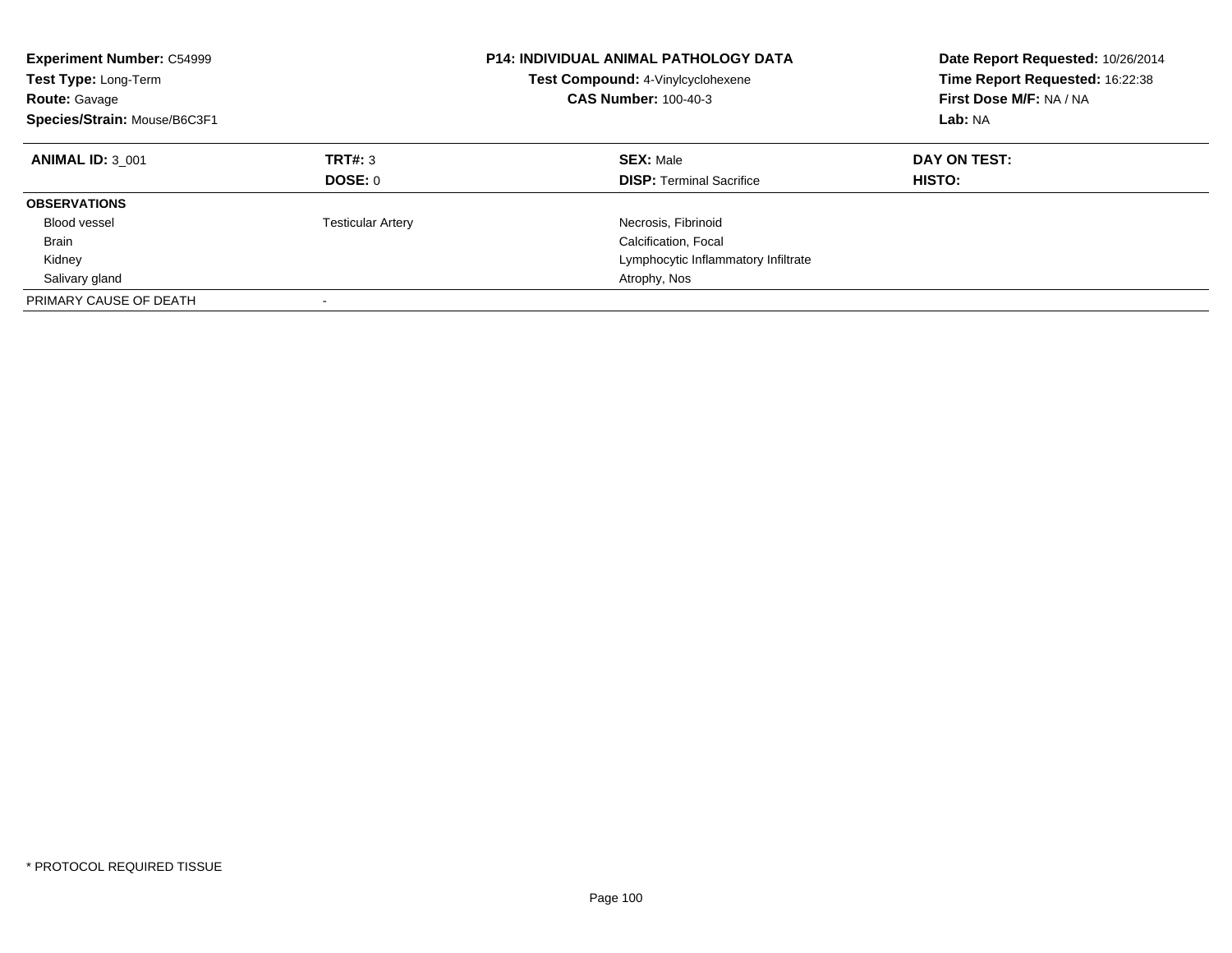| <b>Experiment Number: C54999</b><br>Test Type: Long-Term<br><b>Route: Gavage</b><br>Species/Strain: Mouse/B6C3F1 |         | <b>P14: INDIVIDUAL ANIMAL PATHOLOGY DATA</b><br>Test Compound: 4-Vinylcyclohexene<br><b>CAS Number: 100-40-3</b> | Date Report Requested: 10/26/2014<br>Time Report Requested: 16:22:38<br>First Dose M/F: NA / NA<br>Lab: NA |
|------------------------------------------------------------------------------------------------------------------|---------|------------------------------------------------------------------------------------------------------------------|------------------------------------------------------------------------------------------------------------|
| <b>ANIMAL ID: 3 002</b>                                                                                          | TRT#: 3 | <b>SEX: Male</b>                                                                                                 | DAY ON TEST:                                                                                               |
|                                                                                                                  | DOSE: 0 | <b>DISP:</b> Moribund Sacrifice                                                                                  | HISTO:                                                                                                     |
| <b>OBSERVATIONS</b>                                                                                              |         |                                                                                                                  |                                                                                                            |
| <b>Brain</b>                                                                                                     |         | Calcification, Focal                                                                                             |                                                                                                            |
| Kidney                                                                                                           |         | Lymphocytic Inflammatory Infiltrate                                                                              |                                                                                                            |
| Skin                                                                                                             | Thorax  | Fibrosarcoma                                                                                                     |                                                                                                            |
| Spleen                                                                                                           |         | Hematopoiesis                                                                                                    |                                                                                                            |
| Thyroid                                                                                                          |         | Cyst, Follicular Nos                                                                                             |                                                                                                            |
| PRIMARY CAUSE OF DEATH                                                                                           |         |                                                                                                                  |                                                                                                            |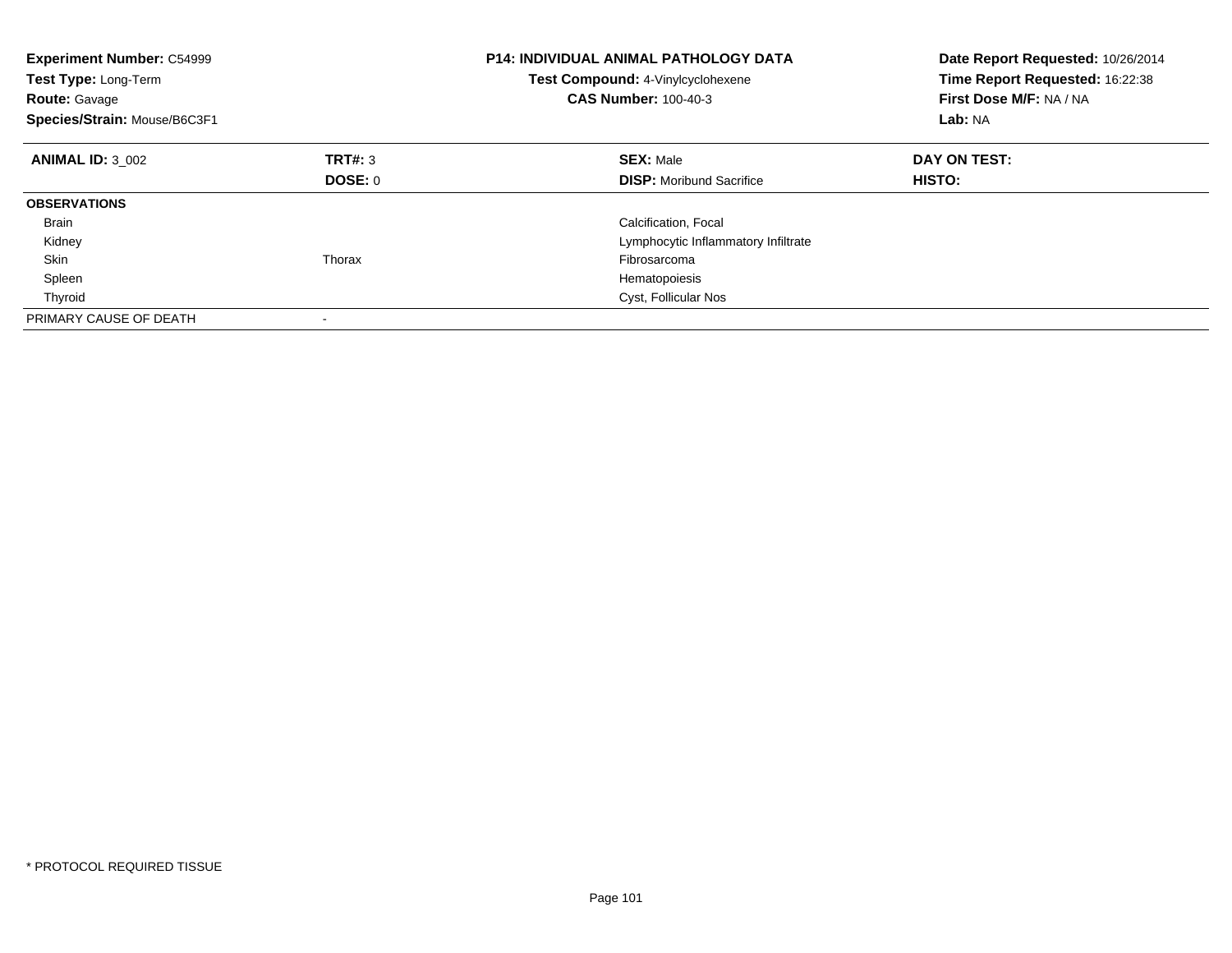| <b>Experiment Number: C54999</b><br><b>Test Type: Long-Term</b><br><b>Route: Gavage</b><br>Species/Strain: Mouse/B6C3F1 |                       | <b>P14: INDIVIDUAL ANIMAL PATHOLOGY DATA</b><br>Test Compound: 4-Vinylcyclohexene<br><b>CAS Number: 100-40-3</b> | Date Report Requested: 10/26/2014<br>Time Report Requested: 16:22:38<br>First Dose M/F: NA / NA<br>Lab: NA |
|-------------------------------------------------------------------------------------------------------------------------|-----------------------|------------------------------------------------------------------------------------------------------------------|------------------------------------------------------------------------------------------------------------|
| <b>ANIMAL ID: 3 003</b>                                                                                                 | TRT#: 3<br>DOSE: 0    | <b>SEX: Male</b><br><b>DISP:</b> Terminal Sacrifice                                                              | DAY ON TEST:<br><b>HISTO:</b>                                                                              |
| <b>OBSERVATIONS</b>                                                                                                     |                       |                                                                                                                  |                                                                                                            |
| Kidney                                                                                                                  |                       | Lymphocytic Inflammatory Infiltrate                                                                              |                                                                                                            |
| Liver                                                                                                                   |                       | Infarct, Nos                                                                                                     |                                                                                                            |
| Pancreas                                                                                                                | Peripancreatic Tissue | Necrosis, Fat                                                                                                    |                                                                                                            |
| Spleen                                                                                                                  |                       | Hyperplasia, Lymphoid                                                                                            |                                                                                                            |
| PRIMARY CAUSE OF DEATH                                                                                                  |                       |                                                                                                                  |                                                                                                            |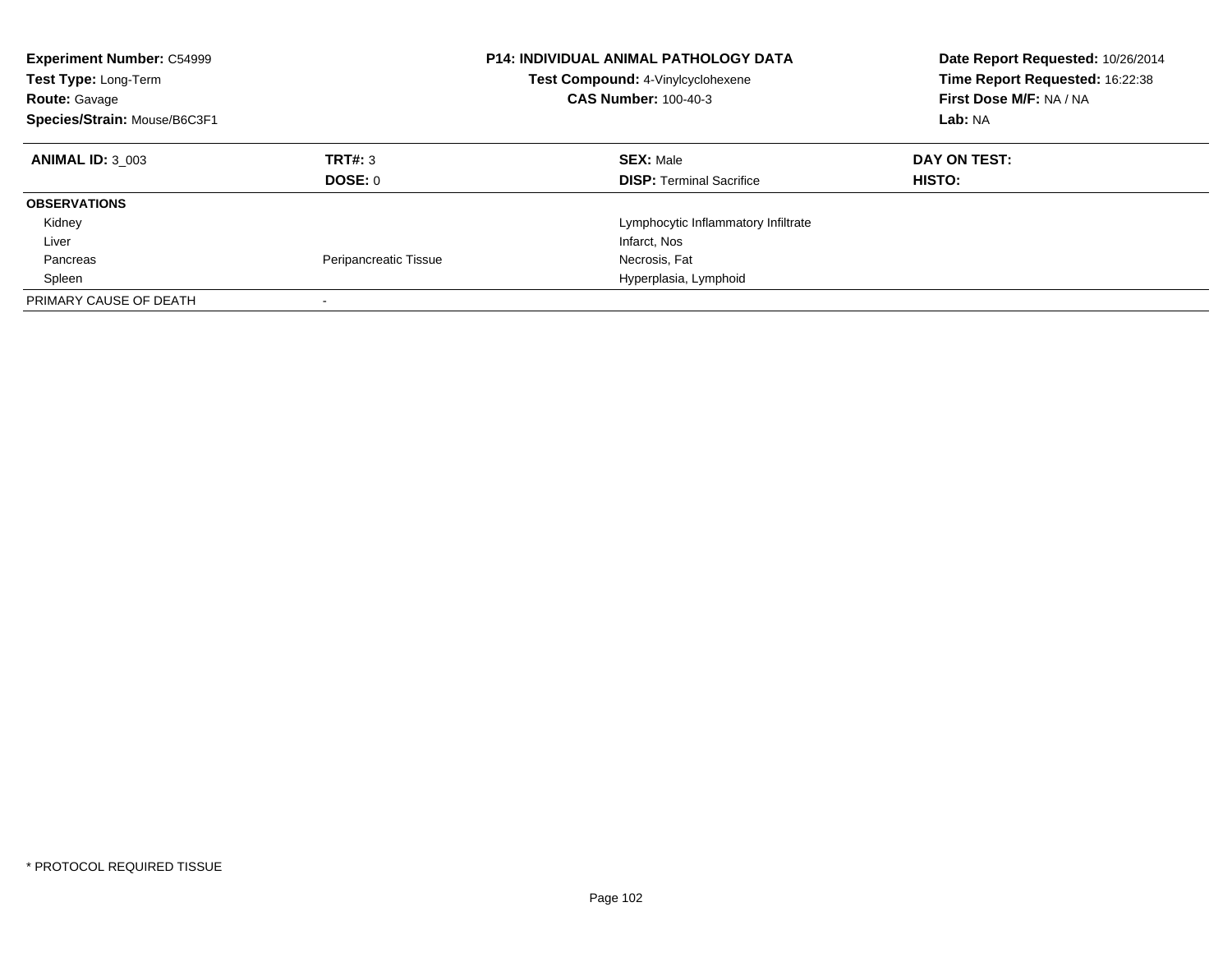| <b>Experiment Number: C54999</b> |         | <b>P14: INDIVIDUAL ANIMAL PATHOLOGY DATA</b> | Date Report Requested: 10/26/2014 |
|----------------------------------|---------|----------------------------------------------|-----------------------------------|
| Test Type: Long-Term             |         | Test Compound: 4-Vinylcyclohexene            | Time Report Requested: 16:22:38   |
| <b>Route: Gavage</b>             |         | <b>CAS Number: 100-40-3</b>                  | First Dose M/F: NA / NA           |
| Species/Strain: Mouse/B6C3F1     |         |                                              | Lab: NA                           |
| <b>ANIMAL ID: 3 004</b>          | TRT#: 3 | <b>SEX: Male</b>                             | DAY ON TEST:                      |
|                                  | DOSE: 0 | <b>DISP:</b> Terminal Sacrifice              | HISTO:                            |
| <b>OBSERVATIONS</b>              |         |                                              |                                   |
| Kidney                           |         | Lymphocytic Inflammatory Infiltrate          |                                   |
| Testis                           |         | Calcification, Focal                         |                                   |
| PRIMARY CAUSE OF DEATH           |         |                                              |                                   |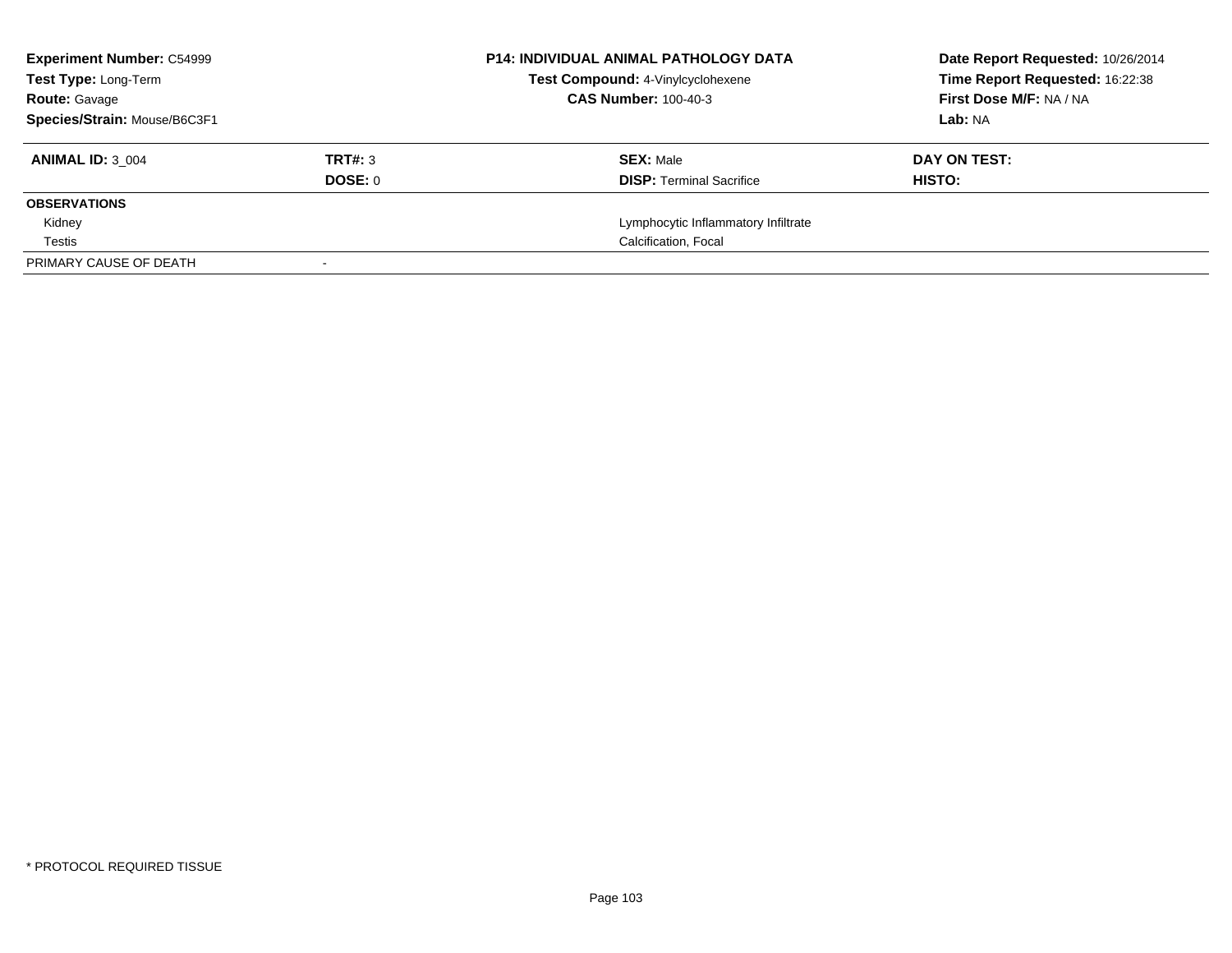| <b>Experiment Number: C54999</b><br>Test Type: Long-Term<br><b>Route: Gavage</b><br>Species/Strain: Mouse/B6C3F1 |                       | <b>P14: INDIVIDUAL ANIMAL PATHOLOGY DATA</b><br><b>Test Compound: 4-Vinylcyclohexene</b><br><b>CAS Number: 100-40-3</b> | Date Report Requested: 10/26/2014<br>Time Report Requested: 16:22:38<br>First Dose M/F: NA / NA<br>Lab: NA |
|------------------------------------------------------------------------------------------------------------------|-----------------------|-------------------------------------------------------------------------------------------------------------------------|------------------------------------------------------------------------------------------------------------|
| <b>ANIMAL ID: 3 005</b>                                                                                          | TRT#: 3               | <b>SEX: Male</b>                                                                                                        | DAY ON TEST:                                                                                               |
|                                                                                                                  | DOSE: 0               | <b>DISP:</b> Terminal Sacrifice                                                                                         | HISTO:                                                                                                     |
| <b>OBSERVATIONS</b>                                                                                              |                       |                                                                                                                         |                                                                                                            |
| Liver                                                                                                            |                       | Hepatocellular Carcinoma                                                                                                |                                                                                                            |
| Lymph node                                                                                                       | Mesenteric Lymph Node | Hemorrhage                                                                                                              |                                                                                                            |
|                                                                                                                  | Mesenteric Lymph Node | Hyperplasia, Lymphoid                                                                                                   |                                                                                                            |
| Spleen                                                                                                           |                       | Lymphoma, Mixed-Malignant Type                                                                                          |                                                                                                            |
| Testis                                                                                                           |                       | Calcification, Focal                                                                                                    |                                                                                                            |
| PRIMARY CAUSE OF DEATH                                                                                           |                       |                                                                                                                         |                                                                                                            |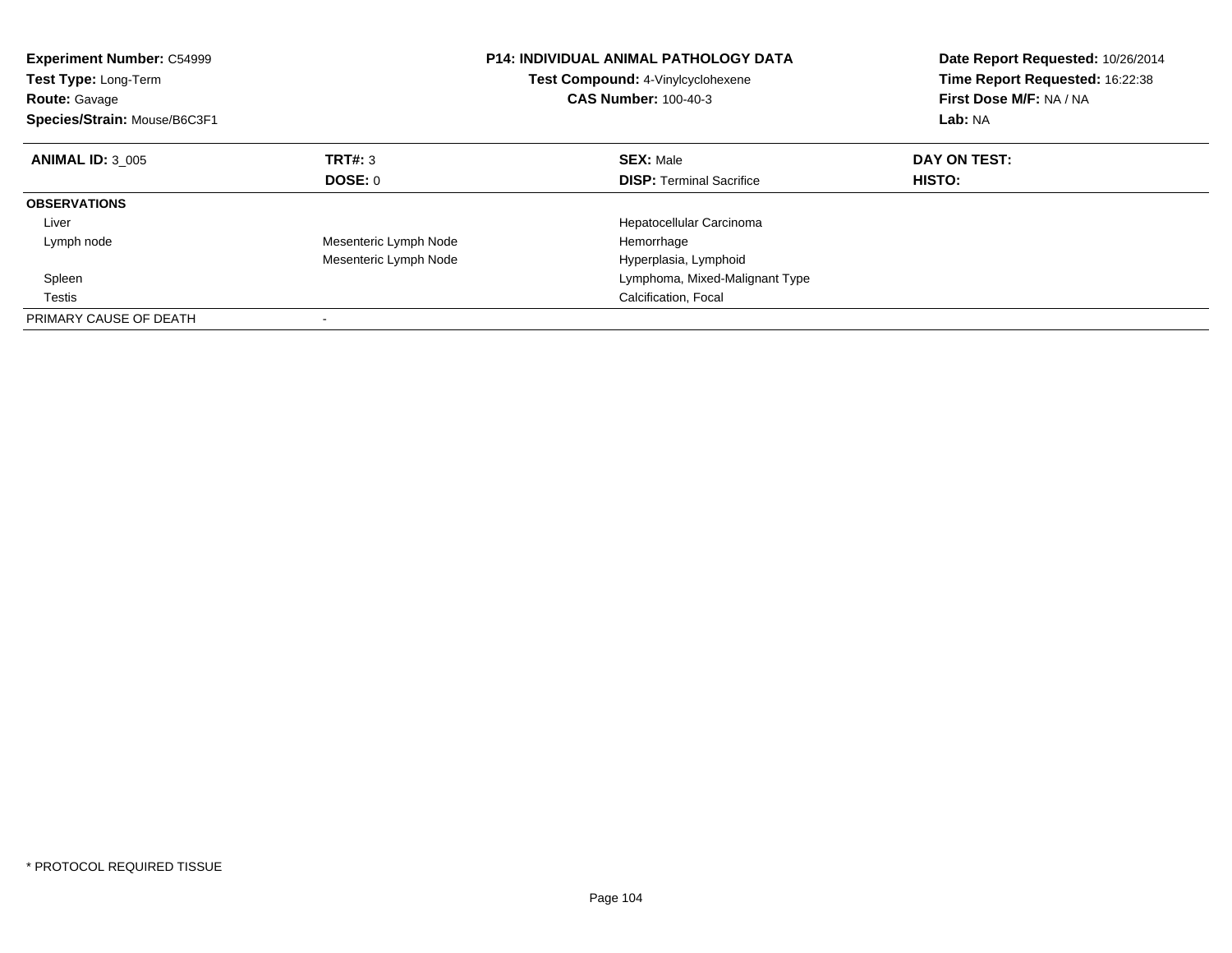| <b>Experiment Number: C54999</b><br>Test Type: Long-Term<br><b>Route: Gavage</b><br>Species/Strain: Mouse/B6C3F1 |         | <b>P14: INDIVIDUAL ANIMAL PATHOLOGY DATA</b><br>Test Compound: 4-Vinylcyclohexene<br><b>CAS Number: 100-40-3</b> | Date Report Requested: 10/26/2014<br>Time Report Requested: 16:22:38<br>First Dose M/F: NA / NA<br>Lab: NA |
|------------------------------------------------------------------------------------------------------------------|---------|------------------------------------------------------------------------------------------------------------------|------------------------------------------------------------------------------------------------------------|
| <b>ANIMAL ID: 3 006</b>                                                                                          | TRT#: 3 | <b>SEX: Male</b>                                                                                                 | DAY ON TEST:                                                                                               |
|                                                                                                                  | DOSE: 0 | <b>DISP:</b> Terminal Sacrifice                                                                                  | HISTO:                                                                                                     |
| <b>OBSERVATIONS</b>                                                                                              |         |                                                                                                                  |                                                                                                            |
| Bone marrow                                                                                                      |         | Lymphocytosis                                                                                                    |                                                                                                            |
| <b>Brain</b>                                                                                                     |         | Calcification, Focal                                                                                             |                                                                                                            |
| Kidney                                                                                                           |         | Lymphocytic Inflammatory Infiltrate                                                                              |                                                                                                            |
| Liver                                                                                                            |         | Metamorphosis, Fatty                                                                                             |                                                                                                            |
| Lung                                                                                                             |         | Perivasculitis                                                                                                   |                                                                                                            |
| Spleen                                                                                                           |         | Hyperplasia, Lymphoid                                                                                            |                                                                                                            |
| PRIMARY CAUSE OF DEATH                                                                                           |         |                                                                                                                  |                                                                                                            |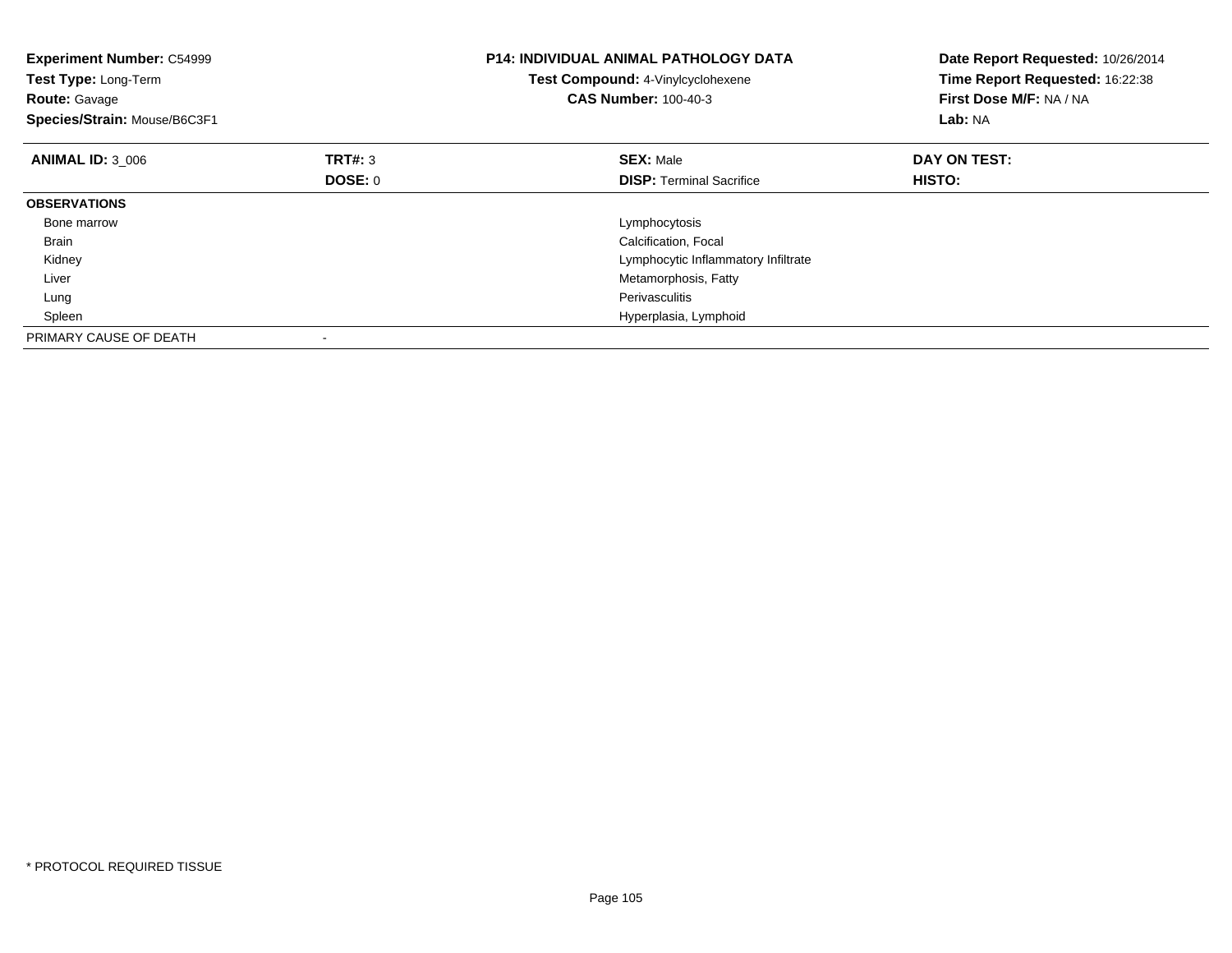| <b>Experiment Number: C54999</b><br>Test Type: Long-Term<br><b>Route: Gavage</b><br>Species/Strain: Mouse/B6C3F1 |                    | <b>P14: INDIVIDUAL ANIMAL PATHOLOGY DATA</b><br>Test Compound: 4-Vinylcyclohexene<br><b>CAS Number: 100-40-3</b> | Date Report Requested: 10/26/2014<br>Time Report Requested: 16:22:38<br>First Dose M/F: NA / NA<br>Lab: NA |
|------------------------------------------------------------------------------------------------------------------|--------------------|------------------------------------------------------------------------------------------------------------------|------------------------------------------------------------------------------------------------------------|
| <b>ANIMAL ID: 3 007</b>                                                                                          | TRT#: 3<br>DOSE: 0 | <b>SEX: Male</b><br><b>DISP:</b> Terminal Sacrifice                                                              | DAY ON TEST:<br><b>HISTO:</b>                                                                              |
| <b>OBSERVATIONS</b>                                                                                              |                    |                                                                                                                  |                                                                                                            |
| <b>Brain</b>                                                                                                     |                    | Calcification, Focal                                                                                             |                                                                                                            |
| Liver                                                                                                            |                    | Hepatocellular Adenoma                                                                                           |                                                                                                            |
|                                                                                                                  |                    | Lymphocytic Inflammatory Infiltrate                                                                              |                                                                                                            |
| Spleen                                                                                                           |                    | Hyperplasia, Lymphoid                                                                                            |                                                                                                            |
| PRIMARY CAUSE OF DEATH                                                                                           |                    |                                                                                                                  |                                                                                                            |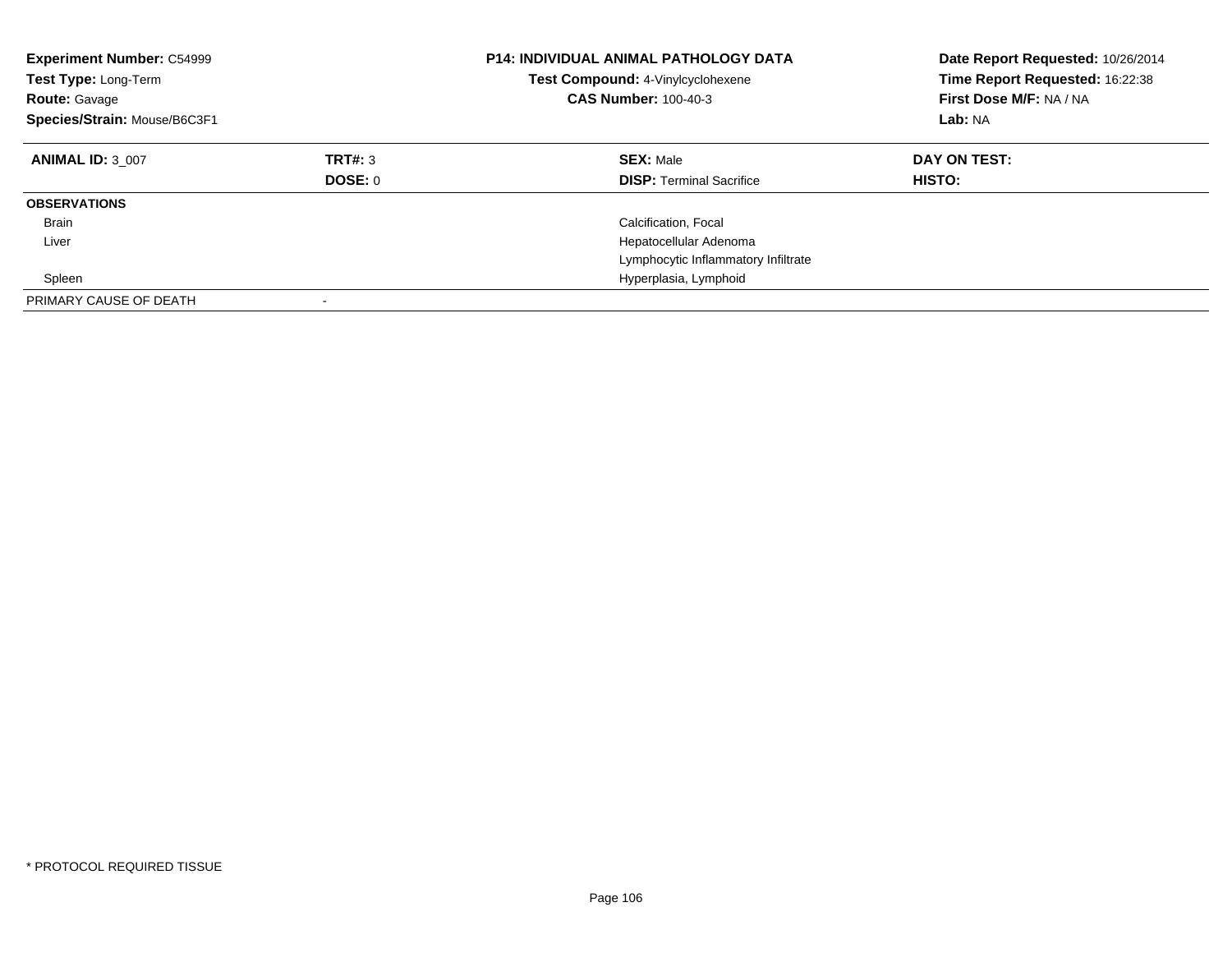| <b>Experiment Number: C54999</b><br>Test Type: Long-Term<br><b>Route: Gavage</b> |                            | <b>P14: INDIVIDUAL ANIMAL PATHOLOGY DATA</b><br>Test Compound: 4-Vinylcyclohexene<br><b>CAS Number: 100-40-3</b> | Date Report Requested: 10/26/2014<br>Time Report Requested: 16:22:38<br>First Dose M/F: NA / NA |
|----------------------------------------------------------------------------------|----------------------------|------------------------------------------------------------------------------------------------------------------|-------------------------------------------------------------------------------------------------|
| Species/Strain: Mouse/B6C3F1                                                     |                            |                                                                                                                  | Lab: NA                                                                                         |
| <b>ANIMAL ID: 3 008</b>                                                          | TRT#: 3                    | <b>SEX: Male</b>                                                                                                 | DAY ON TEST:                                                                                    |
|                                                                                  | DOSE: 0                    | <b>DISP:</b> Accidently Killed                                                                                   | HISTO:                                                                                          |
| <b>OBSERVATIONS</b>                                                              |                            |                                                                                                                  |                                                                                                 |
| Unspecified                                                                      | Mediastinum Nos            | Hemorrhage                                                                                                       |                                                                                                 |
|                                                                                  | <b>Thoracic Cavity Nos</b> | Hemothorax                                                                                                       |                                                                                                 |
| PRIMARY CAUSE OF DEATH                                                           |                            |                                                                                                                  |                                                                                                 |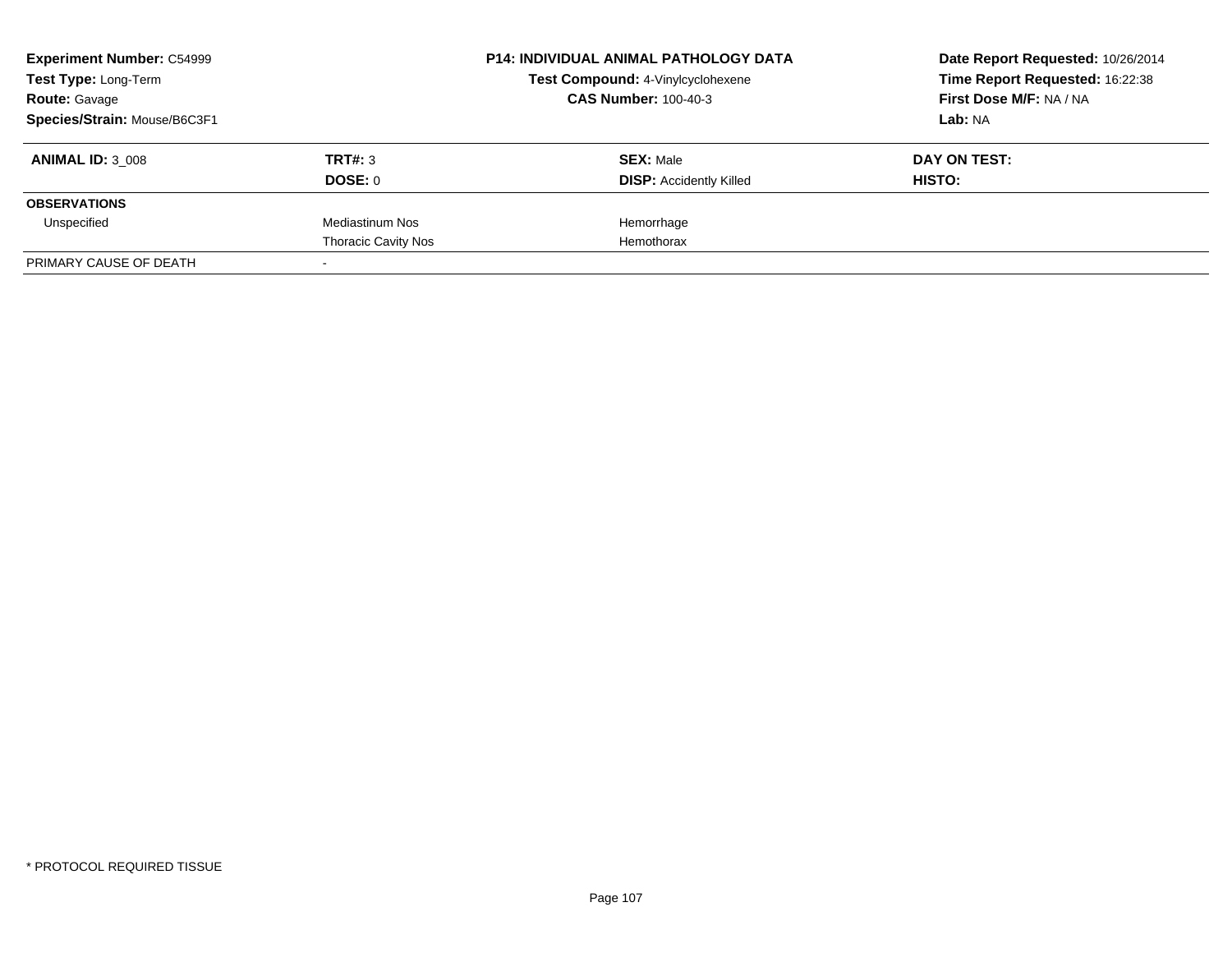| <b>Experiment Number: C54999</b> |         | <b>P14: INDIVIDUAL ANIMAL PATHOLOGY DATA</b> | Date Report Requested: 10/26/2014 |
|----------------------------------|---------|----------------------------------------------|-----------------------------------|
| Test Type: Long-Term             |         | Test Compound: 4-Vinylcyclohexene            | Time Report Requested: 16:22:38   |
| <b>Route: Gavage</b>             |         | <b>CAS Number: 100-40-3</b>                  | First Dose M/F: NA / NA           |
| Species/Strain: Mouse/B6C3F1     |         |                                              | Lab: NA                           |
| <b>ANIMAL ID: 3 009</b>          | TRT#: 3 | <b>SEX: Male</b>                             | DAY ON TEST:                      |
|                                  | DOSE: 0 | <b>DISP:</b> Terminal Sacrifice              | HISTO:                            |
| <b>OBSERVATIONS</b>              |         |                                              |                                   |
| Liver                            |         | Metamorphosis, Fatty                         |                                   |
| Lung                             |         | Inflammation, Chronic Focal                  |                                   |
| PRIMARY CAUSE OF DEATH           |         |                                              |                                   |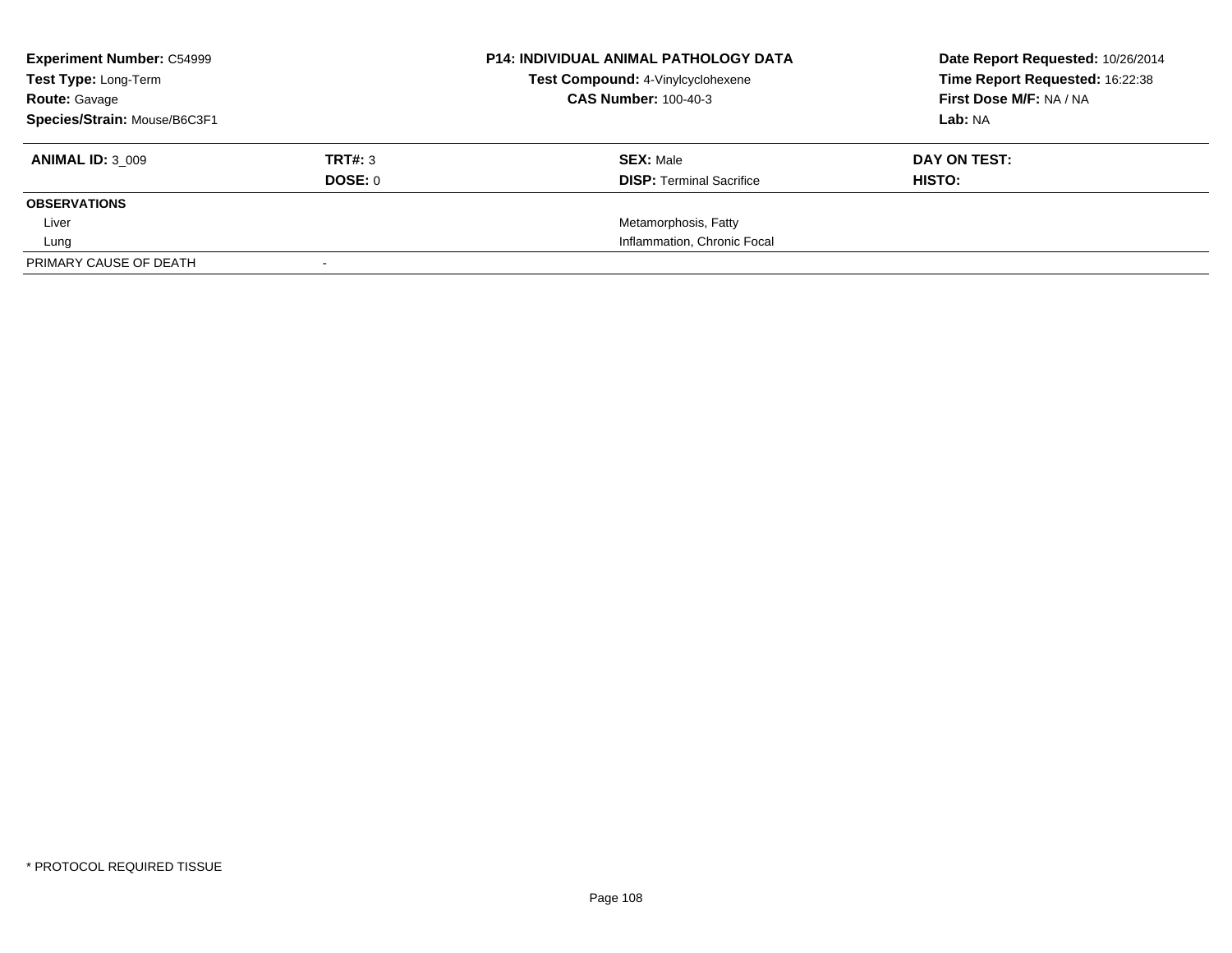| <b>Experiment Number: C54999</b><br>Test Type: Long-Term<br><b>Route: Gavage</b><br>Species/Strain: Mouse/B6C3F1 |                    | <b>P14: INDIVIDUAL ANIMAL PATHOLOGY DATA</b><br>Test Compound: 4-Vinylcyclohexene<br><b>CAS Number: 100-40-3</b> | Date Report Requested: 10/26/2014<br>Time Report Requested: 16:22:38<br>First Dose M/F: NA / NA<br>Lab: NA |
|------------------------------------------------------------------------------------------------------------------|--------------------|------------------------------------------------------------------------------------------------------------------|------------------------------------------------------------------------------------------------------------|
| <b>ANIMAL ID: 3 010</b>                                                                                          | TRT#: 3<br>DOSE: 0 | <b>SEX: Male</b><br><b>DISP: Terminal Sacrifice</b>                                                              | DAY ON TEST:<br>HISTO:                                                                                     |
| <b>OBSERVATIONS</b>                                                                                              |                    |                                                                                                                  |                                                                                                            |
| Preputial gland                                                                                                  |                    | Inflammation, Chronic Suppurative                                                                                |                                                                                                            |
| PRIMARY CAUSE OF DEATH                                                                                           |                    |                                                                                                                  |                                                                                                            |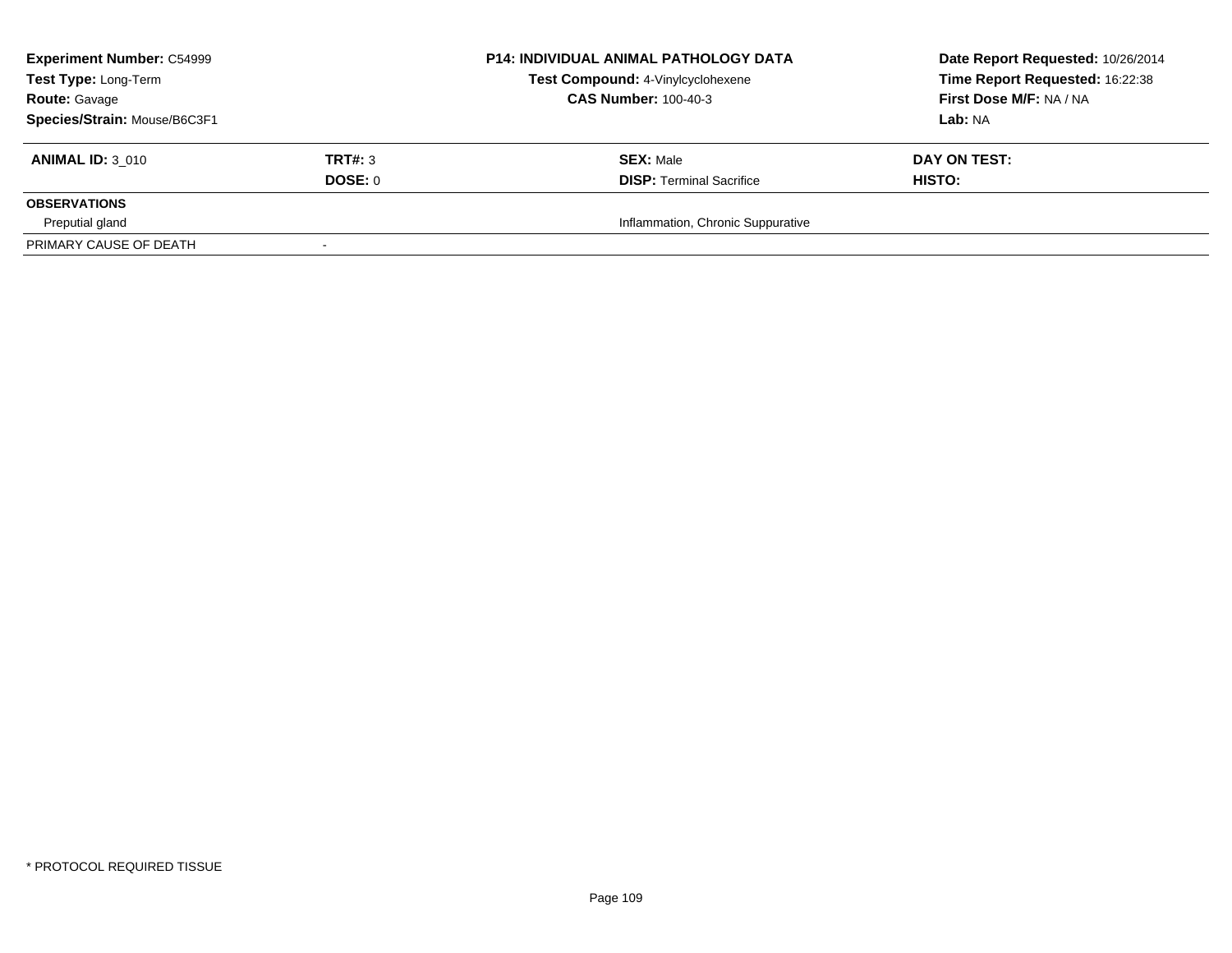| <b>Experiment Number: C54999</b><br>Test Type: Long-Term |         | <b>P14: INDIVIDUAL ANIMAL PATHOLOGY DATA</b><br>Test Compound: 4-Vinylcyclohexene | Date Report Requested: 10/26/2014 |
|----------------------------------------------------------|---------|-----------------------------------------------------------------------------------|-----------------------------------|
|                                                          |         |                                                                                   | Time Report Requested: 16:22:38   |
| <b>Route:</b> Gavage                                     |         | <b>CAS Number: 100-40-3</b>                                                       | First Dose M/F: NA / NA           |
| Species/Strain: Mouse/B6C3F1                             |         |                                                                                   | Lab: NA                           |
| <b>ANIMAL ID: 3 011</b>                                  | TRT#: 3 | <b>SEX: Male</b>                                                                  | DAY ON TEST:                      |
|                                                          | DOSE: 0 | <b>DISP:</b> Terminal Sacrifice                                                   | HISTO:                            |
| <b>OBSERVATIONS</b>                                      |         |                                                                                   |                                   |
| Brain                                                    |         | Calcification, Focal                                                              |                                   |
| Liver                                                    |         | Metamorphosis, Fatty                                                              |                                   |
| PRIMARY CAUSE OF DEATH                                   |         |                                                                                   |                                   |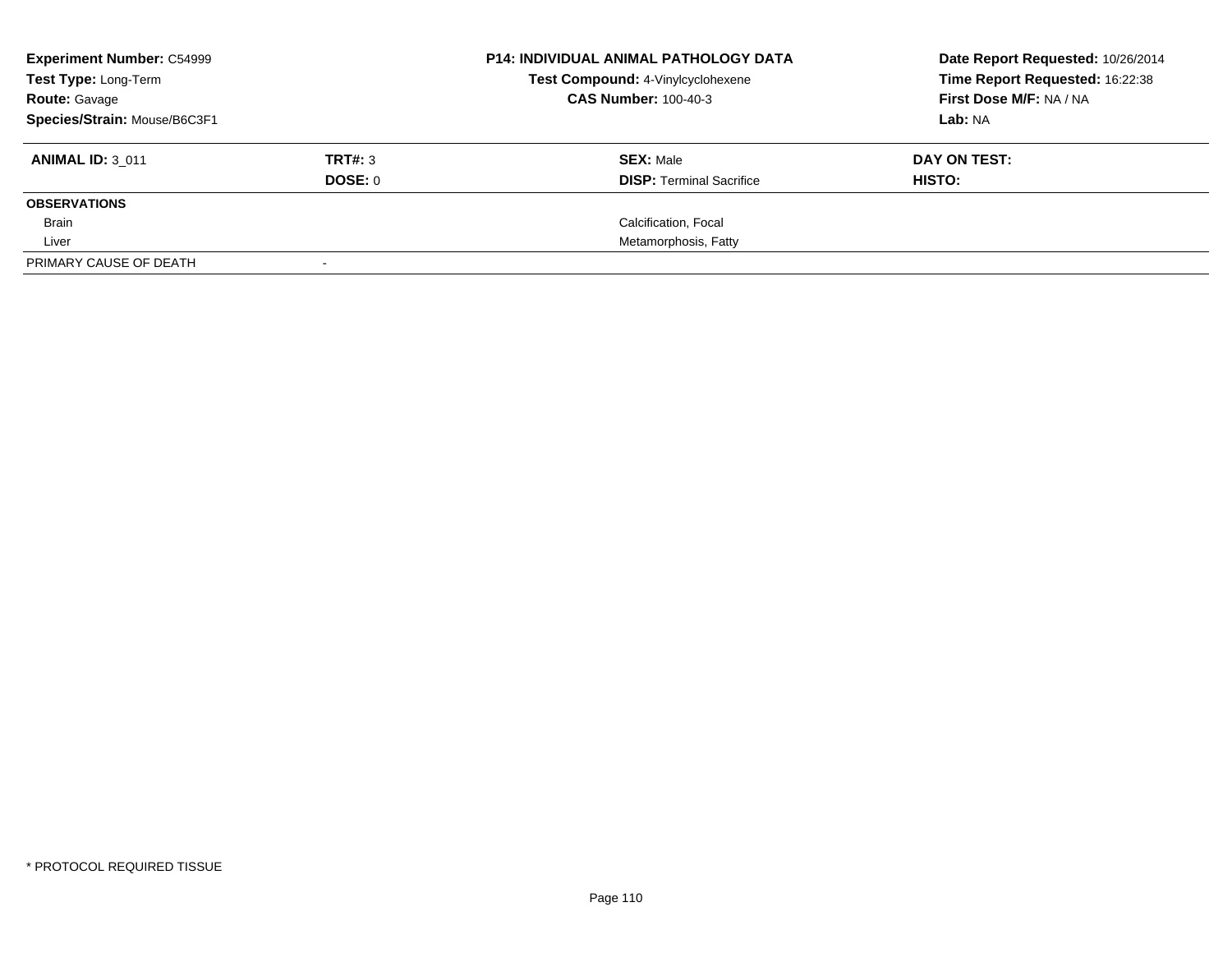| <b>Experiment Number: C54999</b><br>Test Type: Long-Term<br><b>Route: Gavage</b><br>Species/Strain: Mouse/B6C3F1 |         | <b>P14: INDIVIDUAL ANIMAL PATHOLOGY DATA</b><br>Test Compound: 4-Vinylcyclohexene<br><b>CAS Number: 100-40-3</b> | Date Report Requested: 10/26/2014<br>Time Report Requested: 16:22:38<br>First Dose M/F: NA / NA<br>Lab: NA |
|------------------------------------------------------------------------------------------------------------------|---------|------------------------------------------------------------------------------------------------------------------|------------------------------------------------------------------------------------------------------------|
| <b>ANIMAL ID: 3 012</b>                                                                                          | TRT#: 3 | <b>SEX: Male</b>                                                                                                 | DAY ON TEST:                                                                                               |
|                                                                                                                  | DOSE: 0 | <b>DISP: Natural Death</b>                                                                                       | HISTO:                                                                                                     |
| <b>OBSERVATIONS</b>                                                                                              |         |                                                                                                                  |                                                                                                            |
| Brain                                                                                                            |         | Calcification, Focal                                                                                             |                                                                                                            |
| Kidney                                                                                                           |         | Lymphocytic Inflammatory Infiltrate                                                                              |                                                                                                            |
| Liver                                                                                                            |         | Hepatocellular Carcinoma                                                                                         |                                                                                                            |
|                                                                                                                  |         | Necrosis, Focal                                                                                                  |                                                                                                            |
| Lung                                                                                                             |         | Hepatocellular Carcinoma, Metastatic                                                                             |                                                                                                            |
| Spleen                                                                                                           |         | Hematopoiesis                                                                                                    |                                                                                                            |
| Testis                                                                                                           |         | Calcification, Focal                                                                                             |                                                                                                            |
| Unspecified                                                                                                      |         | Inflammation, Granulomatous                                                                                      |                                                                                                            |
| PRIMARY CAUSE OF DEATH                                                                                           |         |                                                                                                                  |                                                                                                            |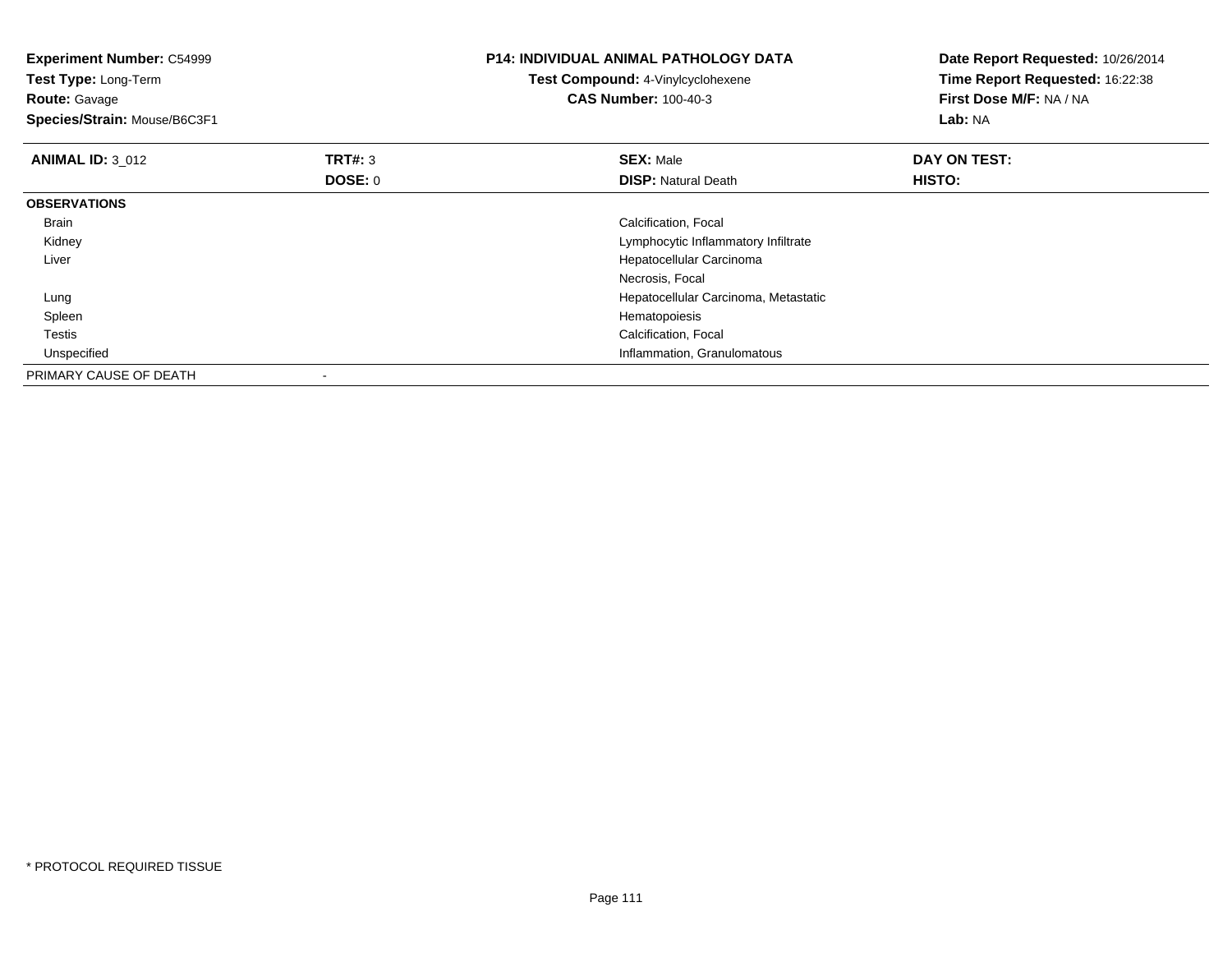| <b>Experiment Number: C54999</b><br><b>Test Type: Long-Term</b><br><b>Route: Gavage</b><br>Species/Strain: Mouse/B6C3F1 |                        | <b>P14: INDIVIDUAL ANIMAL PATHOLOGY DATA</b><br>Test Compound: 4-Vinylcyclohexene<br><b>CAS Number: 100-40-3</b> | Date Report Requested: 10/26/2014<br>Time Report Requested: 16:22:38<br>First Dose M/F: NA / NA<br>Lab: NA |
|-------------------------------------------------------------------------------------------------------------------------|------------------------|------------------------------------------------------------------------------------------------------------------|------------------------------------------------------------------------------------------------------------|
| <b>ANIMAL ID: 3 013</b>                                                                                                 | TRT#: 3<br>DOSE: 0     | <b>SEX: Male</b><br><b>DISP:</b> Terminal Sacrifice                                                              | DAY ON TEST:<br>HISTO:                                                                                     |
| <b>OBSERVATIONS</b>                                                                                                     |                        |                                                                                                                  |                                                                                                            |
| Liver                                                                                                                   |                        | Hepatocellular Carcinoma                                                                                         |                                                                                                            |
| Lung                                                                                                                    |                        | Lymphocytic Inflammatory Infiltrate                                                                              |                                                                                                            |
| Lymph node                                                                                                              | Mediastinal Lymph Node | Hyperplasia, Lymphoid                                                                                            |                                                                                                            |
| Testis                                                                                                                  |                        | Calcification, Focal                                                                                             |                                                                                                            |
| PRIMARY CAUSE OF DEATH                                                                                                  |                        |                                                                                                                  |                                                                                                            |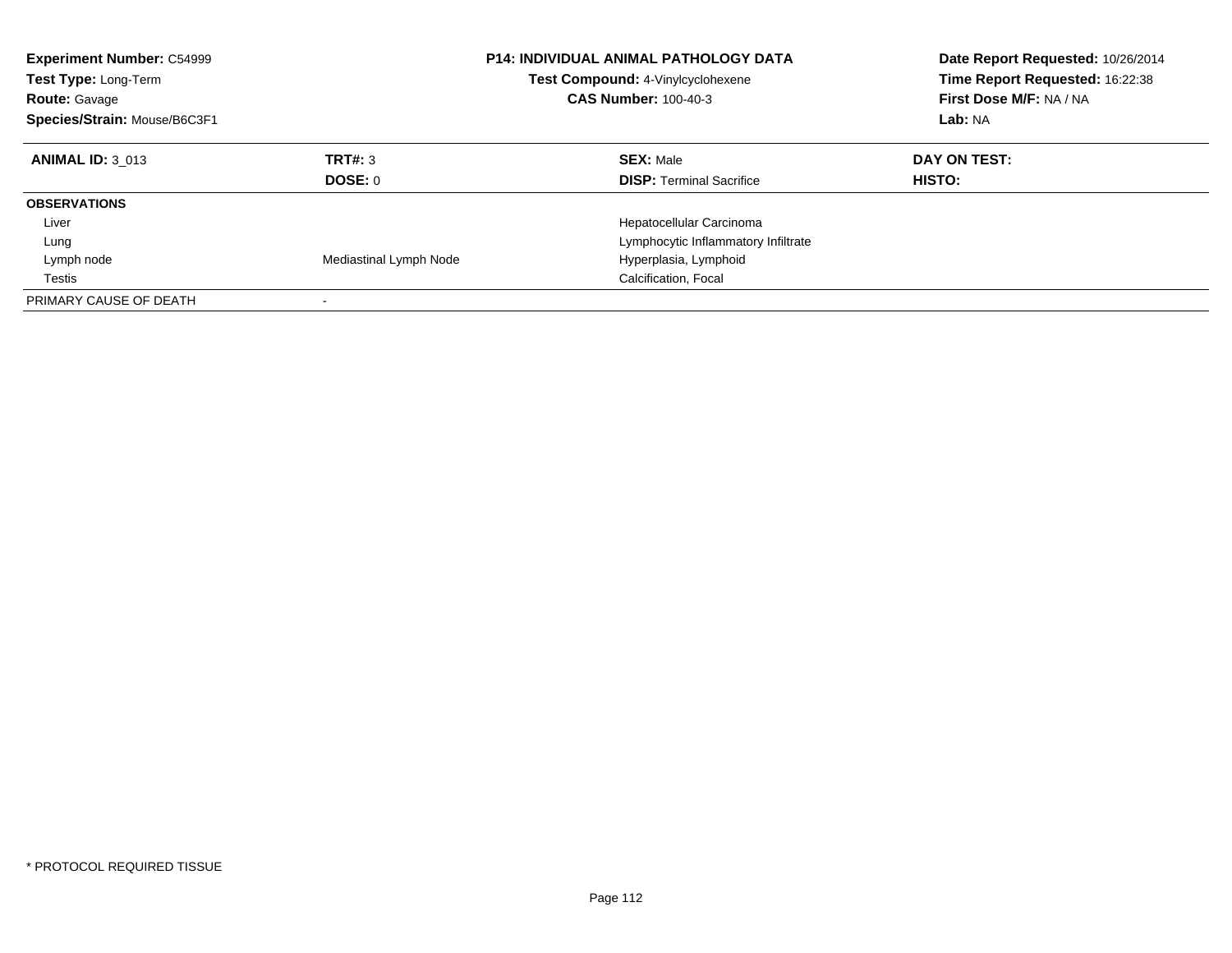| <b>Experiment Number: C54999</b><br>Test Type: Long-Term<br><b>Route: Gavage</b><br>Species/Strain: Mouse/B6C3F1 |                | <b>P14: INDIVIDUAL ANIMAL PATHOLOGY DATA</b><br>Test Compound: 4-Vinylcyclohexene<br><b>CAS Number: 100-40-3</b> | Date Report Requested: 10/26/2014<br>Time Report Requested: 16:22:38<br>First Dose M/F: NA / NA<br>Lab: NA |
|------------------------------------------------------------------------------------------------------------------|----------------|------------------------------------------------------------------------------------------------------------------|------------------------------------------------------------------------------------------------------------|
| <b>ANIMAL ID: 3 014</b>                                                                                          | TRT#: 3        | <b>SEX: Male</b>                                                                                                 | DAY ON TEST:                                                                                               |
|                                                                                                                  | <b>DOSE: 0</b> | <b>DISP:</b> Terminal Sacrifice                                                                                  | HISTO:                                                                                                     |
| <b>OBSERVATIONS</b>                                                                                              |                |                                                                                                                  |                                                                                                            |
| Liver                                                                                                            |                | Hepatocellular Adenoma                                                                                           |                                                                                                            |
| Lung                                                                                                             |                | Alveolar/Bronchiolar Adenoma                                                                                     |                                                                                                            |
| Spleen                                                                                                           |                | Hyperplasia, Lymphoid                                                                                            |                                                                                                            |
| Thyroid                                                                                                          | Follicle       | Atrophy, Focal                                                                                                   |                                                                                                            |
| Urinary bladder                                                                                                  |                | Lymphocytic Inflammatory Infiltrate                                                                              |                                                                                                            |
| PRIMARY CAUSE OF DEATH                                                                                           |                |                                                                                                                  |                                                                                                            |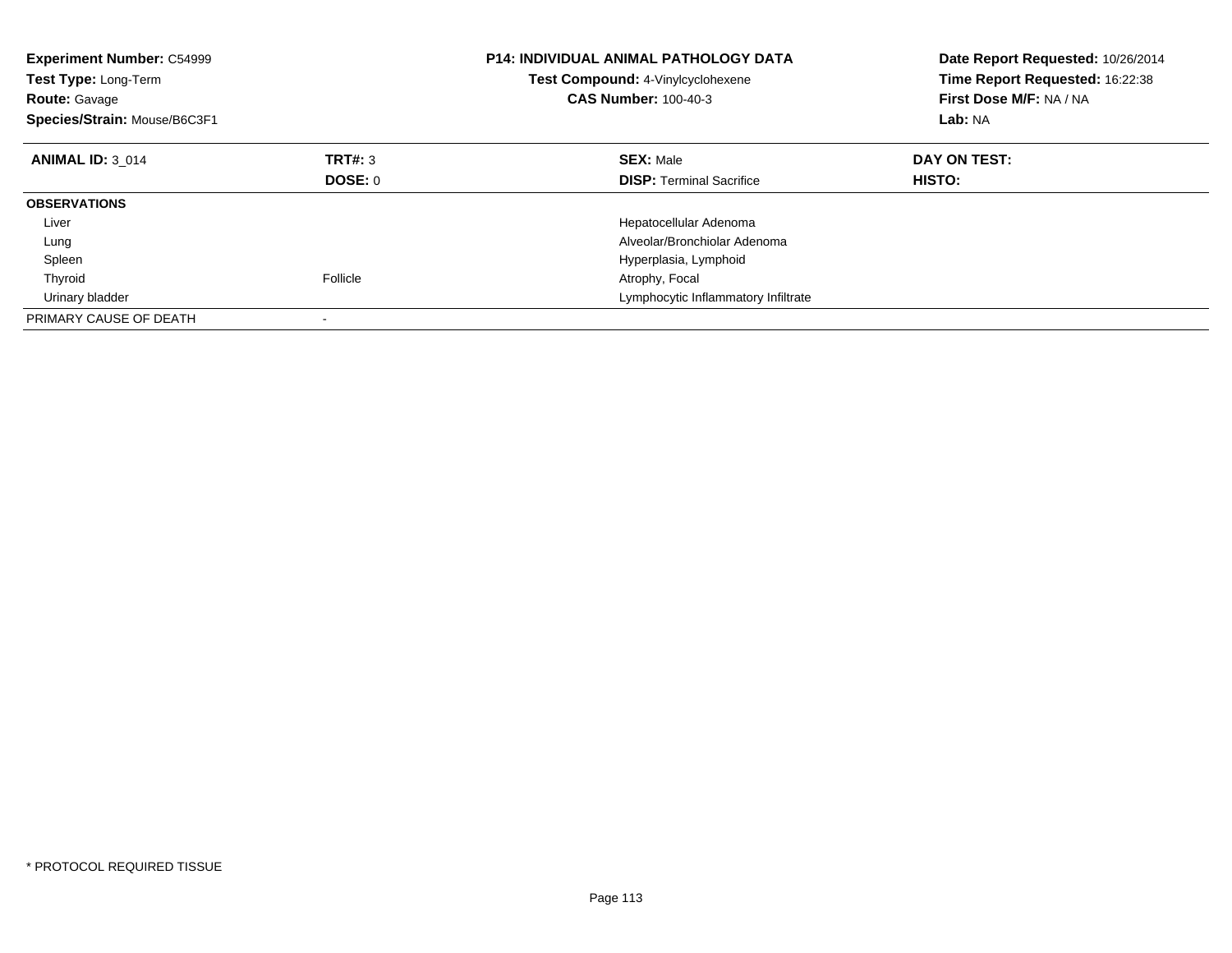| <b>Experiment Number: C54999</b><br>Test Type: Long-Term<br><b>Route: Gavage</b><br>Species/Strain: Mouse/B6C3F1 |                     | <b>P14: INDIVIDUAL ANIMAL PATHOLOGY DATA</b><br>Test Compound: 4-Vinylcyclohexene<br><b>CAS Number: 100-40-3</b> | Date Report Requested: 10/26/2014<br>Time Report Requested: 16:22:38<br>First Dose M/F: NA / NA<br>Lab: NA |
|------------------------------------------------------------------------------------------------------------------|---------------------|------------------------------------------------------------------------------------------------------------------|------------------------------------------------------------------------------------------------------------|
| <b>ANIMAL ID: 3 015</b>                                                                                          | TRT#: 3             | <b>SEX: Male</b>                                                                                                 | DAY ON TEST:                                                                                               |
|                                                                                                                  | <b>DOSE: 0</b>      | <b>DISP:</b> Terminal Sacrifice                                                                                  | <b>HISTO:</b>                                                                                              |
| <b>OBSERVATIONS</b>                                                                                              |                     |                                                                                                                  |                                                                                                            |
| Brain                                                                                                            |                     | Calcification, Focal                                                                                             |                                                                                                            |
| Preputial gland                                                                                                  |                     | Abscess, Nos                                                                                                     |                                                                                                            |
|                                                                                                                  |                     | Dilatation, Ducts                                                                                                |                                                                                                            |
| Testis                                                                                                           |                     | Metaplasia, Squamous                                                                                             |                                                                                                            |
| Unspecified                                                                                                      | Multiple Organs Nos | Lymphoma, Mixed-Malignant Type                                                                                   |                                                                                                            |
| PRIMARY CAUSE OF DEATH                                                                                           |                     |                                                                                                                  |                                                                                                            |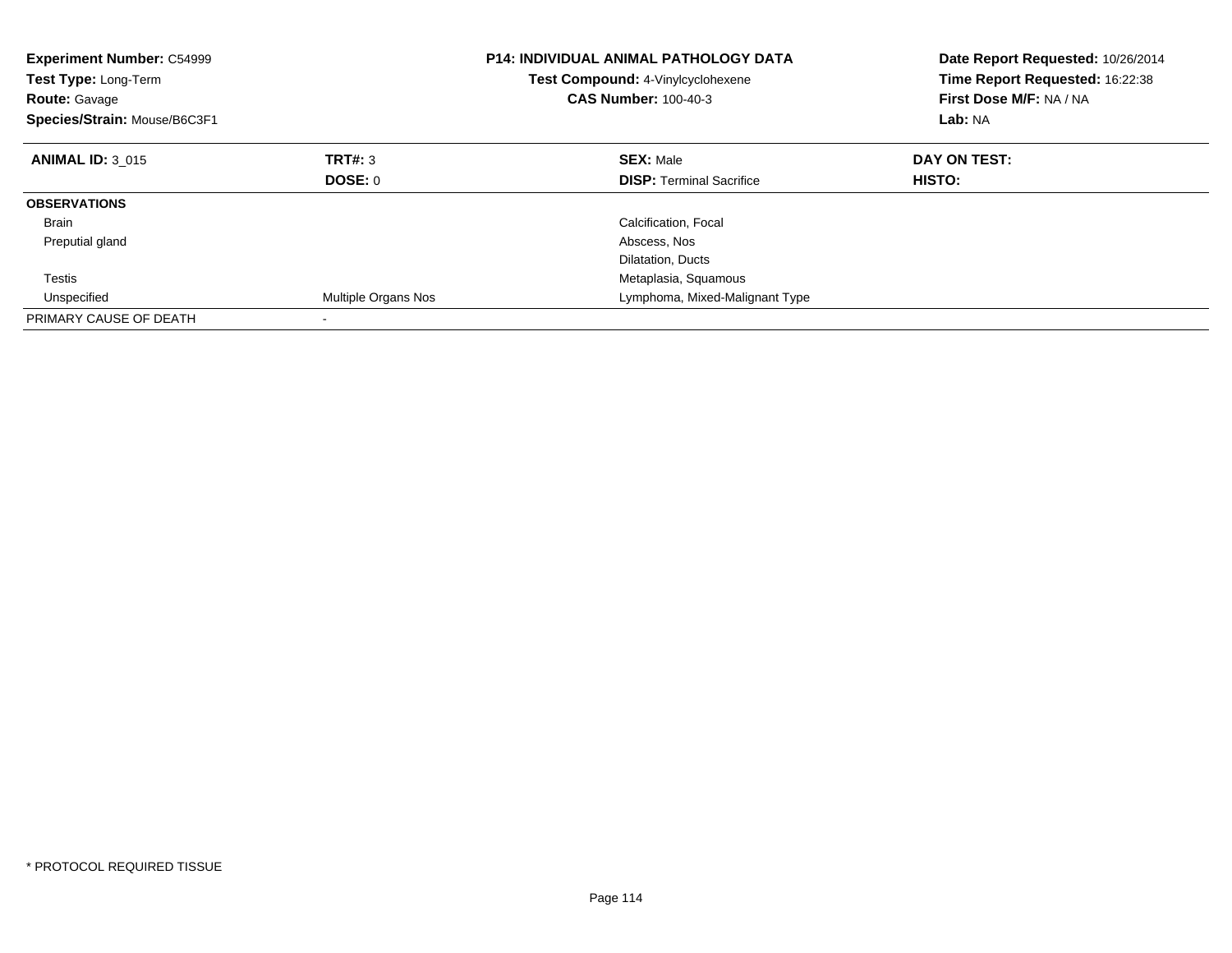| <b>Experiment Number: C54999</b><br>Test Type: Long-Term<br><b>Route: Gavage</b><br>Species/Strain: Mouse/B6C3F1 |                            | <b>P14: INDIVIDUAL ANIMAL PATHOLOGY DATA</b><br>Test Compound: 4-Vinylcyclohexene<br><b>CAS Number: 100-40-3</b> | Date Report Requested: 10/26/2014<br>Time Report Requested: 16:22:38<br>First Dose M/F: NA / NA<br>Lab: NA |
|------------------------------------------------------------------------------------------------------------------|----------------------------|------------------------------------------------------------------------------------------------------------------|------------------------------------------------------------------------------------------------------------|
| <b>ANIMAL ID: 3 016</b>                                                                                          | TRT#: 3<br>DOSE: 0         | <b>SEX: Male</b><br><b>DISP:</b> Accidently Killed                                                               | DAY ON TEST:<br>HISTO:                                                                                     |
|                                                                                                                  |                            |                                                                                                                  |                                                                                                            |
| <b>OBSERVATIONS</b>                                                                                              |                            |                                                                                                                  |                                                                                                            |
| Esophagus                                                                                                        | Periesophageal Tissue      | Hemorrhage                                                                                                       |                                                                                                            |
|                                                                                                                  |                            | Inflammation, Active Chronic                                                                                     |                                                                                                            |
| Kidney                                                                                                           | Glomerulus                 | Embolus, Septic                                                                                                  |                                                                                                            |
| Unspecified                                                                                                      | <b>Thoracic Cavity Nos</b> | Hemothorax                                                                                                       |                                                                                                            |
| PRIMARY CAUSE OF DEATH                                                                                           | $\overline{\phantom{a}}$   |                                                                                                                  |                                                                                                            |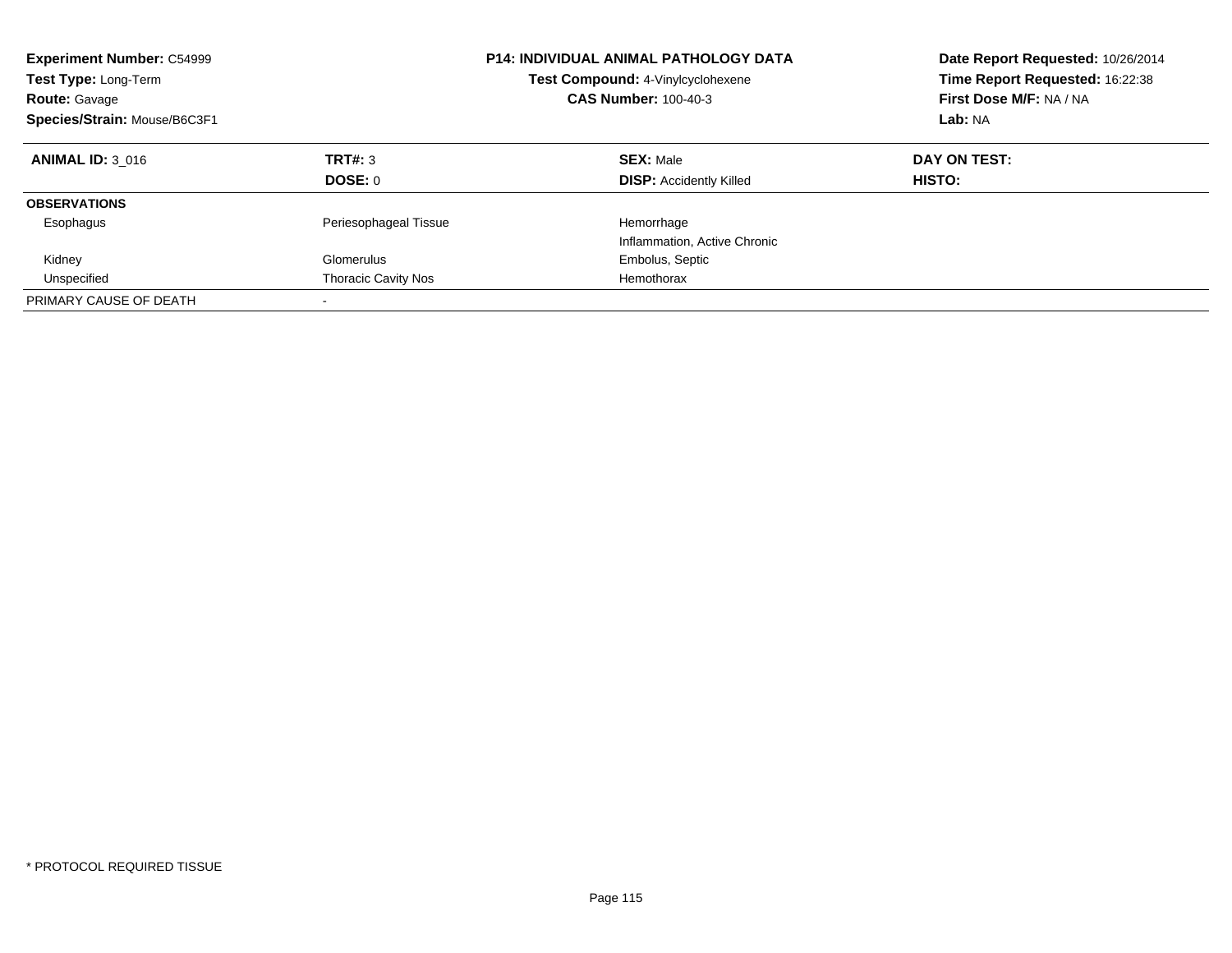| <b>Experiment Number: C54999</b> | <b>P14: INDIVIDUAL ANIMAL PATHOLOGY DATA</b> | Date Report Requested: 10/26/2014   |                                 |
|----------------------------------|----------------------------------------------|-------------------------------------|---------------------------------|
| Test Type: Long-Term             |                                              | Test Compound: 4-Vinylcyclohexene   | Time Report Requested: 16:22:38 |
| <b>Route: Gavage</b>             |                                              | <b>CAS Number: 100-40-3</b>         | First Dose M/F: NA / NA         |
| Species/Strain: Mouse/B6C3F1     |                                              |                                     | Lab: NA                         |
| <b>ANIMAL ID: 3 017</b>          | TRT#: 3                                      | <b>SEX: Male</b>                    | DAY ON TEST:                    |
|                                  | DOSE: 0                                      | <b>DISP:</b> Terminal Sacrifice     | <b>HISTO:</b>                   |
| <b>OBSERVATIONS</b>              |                                              |                                     |                                 |
| Kidney                           | Tubule                                       | Atrophy, Focal                      |                                 |
| Lung                             |                                              | Lymphocytic Inflammatory Infiltrate |                                 |
| PRIMARY CAUSE OF DEATH           |                                              |                                     |                                 |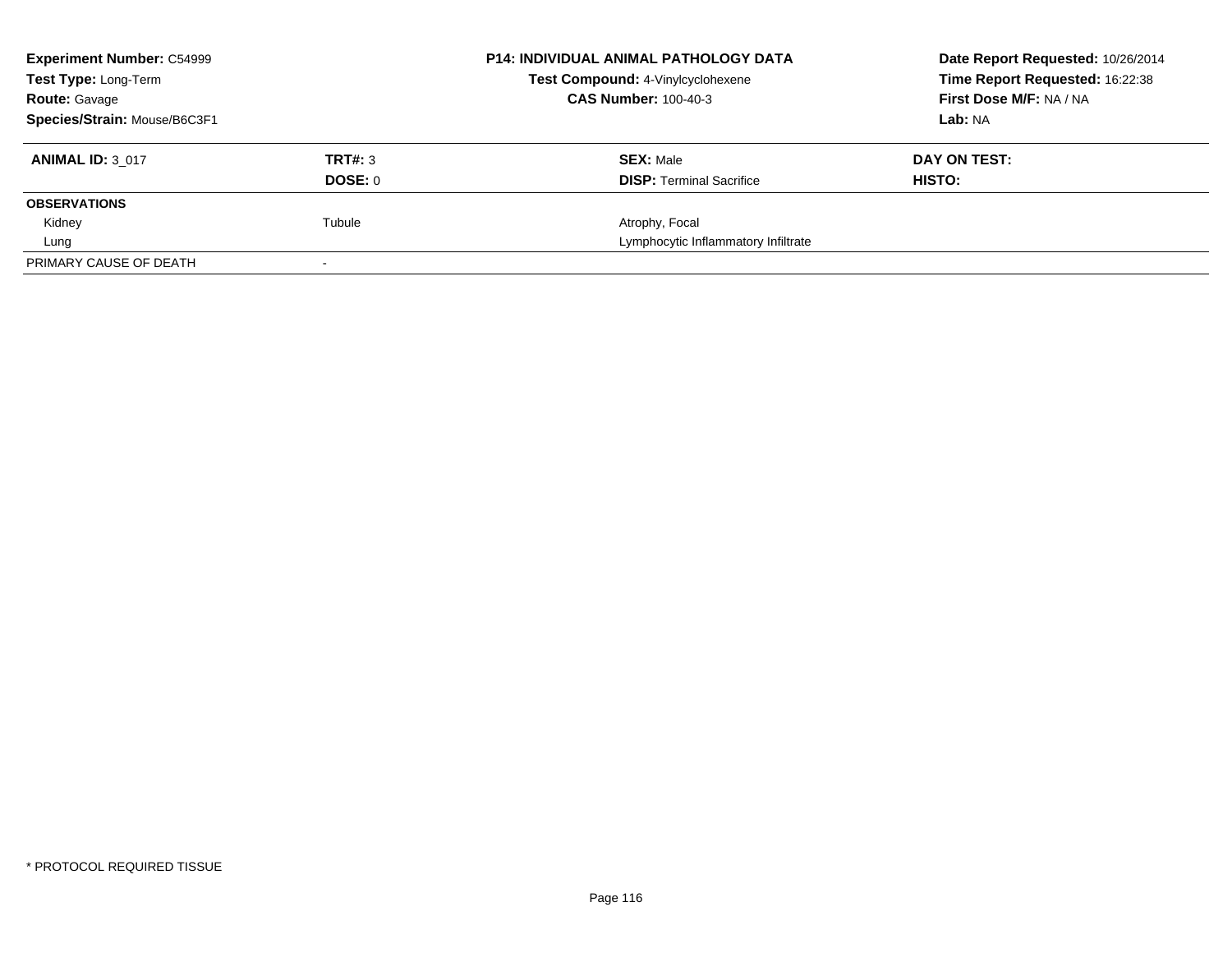| <b>Experiment Number: C54999</b><br>Test Type: Long-Term |         | <b>P14: INDIVIDUAL ANIMAL PATHOLOGY DATA</b><br>Test Compound: 4-Vinylcyclohexene | Date Report Requested: 10/26/2014 |
|----------------------------------------------------------|---------|-----------------------------------------------------------------------------------|-----------------------------------|
|                                                          |         |                                                                                   | Time Report Requested: 16:22:38   |
| <b>Route:</b> Gavage                                     |         | <b>CAS Number: 100-40-3</b>                                                       | First Dose M/F: NA / NA           |
| Species/Strain: Mouse/B6C3F1                             |         |                                                                                   | Lab: NA                           |
| <b>ANIMAL ID: 3 019</b>                                  | TRT#: 3 | <b>SEX: Male</b>                                                                  | DAY ON TEST:                      |
|                                                          | DOSE: 0 | <b>DISP:</b> Terminal Sacrifice                                                   | HISTO:                            |
| <b>OBSERVATIONS</b>                                      |         |                                                                                   |                                   |
| Brain                                                    |         | Calcification, Focal                                                              |                                   |
| Liver                                                    |         | Hepatocellular Adenoma                                                            |                                   |
| PRIMARY CAUSE OF DEATH                                   |         |                                                                                   |                                   |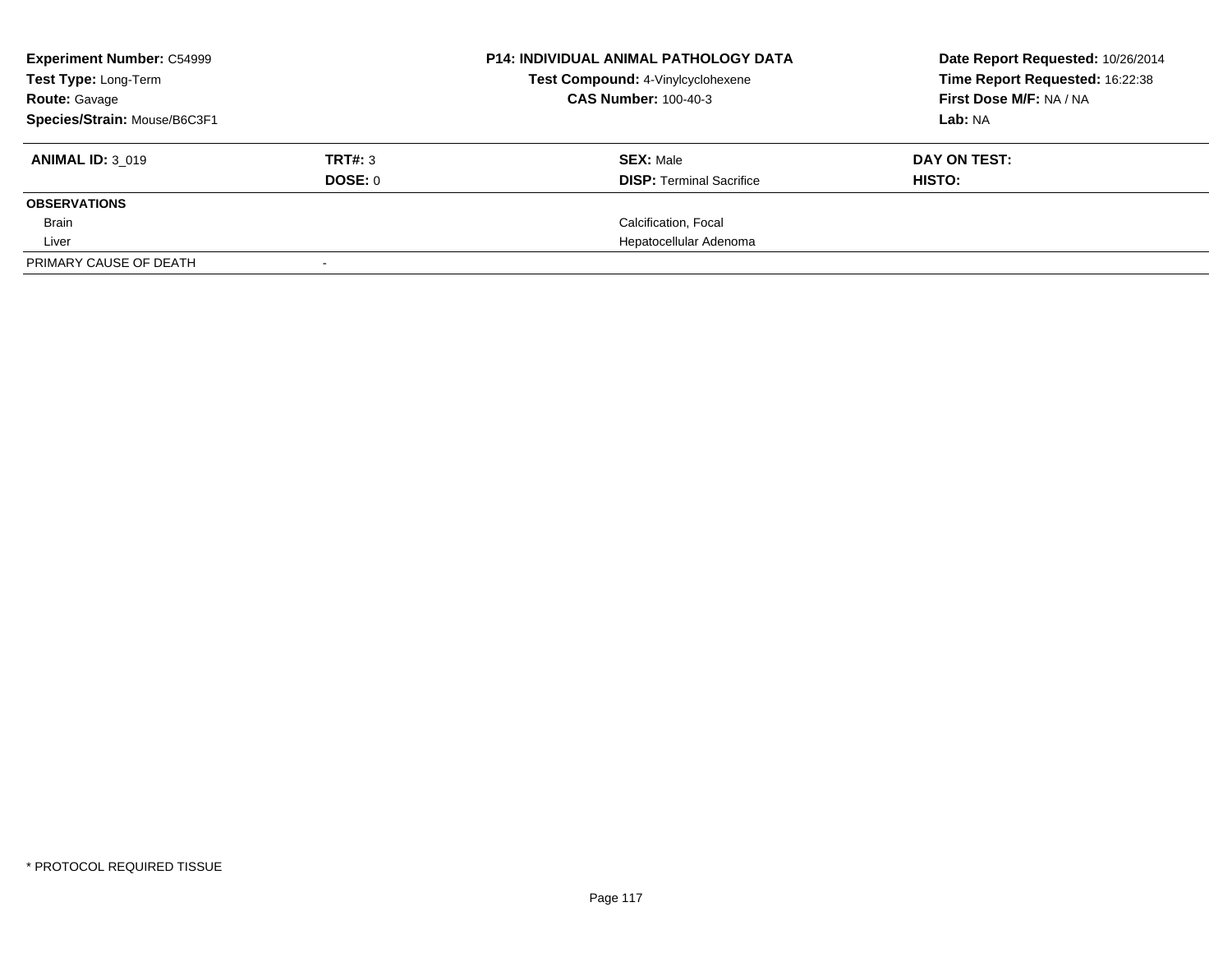| <b>Experiment Number: C54999</b><br>Test Type: Long-Term<br><b>Route: Gavage</b><br>Species/Strain: Mouse/B6C3F1 |                    | <b>P14: INDIVIDUAL ANIMAL PATHOLOGY DATA</b><br>Test Compound: 4-Vinylcyclohexene<br><b>CAS Number: 100-40-3</b> | Date Report Requested: 10/26/2014<br>Time Report Requested: 16:22:38<br>First Dose M/F: NA / NA<br>Lab: NA |
|------------------------------------------------------------------------------------------------------------------|--------------------|------------------------------------------------------------------------------------------------------------------|------------------------------------------------------------------------------------------------------------|
| <b>ANIMAL ID: 3 020</b>                                                                                          | TRT#: 3<br>DOSE: 0 | <b>SEX: Male</b><br><b>DISP:</b> Natural Death                                                                   | DAY ON TEST:<br>HISTO:                                                                                     |
| <b>OBSERVATIONS</b>                                                                                              |                    |                                                                                                                  |                                                                                                            |
| Esophagus                                                                                                        |                    | Inflammation, Acute                                                                                              |                                                                                                            |
| Unspecified                                                                                                      |                    | Inflammation, Acute                                                                                              |                                                                                                            |
| Urinary bladder                                                                                                  |                    | Cast, Nos                                                                                                        |                                                                                                            |
| PRIMARY CAUSE OF DEATH                                                                                           |                    |                                                                                                                  |                                                                                                            |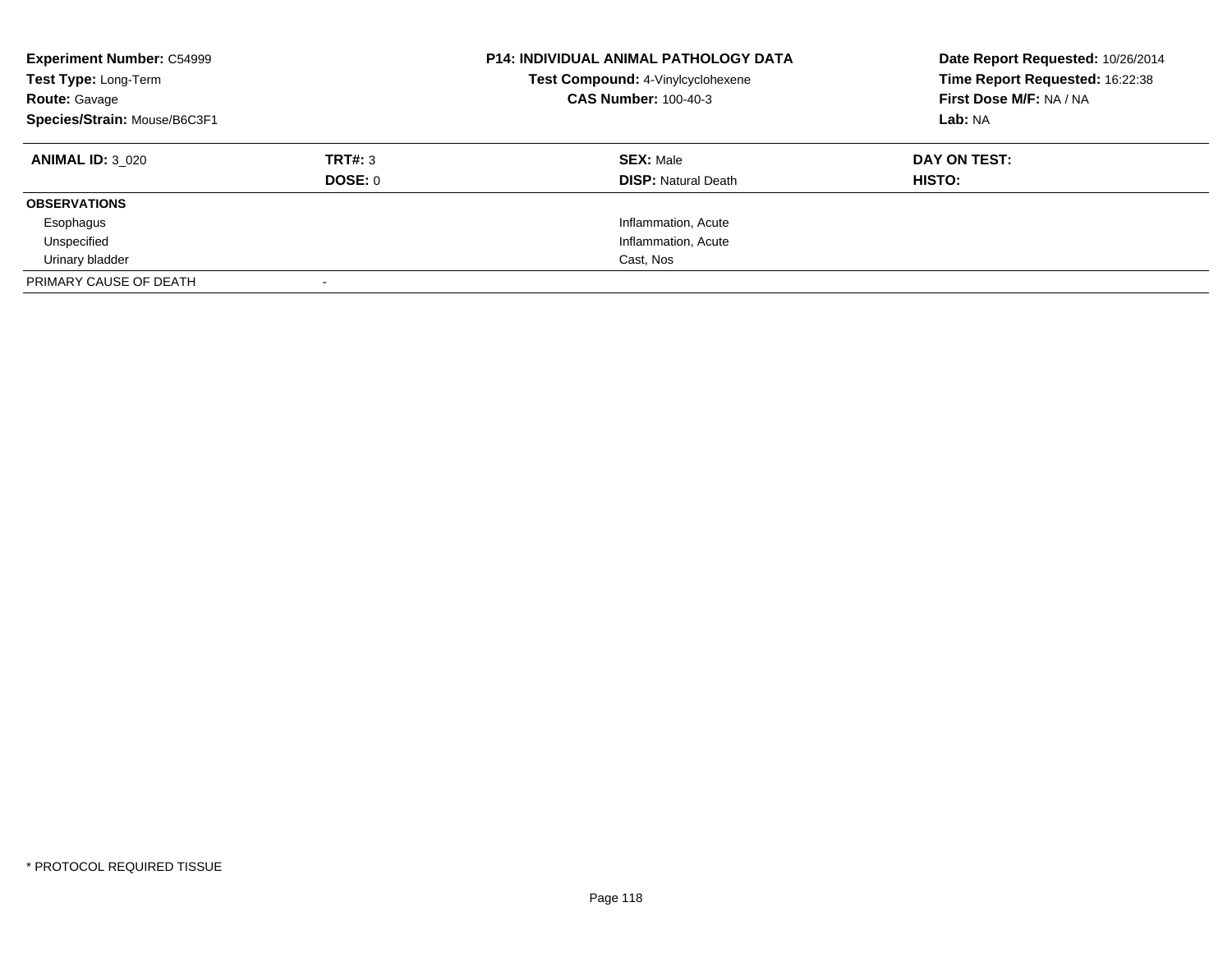| <b>Experiment Number: C54999</b><br><b>Test Type: Long-Term</b><br><b>Route: Gavage</b><br>Species/Strain: Mouse/B6C3F1 |                        | <b>P14: INDIVIDUAL ANIMAL PATHOLOGY DATA</b><br>Test Compound: 4-Vinylcyclohexene<br><b>CAS Number: 100-40-3</b> | Date Report Requested: 10/26/2014<br>Time Report Requested: 16:22:38<br>First Dose M/F: NA / NA<br>Lab: NA |
|-------------------------------------------------------------------------------------------------------------------------|------------------------|------------------------------------------------------------------------------------------------------------------|------------------------------------------------------------------------------------------------------------|
| <b>ANIMAL ID: 3 021</b>                                                                                                 | TRT#: 3<br>DOSE: 0     | <b>SEX: Male</b><br><b>DISP:</b> Dosing Accident                                                                 | DAY ON TEST:<br>HISTO:                                                                                     |
| <b>OBSERVATIONS</b>                                                                                                     |                        |                                                                                                                  |                                                                                                            |
| Heart                                                                                                                   |                        | Calcification, Nos                                                                                               |                                                                                                            |
|                                                                                                                         | Atrium                 | Inflammation, Acute                                                                                              |                                                                                                            |
| Lung                                                                                                                    | Pleura Nos             | Inflammation, Acute/Chronic                                                                                      |                                                                                                            |
| Unspecified                                                                                                             | <b>Mediastinum Nos</b> | Inflammation, Fibrinous                                                                                          |                                                                                                            |
| PRIMARY CAUSE OF DEATH                                                                                                  |                        |                                                                                                                  |                                                                                                            |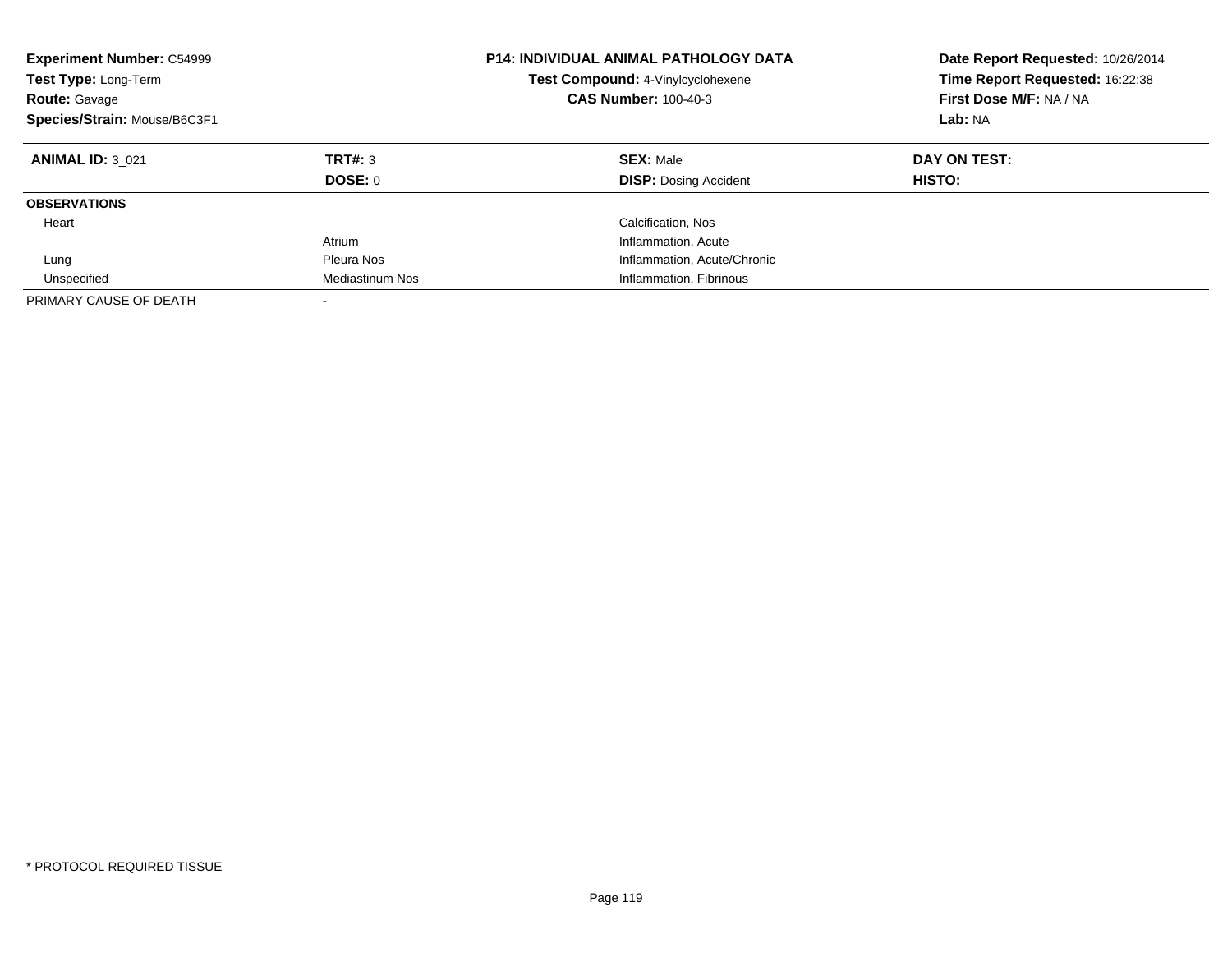| <b>Experiment Number: C54999</b><br><b>Test Type: Long-Term</b><br><b>Route: Gavage</b><br>Species/Strain: Mouse/B6C3F1 |                     | <b>P14: INDIVIDUAL ANIMAL PATHOLOGY DATA</b><br>Test Compound: 4-Vinylcyclohexene<br><b>CAS Number: 100-40-3</b> | Date Report Requested: 10/26/2014<br>Time Report Requested: 16:22:38<br>First Dose M/F: NA / NA<br>Lab: NA |
|-------------------------------------------------------------------------------------------------------------------------|---------------------|------------------------------------------------------------------------------------------------------------------|------------------------------------------------------------------------------------------------------------|
| <b>ANIMAL ID: 3 022</b>                                                                                                 | TRT#: 3<br>DOSE: 0  | <b>SEX: Male</b><br><b>DISP:</b> Terminal Sacrifice                                                              | DAY ON TEST:<br>HISTO:                                                                                     |
| <b>OBSERVATIONS</b>                                                                                                     |                     |                                                                                                                  |                                                                                                            |
| Liver                                                                                                                   |                     | Metamorphosis, Fatty                                                                                             |                                                                                                            |
| Salivary gland                                                                                                          |                     | Calcification, Focal                                                                                             |                                                                                                            |
| Testis                                                                                                                  |                     | Calcification, Focal                                                                                             |                                                                                                            |
| Unspecified                                                                                                             | Multiple Organs Nos | Lymphoma, Mixed-Malignant Type                                                                                   |                                                                                                            |
| PRIMARY CAUSE OF DEATH                                                                                                  |                     |                                                                                                                  |                                                                                                            |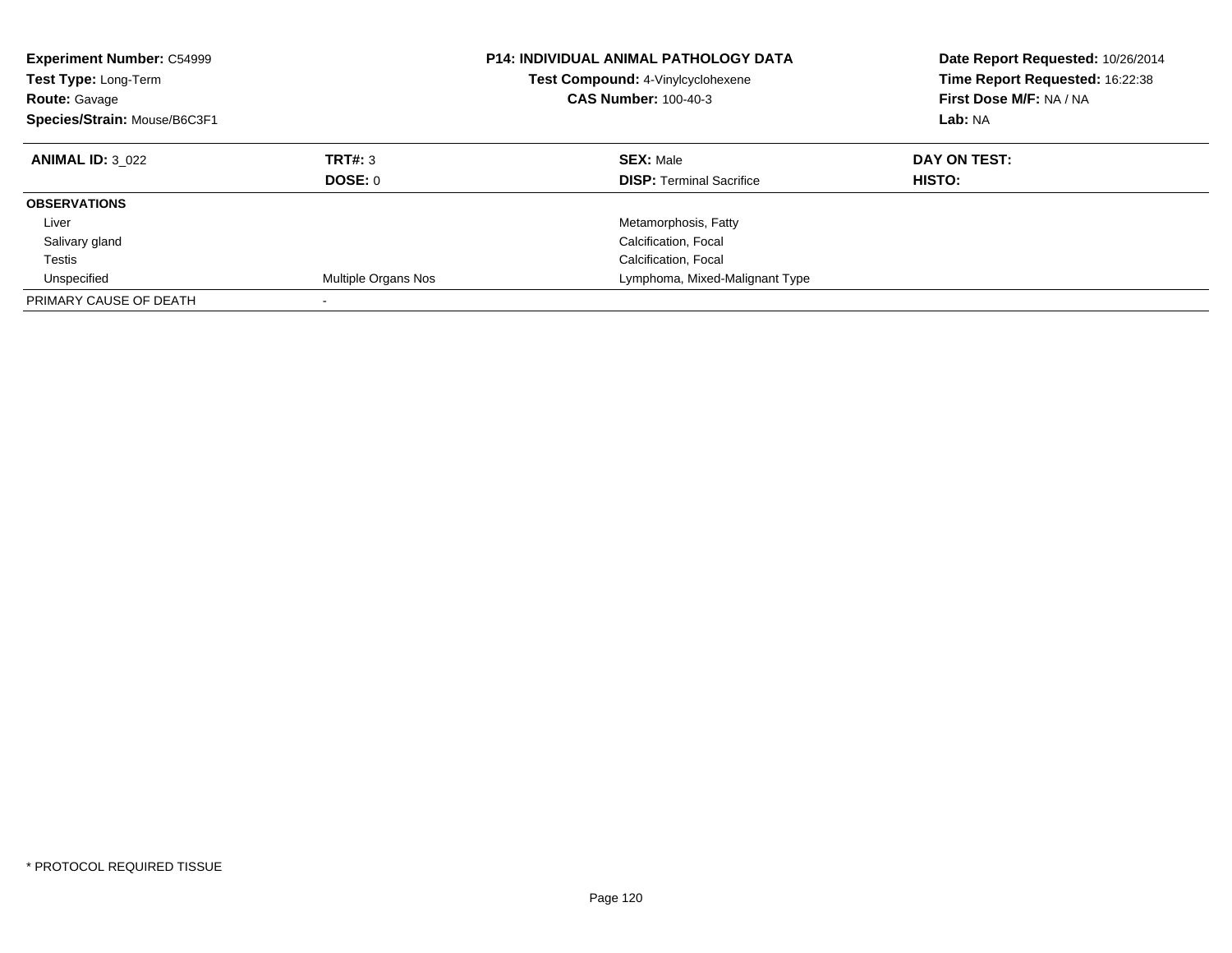| <b>Experiment Number: C54999</b><br>Test Type: Long-Term |         | <b>P14: INDIVIDUAL ANIMAL PATHOLOGY DATA</b><br>Test Compound: 4-Vinylcyclohexene | Date Report Requested: 10/26/2014<br>Time Report Requested: 16:22:38 |
|----------------------------------------------------------|---------|-----------------------------------------------------------------------------------|----------------------------------------------------------------------|
| <b>Route: Gavage</b>                                     |         | <b>CAS Number: 100-40-3</b>                                                       | First Dose M/F: NA / NA                                              |
| Species/Strain: Mouse/B6C3F1                             |         |                                                                                   | Lab: NA                                                              |
| <b>ANIMAL ID: 3 023</b>                                  | TRT#: 3 | <b>SEX: Male</b>                                                                  | DAY ON TEST:                                                         |
|                                                          | DOSE: 0 | <b>DISP:</b> Natural Death                                                        | HISTO:                                                               |
| <b>OBSERVATIONS</b>                                      |         |                                                                                   |                                                                      |
| <b>Brain</b>                                             |         | Calcification, Focal                                                              |                                                                      |
| Liver                                                    |         | Hepatocellular Carcinoma                                                          |                                                                      |
| PRIMARY CAUSE OF DEATH                                   |         |                                                                                   |                                                                      |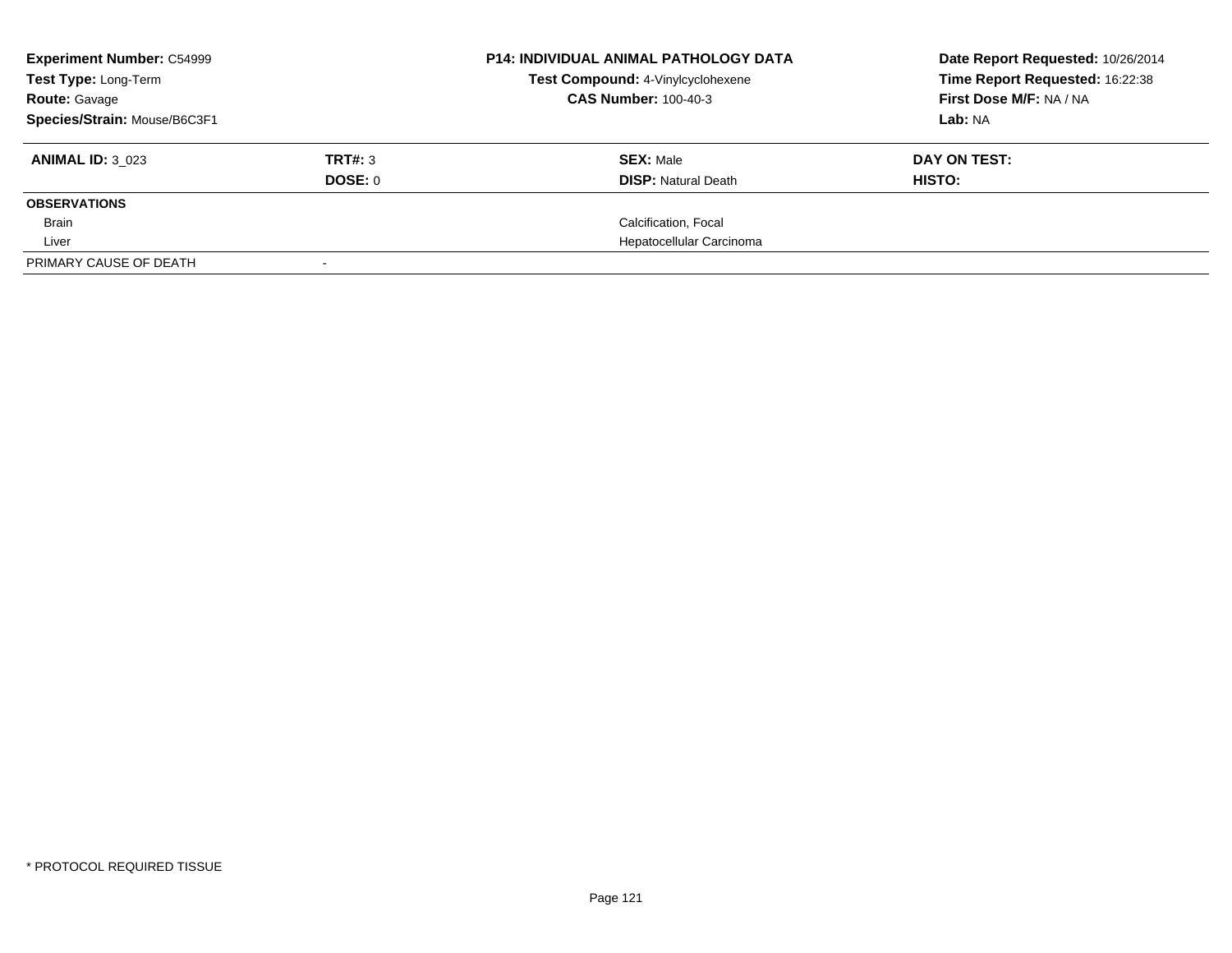| <b>Experiment Number: C54999</b><br>Test Type: Long-Term<br><b>Route: Gavage</b><br>Species/Strain: Mouse/B6C3F1 |         | <b>P14: INDIVIDUAL ANIMAL PATHOLOGY DATA</b><br>Test Compound: 4-Vinylcyclohexene<br><b>CAS Number: 100-40-3</b> | Date Report Requested: 10/26/2014<br>Time Report Requested: 16:22:38<br>First Dose M/F: NA / NA<br>Lab: NA |
|------------------------------------------------------------------------------------------------------------------|---------|------------------------------------------------------------------------------------------------------------------|------------------------------------------------------------------------------------------------------------|
| <b>ANIMAL ID: 3 024</b>                                                                                          | TRT#: 3 | <b>SEX: Male</b>                                                                                                 | DAY ON TEST:                                                                                               |
|                                                                                                                  | DOSE: 0 | <b>DISP:</b> Natural Death                                                                                       | <b>HISTO:</b>                                                                                              |
| <b>OBSERVATIONS</b>                                                                                              |         |                                                                                                                  |                                                                                                            |
| <b>Brain</b>                                                                                                     |         | Calcification, Focal                                                                                             |                                                                                                            |
| Epididymis                                                                                                       |         | Calcification, Focal                                                                                             |                                                                                                            |
| Kidney                                                                                                           |         | Lymphocytic Inflammatory Infiltrate                                                                              |                                                                                                            |
| Liver                                                                                                            |         | Hepatocellular Carcinoma                                                                                         |                                                                                                            |
| Spleen                                                                                                           |         | Hematopoiesis                                                                                                    |                                                                                                            |
| PRIMARY CAUSE OF DEATH                                                                                           |         |                                                                                                                  |                                                                                                            |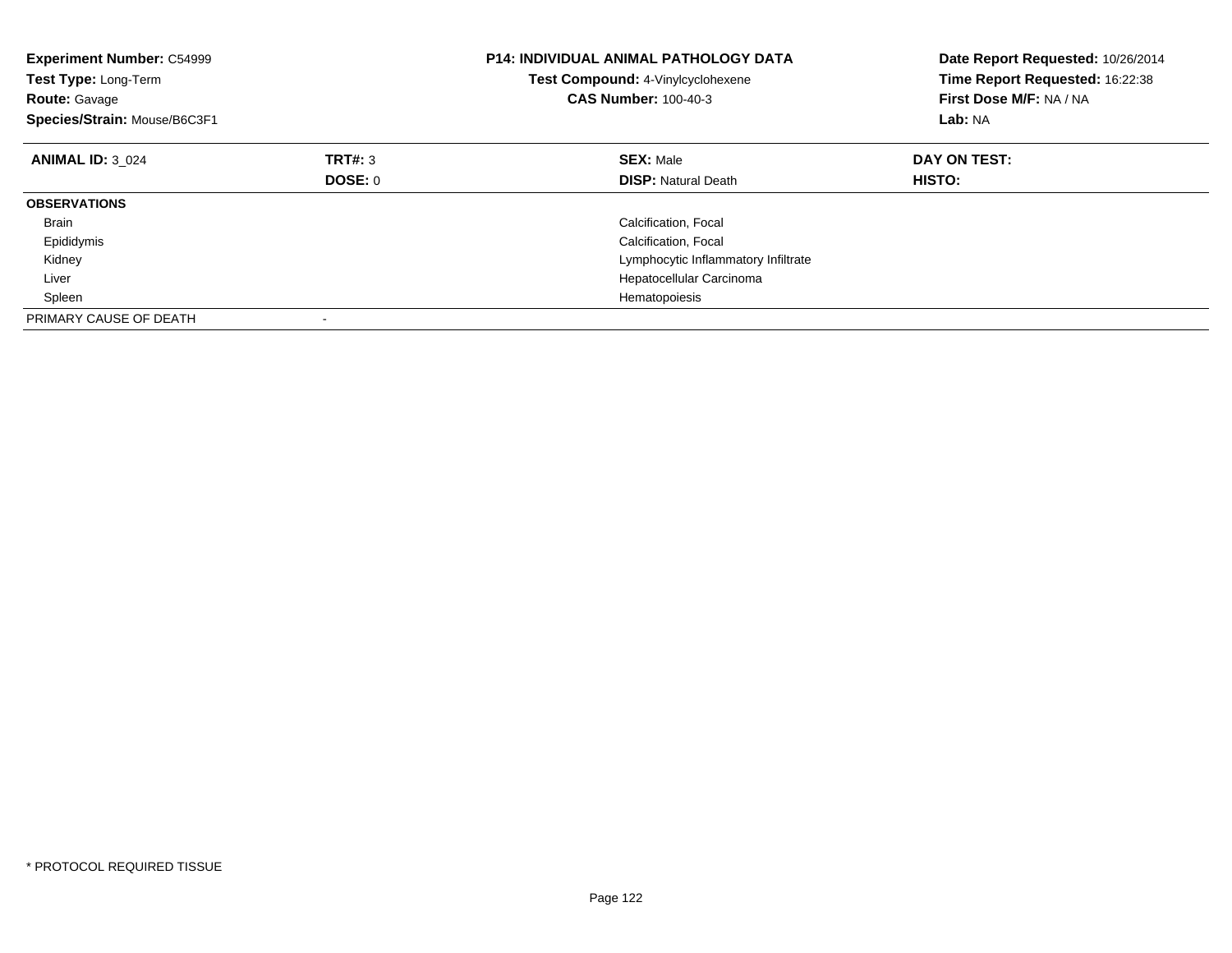| <b>Experiment Number: C54999</b><br><b>Test Type: Long-Term</b><br><b>Route: Gavage</b><br>Species/Strain: Mouse/B6C3F1 |                    | <b>P14: INDIVIDUAL ANIMAL PATHOLOGY DATA</b><br>Test Compound: 4-Vinylcyclohexene<br><b>CAS Number: 100-40-3</b> | Date Report Requested: 10/26/2014<br>Time Report Requested: 16:22:38<br>First Dose M/F: NA / NA<br>Lab: NA |
|-------------------------------------------------------------------------------------------------------------------------|--------------------|------------------------------------------------------------------------------------------------------------------|------------------------------------------------------------------------------------------------------------|
| <b>ANIMAL ID: 3 025</b>                                                                                                 | TRT#: 3<br>DOSE: 0 | <b>SEX: Male</b><br><b>DISP:</b> Terminal Sacrifice                                                              | DAY ON TEST:<br>HISTO:                                                                                     |
| <b>OBSERVATIONS</b>                                                                                                     |                    |                                                                                                                  |                                                                                                            |
| Liver                                                                                                                   |                    | Hepatocellular Adenoma<br>Lymphocytic Inflammatory Infiltrate                                                    |                                                                                                            |
|                                                                                                                         |                    | Metamorphosis, Fatty                                                                                             |                                                                                                            |
| Urinary bladder                                                                                                         |                    | Lymphocytic Inflammatory Infiltrate                                                                              |                                                                                                            |
| PRIMARY CAUSE OF DEATH                                                                                                  |                    |                                                                                                                  |                                                                                                            |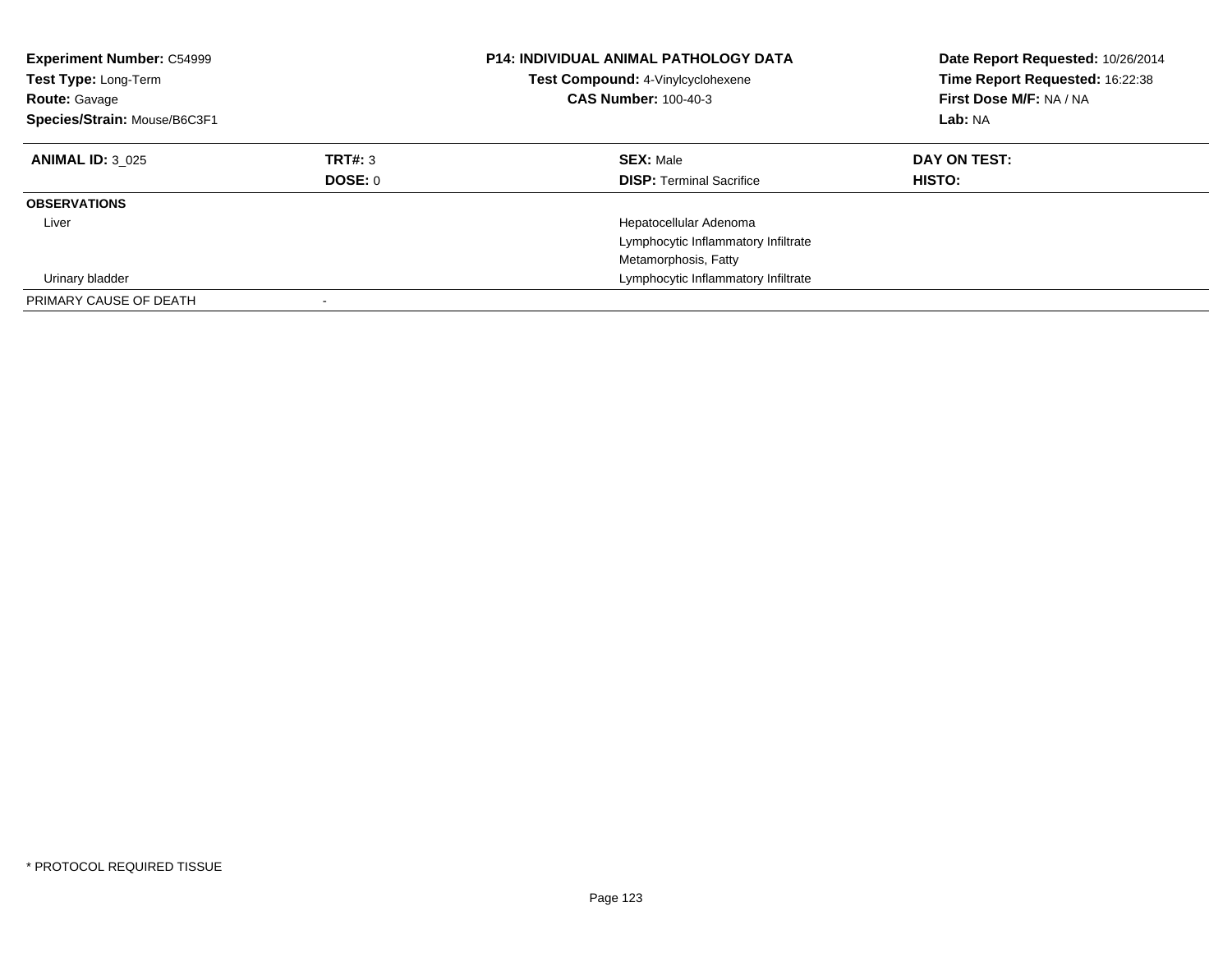| <b>Experiment Number: C54999</b><br>Test Type: Long-Term<br><b>Route: Gavage</b><br>Species/Strain: Mouse/B6C3F1 |         | <b>P14: INDIVIDUAL ANIMAL PATHOLOGY DATA</b><br>Test Compound: 4-Vinylcyclohexene<br><b>CAS Number: 100-40-3</b> | Date Report Requested: 10/26/2014<br>Time Report Requested: 16:22:38<br>First Dose M/F: NA / NA<br>Lab: NA |
|------------------------------------------------------------------------------------------------------------------|---------|------------------------------------------------------------------------------------------------------------------|------------------------------------------------------------------------------------------------------------|
| <b>ANIMAL ID: 3 026</b>                                                                                          | TRT#: 3 | <b>SEX: Male</b>                                                                                                 | DAY ON TEST:                                                                                               |
| <b>OBSERVATIONS</b>                                                                                              | DOSE: 0 | <b>DISP:</b> Terminal Sacrifice                                                                                  | HISTO:                                                                                                     |
| Brain                                                                                                            |         | Calcification, Focal                                                                                             |                                                                                                            |
| Kidney                                                                                                           |         | Lymphocytic Inflammatory Infiltrate                                                                              |                                                                                                            |
| Testis                                                                                                           |         | Calcification, Focal                                                                                             |                                                                                                            |
| PRIMARY CAUSE OF DEATH                                                                                           |         |                                                                                                                  |                                                                                                            |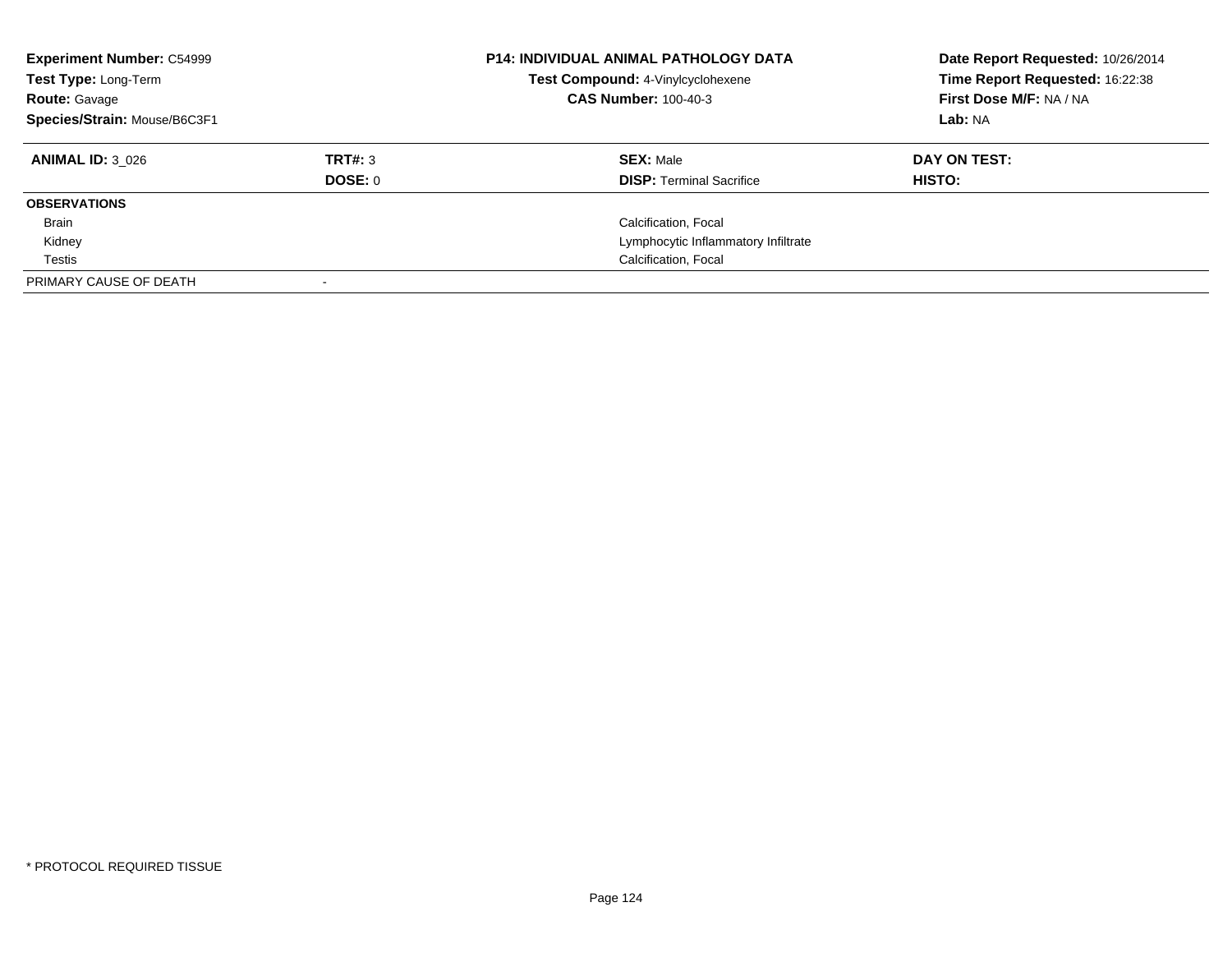| <b>Experiment Number: C54999</b><br>Test Type: Long-Term<br><b>Route: Gavage</b><br>Species/Strain: Mouse/B6C3F1 |                           | <b>P14: INDIVIDUAL ANIMAL PATHOLOGY DATA</b><br>Test Compound: 4-Vinylcyclohexene<br><b>CAS Number: 100-40-3</b> | Date Report Requested: 10/26/2014<br>Time Report Requested: 16:22:38<br>First Dose M/F: NA / NA<br>Lab: NA |
|------------------------------------------------------------------------------------------------------------------|---------------------------|------------------------------------------------------------------------------------------------------------------|------------------------------------------------------------------------------------------------------------|
| <b>ANIMAL ID: 3 027</b>                                                                                          | TRT#: 3<br><b>DOSE: 0</b> | <b>SEX: Male</b><br><b>DISP:</b> Terminal Sacrifice                                                              | DAY ON TEST:<br><b>HISTO:</b>                                                                              |
| <b>OBSERVATIONS</b>                                                                                              |                           |                                                                                                                  |                                                                                                            |
| Brain                                                                                                            |                           | Calcification, Focal                                                                                             |                                                                                                            |
| Liver                                                                                                            |                           | Cytoplasmic Change, Basophilic                                                                                   |                                                                                                            |
| Lung                                                                                                             |                           | Congestion, Nos                                                                                                  |                                                                                                            |
| PRIMARY CAUSE OF DEATH                                                                                           |                           |                                                                                                                  |                                                                                                            |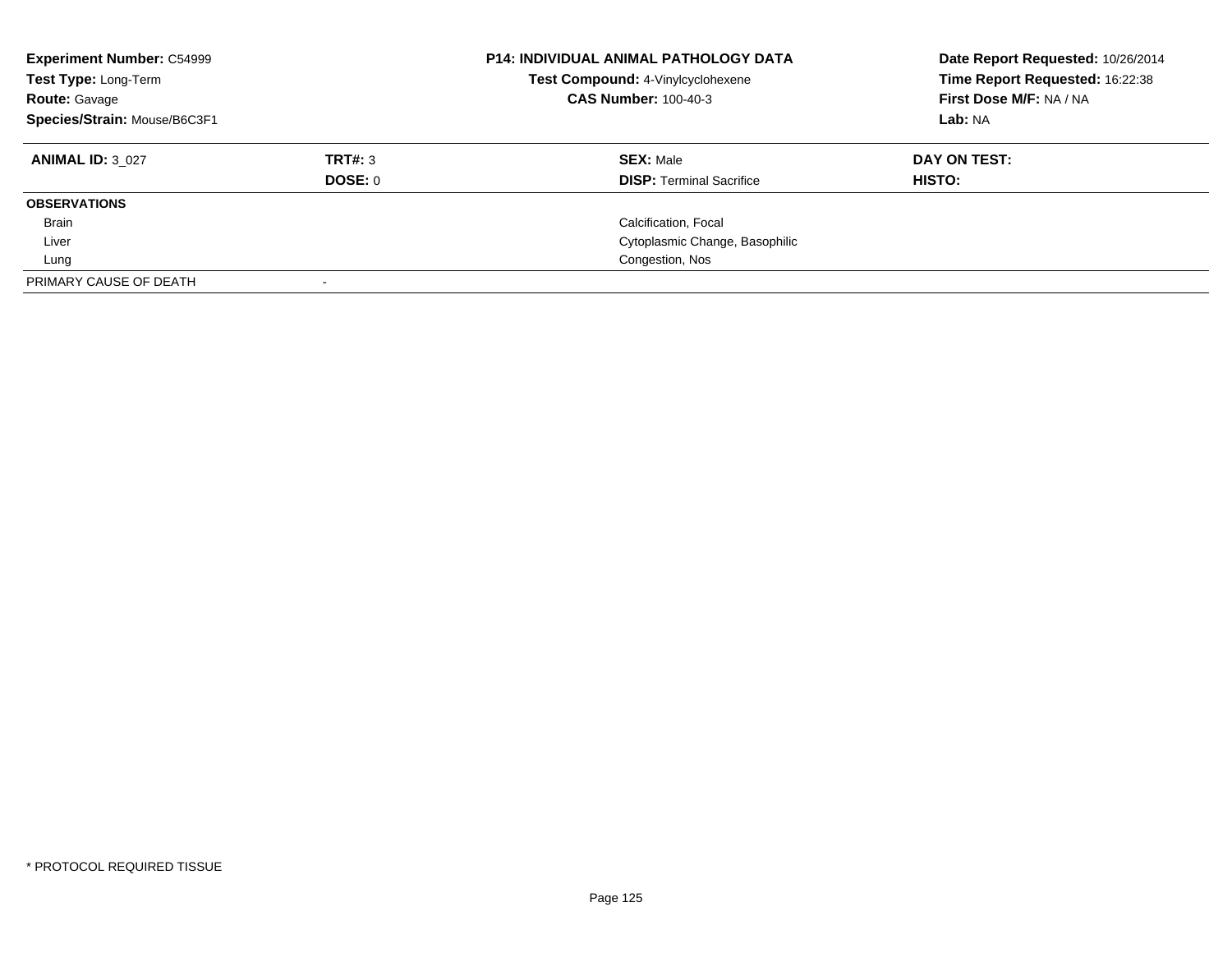| <b>Experiment Number: C54999</b><br>Test Type: Long-Term<br><b>Route: Gavage</b><br>Species/Strain: Mouse/B6C3F1 |                           | <b>P14: INDIVIDUAL ANIMAL PATHOLOGY DATA</b><br>Test Compound: 4-Vinylcyclohexene<br><b>CAS Number: 100-40-3</b> | Date Report Requested: 10/26/2014<br>Time Report Requested: 16:22:38<br>First Dose M/F: NA / NA<br>Lab: NA |
|------------------------------------------------------------------------------------------------------------------|---------------------------|------------------------------------------------------------------------------------------------------------------|------------------------------------------------------------------------------------------------------------|
| <b>ANIMAL ID: 3 028</b>                                                                                          | TRT#: 3<br><b>DOSE: 0</b> | <b>SEX: Male</b><br><b>DISP: Terminal Sacrifice</b>                                                              | DAY ON TEST:<br>HISTO:                                                                                     |
| <b>OBSERVATIONS</b>                                                                                              |                           |                                                                                                                  |                                                                                                            |
| Brain                                                                                                            |                           | Calcification, Focal                                                                                             |                                                                                                            |
| Kidney                                                                                                           |                           | Lymphocytic Inflammatory Infiltrate                                                                              |                                                                                                            |
| Thymus                                                                                                           |                           | Cyst, Nos                                                                                                        |                                                                                                            |
| PRIMARY CAUSE OF DEATH                                                                                           |                           |                                                                                                                  |                                                                                                            |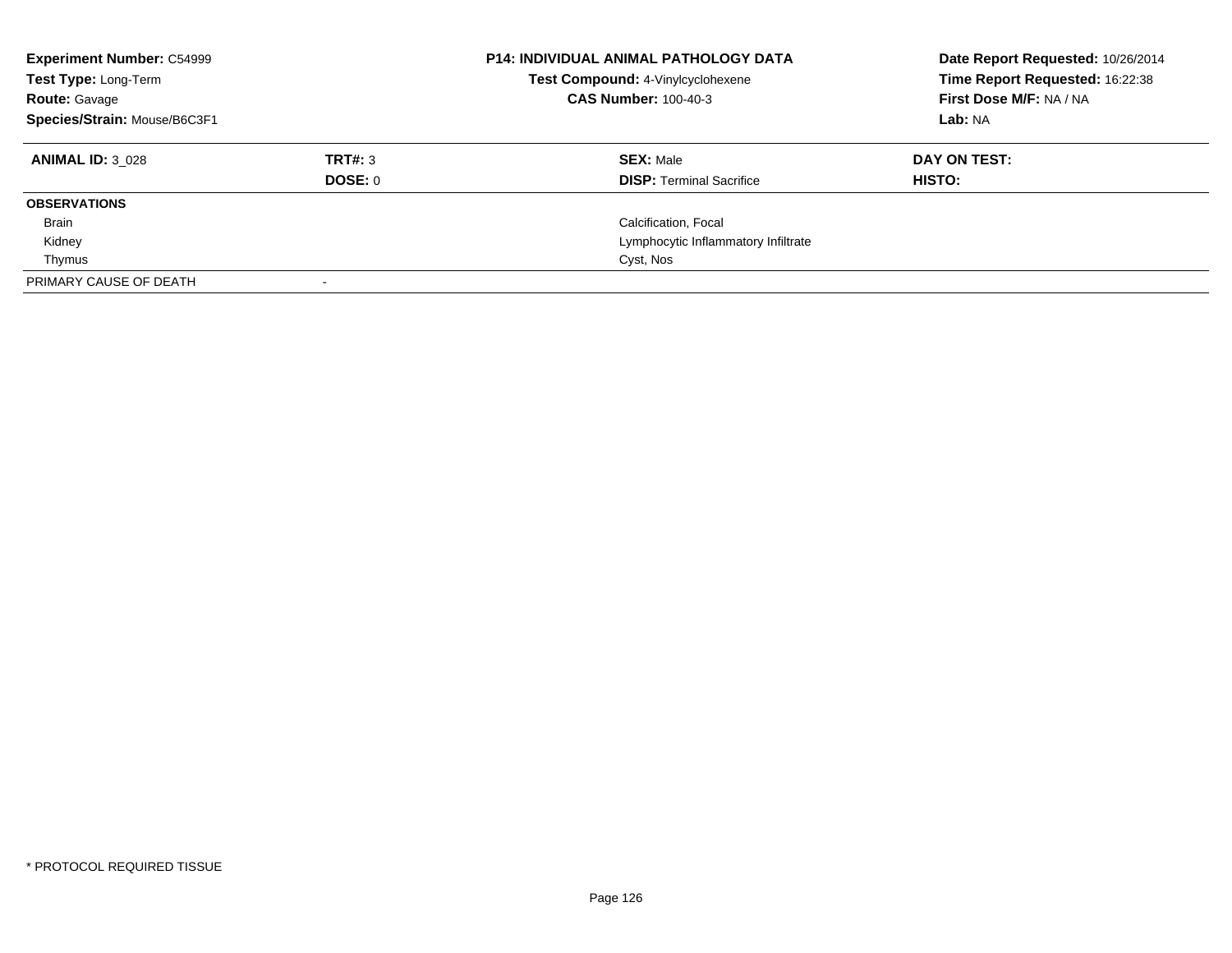| <b>Experiment Number: C54999</b><br>Test Type: Long-Term<br><b>Route: Gavage</b><br>Species/Strain: Mouse/B6C3F1 |             | <b>P14: INDIVIDUAL ANIMAL PATHOLOGY DATA</b><br>Test Compound: 4-Vinylcyclohexene<br><b>CAS Number: 100-40-3</b> | Date Report Requested: 10/26/2014<br>Time Report Requested: 16:22:38<br>First Dose M/F: NA / NA<br>Lab: NA |
|------------------------------------------------------------------------------------------------------------------|-------------|------------------------------------------------------------------------------------------------------------------|------------------------------------------------------------------------------------------------------------|
|                                                                                                                  |             |                                                                                                                  |                                                                                                            |
| <b>ANIMAL ID: 3 029</b>                                                                                          | TRT#: 3     | <b>SEX: Male</b>                                                                                                 | DAY ON TEST:                                                                                               |
|                                                                                                                  | DOSE: 0     | <b>DISP: Terminal Sacrifice</b>                                                                                  | <b>HISTO:</b>                                                                                              |
| <b>OBSERVATIONS</b>                                                                                              |             |                                                                                                                  |                                                                                                            |
| Brain                                                                                                            |             | Calcification, Focal                                                                                             |                                                                                                            |
| Liver                                                                                                            |             | Inflammation, Acute/Chronic                                                                                      |                                                                                                            |
| Stomach                                                                                                          | Forestomach | Squamous Cell Papilloma                                                                                          |                                                                                                            |
| PRIMARY CAUSE OF DEATH                                                                                           |             |                                                                                                                  |                                                                                                            |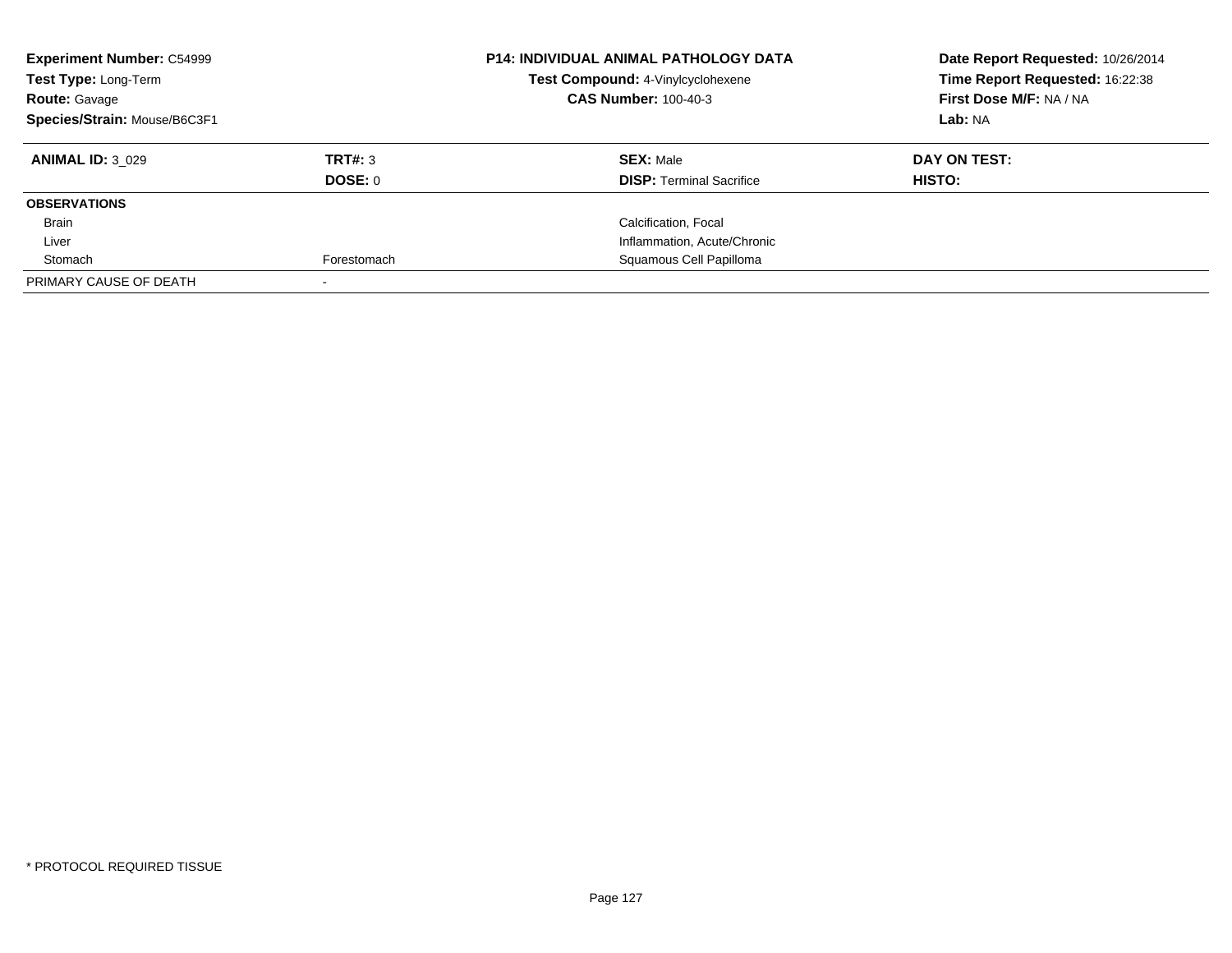| <b>Experiment Number: C54999</b><br>Test Type: Long-Term<br><b>Route: Gavage</b><br>Species/Strain: Mouse/B6C3F1 |                 | <b>P14: INDIVIDUAL ANIMAL PATHOLOGY DATA</b><br>Test Compound: 4-Vinylcyclohexene<br><b>CAS Number: 100-40-3</b> | Date Report Requested: 10/26/2014<br>Time Report Requested: 16:22:38<br>First Dose M/F: NA / NA<br>Lab: NA |
|------------------------------------------------------------------------------------------------------------------|-----------------|------------------------------------------------------------------------------------------------------------------|------------------------------------------------------------------------------------------------------------|
|                                                                                                                  |                 |                                                                                                                  |                                                                                                            |
| <b>ANIMAL ID: 3 030</b>                                                                                          | TRT#: 3         | <b>SEX: Male</b>                                                                                                 | DAY ON TEST:                                                                                               |
|                                                                                                                  | <b>DOSE: 0</b>  | <b>DISP: Terminal Sacrifice</b>                                                                                  | HISTO:                                                                                                     |
| <b>OBSERVATIONS</b>                                                                                              |                 |                                                                                                                  |                                                                                                            |
| Brain                                                                                                            |                 | Calcification, Focal                                                                                             |                                                                                                            |
| Harderian gland                                                                                                  | Hardarian Gland | Papillary Cystadenoma, Nos                                                                                       |                                                                                                            |
| Spleen                                                                                                           |                 | Hyperplasia, Lymphoid                                                                                            |                                                                                                            |
| PRIMARY CAUSE OF DEATH                                                                                           |                 |                                                                                                                  |                                                                                                            |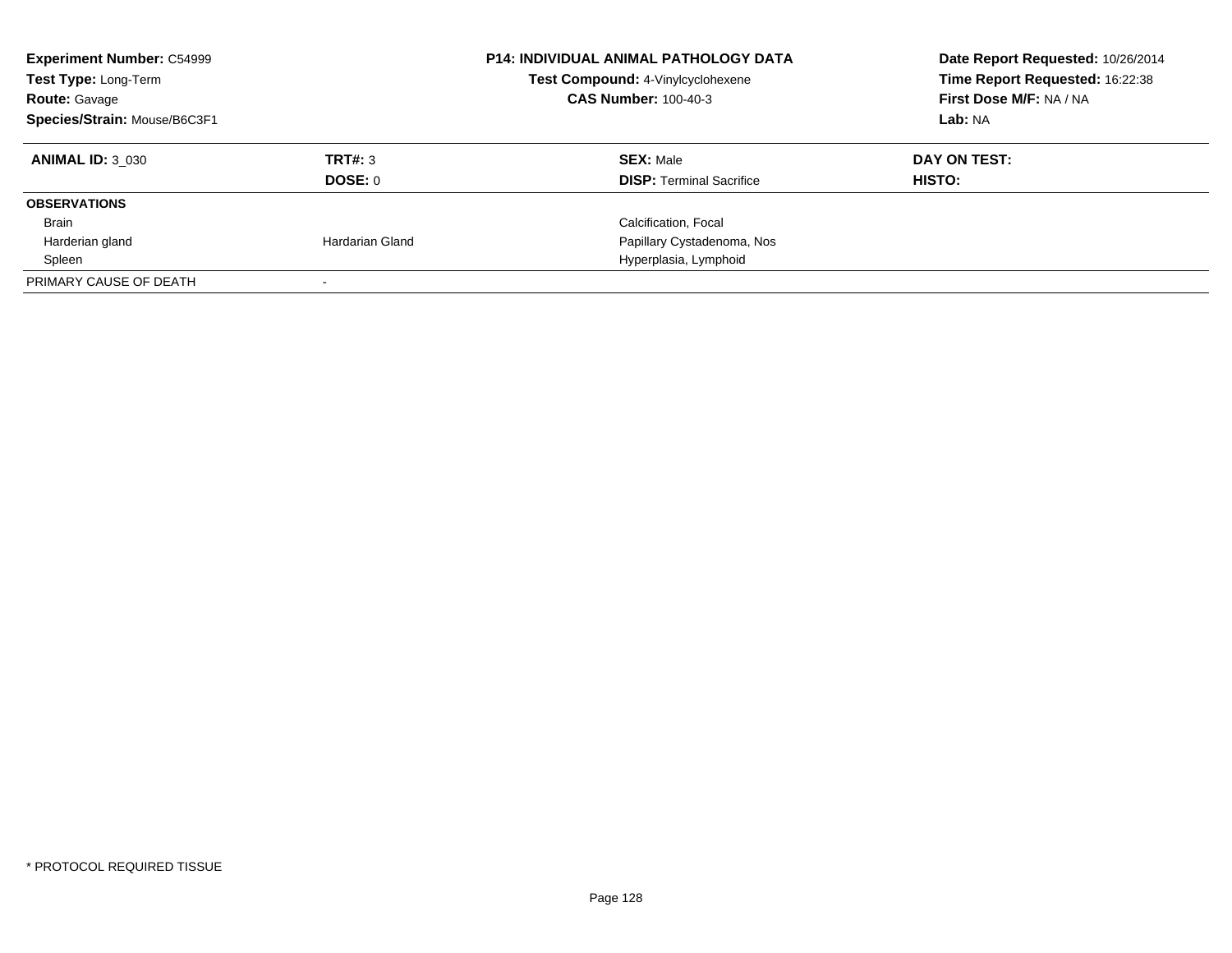| <b>Experiment Number: C54999</b><br>Test Type: Long-Term<br><b>Route: Gavage</b><br>Species/Strain: Mouse/B6C3F1 |                | <b>P14: INDIVIDUAL ANIMAL PATHOLOGY DATA</b><br>Test Compound: 4-Vinylcyclohexene<br><b>CAS Number: 100-40-3</b> | Date Report Requested: 10/26/2014<br>Time Report Requested: 16:22:38<br>First Dose M/F: NA / NA<br>Lab: NA |
|------------------------------------------------------------------------------------------------------------------|----------------|------------------------------------------------------------------------------------------------------------------|------------------------------------------------------------------------------------------------------------|
|                                                                                                                  |                |                                                                                                                  |                                                                                                            |
| <b>ANIMAL ID: 3 031</b>                                                                                          | TRT#: 3        | <b>SEX: Male</b>                                                                                                 | DAY ON TEST:                                                                                               |
|                                                                                                                  | <b>DOSE: 0</b> | <b>DISP: Terminal Sacrifice</b>                                                                                  | HISTO:                                                                                                     |
| <b>OBSERVATIONS</b>                                                                                              |                |                                                                                                                  |                                                                                                            |
| Kidney                                                                                                           |                | Lymphocytic Inflammatory Infiltrate                                                                              |                                                                                                            |
| Liver                                                                                                            |                | Hepatocellular Carcinoma                                                                                         |                                                                                                            |
| Stomach                                                                                                          | Forestomach    | Squamous Cell Papilloma                                                                                          |                                                                                                            |
| PRIMARY CAUSE OF DEATH                                                                                           |                |                                                                                                                  |                                                                                                            |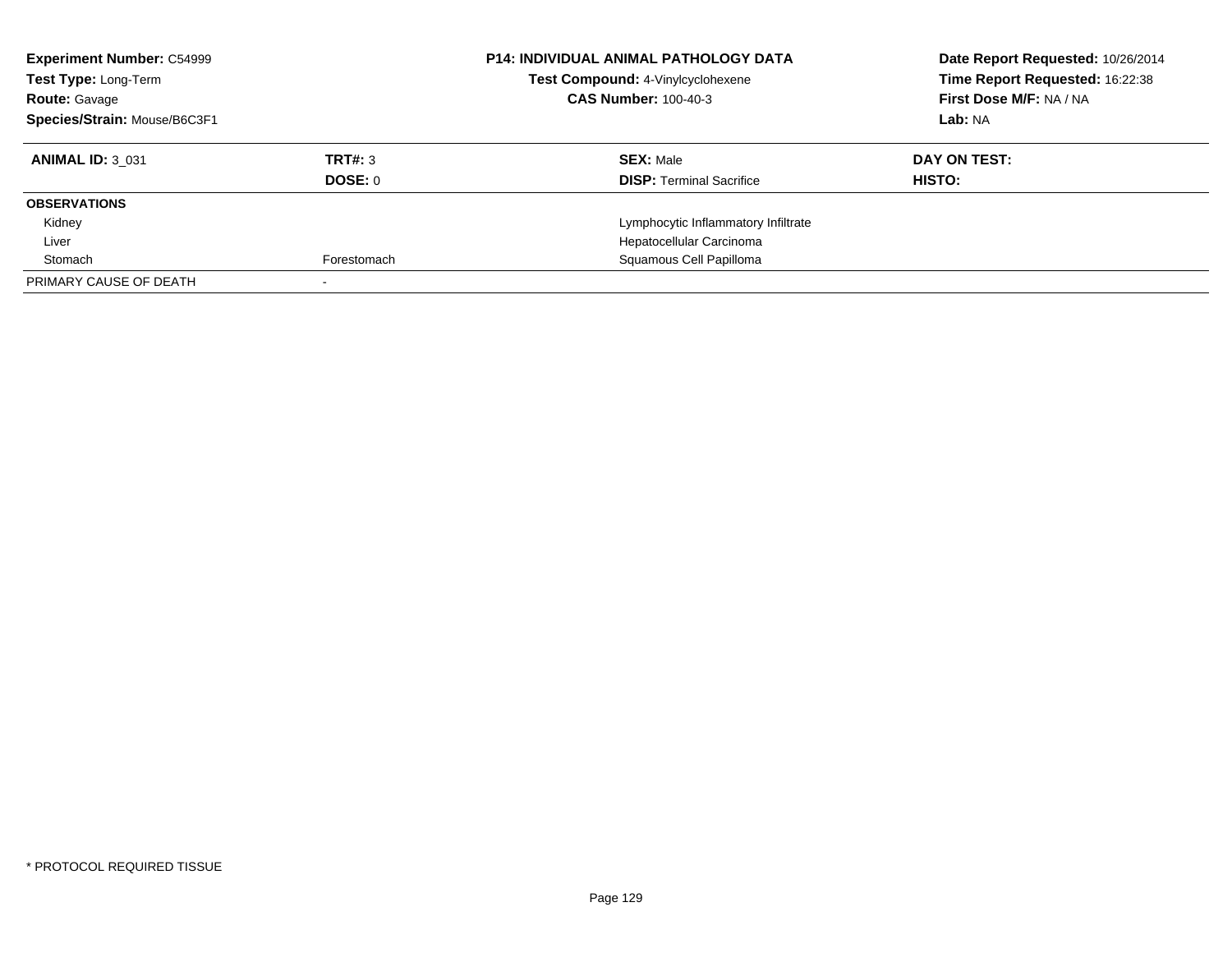| <b>Experiment Number: C54999</b><br>Test Type: Long-Term<br><b>Route: Gavage</b><br>Species/Strain: Mouse/B6C3F1 |                             | <b>P14: INDIVIDUAL ANIMAL PATHOLOGY DATA</b><br>Test Compound: 4-Vinylcyclohexene<br><b>CAS Number: 100-40-3</b> | Date Report Requested: 10/26/2014<br>Time Report Requested: 16:22:38<br>First Dose M/F: NA / NA<br>Lab: NA |
|------------------------------------------------------------------------------------------------------------------|-----------------------------|------------------------------------------------------------------------------------------------------------------|------------------------------------------------------------------------------------------------------------|
| <b>ANIMAL ID: 3 032</b>                                                                                          | TRT#: 3                     | <b>SEX: Male</b>                                                                                                 | DAY ON TEST:                                                                                               |
|                                                                                                                  | DOSE: 0                     | <b>DISP:</b> Natural Death                                                                                       | HISTO:                                                                                                     |
| <b>OBSERVATIONS</b>                                                                                              |                             |                                                                                                                  |                                                                                                            |
| <b>Blood vessel</b>                                                                                              | <b>Pulmonary Artery Nos</b> | Thrombosis, Nos                                                                                                  |                                                                                                            |
| Liver                                                                                                            | <b>Bile Duct</b>            | Hyperplasia, Nos                                                                                                 |                                                                                                            |
|                                                                                                                  |                             | Necrosis, Nos                                                                                                    |                                                                                                            |
| Unspecified                                                                                                      | Multiple Organs Nos         | Lymphoma, Lymphocytic-Malignant Type                                                                             |                                                                                                            |
| PRIMARY CAUSE OF DEATH                                                                                           | $\overline{\phantom{a}}$    |                                                                                                                  |                                                                                                            |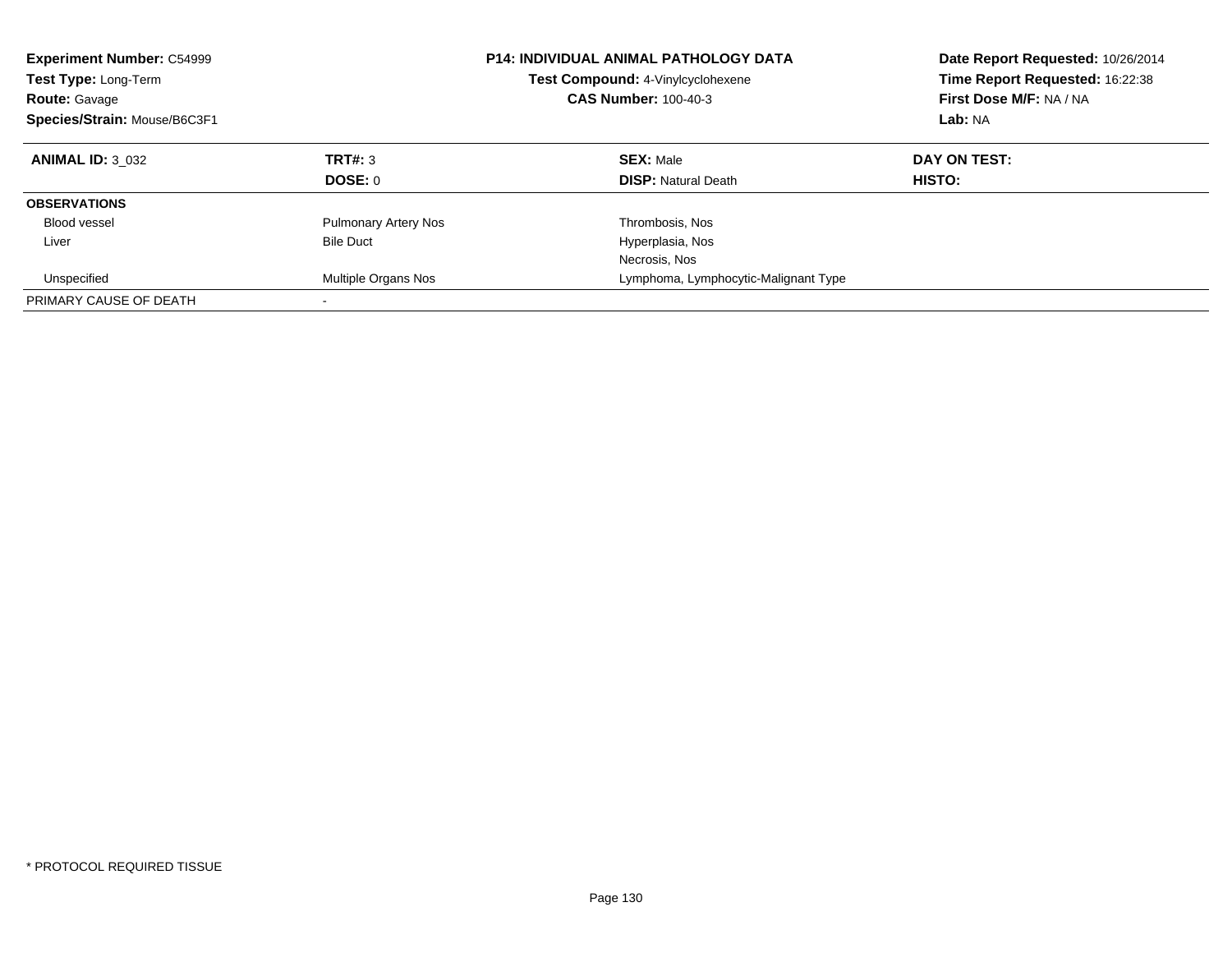| <b>Experiment Number: C54999</b><br>Test Type: Long-Term<br><b>Route: Gavage</b><br>Species/Strain: Mouse/B6C3F1 |              | <b>P14: INDIVIDUAL ANIMAL PATHOLOGY DATA</b><br>Test Compound: 4-Vinylcyclohexene<br><b>CAS Number: 100-40-3</b> | Date Report Requested: 10/26/2014<br>Time Report Requested: 16:22:38<br>First Dose M/F: NA / NA<br>Lab: NA |
|------------------------------------------------------------------------------------------------------------------|--------------|------------------------------------------------------------------------------------------------------------------|------------------------------------------------------------------------------------------------------------|
| <b>ANIMAL ID: 3 033</b>                                                                                          | TRT#: 3      | <b>SEX: Male</b>                                                                                                 | DAY ON TEST:                                                                                               |
|                                                                                                                  | DOSE: 0      | <b>DISP:</b> Terminal Sacrifice                                                                                  | HISTO:                                                                                                     |
| <b>OBSERVATIONS</b>                                                                                              |              |                                                                                                                  |                                                                                                            |
| <b>Brain</b>                                                                                                     |              | Calcification, Focal                                                                                             |                                                                                                            |
| Kidney                                                                                                           | Interstitium | Inflammation, Chronic                                                                                            |                                                                                                            |
|                                                                                                                  |              | Nephrosis, Hydro                                                                                                 |                                                                                                            |
| Liver                                                                                                            |              | Hepatocellular Carcinoma                                                                                         |                                                                                                            |
| Lung                                                                                                             |              | Hepatocellular Carcinoma, Metastatic                                                                             |                                                                                                            |
| Preputial gland                                                                                                  |              | Abscess, Nos                                                                                                     |                                                                                                            |
| PRIMARY CAUSE OF DEATH                                                                                           |              |                                                                                                                  |                                                                                                            |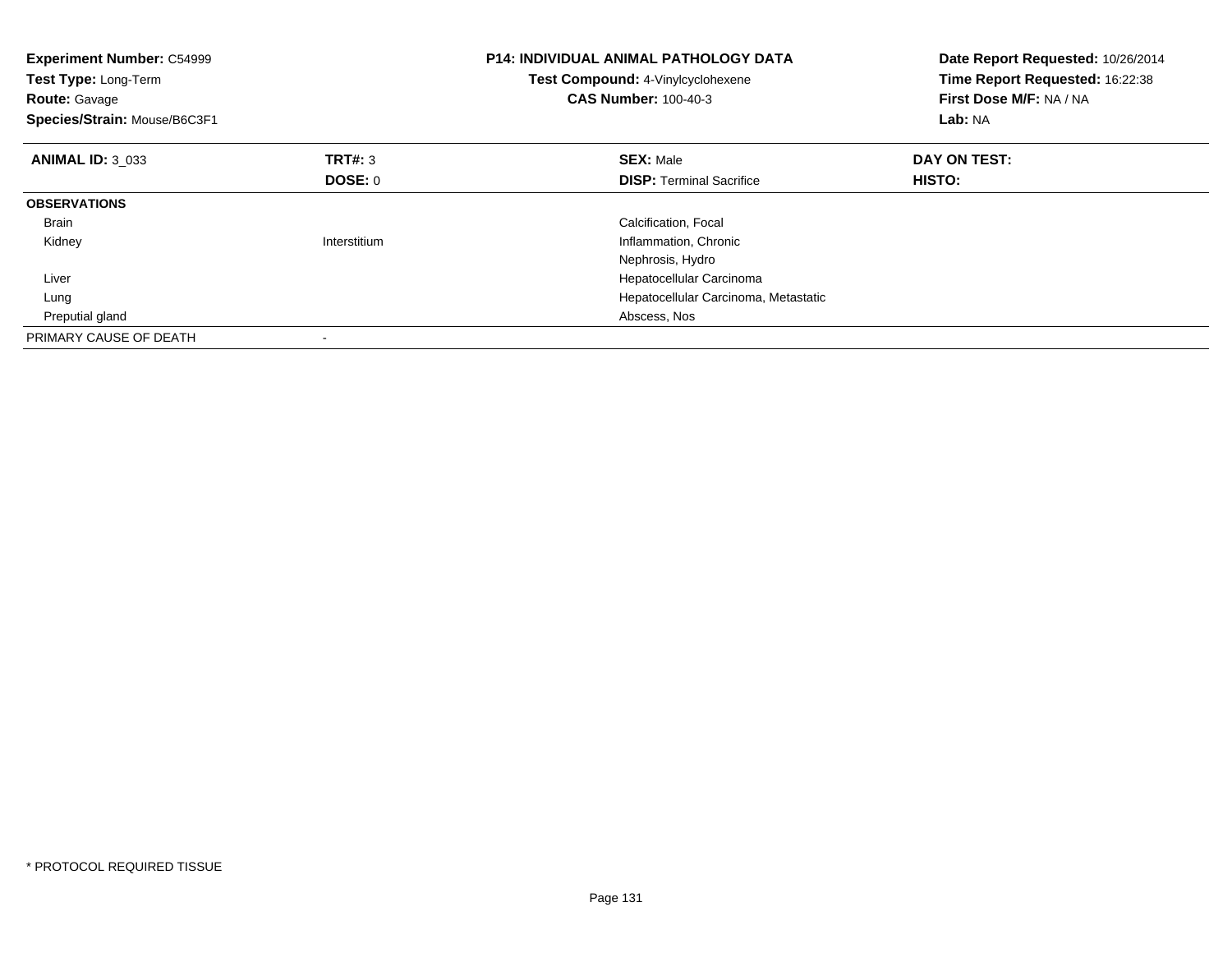| <b>Experiment Number: C54999</b><br>Test Type: Long-Term<br><b>Route: Gavage</b><br>Species/Strain: Mouse/B6C3F1 |                           | <b>P14: INDIVIDUAL ANIMAL PATHOLOGY DATA</b><br>Test Compound: 4-Vinylcyclohexene<br><b>CAS Number: 100-40-3</b> | Date Report Requested: 10/26/2014<br>Time Report Requested: 16:22:38<br>First Dose M/F: NA / NA<br>Lab: NA |
|------------------------------------------------------------------------------------------------------------------|---------------------------|------------------------------------------------------------------------------------------------------------------|------------------------------------------------------------------------------------------------------------|
| <b>ANIMAL ID: 3 034</b>                                                                                          | TRT#: 3<br><b>DOSE: 0</b> | <b>SEX: Male</b><br><b>DISP:</b> Terminal Sacrifice                                                              | DAY ON TEST:<br>HISTO:                                                                                     |
| <b>OBSERVATIONS</b>                                                                                              |                           |                                                                                                                  |                                                                                                            |
| <b>Brain</b>                                                                                                     |                           | Calcification, Focal                                                                                             |                                                                                                            |
| Gall bladder                                                                                                     |                           | Hyperplasia, Epithelial                                                                                          |                                                                                                            |
| Liver                                                                                                            |                           | Hemangiosarcoma                                                                                                  |                                                                                                            |
|                                                                                                                  |                           | Hepatocellular Adenoma                                                                                           |                                                                                                            |
|                                                                                                                  |                           | Inflammation, Acute/Chronic                                                                                      |                                                                                                            |
|                                                                                                                  |                           | Necrosis, Nos                                                                                                    |                                                                                                            |
| Lung                                                                                                             |                           | Lymphocytic Inflammatory Infiltrate                                                                              |                                                                                                            |
| Spleen                                                                                                           |                           | Hematopoiesis                                                                                                    |                                                                                                            |
| PRIMARY CAUSE OF DEATH                                                                                           |                           |                                                                                                                  |                                                                                                            |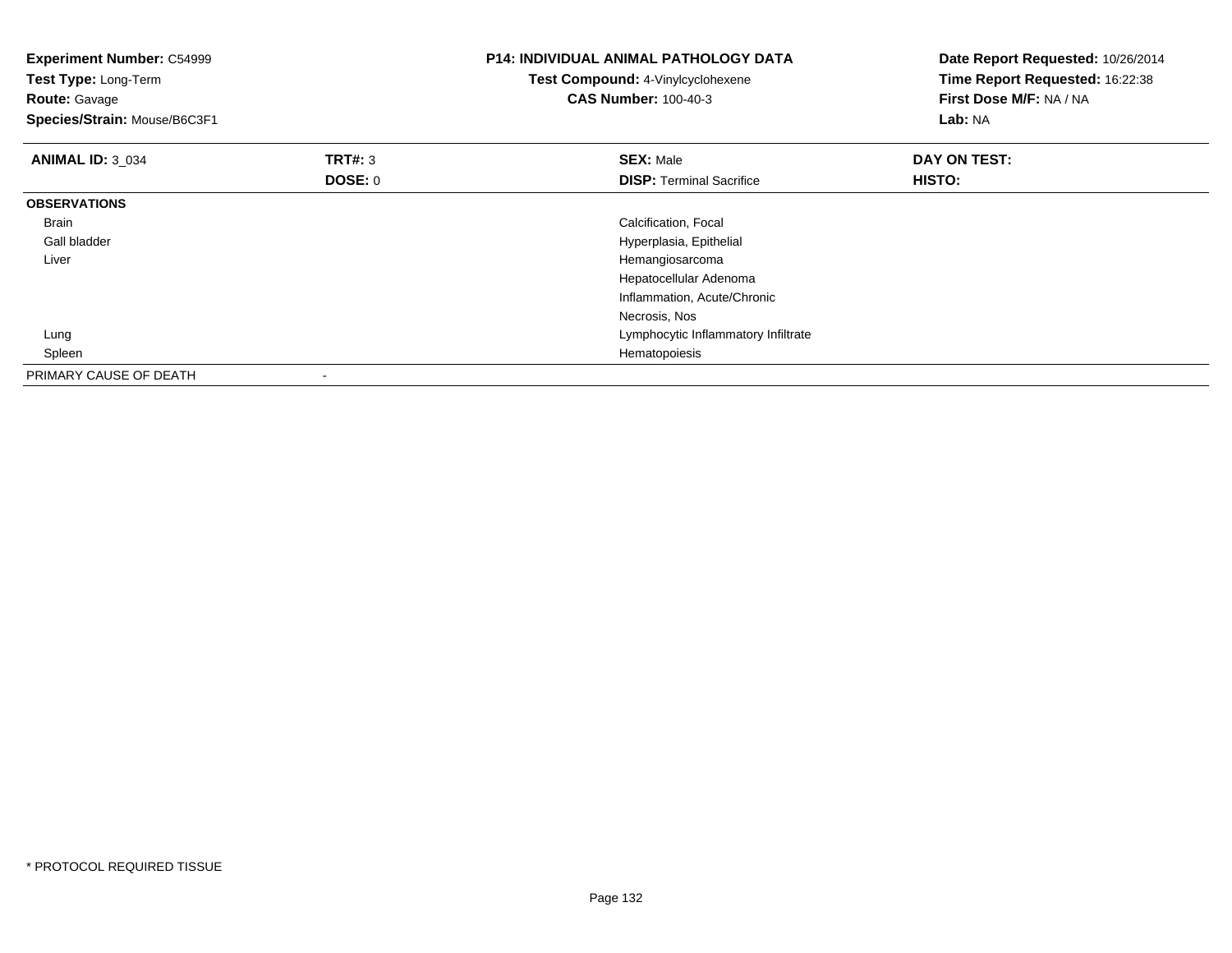| <b>Experiment Number: C54999</b><br>Test Type: Long-Term<br><b>Route: Gavage</b><br>Species/Strain: Mouse/B6C3F1 |         | <b>P14: INDIVIDUAL ANIMAL PATHOLOGY DATA</b><br>Test Compound: 4-Vinylcyclohexene<br><b>CAS Number: 100-40-3</b> | Date Report Requested: 10/26/2014<br>Time Report Requested: 16:22:38<br>First Dose M/F: NA / NA<br>Lab: NA |
|------------------------------------------------------------------------------------------------------------------|---------|------------------------------------------------------------------------------------------------------------------|------------------------------------------------------------------------------------------------------------|
| <b>ANIMAL ID: 3 035</b>                                                                                          | TRT#: 3 | <b>SEX: Male</b>                                                                                                 | DAY ON TEST:                                                                                               |
|                                                                                                                  | DOSE: 0 | <b>DISP:</b> Terminal Sacrifice                                                                                  | HISTO:                                                                                                     |
| <b>OBSERVATIONS</b>                                                                                              |         |                                                                                                                  |                                                                                                            |
| <b>Brain</b>                                                                                                     |         | Calcification, Focal                                                                                             |                                                                                                            |
| Heart                                                                                                            |         | Periarteritis                                                                                                    |                                                                                                            |
| Kidney                                                                                                           |         | Periarteritis                                                                                                    |                                                                                                            |
| Liver                                                                                                            |         | Hepatocellular Carcinoma                                                                                         |                                                                                                            |
| Lung                                                                                                             |         | Inflammation, Chronic Focal                                                                                      |                                                                                                            |
| PRIMARY CAUSE OF DEATH                                                                                           |         |                                                                                                                  |                                                                                                            |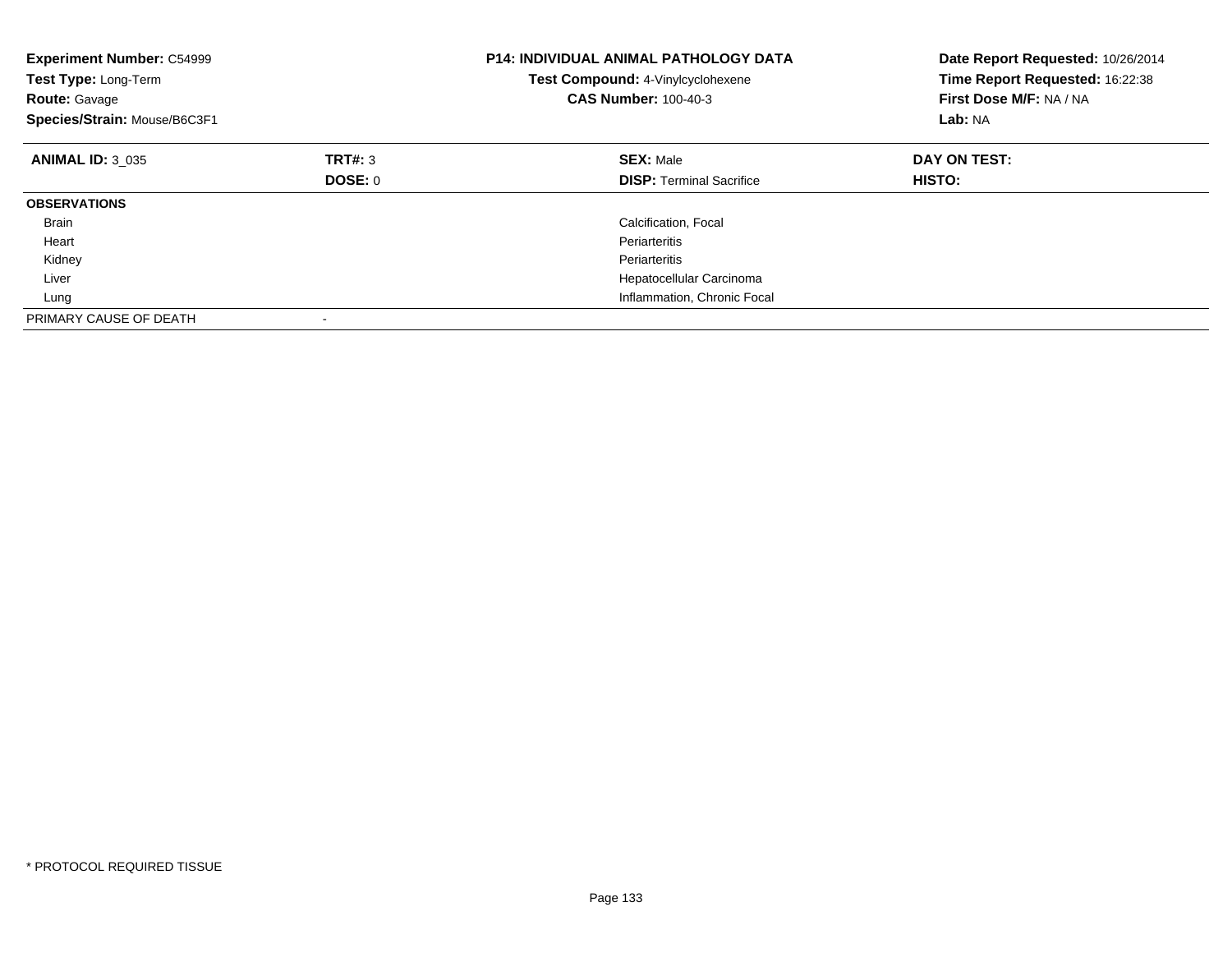| <b>Experiment Number: C54999</b><br><b>Test Type: Long-Term</b><br><b>Route: Gavage</b><br>Species/Strain: Mouse/B6C3F1 |                    | <b>P14: INDIVIDUAL ANIMAL PATHOLOGY DATA</b><br>Test Compound: 4-Vinylcyclohexene<br><b>CAS Number: 100-40-3</b> | Date Report Requested: 10/26/2014<br>Time Report Requested: 16:22:38<br>First Dose M/F: NA / NA<br>Lab: NA |
|-------------------------------------------------------------------------------------------------------------------------|--------------------|------------------------------------------------------------------------------------------------------------------|------------------------------------------------------------------------------------------------------------|
| <b>ANIMAL ID: 3 036</b>                                                                                                 | TRT#: 3<br>DOSE: 0 | <b>SEX: Male</b><br><b>DISP:</b> Terminal Sacrifice                                                              | DAY ON TEST:<br>HISTO:                                                                                     |
| <b>OBSERVATIONS</b>                                                                                                     |                    |                                                                                                                  |                                                                                                            |
| Bone marrow                                                                                                             |                    | Hyperplasia, Granulocytic                                                                                        |                                                                                                            |
| <b>Brain</b>                                                                                                            |                    | Calcification, Focal                                                                                             |                                                                                                            |
| Kidney                                                                                                                  |                    | Lymphocytic Inflammatory Infiltrate                                                                              |                                                                                                            |
| Preputial gland                                                                                                         |                    | Abscess, Nos                                                                                                     |                                                                                                            |
| PRIMARY CAUSE OF DEATH                                                                                                  |                    |                                                                                                                  |                                                                                                            |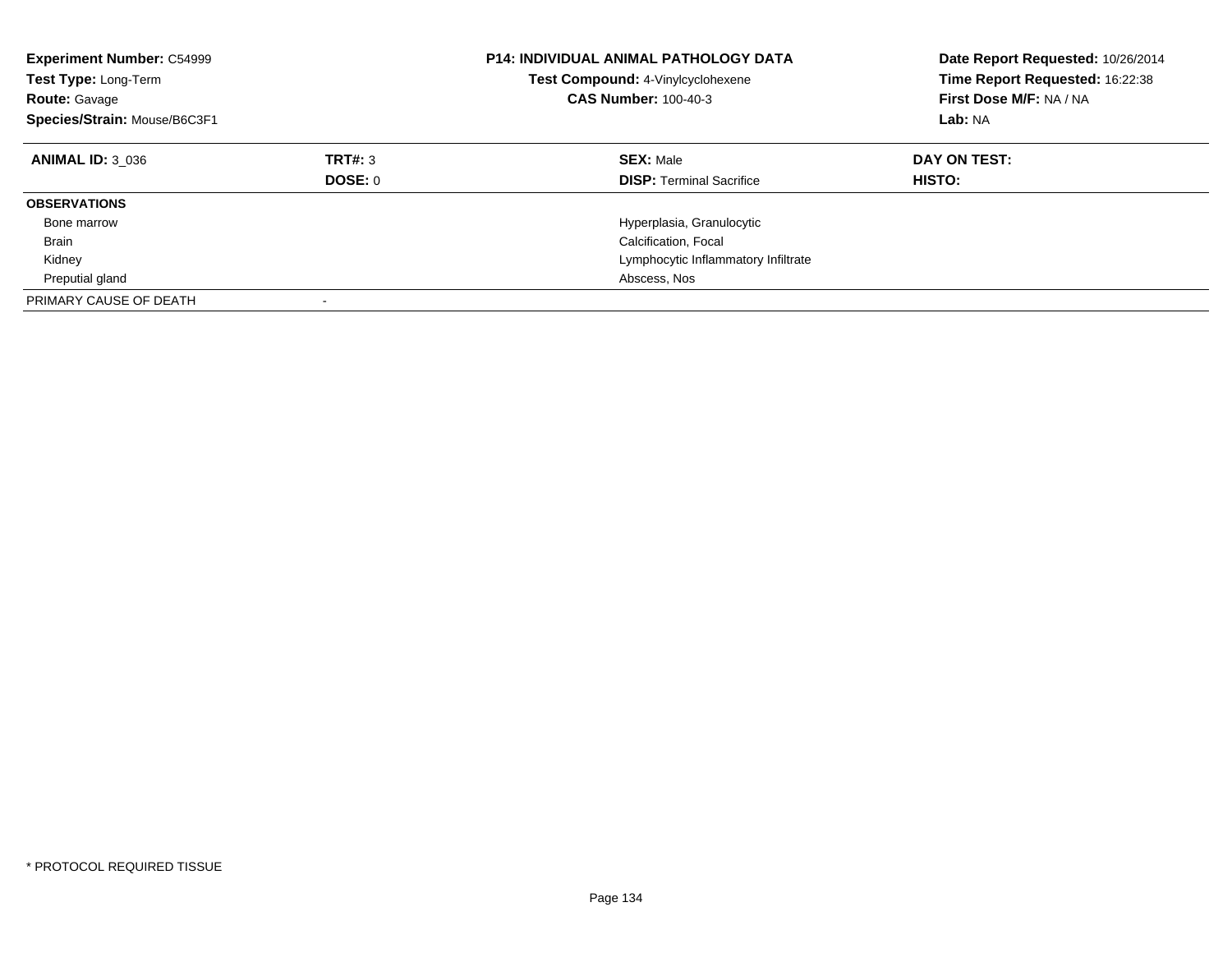| <b>Experiment Number: C54999</b><br><b>Test Type: Long-Term</b><br><b>Route: Gavage</b><br>Species/Strain: Mouse/B6C3F1 |                        | <b>P14: INDIVIDUAL ANIMAL PATHOLOGY DATA</b><br>Test Compound: 4-Vinylcyclohexene<br><b>CAS Number: 100-40-3</b> | Date Report Requested: 10/26/2014<br>Time Report Requested: 16:22:38<br>First Dose M/F: NA / NA<br>Lab: NA |
|-------------------------------------------------------------------------------------------------------------------------|------------------------|------------------------------------------------------------------------------------------------------------------|------------------------------------------------------------------------------------------------------------|
| <b>ANIMAL ID: 3 037</b>                                                                                                 | TRT#: 3                | <b>SEX: Male</b>                                                                                                 | DAY ON TEST:                                                                                               |
|                                                                                                                         | DOSE: 0                | <b>DISP: Accidently Killed</b>                                                                                   | HISTO:                                                                                                     |
| <b>OBSERVATIONS</b>                                                                                                     |                        |                                                                                                                  |                                                                                                            |
| Esophagus                                                                                                               |                        | Inflammation, Suppurative                                                                                        |                                                                                                            |
| Heart                                                                                                                   | Myocardium Nos         | Inflammation, Chronic                                                                                            |                                                                                                            |
| Lung                                                                                                                    |                        | Congestion, Nos                                                                                                  |                                                                                                            |
|                                                                                                                         | Pleura Nos             | Inflammation, Suppurative                                                                                        |                                                                                                            |
| Unspecified                                                                                                             | <b>Mediastinum Nos</b> | Inflammation, Suppurative                                                                                        |                                                                                                            |
| PRIMARY CAUSE OF DEATH                                                                                                  |                        |                                                                                                                  |                                                                                                            |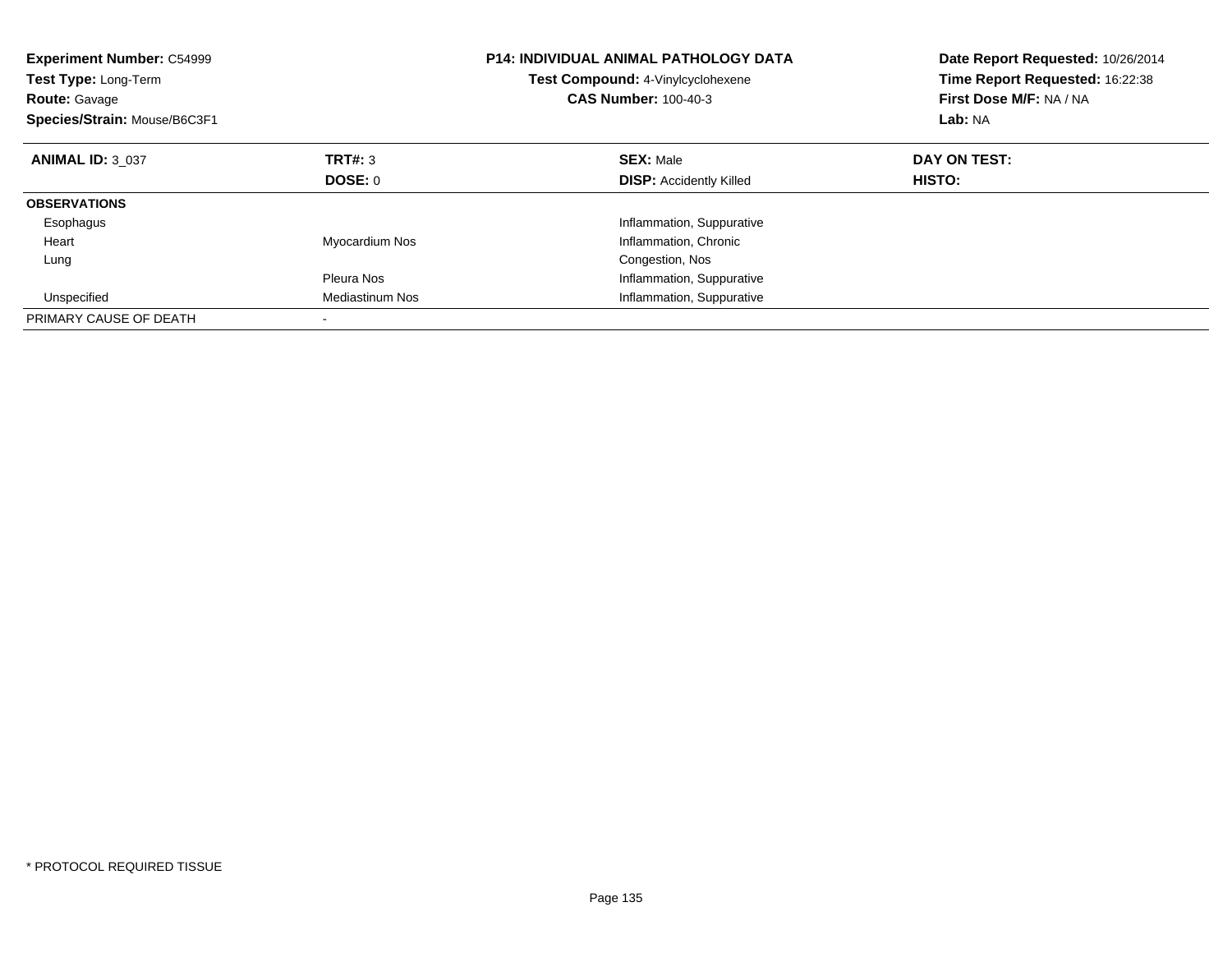| <b>Experiment Number: C54999</b><br>Test Type: Long-Term<br><b>Route: Gavage</b><br>Species/Strain: Mouse/B6C3F1 |              | <b>P14: INDIVIDUAL ANIMAL PATHOLOGY DATA</b><br>Test Compound: 4-Vinylcyclohexene<br><b>CAS Number: 100-40-3</b> | Date Report Requested: 10/26/2014<br>Time Report Requested: 16:22:38<br>First Dose M/F: NA / NA<br>Lab: NA |
|------------------------------------------------------------------------------------------------------------------|--------------|------------------------------------------------------------------------------------------------------------------|------------------------------------------------------------------------------------------------------------|
| <b>ANIMAL ID: 3 038</b>                                                                                          | TRT#: 3      | <b>SEX: Male</b>                                                                                                 | DAY ON TEST:                                                                                               |
|                                                                                                                  | DOSE: 0      | <b>DISP:</b> Terminal Sacrifice                                                                                  | <b>HISTO:</b>                                                                                              |
| <b>OBSERVATIONS</b>                                                                                              |              |                                                                                                                  |                                                                                                            |
| Kidney                                                                                                           | Cortex       | Cyst, Nos                                                                                                        |                                                                                                            |
| Lung                                                                                                             | Mucous Gland | Dilatation, Nos                                                                                                  |                                                                                                            |
|                                                                                                                  |              | Hemorrhage                                                                                                       |                                                                                                            |
| Preputial gland                                                                                                  |              | Abscess, Nos                                                                                                     |                                                                                                            |
| Spleen                                                                                                           |              | Hematopoiesis                                                                                                    |                                                                                                            |
| PRIMARY CAUSE OF DEATH                                                                                           |              |                                                                                                                  |                                                                                                            |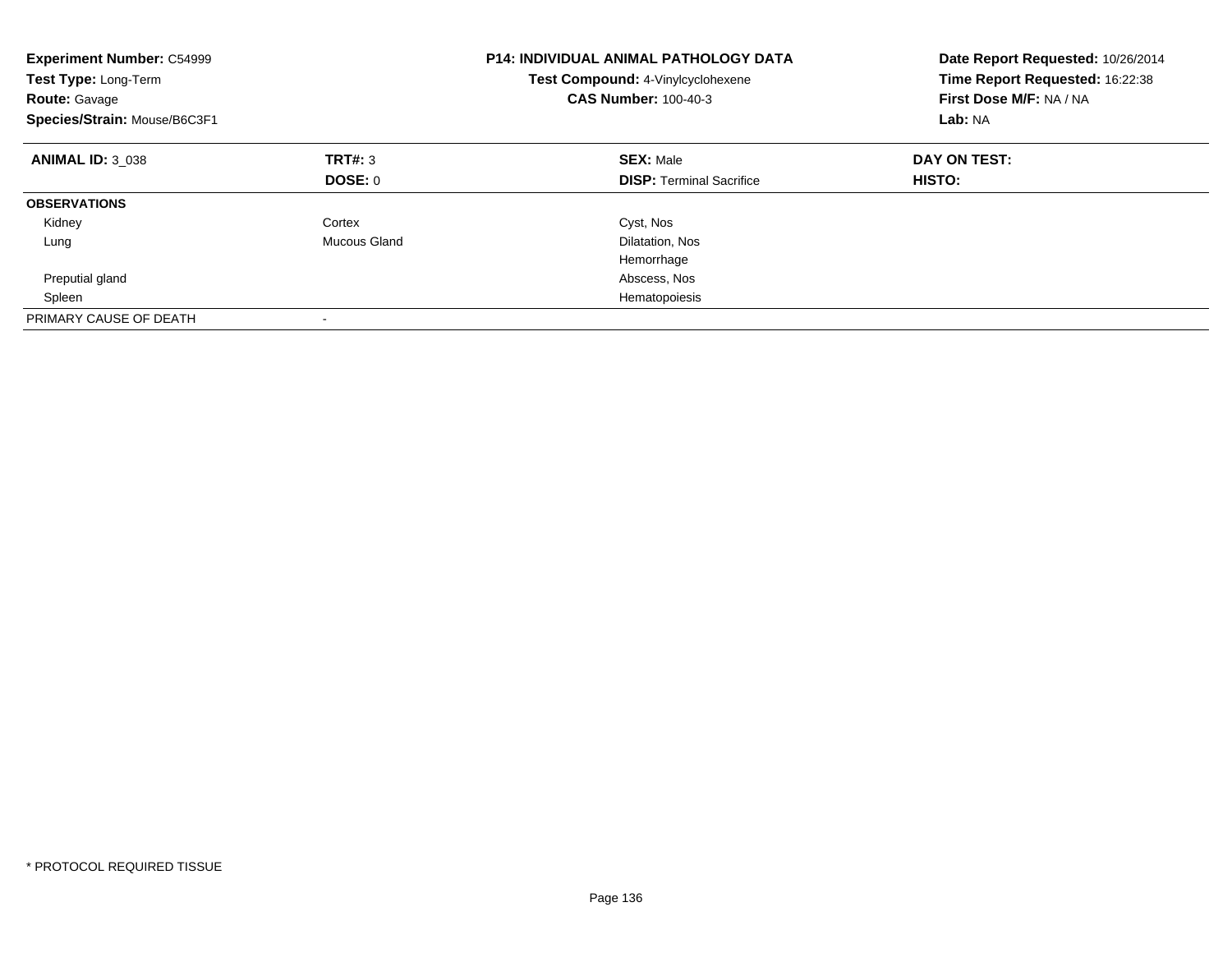| <b>Experiment Number: C54999</b><br>Test Type: Long-Term<br><b>Route: Gavage</b><br>Species/Strain: Mouse/B6C3F1 |                           | P14: INDIVIDUAL ANIMAL PATHOLOGY DATA<br>Test Compound: 4-Vinylcyclohexene<br><b>CAS Number: 100-40-3</b> | Date Report Requested: 10/26/2014<br>Time Report Requested: 16:22:38<br>First Dose M/F: NA / NA<br>Lab: NA |
|------------------------------------------------------------------------------------------------------------------|---------------------------|-----------------------------------------------------------------------------------------------------------|------------------------------------------------------------------------------------------------------------|
| <b>ANIMAL ID: 3 039</b>                                                                                          | TRT#: 3<br><b>DOSE: 0</b> | <b>SEX: Male</b><br><b>DISP:</b> Terminal Sacrifice                                                       | DAY ON TEST:<br><b>HISTO:</b>                                                                              |
| <b>OBSERVATIONS</b>                                                                                              |                           |                                                                                                           |                                                                                                            |
| Lung                                                                                                             | Mucous Gland              | Inflammation, Acute                                                                                       |                                                                                                            |
| Salivary gland                                                                                                   |                           | Atrophy, Focal                                                                                            |                                                                                                            |
|                                                                                                                  |                           | Inflammation, Chronic Focal                                                                               |                                                                                                            |
| PRIMARY CAUSE OF DEATH                                                                                           |                           |                                                                                                           |                                                                                                            |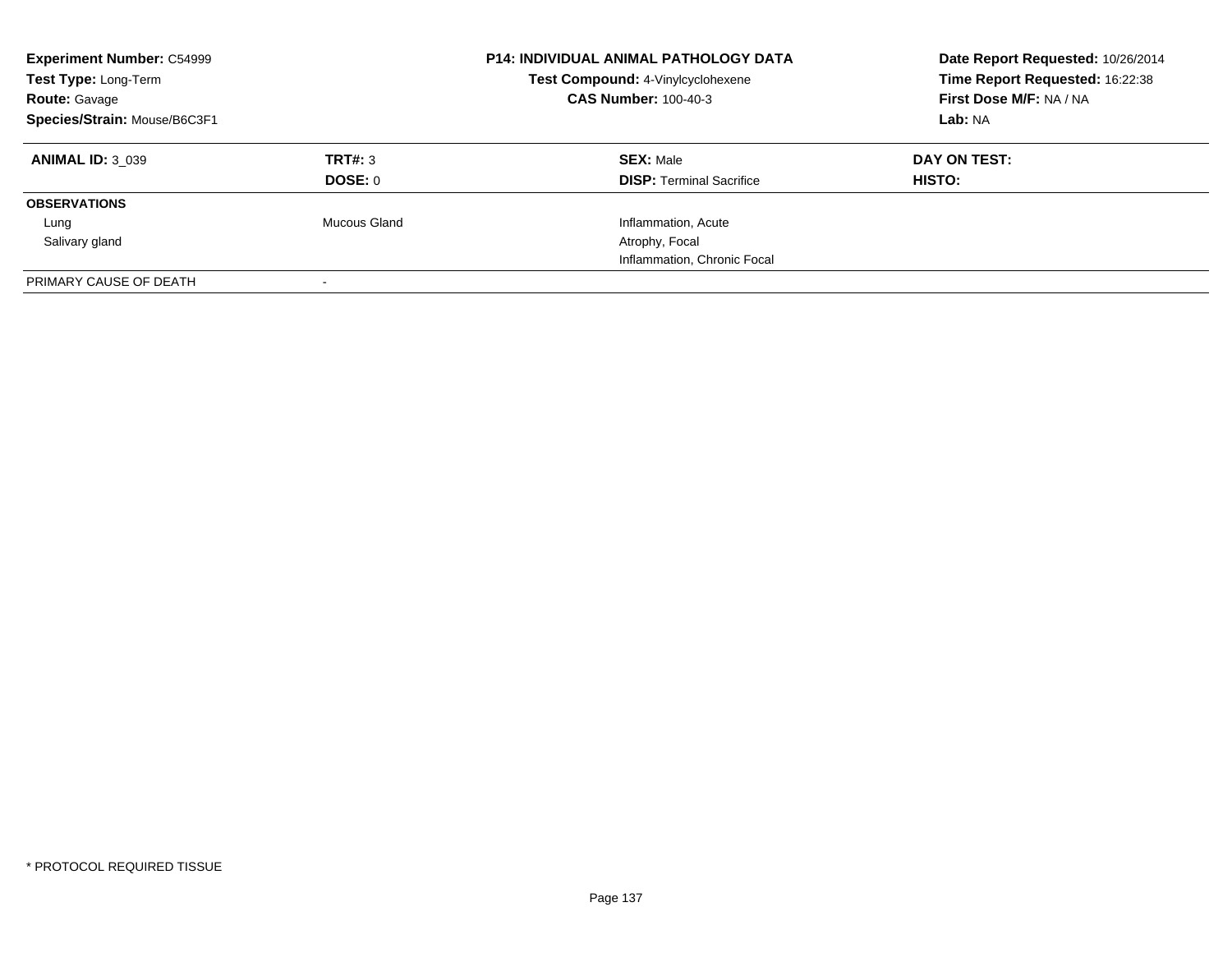**Experiment Number:** C54999**Test Type:** Long-Term**Route:** Gavage **Species/Strain:** Mouse/B6C3F1**P14: INDIVIDUAL ANIMAL PATHOLOGY DATATest Compound:** 4-Vinylcyclohexene**CAS Number:** 100-40-3**Date Report Requested:** 10/26/2014**Time Report Requested:** 16:22:38**First Dose M/F:** NA / NA**Lab:** NA**ANIMAL ID: 3 040 C DAY ON TEST: TRT#:** 3 **SEX:** Male **SEX:** Male **DOSE:** 0**DISP:** Terminal Sacrifice **HISTO: OBSERVATIONS** Bone marrow Hyperplasia, Granulocytic Brain Hydrocephalus, Nos Kidney Lymphocytic Inflammatory Infiltrate Liver Hepatocellular AdenomaMetamorphosis, Fatty Alveolar/Bronchiolar Carcinoma Lung Preputial glandd and the control of the control of the control of the control of the control of the control of the control of the control of the control of the control of the control of the control of the control of the control of the co Skin Lymphangiectasis Testis Calcification, Focal Urinary bladder Lymphocytic Inflammatory InfiltratePRIMARY CAUSE OF DEATH-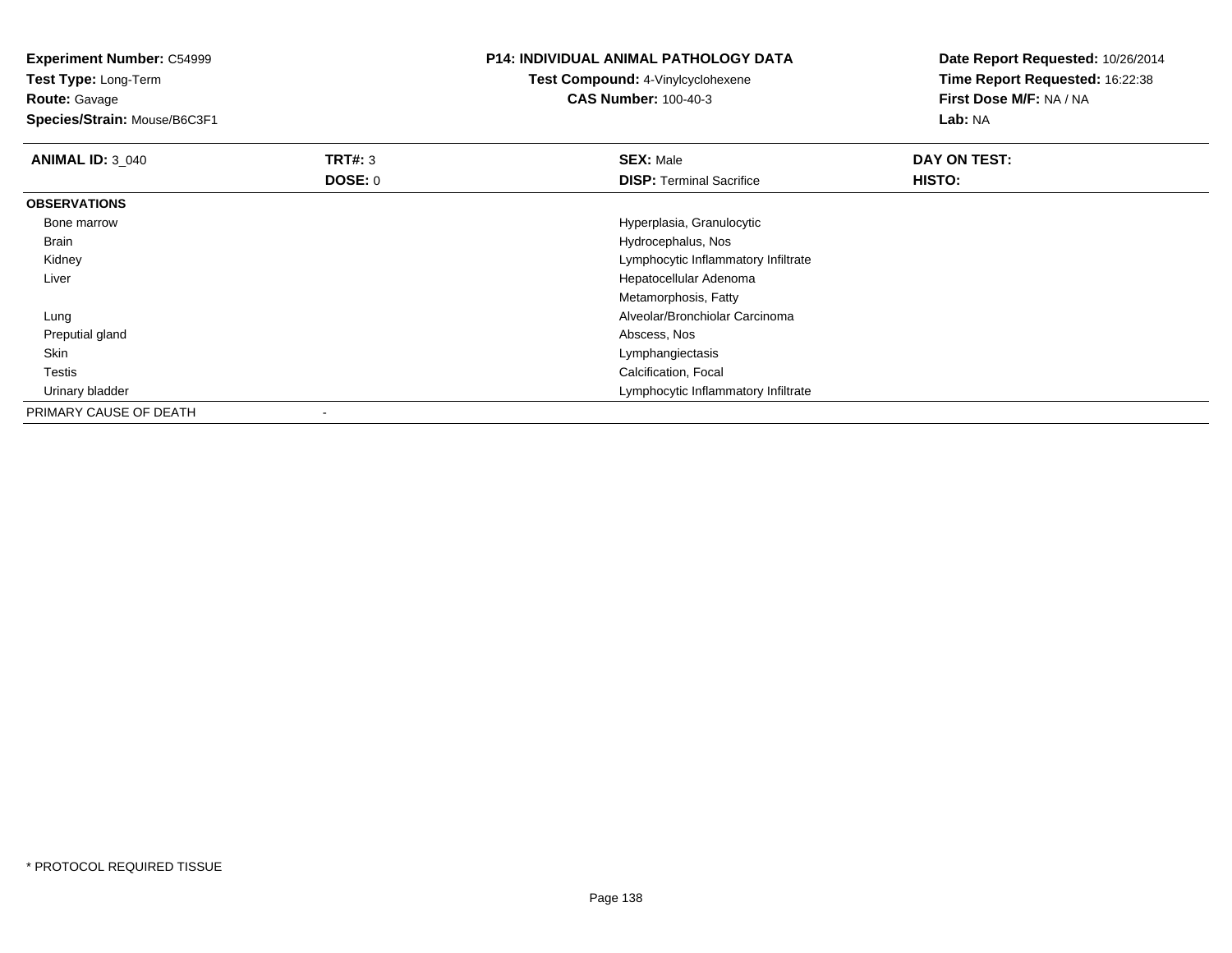| <b>Experiment Number: C54999</b> |         | <b>P14: INDIVIDUAL ANIMAL PATHOLOGY DATA</b> | Date Report Requested: 10/26/2014 |
|----------------------------------|---------|----------------------------------------------|-----------------------------------|
| Test Type: Long-Term             |         | Test Compound: 4-Vinylcyclohexene            | Time Report Requested: 16:22:38   |
| <b>Route: Gavage</b>             |         | <b>CAS Number: 100-40-3</b>                  | First Dose M/F: NA / NA           |
| Species/Strain: Mouse/B6C3F1     |         |                                              | Lab: NA                           |
| <b>ANIMAL ID: 3 041</b>          | TRT#: 3 | <b>SEX: Male</b>                             | DAY ON TEST:                      |
|                                  | DOSE: 0 | <b>DISP: Terminal Sacrifice</b>              | <b>HISTO:</b>                     |
| <b>OBSERVATIONS</b>              |         |                                              |                                   |
| Liver                            |         | Hepatocellular Adenoma                       |                                   |
| PRIMARY CAUSE OF DEATH           |         |                                              |                                   |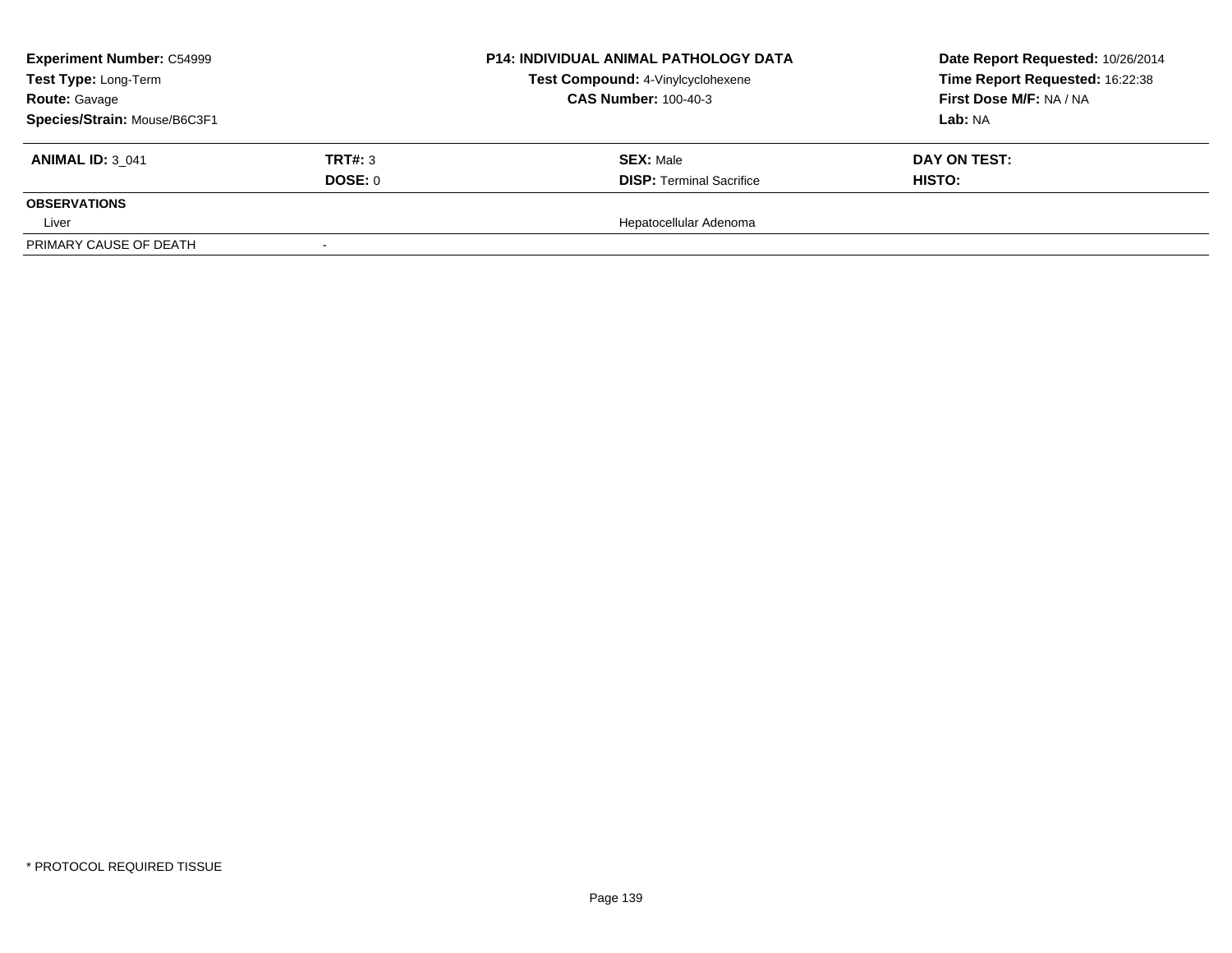| <b>Experiment Number: C54999</b><br>Test Type: Long-Term<br><b>Route: Gavage</b><br>Species/Strain: Mouse/B6C3F1 |                    | <b>P14: INDIVIDUAL ANIMAL PATHOLOGY DATA</b><br>Test Compound: 4-Vinylcyclohexene<br><b>CAS Number: 100-40-3</b> | Date Report Requested: 10/26/2014<br>Time Report Requested: 16:22:38<br>First Dose M/F: NA / NA<br>Lab: NA |
|------------------------------------------------------------------------------------------------------------------|--------------------|------------------------------------------------------------------------------------------------------------------|------------------------------------------------------------------------------------------------------------|
| <b>ANIMAL ID: 3 042</b>                                                                                          | TRT#: 3<br>DOSE: 0 | <b>SEX: Male</b><br><b>DISP:</b> Terminal Sacrifice                                                              | DAY ON TEST:<br>HISTO:                                                                                     |
| <b>OBSERVATIONS</b>                                                                                              |                    |                                                                                                                  |                                                                                                            |
| <b>Brain</b>                                                                                                     |                    | Calcification, Focal                                                                                             |                                                                                                            |
| Kidney                                                                                                           |                    | Lymphocytic Inflammatory Infiltrate                                                                              |                                                                                                            |
| Liver                                                                                                            |                    | Lymphocytic Inflammatory Infiltrate                                                                              |                                                                                                            |
| Stomach                                                                                                          | Serosa             | Inflammation, Acute/Chronic                                                                                      |                                                                                                            |
| PRIMARY CAUSE OF DEATH                                                                                           |                    |                                                                                                                  |                                                                                                            |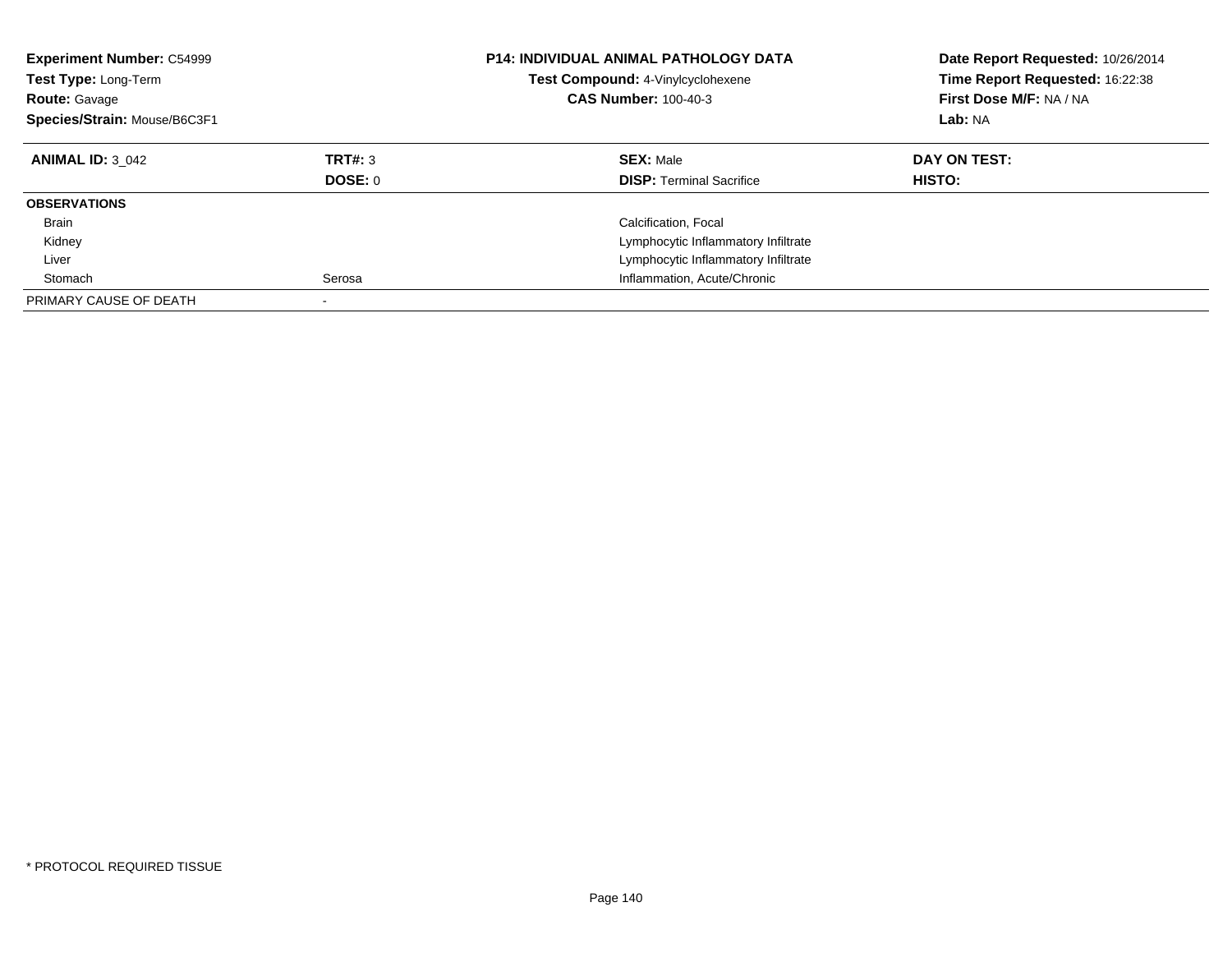| <b>Experiment Number: C54999</b><br><b>Test Type: Long-Term</b><br><b>Route: Gavage</b><br>Species/Strain: Mouse/B6C3F1 |                    | <b>P14: INDIVIDUAL ANIMAL PATHOLOGY DATA</b><br>Test Compound: 4-Vinylcyclohexene<br><b>CAS Number: 100-40-3</b> | Date Report Requested: 10/26/2014<br>Time Report Requested: 16:22:38<br>First Dose M/F: NA / NA<br>Lab: NA |
|-------------------------------------------------------------------------------------------------------------------------|--------------------|------------------------------------------------------------------------------------------------------------------|------------------------------------------------------------------------------------------------------------|
| <b>ANIMAL ID: 3 043</b>                                                                                                 | TRT#: 3<br>DOSE: 0 | <b>SEX: Male</b><br><b>DISP:</b> Terminal Sacrifice                                                              | DAY ON TEST:<br>HISTO:                                                                                     |
| <b>OBSERVATIONS</b>                                                                                                     |                    |                                                                                                                  |                                                                                                            |
| Kidney                                                                                                                  |                    | Lymphocytic Inflammatory Infiltrate                                                                              |                                                                                                            |
| Liver                                                                                                                   | Perihepatic Region | Necrosis, Fat                                                                                                    |                                                                                                            |
| Testis                                                                                                                  |                    | Calcification, Focal                                                                                             |                                                                                                            |
| Urinary bladder                                                                                                         |                    | Lymphocytic Inflammatory Infiltrate                                                                              |                                                                                                            |
| PRIMARY CAUSE OF DEATH                                                                                                  |                    |                                                                                                                  |                                                                                                            |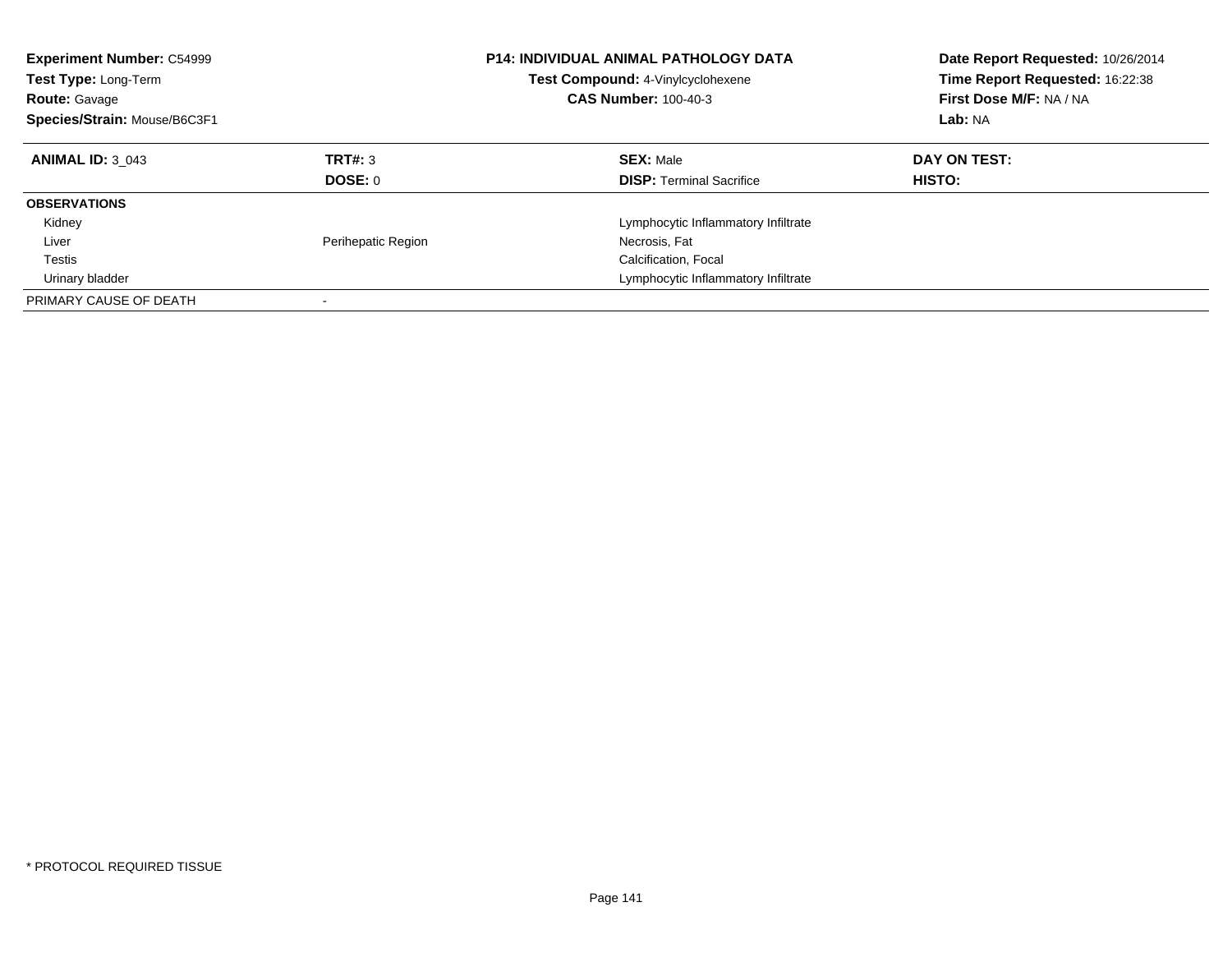| <b>Experiment Number: C54999</b><br>Test Type: Long-Term<br><b>Route: Gavage</b><br>Species/Strain: Mouse/B6C3F1 |                | <b>P14: INDIVIDUAL ANIMAL PATHOLOGY DATA</b><br>Test Compound: 4-Vinylcyclohexene<br><b>CAS Number: 100-40-3</b> | Date Report Requested: 10/26/2014<br>Time Report Requested: 16:22:38<br>First Dose M/F: NA / NA<br>Lab: NA |
|------------------------------------------------------------------------------------------------------------------|----------------|------------------------------------------------------------------------------------------------------------------|------------------------------------------------------------------------------------------------------------|
| <b>ANIMAL ID: 3 044</b>                                                                                          | TRT#: 3        | <b>SEX: Male</b>                                                                                                 | DAY ON TEST:                                                                                               |
|                                                                                                                  | <b>DOSE: 0</b> | <b>DISP:</b> Natural Death                                                                                       | HISTO:                                                                                                     |
| <b>OBSERVATIONS</b>                                                                                              |                |                                                                                                                  |                                                                                                            |
| <b>Brain</b>                                                                                                     |                | Calcification, Focal                                                                                             |                                                                                                            |
| Kidney                                                                                                           | Glomerulus     | Amyloidosis                                                                                                      |                                                                                                            |
|                                                                                                                  | Interstitium   | Inflammation, Chronic Focal                                                                                      |                                                                                                            |
| Liver                                                                                                            |                | Hepatocellular Carcinoma                                                                                         |                                                                                                            |
| Preputial gland                                                                                                  |                | Abscess, Nos                                                                                                     |                                                                                                            |
| Spleen                                                                                                           |                | Hematopoiesis                                                                                                    |                                                                                                            |
| PRIMARY CAUSE OF DEATH                                                                                           |                |                                                                                                                  |                                                                                                            |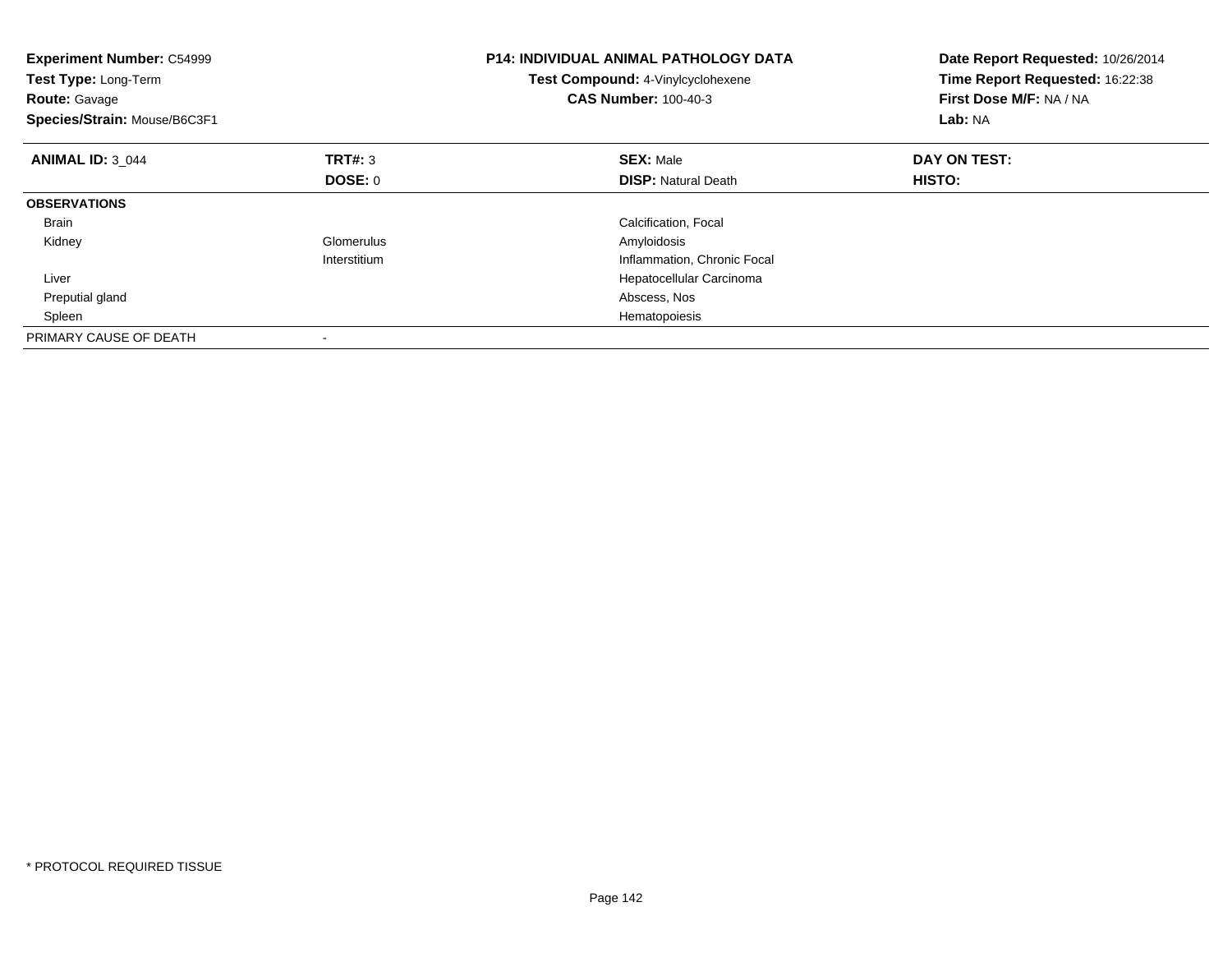| <b>Experiment Number: C54999</b> |         | <b>P14: INDIVIDUAL ANIMAL PATHOLOGY DATA</b> | Date Report Requested: 10/26/2014 |
|----------------------------------|---------|----------------------------------------------|-----------------------------------|
| Test Type: Long-Term             |         | Test Compound: 4-Vinylcyclohexene            | Time Report Requested: 16:22:38   |
| <b>Route: Gavage</b>             |         | <b>CAS Number: 100-40-3</b>                  | First Dose M/F: NA / NA           |
| Species/Strain: Mouse/B6C3F1     |         |                                              | Lab: NA                           |
| <b>ANIMAL ID: 3 045</b>          | TRT#: 3 | <b>SEX: Male</b>                             | DAY ON TEST:                      |
|                                  | DOSE: 0 | <b>DISP: Terminal Sacrifice</b>              | <b>HISTO:</b>                     |
| <b>OBSERVATIONS</b>              |         |                                              |                                   |
| Brain                            |         | Calcification, Focal                         |                                   |
| PRIMARY CAUSE OF DEATH           |         |                                              |                                   |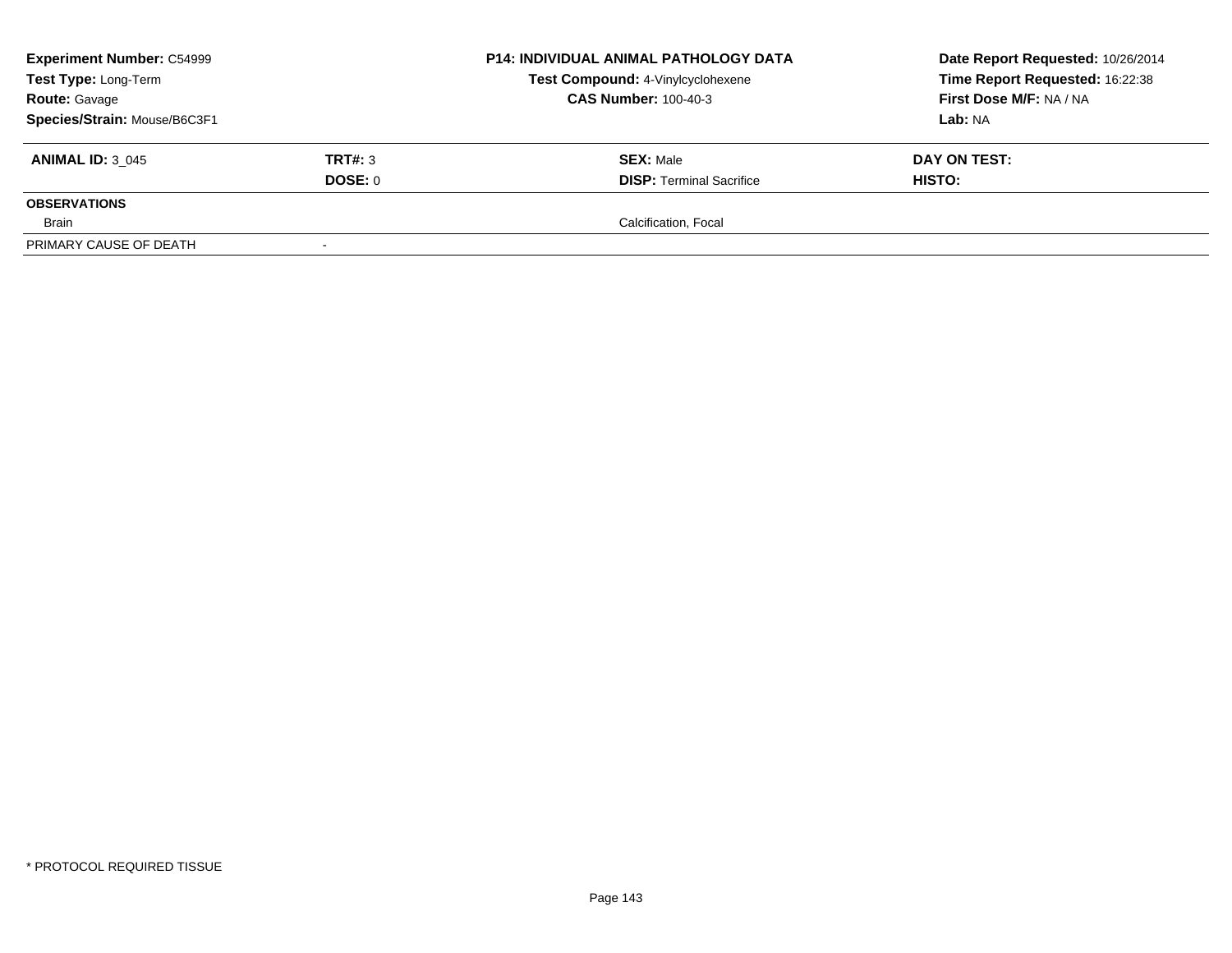| <b>Experiment Number: C54999</b><br>Test Type: Long-Term<br><b>Route: Gavage</b><br>Species/Strain: Mouse/B6C3F1 |         | P14: INDIVIDUAL ANIMAL PATHOLOGY DATA<br>Test Compound: 4-Vinylcyclohexene<br><b>CAS Number: 100-40-3</b> | Date Report Requested: 10/26/2014<br>Time Report Requested: 16:22:38<br>First Dose M/F: NA / NA<br>Lab: NA |
|------------------------------------------------------------------------------------------------------------------|---------|-----------------------------------------------------------------------------------------------------------|------------------------------------------------------------------------------------------------------------|
| <b>ANIMAL ID: 3 046</b>                                                                                          | TRT#: 3 | <b>SEX: Male</b>                                                                                          | DAY ON TEST:                                                                                               |
|                                                                                                                  | DOSE: 0 | <b>DISP:</b> Moribund Sacrifice                                                                           | HISTO:                                                                                                     |
| <b>OBSERVATIONS</b>                                                                                              |         |                                                                                                           |                                                                                                            |
| Adrenal gland                                                                                                    | Medulla | Hyperplasia, Focal                                                                                        |                                                                                                            |
| Epididymis                                                                                                       |         | Granuloma, Spermatic                                                                                      |                                                                                                            |
| Lung                                                                                                             |         | Alveolar/Bronchiolar Carcinoma                                                                            |                                                                                                            |
| Testis                                                                                                           |         | Calcification, Focal                                                                                      |                                                                                                            |
| Thyroid                                                                                                          |         | <b>Cholesterol Deposit</b>                                                                                |                                                                                                            |
| PRIMARY CAUSE OF DEATH                                                                                           |         |                                                                                                           |                                                                                                            |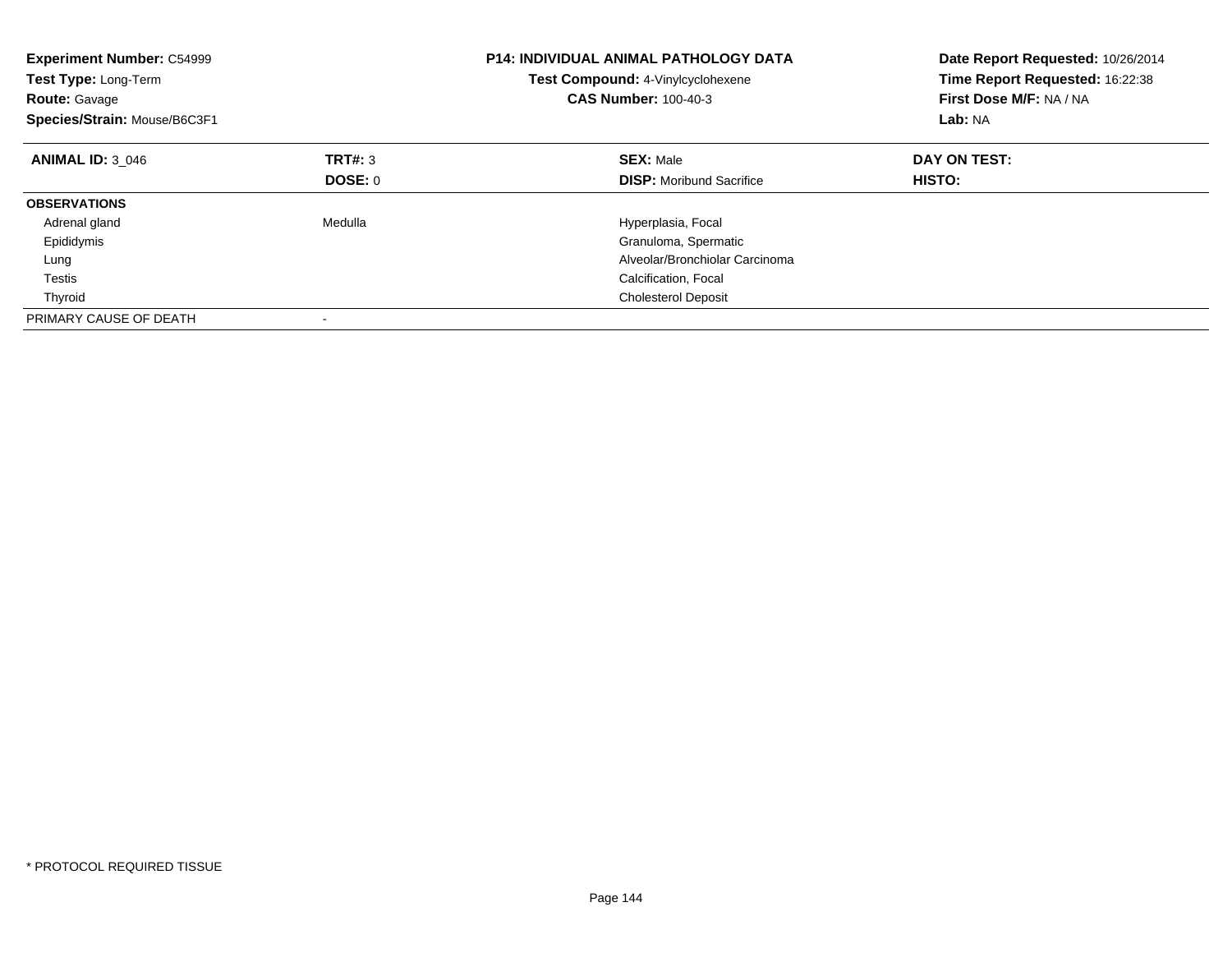| <b>Experiment Number: C54999</b> |                | <b>P14: INDIVIDUAL ANIMAL PATHOLOGY DATA</b><br>Test Compound: 4-Vinylcyclohexene | Date Report Requested: 10/26/2014 |  |
|----------------------------------|----------------|-----------------------------------------------------------------------------------|-----------------------------------|--|
| Test Type: Long-Term             |                |                                                                                   | Time Report Requested: 16:22:38   |  |
| <b>Route: Gavage</b>             |                | <b>CAS Number: 100-40-3</b>                                                       | First Dose M/F: NA / NA           |  |
| Species/Strain: Mouse/B6C3F1     |                |                                                                                   | Lab: NA                           |  |
| <b>ANIMAL ID: 3 047</b>          | <b>TRT#: 3</b> | <b>SEX: Male</b>                                                                  | DAY ON TEST:                      |  |
|                                  | DOSE: 0        | <b>DISP: Terminal Sacrifice</b>                                                   | <b>HISTO:</b>                     |  |
| <b>OBSERVATIONS</b>              |                |                                                                                   |                                   |  |
| Lung                             |                | Alveolar/Bronchiolar Carcinoma                                                    |                                   |  |
| PRIMARY CAUSE OF DEATH           |                |                                                                                   |                                   |  |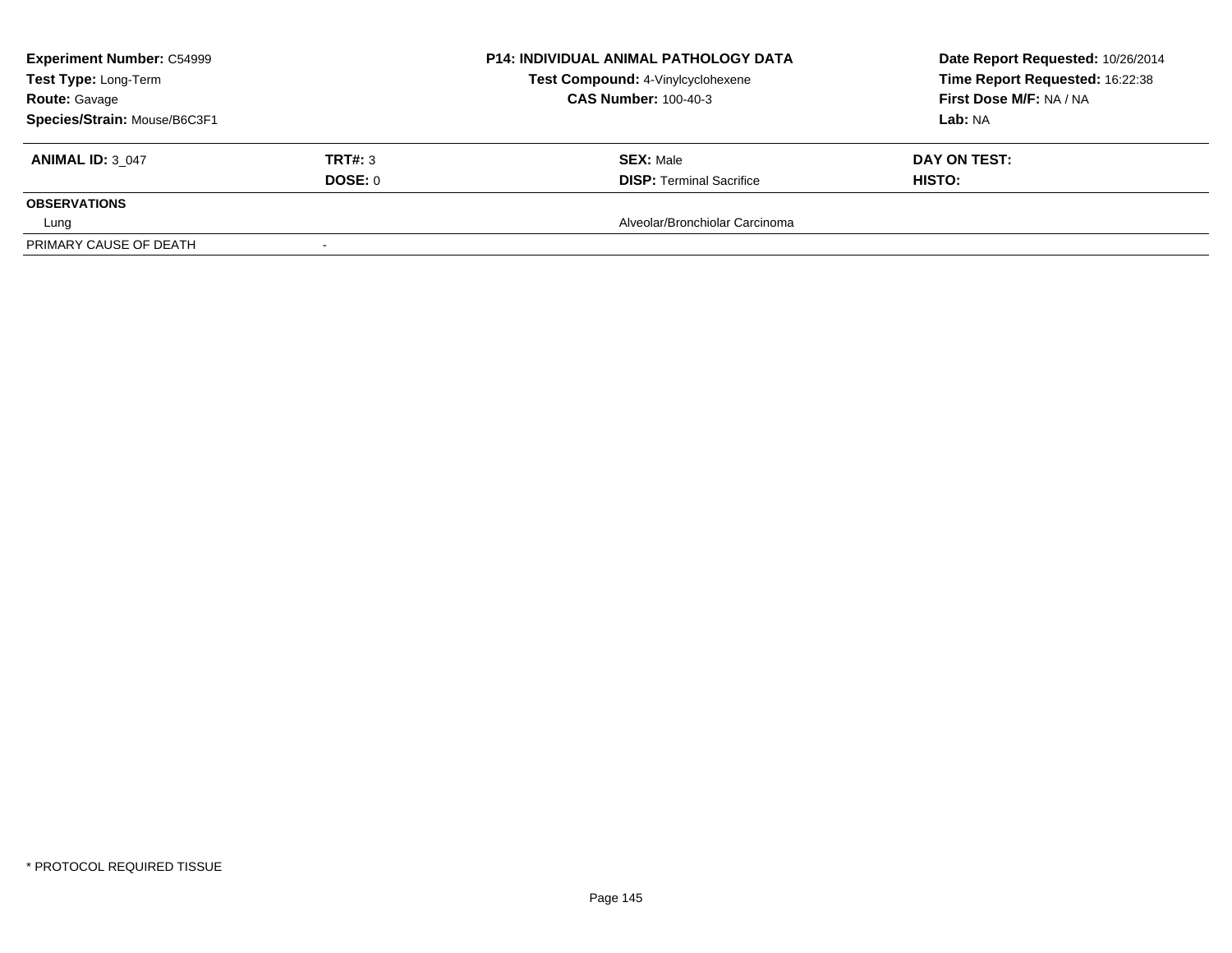| <b>Experiment Number: C54999</b><br>Test Type: Long-Term<br><b>Route: Gavage</b><br>Species/Strain: Mouse/B6C3F1 |                    | <b>P14: INDIVIDUAL ANIMAL PATHOLOGY DATA</b><br>Test Compound: 4-Vinylcyclohexene<br><b>CAS Number: 100-40-3</b> | Date Report Requested: 10/26/2014<br>Time Report Requested: 16:22:38<br>First Dose M/F: NA / NA<br>Lab: NA |
|------------------------------------------------------------------------------------------------------------------|--------------------|------------------------------------------------------------------------------------------------------------------|------------------------------------------------------------------------------------------------------------|
| <b>ANIMAL ID: 3 048</b>                                                                                          | TRT#: 3<br>DOSE: 0 | <b>SEX: Male</b><br><b>DISP:</b> Terminal Sacrifice                                                              | DAY ON TEST:<br>HISTO:                                                                                     |
| <b>OBSERVATIONS</b>                                                                                              |                    |                                                                                                                  |                                                                                                            |
| Brain                                                                                                            |                    | Calcification, Focal                                                                                             |                                                                                                            |
| Kidney                                                                                                           |                    | Lymphocytic Inflammatory Infiltrate                                                                              |                                                                                                            |
| Liver                                                                                                            |                    | Hepatocellular Carcinoma                                                                                         |                                                                                                            |
|                                                                                                                  |                    | Metamorphosis, Fatty                                                                                             |                                                                                                            |
| PRIMARY CAUSE OF DEATH                                                                                           |                    |                                                                                                                  |                                                                                                            |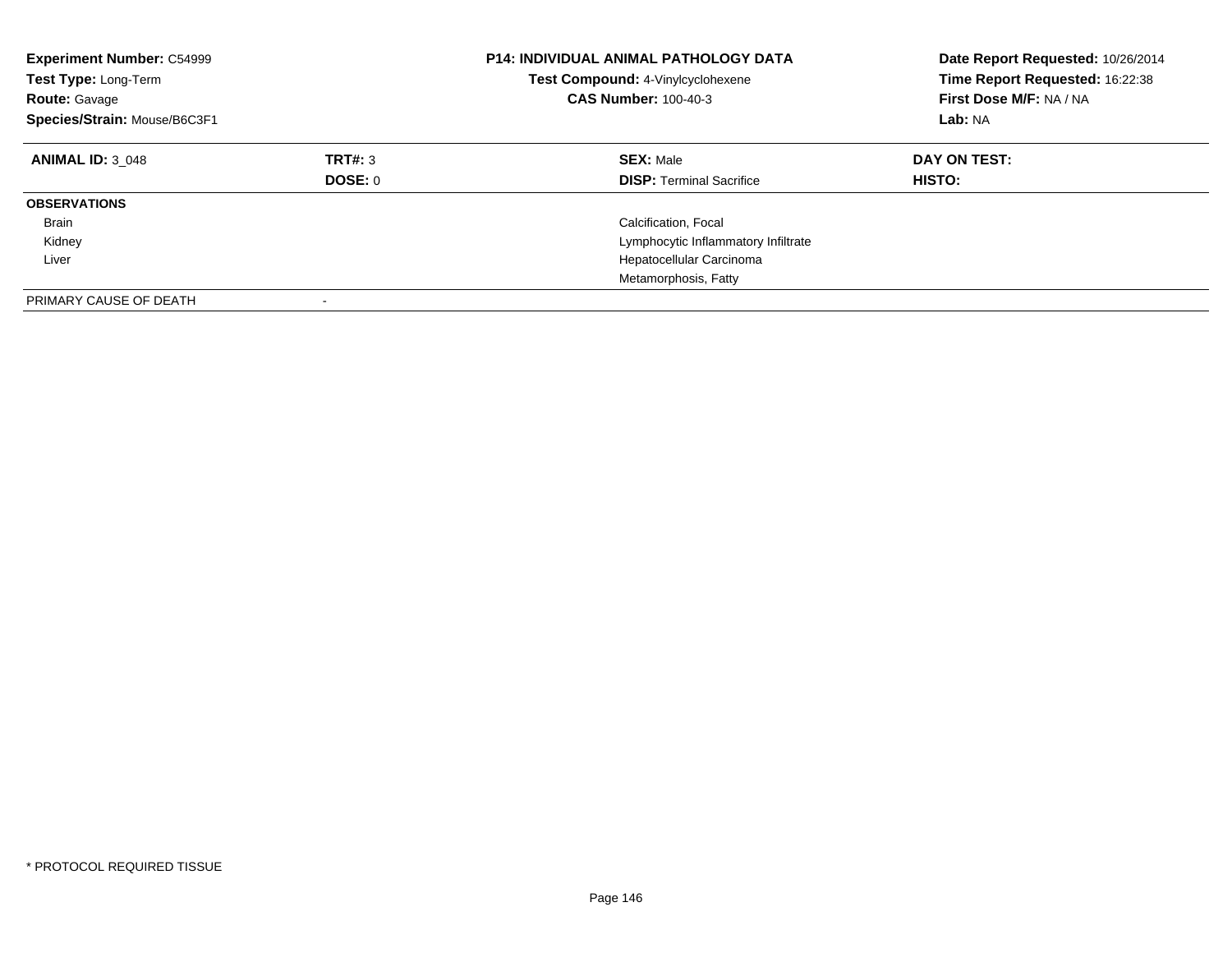| <b>Experiment Number: C54999</b><br>Test Type: Long-Term<br><b>Route: Gavage</b><br>Species/Strain: Mouse/B6C3F1 |                | <b>P14: INDIVIDUAL ANIMAL PATHOLOGY DATA</b><br>Test Compound: 4-Vinylcyclohexene<br><b>CAS Number: 100-40-3</b> | Date Report Requested: 10/26/2014<br>Time Report Requested: 16:22:38<br>First Dose M/F: NA / NA<br>Lab: NA |
|------------------------------------------------------------------------------------------------------------------|----------------|------------------------------------------------------------------------------------------------------------------|------------------------------------------------------------------------------------------------------------|
|                                                                                                                  |                |                                                                                                                  |                                                                                                            |
| <b>ANIMAL ID: 3 049</b>                                                                                          | TRT#: 3        | <b>SEX: Male</b>                                                                                                 | DAY ON TEST:                                                                                               |
|                                                                                                                  | DOSE: 0        | <b>DISP: Terminal Sacrifice</b>                                                                                  | <b>HISTO:</b>                                                                                              |
| <b>OBSERVATIONS</b>                                                                                              |                |                                                                                                                  |                                                                                                            |
| Brain                                                                                                            |                | Calcification, Focal                                                                                             |                                                                                                            |
| Kidney                                                                                                           |                | Lymphocytic Inflammatory Infiltrate                                                                              |                                                                                                            |
| Unspecified                                                                                                      | Adipose Tissue | Inflammation, Granulomatous                                                                                      |                                                                                                            |
| PRIMARY CAUSE OF DEATH                                                                                           |                |                                                                                                                  |                                                                                                            |